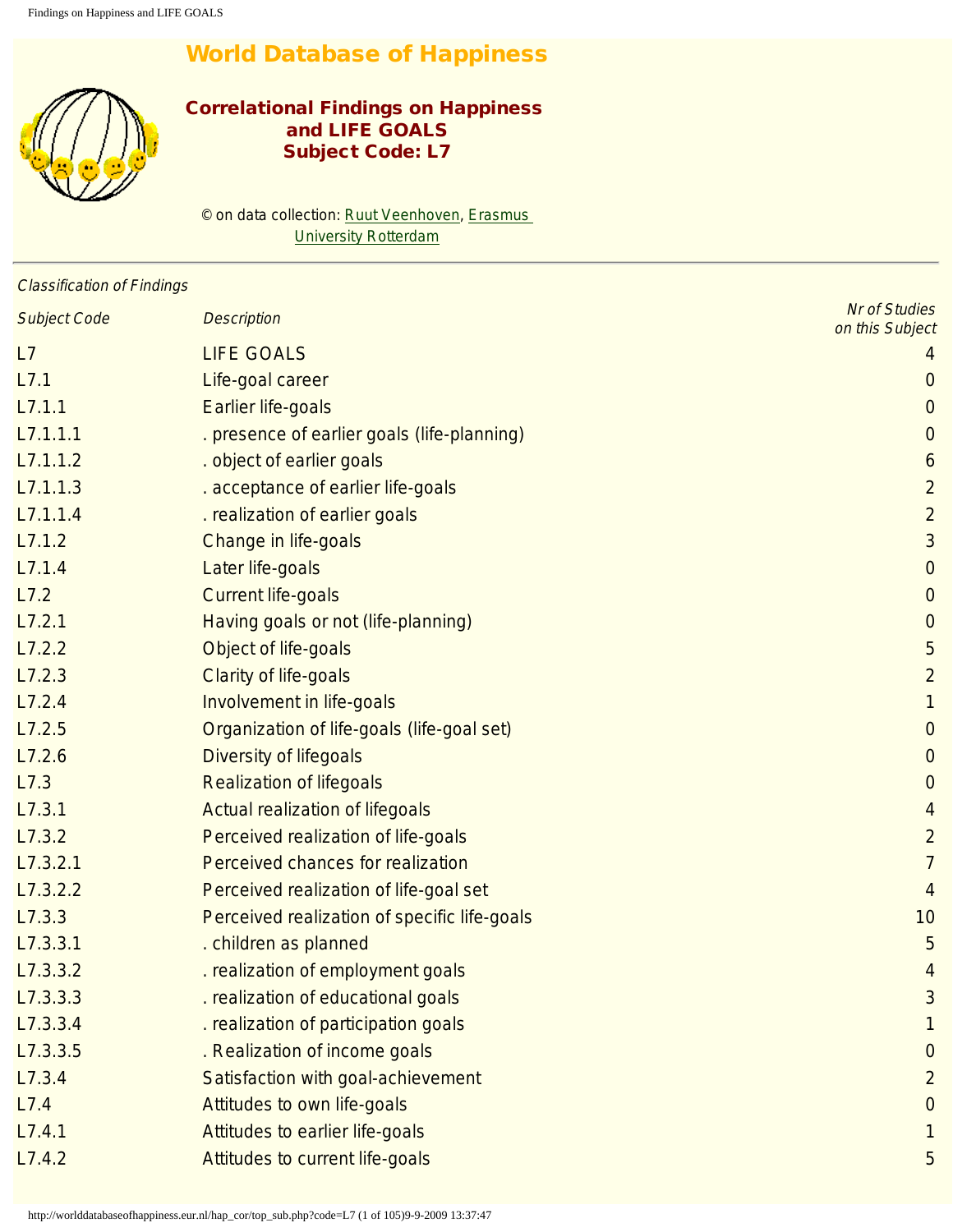| L7.6              | Acceptance of one's life-goals by others                                                                                                                                                            | $\overline{2}$ |
|-------------------|-----------------------------------------------------------------------------------------------------------------------------------------------------------------------------------------------------|----------------|
| <b>Appendix 1</b> | <b>Happiness Items used</b>                                                                                                                                                                         |                |
| <b>Appendix 2</b> | <b>Statistics used</b>                                                                                                                                                                              |                |
| <b>Appendix 3</b> | About the World Database of Happiness                                                                                                                                                               |                |
| <b>Appendix 4</b> | <b>Further Findings in the World Database of Happiness</b>                                                                                                                                          |                |
| <b>Appendix 5</b> | <b>Related Subjects</b>                                                                                                                                                                             |                |
| Cite as           | Veenhoven, R.: Findings on LIFE GOALS<br><b>World Database of Happiness, Correlational Findings</b><br>Internet: worlddatabaseofhappiness.eur.nl<br>Erasmus University Rotterdam, 2009, Netherlands |                |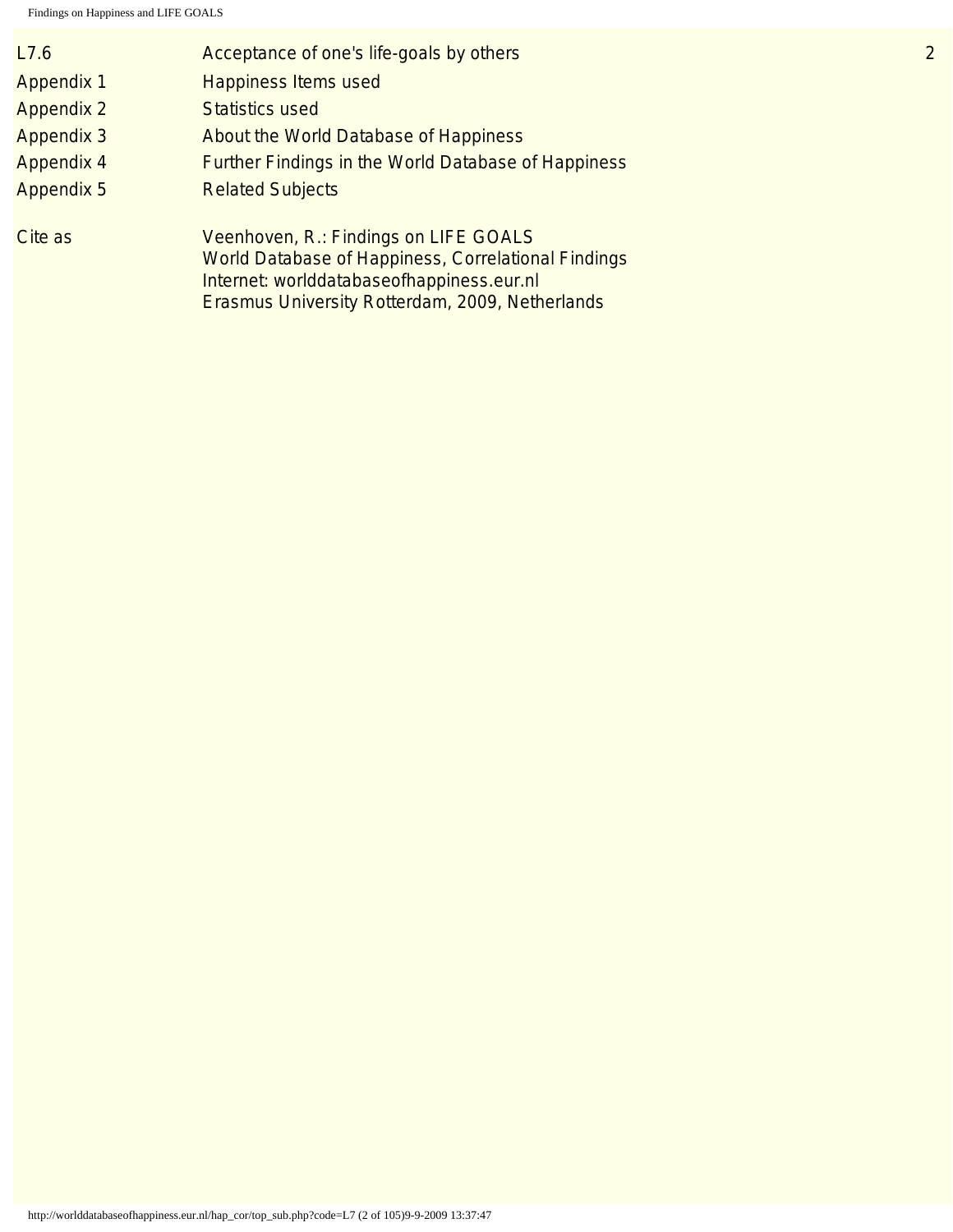## Correlational finding on Happiness and LIFE GOALS Subject code: L7

| <b>Study</b>  | <b>BRUNS 1998/2</b>                                                                                                                                                                                                                                                         |
|---------------|-----------------------------------------------------------------------------------------------------------------------------------------------------------------------------------------------------------------------------------------------------------------------------|
|               | Reported in: Brunstein, J.C; Schultheiss, O.C.; Grassmann, R.<br>Personal Goals and Emotional Well-Being: The Moderating Role of Motive Dispositions.<br>Journal of Personality and Social Psychology, 1998, Vol. 75, 494 - 508. ISSN: 0022 3514<br>Page in Report: 502-503 |
| Population:   | University students, Germany, 199?, followed 4 month                                                                                                                                                                                                                        |
| Sample:       | Non-probability accidental sample                                                                                                                                                                                                                                           |
| Non-Response: |                                                                                                                                                                                                                                                                             |
|               | N: 127                                                                                                                                                                                                                                                                      |
| Corrolato     |                                                                                                                                                                                                                                                                             |

#### Correlate

Happiness

Authors label: Commitment to communal goals

Our classification: LIFE GOALS, code L7

Measurement: At T1+2 Ss listed two communal goals they intended to pursue during the current semester. They then rated their commitment to these goals on the following items: - I fully identify myself with that goal - No matter what happens, I will not give up this goal. - I can hardly wait to start working on this goal - Even if it means a lot of effort, I will try everything necessary to accomplish this goal Rated: 1: strongly disagree to 5: strongly agree

Measured Values: M=15.10, SD=2.52

#### Observed Relation with Happiness

| <b>Happliless</b><br><b>Measure</b> | <b>Statistics</b>    | <b>Elaboration/Remarks</b>        |
|-------------------------------------|----------------------|-----------------------------------|
| A-AB/cw/mg/n/5/b                    | $r = +.24$ p $< .01$ | T1+2 commitment by T1+2 happiness |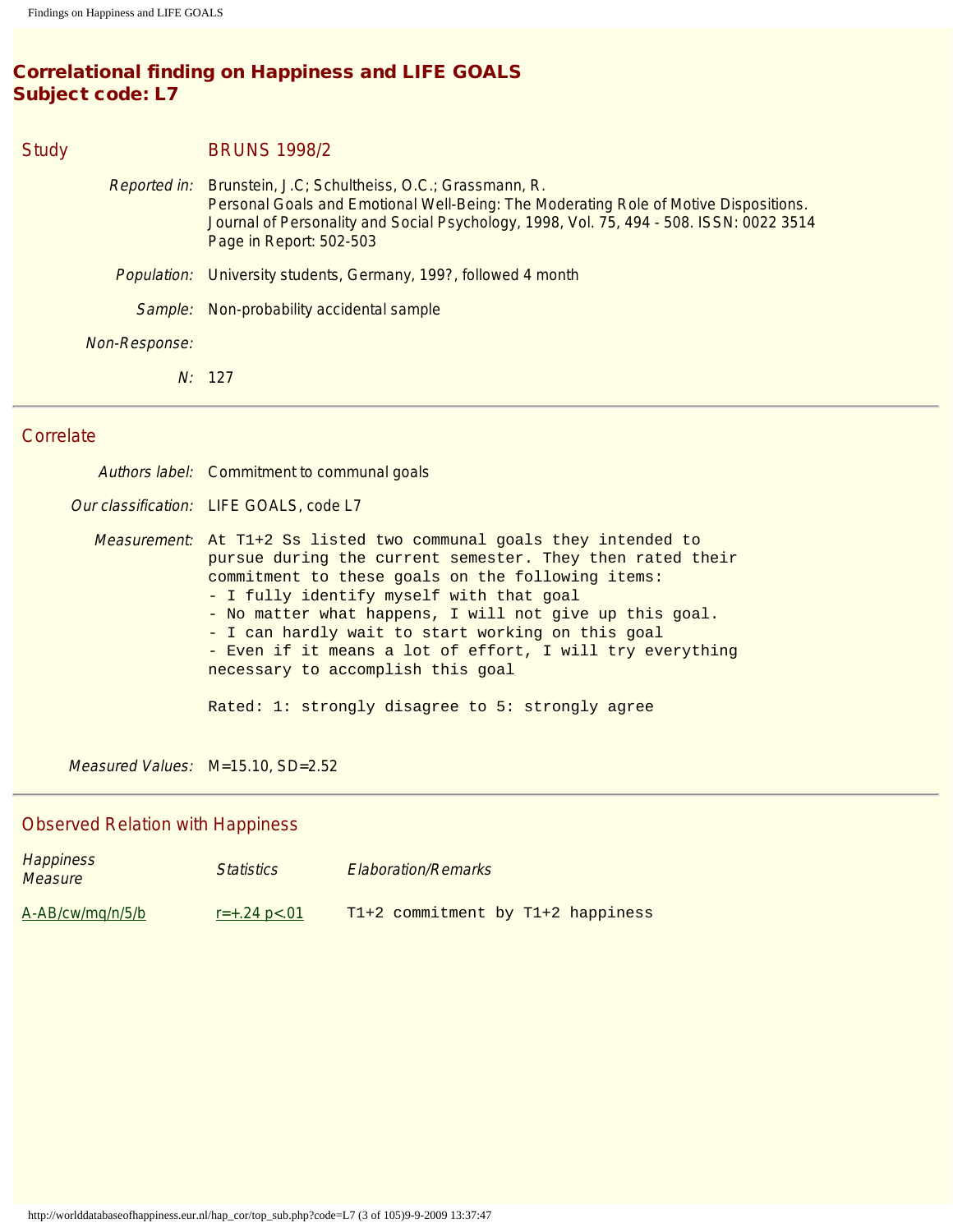Set Image size:

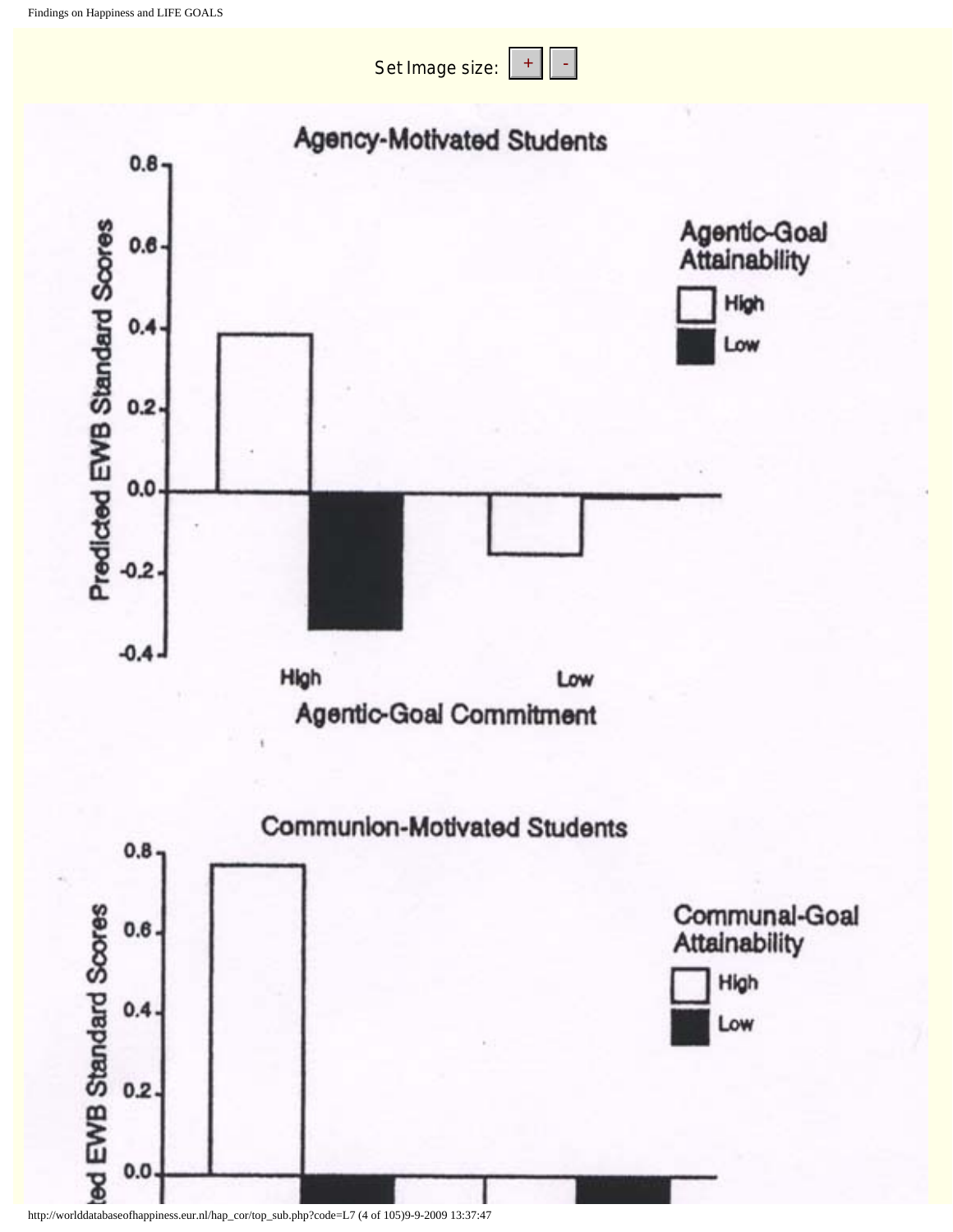

Emotional well-being (EWB) assessed in the final semester-Figure 2. phase as a function of high or low commitment to and attainability of motive-congruent goals assessed in the initial semester-phase (one standard deviation above or below the means): Results for agency-motivated students (top panel) and communion-motivated students (bottom panel) (Study 2).

| A-AB/cw/mg/n/5/b | $r = +0.17$ ns | $T1+2$ commitment by $T3+4$ happiness                                                                                                                                                      |
|------------------|----------------|--------------------------------------------------------------------------------------------------------------------------------------------------------------------------------------------|
| A-AB/cw/mq/n/5/b | $B=+.05$ ns    | Initial commitment by subsequent CHANGE in<br>happiness: $T1+2$ commitment by $T3+4$ happiness<br>controlling T1+2 happiness                                                               |
|                  |                | B further controled for:<br>- predominant agentic motivation<br>- commitment to agentic goals<br>- perceived attainability of agentic goals<br>- perceived attainability of communal goals |
|                  |                | Agency motivated Ss: $B = -.26$ (05)<br>Communion motivated Ss: $B = +0.28$ (05)                                                                                                           |
|                  |                | No gender difference in any finding                                                                                                                                                        |

Correlational finding on Happiness and LIFE GOALS Subject code: L7

Study **KALIT 2006** 

Reported in: Kaliterna Lipovcan, L.;Prizmic-Larsen, Z. What Makes Croats Happy? Predictors of Happiness in Representative Sample. Delle Fave, A.;Ed.: "Dimensions of Well-Being. Research and Intervention", Franco Angeli, 2006, Milano, Italy. 53 - 59. ISBN 978 88 464 7362 2 Page in Report: 12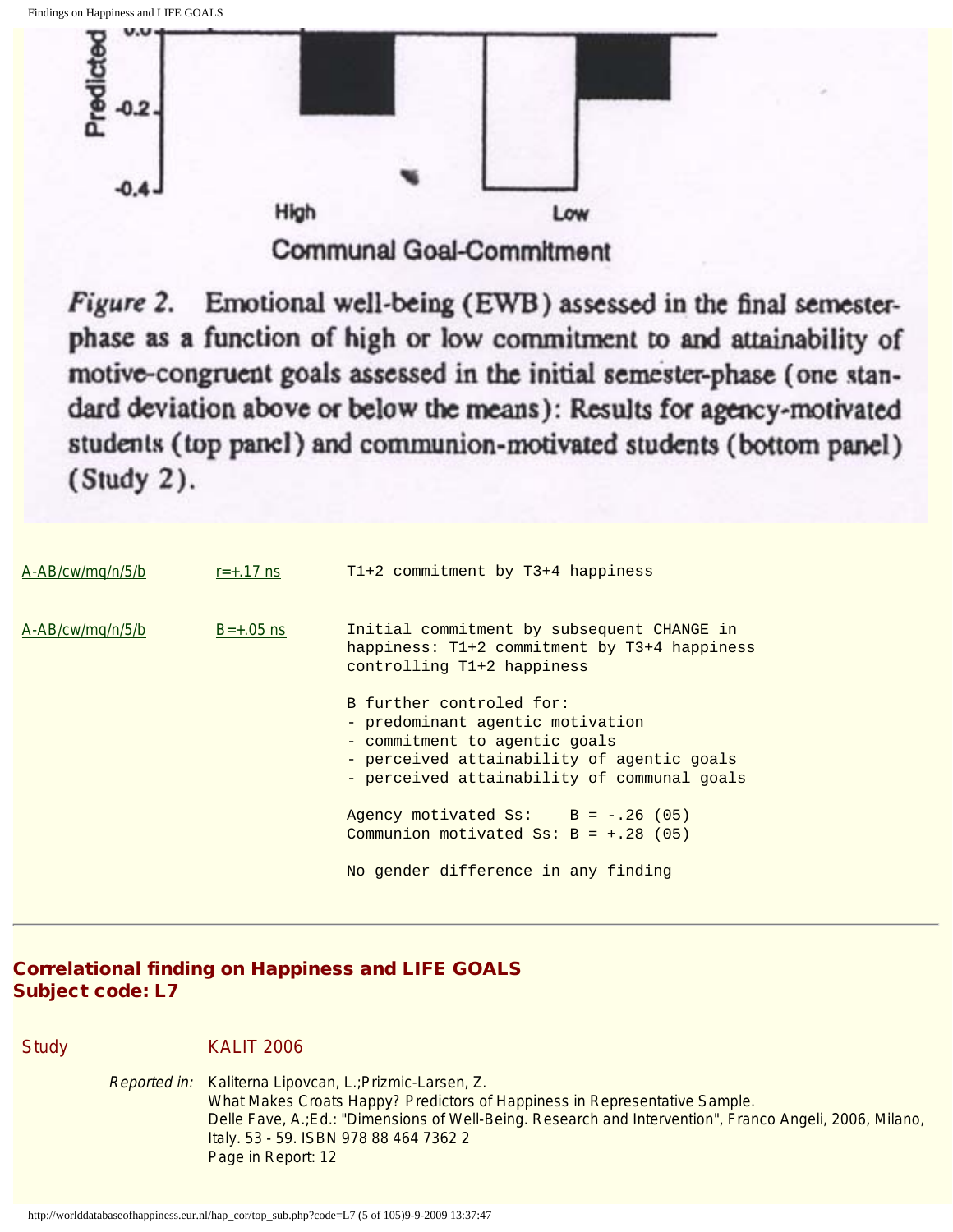|                 | Population: 18+aged, Croatia, 2003             |
|-----------------|------------------------------------------------|
|                 | Sample: Probability multi-stage cluster sample |
| Non-Response: 0 |                                                |
|                 | N: 1242                                        |
|                 |                                                |

Authors label: Satisfaction with Achievement in life Our classification: LIFE GOALS, code L7 Measurement: Selfreport on satisfaction with Achievement in life 1: not at all satisfied . . 10: extremely satisfied

Measured Values: M=6,8 SD=2,18

## Observed Relation with Happiness

| <b>Happiness</b><br><b>Measure</b> | <i>Statistics</i>     | <b>Elaboration/Remarks</b>                                                                                                                                                          |
|------------------------------------|-----------------------|-------------------------------------------------------------------------------------------------------------------------------------------------------------------------------------|
| M-FH/g/sq/v/10/a                   | $Beta=+.14$<br>p<.001 | Beta controlled for satisfaction with:<br>-standard of living,<br>$-health,$<br>-relationship with family and friends,<br>-feelings of physical safety,<br>-acceptance by community |

## Correlational finding on Happiness and LIFE GOALS Subject code: L7

| <b>Study</b> |                    | <b>VENTE 1995</b>                                                                                                                                                                                                                                 |
|--------------|--------------------|---------------------------------------------------------------------------------------------------------------------------------------------------------------------------------------------------------------------------------------------------|
|              | Reported in:       | Ventegodt, S.<br>Livskvalitet i Danmark. (Quality of Life in Denmark).<br>Forskningscentrets Forlag (The Quality of Life Research Center), København, Denmark, ISBN<br>8790190017 http://www.livskvalitet.org/t1/index.asp<br>Page in Report: 410 |
|              | <i>Population:</i> | 18-88 aged, general public, Denmark, 1993                                                                                                                                                                                                         |
|              | Sample:            | Non-probability purposive sample                                                                                                                                                                                                                  |
|              | Non-Response: 39%  |                                                                                                                                                                                                                                                   |
|              | N:                 | 1494                                                                                                                                                                                                                                              |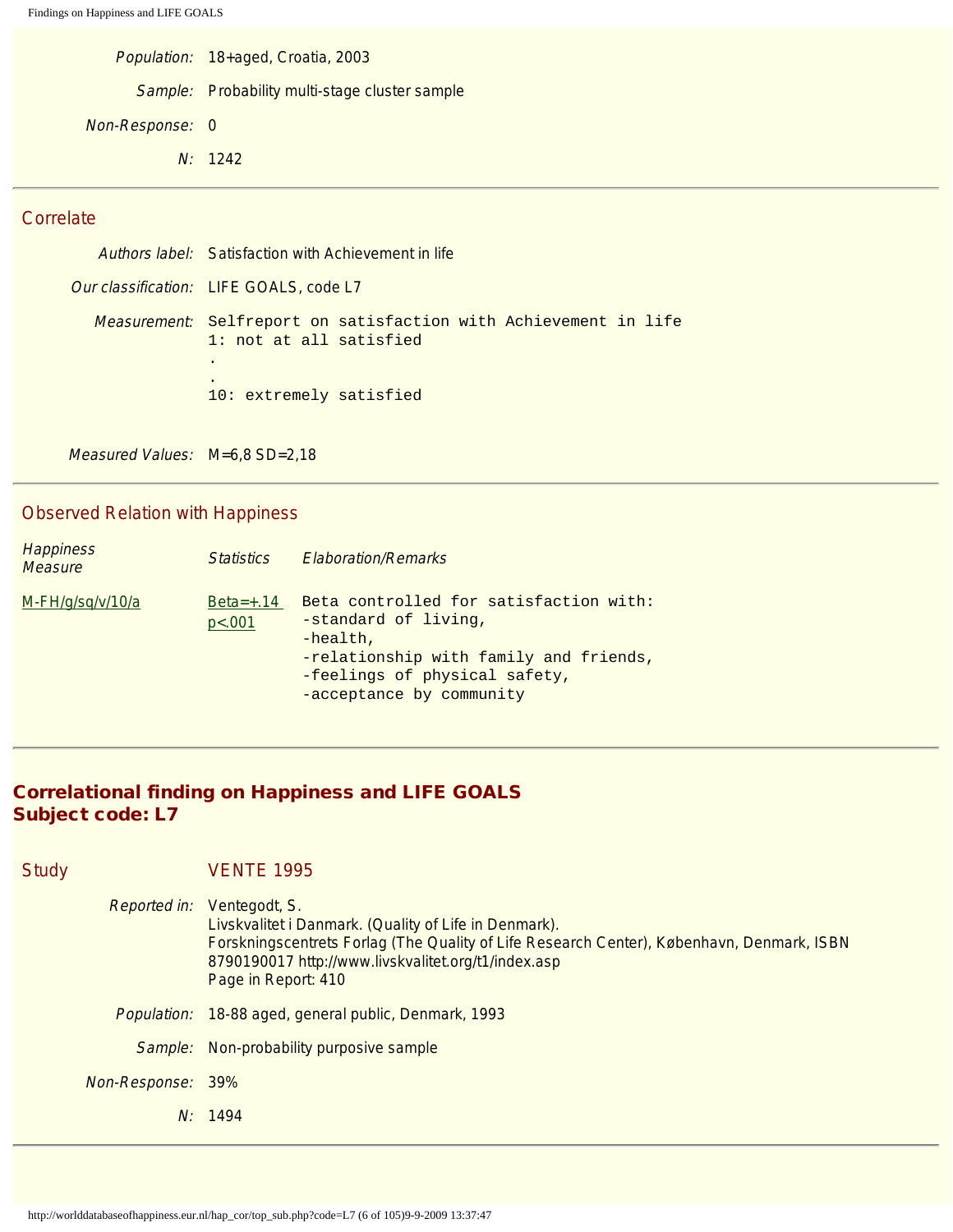Authors label: expression of life's potentials (1) Our classification: LIFE GOALS, code L7 Measurement: Expression of life potentials 1: very bad 2: bad 3: neither good nor bad 4: good 5: very good Measured Values: N: all:1456, 1:44, 2:382, 3:936, 4:94, 5:- Remarks: Expression of life-potentials is calculated as weighted mean of 23 questions about satisfaction with 5 domains: partner, children and parents, friends, external environment and self. See Chapter 8 of "Measuring the Quality of Life", Ventegodt 1996

#### Observed Relation with Happiness

| <b>Happiness</b><br>Measure | <i>Statistics</i>      | <b>Elaboration/Remarks</b>                                                                           |
|-----------------------------|------------------------|------------------------------------------------------------------------------------------------------|
| A-AOL/m/sq/v/5/a            | $r = +0.33$<br>p < .00 | $1: Mt=6.14$<br>$2: Mt=6.90$<br>$3: Mt = 8.06$<br>$4: Mt=9.13$<br>$5: Mt = -$<br>$All$ $Mt =$        |
| O-SLu/c/sq/v/5/e            | $r = +0.37$<br>p<.00   | $1: \text{Mt} = 5.68$<br>$2: Mt=6.48$<br>$3: Mt=7.76$<br>$4: Mt=9.04$<br>$5: Mt = -$<br>$All$ $Mt =$ |
| O-HL/c/sq/v/5/h             | $r = +.39$<br>p < .00  | $1: \mathsf{Mt} = 5.00$<br>$2: Mt=5.99$<br>$3: Mt=7.30$<br>$4: Mt=8.43$<br>$5: Mt = -$<br>All Mt=    |

## Correlational finding on Happiness and LIFE GOALS Subject code: L7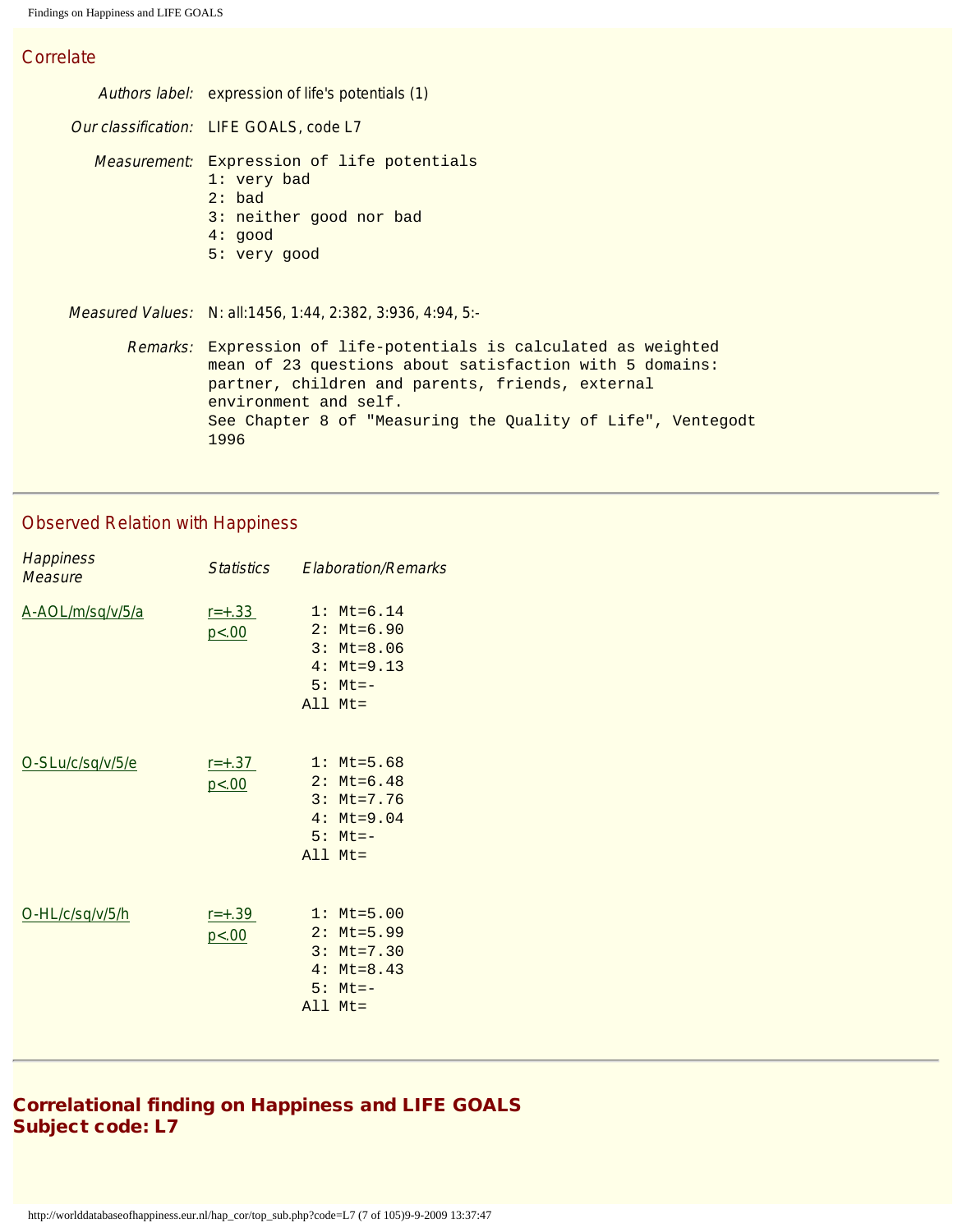| <b>Study</b>      |              | <b>VENTE 1996</b>                                                                                                                                                                                                                                                       |
|-------------------|--------------|-------------------------------------------------------------------------------------------------------------------------------------------------------------------------------------------------------------------------------------------------------------------------|
|                   | Reported in: | Ventegodt, S.<br>Liskvalitet hos 4500 31-33-arige. (The Quality of Life of 4500 31-33-Years-Olds).<br>Forskningscenter for Livskvalitet, Forskningscentrets Forlag, København 1996, ISBN 8790190068 http://<br>www.livskvalitet.org/t2/index.asp<br>Page in Report: 434 |
|                   | Population:  | 31-33 aged, Denmark 1993, born in University Hospital in Copenhagen                                                                                                                                                                                                     |
|                   | Sample:      | Non-probability chunk sample                                                                                                                                                                                                                                            |
| Non-Response: 39% |              |                                                                                                                                                                                                                                                                         |
|                   | $N$ :        | 4500                                                                                                                                                                                                                                                                    |

## **Correlate**

| Authors label: expression of life's potentials                                                                                                                                                                                                                                  |
|---------------------------------------------------------------------------------------------------------------------------------------------------------------------------------------------------------------------------------------------------------------------------------|
| Our classification: LIFE GOALS, code L7                                                                                                                                                                                                                                         |
| <i>Measurement</i> : expression of life's potentials<br>1: very bad<br>$2:$ bad<br>3: neither good nor bad<br>4: good<br>5: very good                                                                                                                                           |
| Measured Values: N: 4585; 1:0,7; 2:6,5; 3:33,5; 4:52,9; 5:6,4                                                                                                                                                                                                                   |
| Remarks: Expression of life-potentials is calculated as weighted<br>mean of 23 questions about satisfaction with 5 domains:<br>partner, children and parents, friends, external<br>environment and self.<br>See Chapter 8 of "Measuring the Quality of Life", Ventegodt<br>1996 |

# Observed Relation with Happiness

| <b>Happiness</b><br>Measure | <b>Statistics</b>   | <b>Flaboration/Remarks</b>                                                     |
|-----------------------------|---------------------|--------------------------------------------------------------------------------|
| A-AOL/m/sq/v/5/a            | $r = +.42$<br>p<.00 | $1:$ Ms=6.25<br>$2:$ Ms=5.54<br>$3:$ Ms=6.99<br>$4: Ms = 8.33$<br>$5:$ Ms=9.20 |
| O-SLu/c/sq/v/5/e            | $r = +.47$<br>p<.00 | $1:$ Ms=5.59<br>$2:$ Ms=4.91<br>$3:$ Ms=6.51<br>$4:$ Ms=8.13<br>$5:$ Ms=9.03   |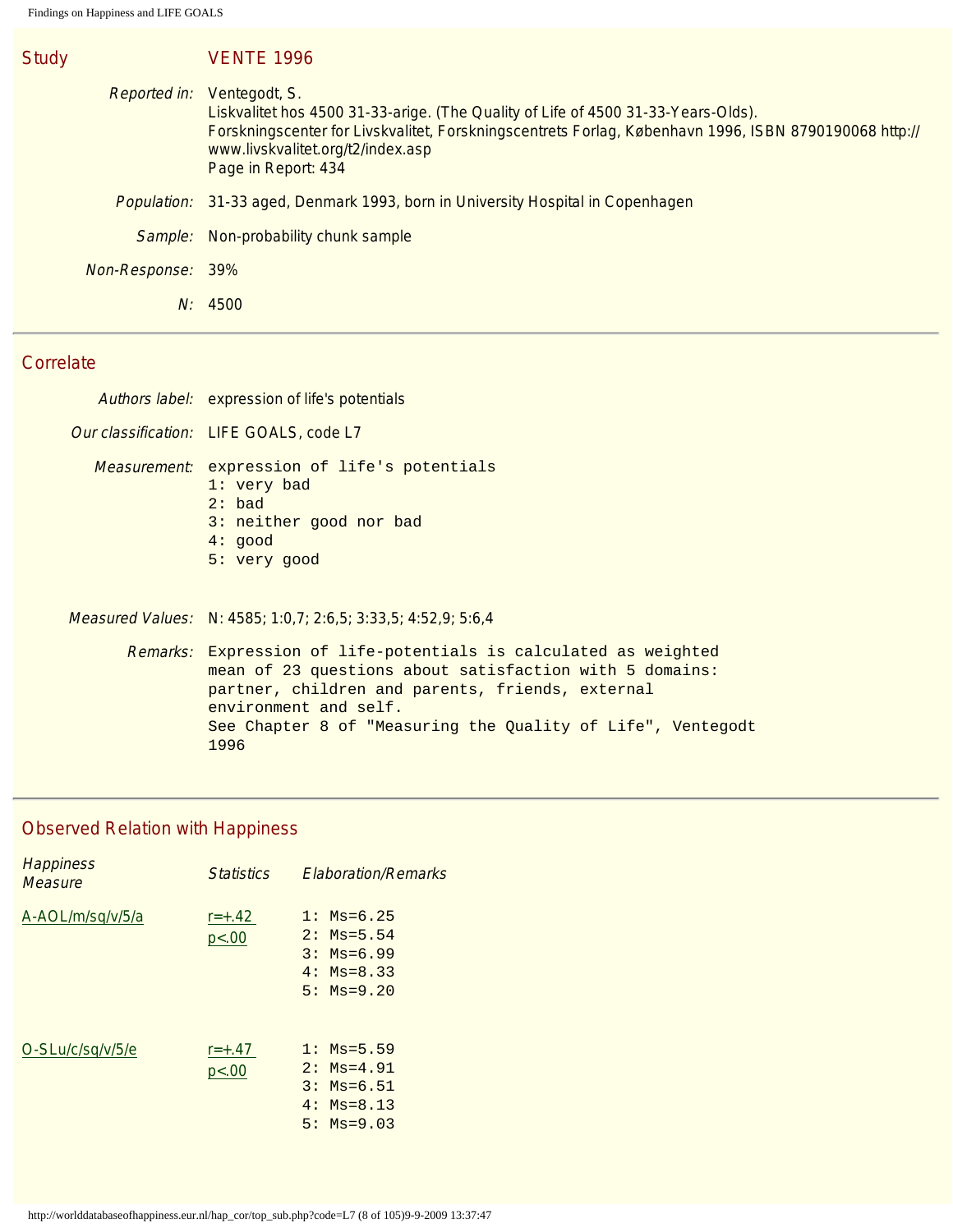| A-AOL/m/sq/v/5/a | $r = +.47$ | $1:$ Ms=5.96 |
|------------------|------------|--------------|
|                  | p<.00      | $2:$ Ms=4.99 |
|                  |            | $3:$ Ms=6.05 |
|                  |            | $4:$ Ms=7.70 |
|                  |            | $5:$ Ms=8.65 |
|                  |            |              |

## Correlational finding on Happiness and . object of earlier goals Subject code: L7.1.1.2

| <b>Study</b> |                        | <b>PORTE 1967</b>                                                                                                                                                                                                            |
|--------------|------------------------|------------------------------------------------------------------------------------------------------------------------------------------------------------------------------------------------------------------------------|
|              | Reported in: Porter J. | Sex-Role Concepts, Their Relationship to Psychological Well-Being and to Future Plans of Female<br>College Seniors.<br>Unpublished doctoral dissertation, 1967, University of Rochester, New York, USA<br>Page in Report: 96 |
|              |                        | Population: Female students college seniors, followed two months, Rochester, USA, 1965-66                                                                                                                                    |
|              | Sample:                |                                                                                                                                                                                                                              |
|              |                        | Non-Response: 8%; unaffected by place of residence                                                                                                                                                                           |
|              |                        | N: 162                                                                                                                                                                                                                       |

## **Correlate**

| Authors label: Personal goals in junior years (1)                                                                                                                                                                                                                                                                                                                                                                                                                                                                                                                                                                                                                                                                                                             |
|---------------------------------------------------------------------------------------------------------------------------------------------------------------------------------------------------------------------------------------------------------------------------------------------------------------------------------------------------------------------------------------------------------------------------------------------------------------------------------------------------------------------------------------------------------------------------------------------------------------------------------------------------------------------------------------------------------------------------------------------------------------|
| Our classification: . object of earlier goals, code L7.1.1.2                                                                                                                                                                                                                                                                                                                                                                                                                                                                                                                                                                                                                                                                                                  |
| Measurement: Closed questions on subjective relevan- ce of each of the<br>goals mentioned, ra- ted on 7-point scales ranging from<br>"not at all important" to "extremely impor- tant goal".<br>(Perceived Instrumentality of College Test; see<br>Constantinople 1965, 1970). Assessed at T1.                                                                                                                                                                                                                                                                                                                                                                                                                                                                |
| a. Acquiring an appreciation of ideas<br>b. Establishing own personal, social<br>and academic values<br>c. Developing relationships with the<br>opposite sex<br>d. Contributing in a distinguished and<br>meaningful manner<br>to some campus<br>qroup<br>e. Developing the ability to get along with different<br>kinds of people<br>f. Becoming self-confident<br>g. Personal indepence<br>h. Finding a spouse<br>i. Achieving academic distinction<br>j. Having many good friends<br>k. Discovering own strong points and<br>limitations<br>1. Preparing for a career which begins<br>right after<br>graduation<br>requires further study<br>m. Preparing for a career which<br>beyond the B.A. or B.S<br>n. Learning how to learn from books and teachers |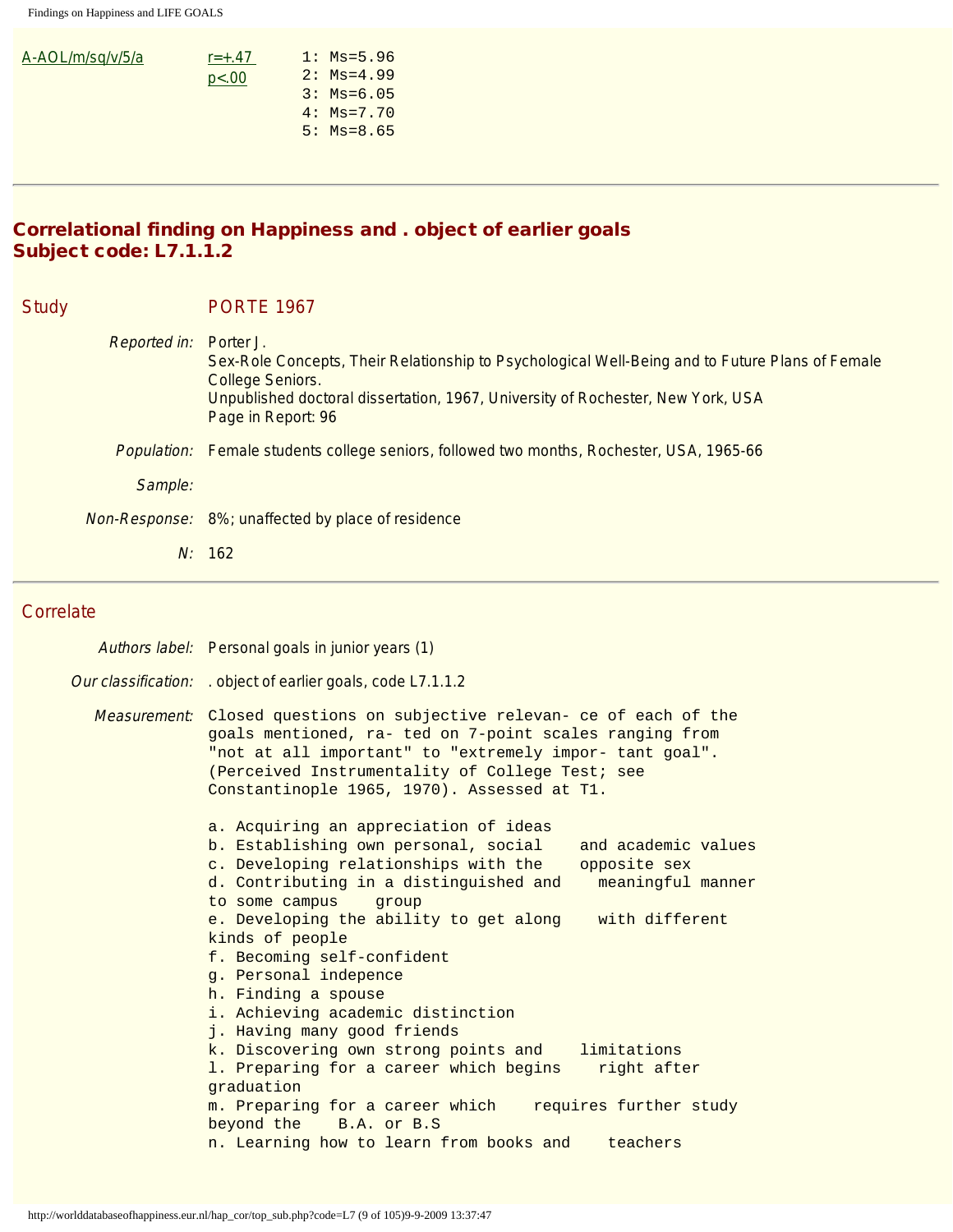Remarks: T2 happiness by T1 goals. T1 data also presented in CONST 1965 and CONST 1970.

## Observed Relation with Happiness

| <b>Happiness</b><br><b>Measure</b> | <b>Statistics</b> | <b>Elaboration/Remarks</b> |
|------------------------------------|-------------------|----------------------------|
| A-AOL/cq/sq/v/10/a                 | $r = ns$          | a.                         |
| A-AOL/cq/sq/v/10/a                 | $r = ns$          | b.                         |
| A-AOL/cq/sq/v/10/a                 | $r = ns$          | $\mathtt{C}$ .             |
| A-AOL/cq/sq/v/10/a                 | $r = ns$          | d.                         |
| A-AOL/cq/sq/v/10/a                 | $r = ns$          | е.                         |
| A-AOL/cq/sq/v/10/a                 | $r = ns$          | f.                         |
| A-AOL/cq/sq/v/10/a                 | $r = ns$          | g.                         |
| A-AOL/cq/sq/v/10/a                 | $r = ns$          | h.                         |
| A-AOL/cq/sq/v/10/a                 | $r = ns$          | i.                         |
| A-AOL/cq/sq/v/10/a                 | $r = ns$          | j.                         |
| A-AOL/cq/sq/v/10/a                 | $r = ns$          | k.                         |
| A-AOL/cq/sq/v/10/a                 | $r = p < .$ S     | l.                         |
| A-AOL/cq/sq/v/10/a                 | $r = ns$          | m.                         |
| A-AOL/cq/sq/v/10/a                 | $r = ns$          | n.                         |

## Correlational finding on Happiness and . object of earlier goals Subject code: L7.1.1.2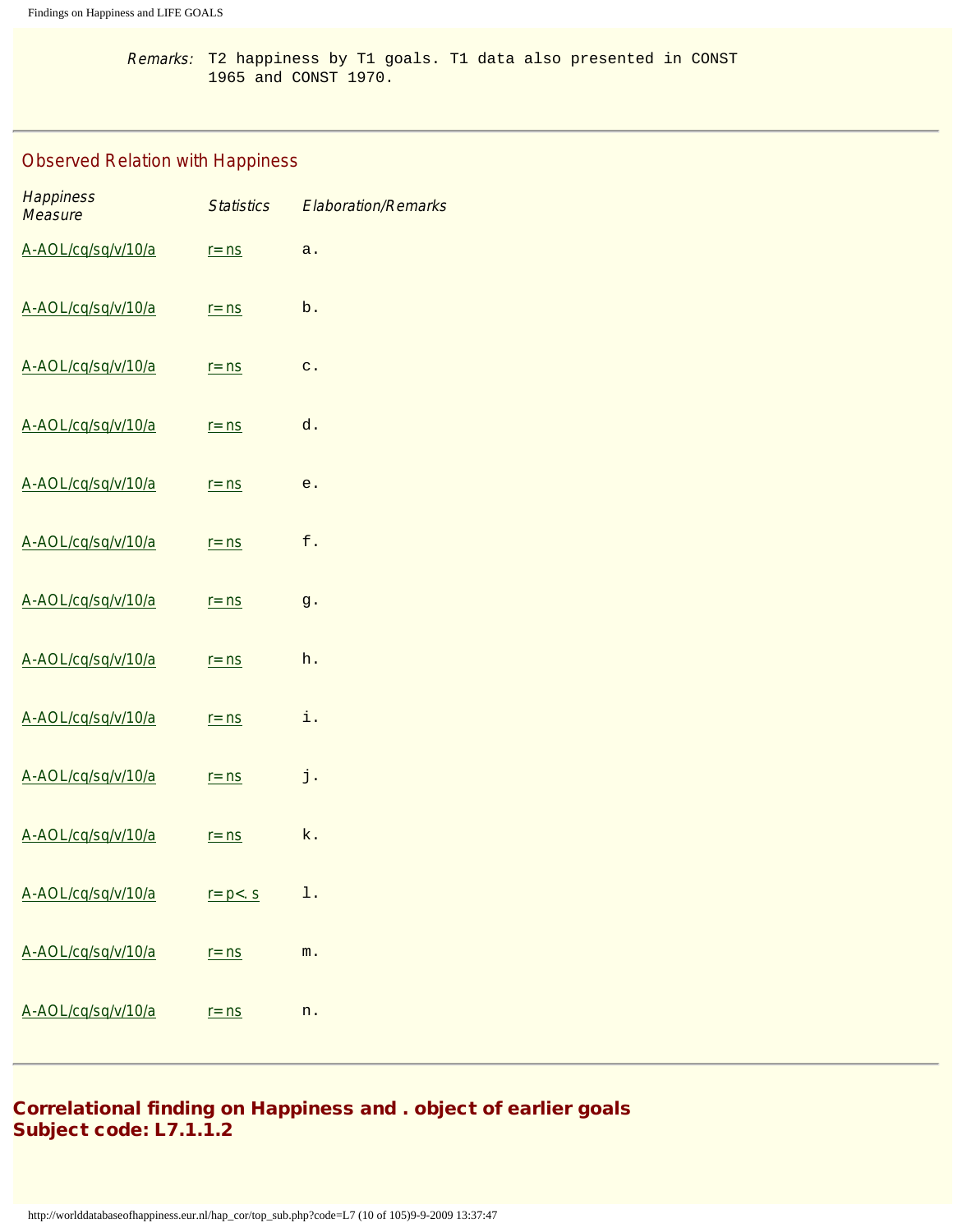| SEARS 1977A                                                                                                                                                                                                                                                    |
|----------------------------------------------------------------------------------------------------------------------------------------------------------------------------------------------------------------------------------------------------------------|
| <i>Reported in:</i> Sears, P.S.; Barbee, A.H.<br>Career and Life Satisfactions among Terman Gifted Women.<br>Stanley, J.C.; George, W.C.; Eds.: "The Gifted and the Creative", J.Hopkins University Press, 1977,<br>Baltimore, USA, 28 - 72<br>Page in Report: |
| <i>Population:</i> "Gifted women" (IQ > 135), followed 50 years, California, USA, 1921-72                                                                                                                                                                      |
| Sample: Non-probability purposive sample                                                                                                                                                                                                                       |
| Non-Response: Attrition in 1972: 25%                                                                                                                                                                                                                           |
| N: 671                                                                                                                                                                                                                                                         |

Study

| Authors label: Retrospective importance of life-goals (1)                                                                                   |
|---------------------------------------------------------------------------------------------------------------------------------------------|
| <i>Our classification:</i> . object of earlier goals, code L7.1.1.2                                                                         |
| Measurement: Direct questions: "How important was each of these goals in<br>life in the plans you made for yourself in early<br>adulthood". |
| a. Occupational succes<br>b. Family life<br>c. Friendships<br>d. Richness of cultural life<br>e. Service to society<br>f. Joy in living     |
| Assessed retrospectively in 1972.                                                                                                           |

## Observed Relation with Happiness

| <b>Happiness</b><br>Measure | <b>Statistics</b> | <b>Flaboration/Remarks</b> |
|-----------------------------|-------------------|----------------------------|
| C-ASG/h/mq/v/5/a            | AoV= $ns$         | a.                         |
| M-PL/h/sq/v/5/b             | $Chi^2$ = ns      | a.                         |
| C-ASG/h/mg/v/5/a            | AoV = $ns$        | b.                         |

Remarks: 1972 ratings by 1972 happiness.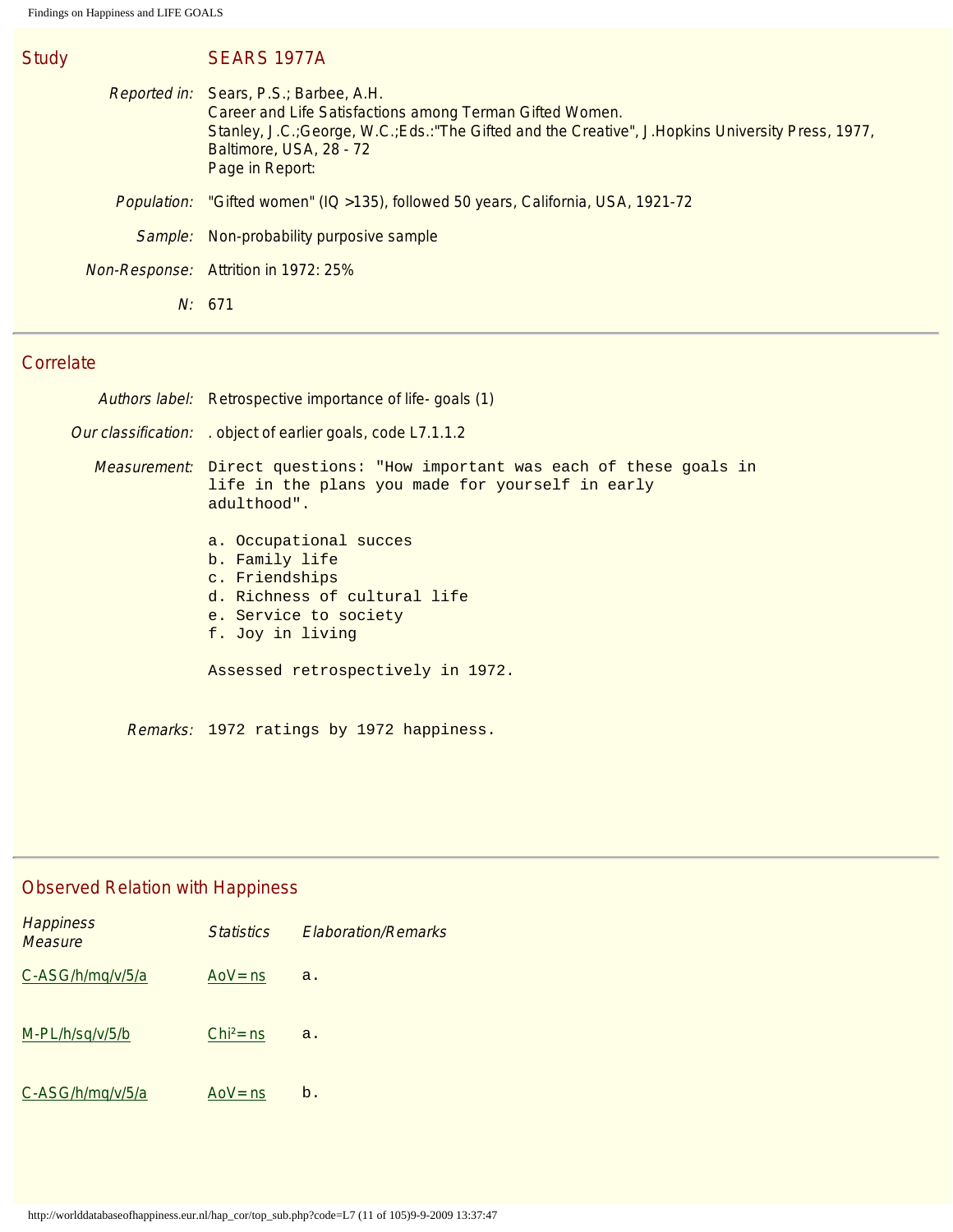| M-PL/h/sq/v/5/b  | $Chi2 = ns$ | b.             |
|------------------|-------------|----------------|
| C-ASG/h/mq/v/5/a | $Aov = ns$  | $\mathtt{c}$ . |
| M-PL/h/sq/v/5/b  | $Chi2 = ns$ | $\mathtt{c}$ . |
| C-ASG/h/mq/v/5/a | $Aov = ns$  | d.             |
| M-PL/h/sq/v/5/b  | $Chi2 = ns$ | ${\tt d}$ .    |
| C-ASG/h/mq/v/5/a | $Aov = ns$  | $\mathsf{e}$ . |
| M-PL/h/sq/v/5/b  | $Chi2 = ns$ | e.             |
| C-ASG/h/mq/v/5/a | $Aov = ns$  | $\mathsf{f}$ . |
| M-PL/h/sq/v/5/b  | $Chi2 = ns$ | $\mathbf f$ .  |

## Correlational finding on Happiness and . object of earlier goals Subject code: L7.1.1.2

| <b>Study</b> | SEARS 1977A                                                                                                                                                                                                                                                            |
|--------------|------------------------------------------------------------------------------------------------------------------------------------------------------------------------------------------------------------------------------------------------------------------------|
|              | <i>Reported in:</i> Sears, P.S.; Barbee, A.H.<br>Career and Life Satisfactions among Terman Gifted Women.<br>Stanley, J.C.; George, W.C.; Eds.: "The Gifted and the Creative", J.Hopkins University Press, 1977,<br>Baltimore, USA, 28 - 72<br>Page in Report: 40-62/4 |
| Population:  | "Gifted women" (IQ > 135), followed 50 years, California, USA, 1921-72                                                                                                                                                                                                 |
| Sample:      | Non-probability purposive sample                                                                                                                                                                                                                                       |
|              | <i>Non-Response:</i> Attrition in 1972: 25%                                                                                                                                                                                                                            |
|              | N: 671                                                                                                                                                                                                                                                                 |

#### **Correlate**

Authors label: Wanted children (3) Our classification: . object of earlier goals, code L7.1.1.2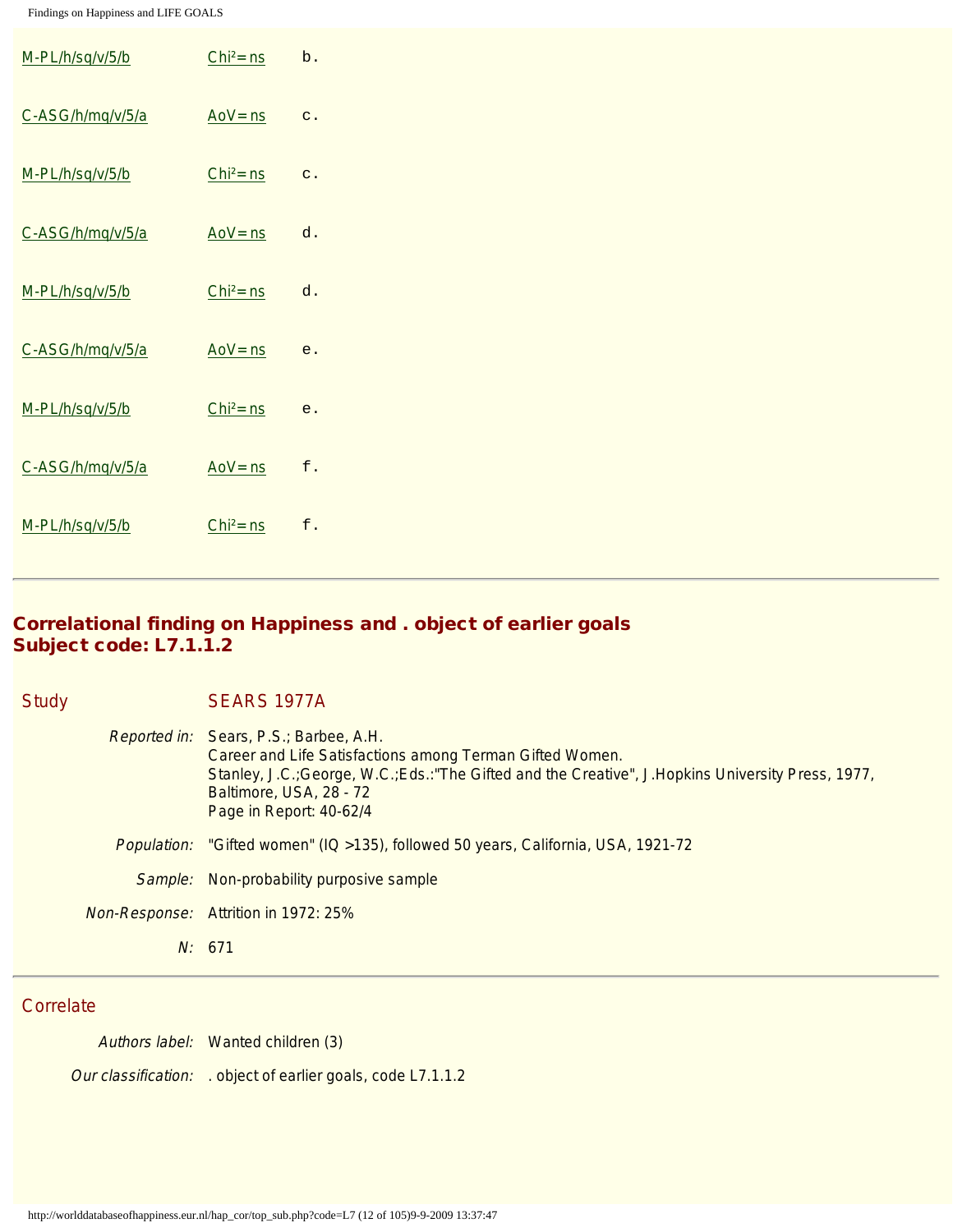```
Findings on Happiness and LIFE GOALS
```
Measurement: Direct questions: a. 'Did you want children?' Assessed in 1940

> b. If life lived over how many children? Assessed in 1950

Remarks: Earlier wants (1940, 1950) by present happiness (1972).

#### Observed Relation with Happiness

| <b>Happiness</b><br><b>Measure</b> | <b>Statistics</b> | <b>Elaboration/Remarks</b> |
|------------------------------------|-------------------|----------------------------|
| C-ASG/h/mq/v/5/a                   | Ao $V =$ ns       | a.                         |
| M-PL/h/sq/v/5/b                    | $Chi2 = ns$       | a.                         |
| C-ASG/h/mq/v/5/a                   | $Aov = ns$        | b.                         |
| M-PL/h/sq/v/5/b                    | $Chi2 = ns$       | b.                         |

## Correlational finding on Happiness and . object of earlier goals Subject code: L7.1.1.2

Study SEARS 1977A

| Reported in: Sears, P.S.; Barbee, A.H.<br>Career and Life Satisfactions among Terman Gifted Women.<br>Stanley, J.C.; George, W.C.; Eds.: "The Gifted and the Creative", J.Hopkins University Press, 1977,<br>Baltimore, USA, 28 - 72<br>Page in Report: 40-62/4 |
|-----------------------------------------------------------------------------------------------------------------------------------------------------------------------------------------------------------------------------------------------------------------|
| Population: "Gifted women" (IQ >135), followed 50 years, California, USA, 1921-72                                                                                                                                                                               |
| Sample: Non-probability purposive sample                                                                                                                                                                                                                        |
| Non-Response: Attrition in 1972: 25%                                                                                                                                                                                                                            |
| N: 671                                                                                                                                                                                                                                                          |
|                                                                                                                                                                                                                                                                 |

#### **Correlate**

Authors label: Earlier lifestyle preference (2) Our classification: . object of earlier goals, code L7.1.1.2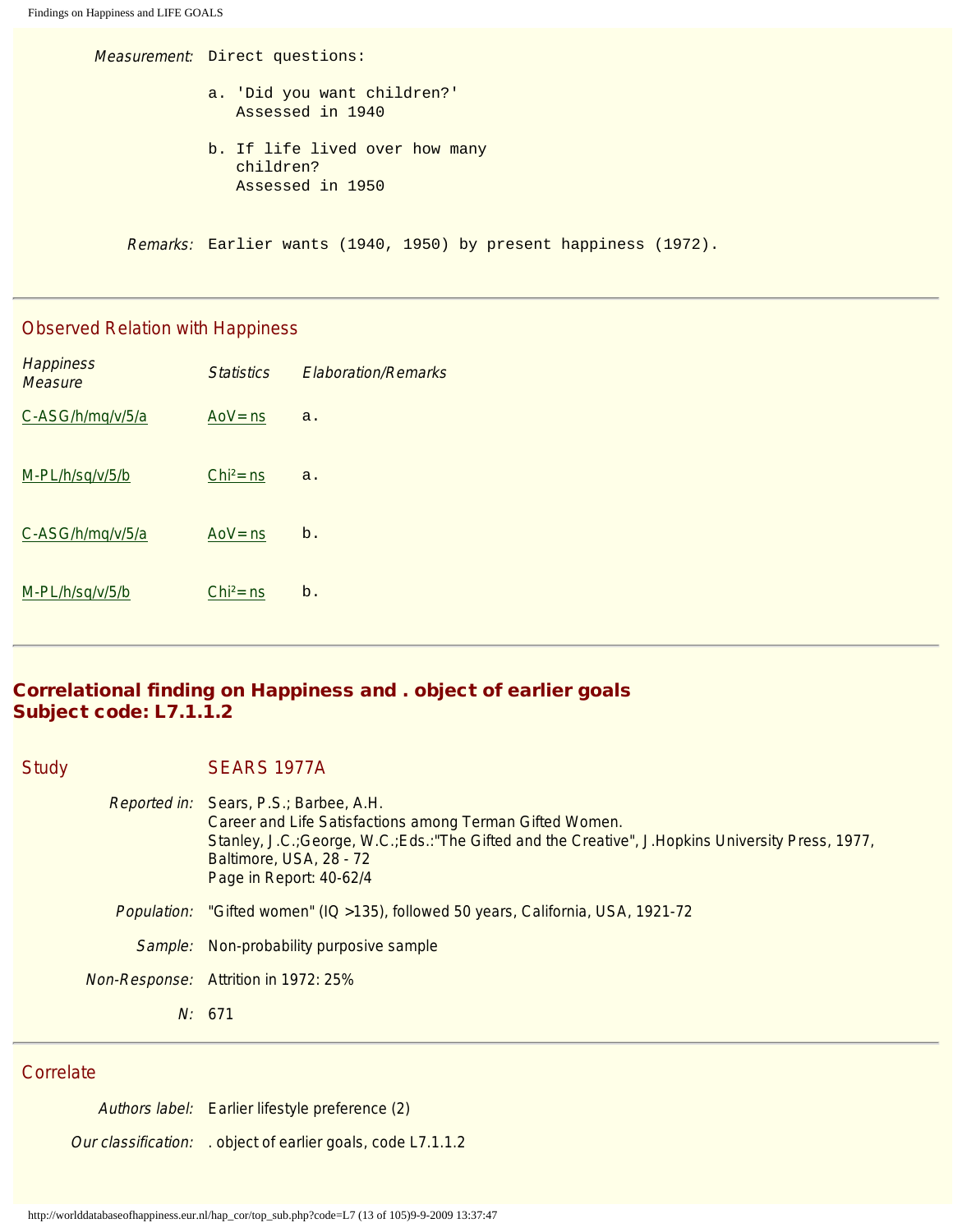Measurement: 0 Prefers duty of housewife 1 Other occupation.

Assessed in 1922.

#### Observed Relation with Happiness

| <b>Happiness</b><br><b>Measure</b> | <b>Statistics</b> | <b>Elaboration/Remarks</b>                                   |
|------------------------------------|-------------------|--------------------------------------------------------------|
| $M-PL/h\frac{sq}{v/5/h}$           | $Chi^2 = ns$      | Earlier preference (1922) by present happiness<br>$(1972)$ . |
| C-ASG/h/mg/v/5/a                   | AoV= $ns$         | Earlier preference 1922) by present happiness<br>$(1972)$ .  |

## Correlational finding on Happiness and . object of earlier goals Subject code: L7.1.1.2

Study SEARS 1977A

Reported in: Sears, P.S.; Barbee, A.H. Career and Life Satisfactions among Terman Gifted Women. Stanley, J.C.;George, W.C.;Eds.:"The Gifted and the Creative", J.Hopkins University Press, 1977, Baltimore, USA, 28 - 72 Page in Report: 40-62/4 Population: "Gifted women" (IQ >135), followed 50 years, California, USA, 1921-72 Sample: Non-probability purposive sample Non-Response: Attrition in 1972: 25% N: 671

#### **Correlate**

Authors label: Earlier ambitions (1) Our classification: . object of earlier goals, code L7.1.1.2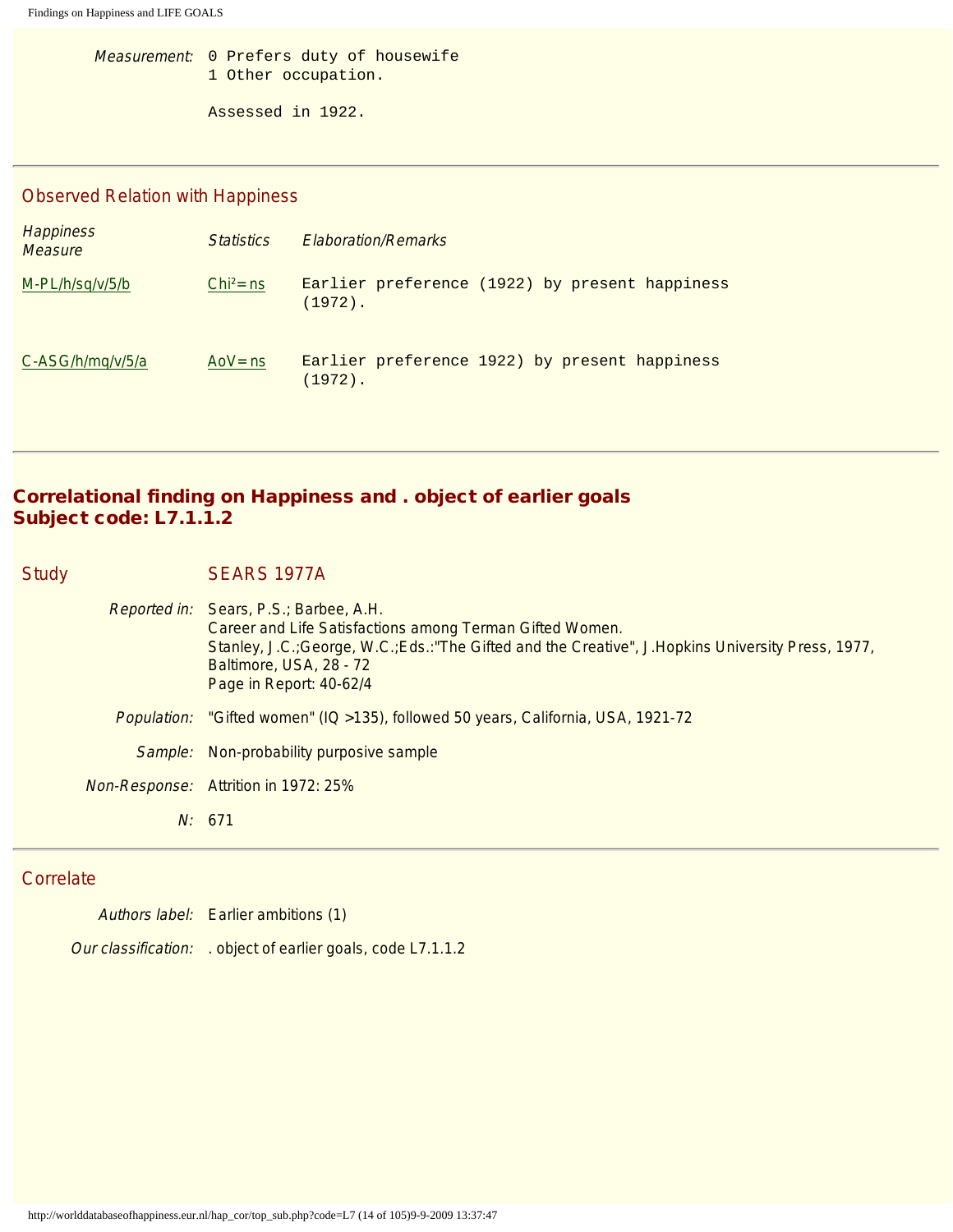| Measurement: Retrospective selfrating of ambitions<br>- between age 30-40<br>- since age 40<br>- Excellence in work<br>a. age $30-40$<br>b. since age 40<br>- Recognition<br>c. age 30-40<br>d. since age 40<br>- Vocational advancement<br>e. age $30-40$<br>f. since age 40<br>- Financial gain<br>g. age 30-40<br>h. since age 40<br>Assessed in 1960 |
|----------------------------------------------------------------------------------------------------------------------------------------------------------------------------------------------------------------------------------------------------------------------------------------------------------------------------------------------------------|
| Remarks: Earlier retrospective ambitons (1960) by present happiness<br>$(1972)$ .                                                                                                                                                                                                                                                                        |
|                                                                                                                                                                                                                                                                                                                                                          |

# Observed Relation with Happiness

| <b>Happiness</b><br><b>Measure</b> | <b>Statistics</b>   | <b>Elaboration/Remarks</b> |
|------------------------------------|---------------------|----------------------------|
| M-PL/h/sq/v/5/b                    | $Chi2=+$<br>p < .00 | a.                         |
| C-ASG/h/mq/v/5/a                   | $A_0V=+$<br>p < .00 | a.                         |
| M-PL/h/sq/v/5/b                    | $Chi2=-$<br>p < .00 | b.                         |
| C-ASG/h/mq/v/5/a                   | $A_0V=+$<br>p < .00 | b.                         |
| M-PL/h/sq/v/5/b                    | $Chi2 = ns$         | $\mathbf{C}$ .             |
| C-ASG/h/mq/v/5/a                   | $Aov = ns$          | $\mathbf{C}$ .             |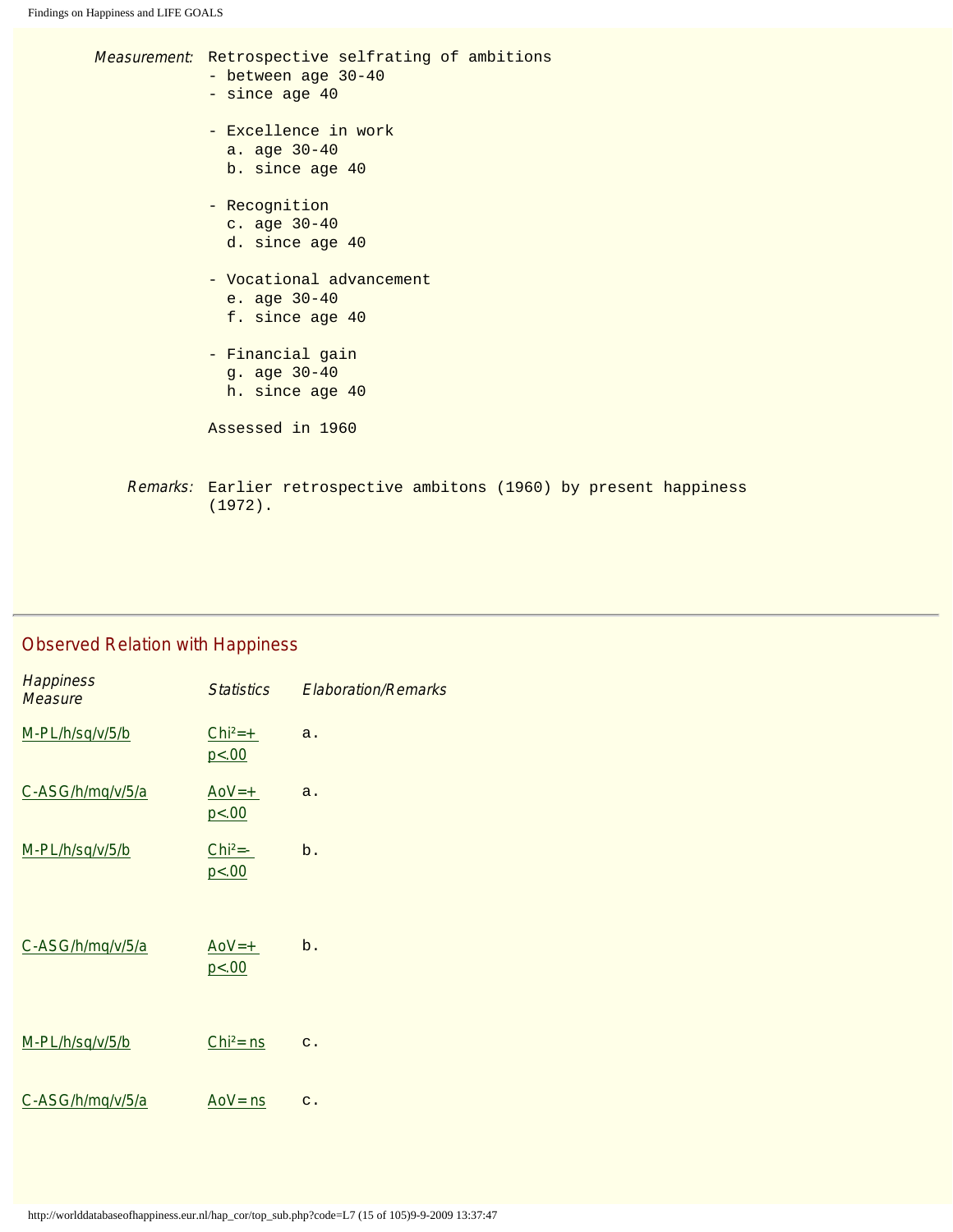| M-PL/h/sq/v/5/b  | $Chi2 = ns$ | ${\tt d}$ .                                                                |
|------------------|-------------|----------------------------------------------------------------------------|
| C-ASG/h/mq/v/5/a | $Aov = ns$  | d.                                                                         |
| M-PL/h/sq/v/5/b  | $Chi2 = ns$ | $\mathsf{e}$ .                                                             |
| C-ASG/h/mq/v/5/a | $Aov = ns$  | $\mathsf{e}$ .                                                             |
| M-PL/h/sq/v/5/b  | $Chi2 = ns$ | $\mathbf f$ .                                                              |
| C-ASG/h/mq/v/5/a | $Aov = ns$  | $\mathbf f$ .                                                              |
| M-PL/h/sq/v/5/b  | $Chi2 = ns$ | $g$ .                                                                      |
| C-ASG/h/mq/v/5/a | $Aov = ns$  | $\,g$ .                                                                    |
| M-PL/h/sq/v/5/b  | $Chi2 = ns$ | h.<br>See also L 7.1.2 for relation of happiness to<br>chance in ambition. |
| C-ASG/h/mq/v/5/a | $Aov = ns$  | h.<br>See also L 7.1.2 for relation of happiness to<br>change in ambition. |

## Correlational finding on Happiness and . object of earlier goals Subject code: L7.1.1.2

Study SEARS 1977A

Reported in: Sears, P.S.; Barbee, A.H. Career and Life Satisfactions among Terman Gifted Women. Stanley, J.C.;George, W.C.;Eds.:"The Gifted and the Creative", J.Hopkins University Press, 1977, Baltimore, USA, 28 - 72 Page in Report: 40-62/4

Population: "Gifted women" (IQ >135), followed 50 years, California, USA, 1921-72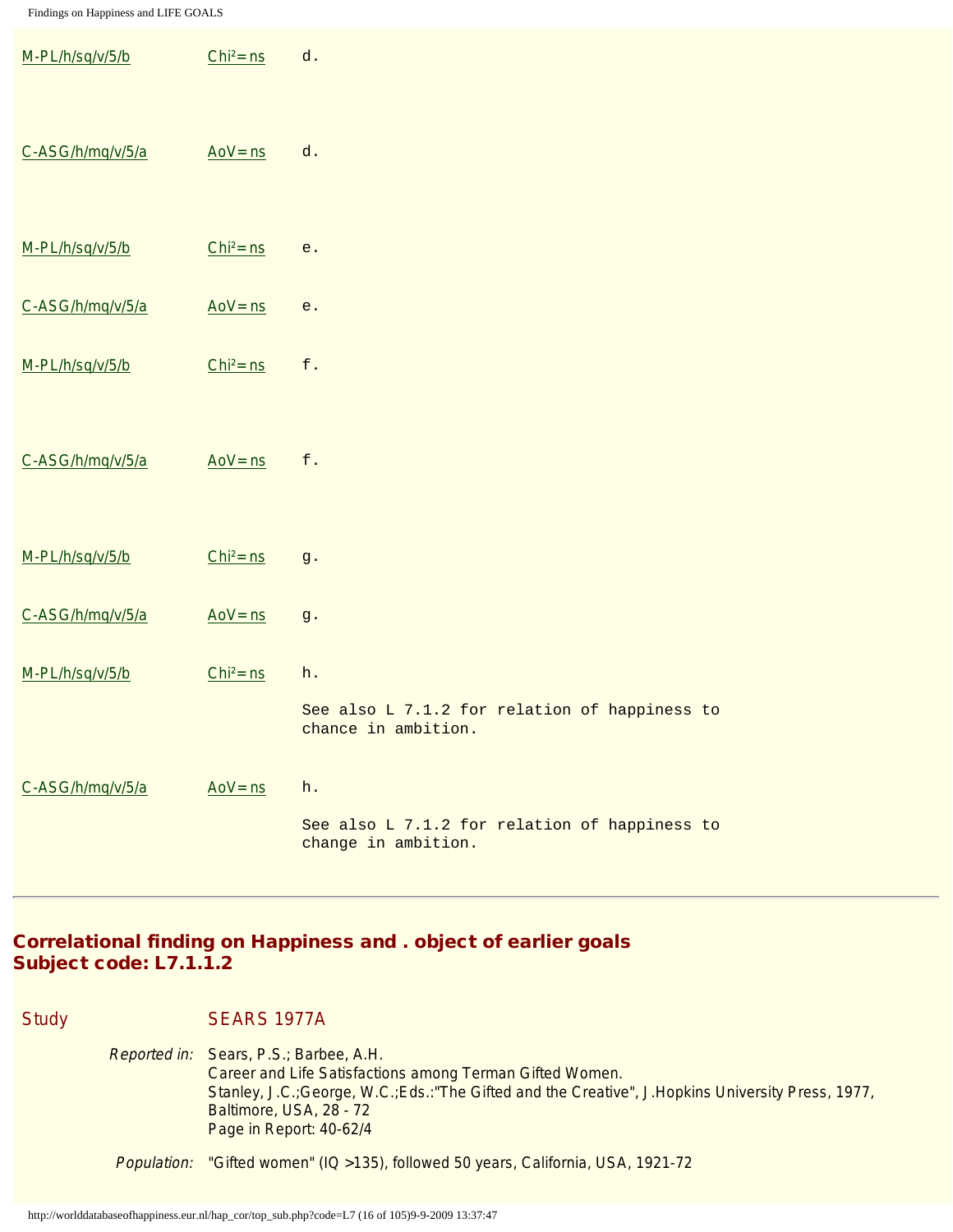Sample: Non-probability purposive sample

Non-Response: Attrition in 1972: 25%

N: 671

#### **Correlate**

| Authors label: Earlier change in ambitions (2)                                                                                                                                  |
|---------------------------------------------------------------------------------------------------------------------------------------------------------------------------------|
| <i>Our classification:</i> . object of earlier goals, code L7.1.1.2                                                                                                             |
| <i>Measurement:</i> Ss were asked to rate retrospectively their ambitions in<br>two periods. Change in importance was computed afterwords.<br>$-$ age $30-40$<br>- after age 40 |
| a. Excellence<br>b. Recognition<br>c. Vocational advancement<br>d. Financial gain                                                                                               |
| Assessed in 1960                                                                                                                                                                |

Remarks:

# Observed Relation with Happiness **Happiness Happiness**<br>Measure **Statistics** Elaboration/Remarks  $M-PL/h/sq/v/5/b$  Chi<sup>2</sup>= ns a.  $M-PL/h/sq/v/5/b$  Chi<sup>2</sup>= ns b.  $M-PL/h/sq/v/5/b$  Chi<sup>2</sup>= ns c.  $M-PL/h/sq/v/5/b$  Chi<sup>2</sup>= ns d.  $M-PL/h/sq/v/5/b$  Chi<sup>2</sup>= ns e.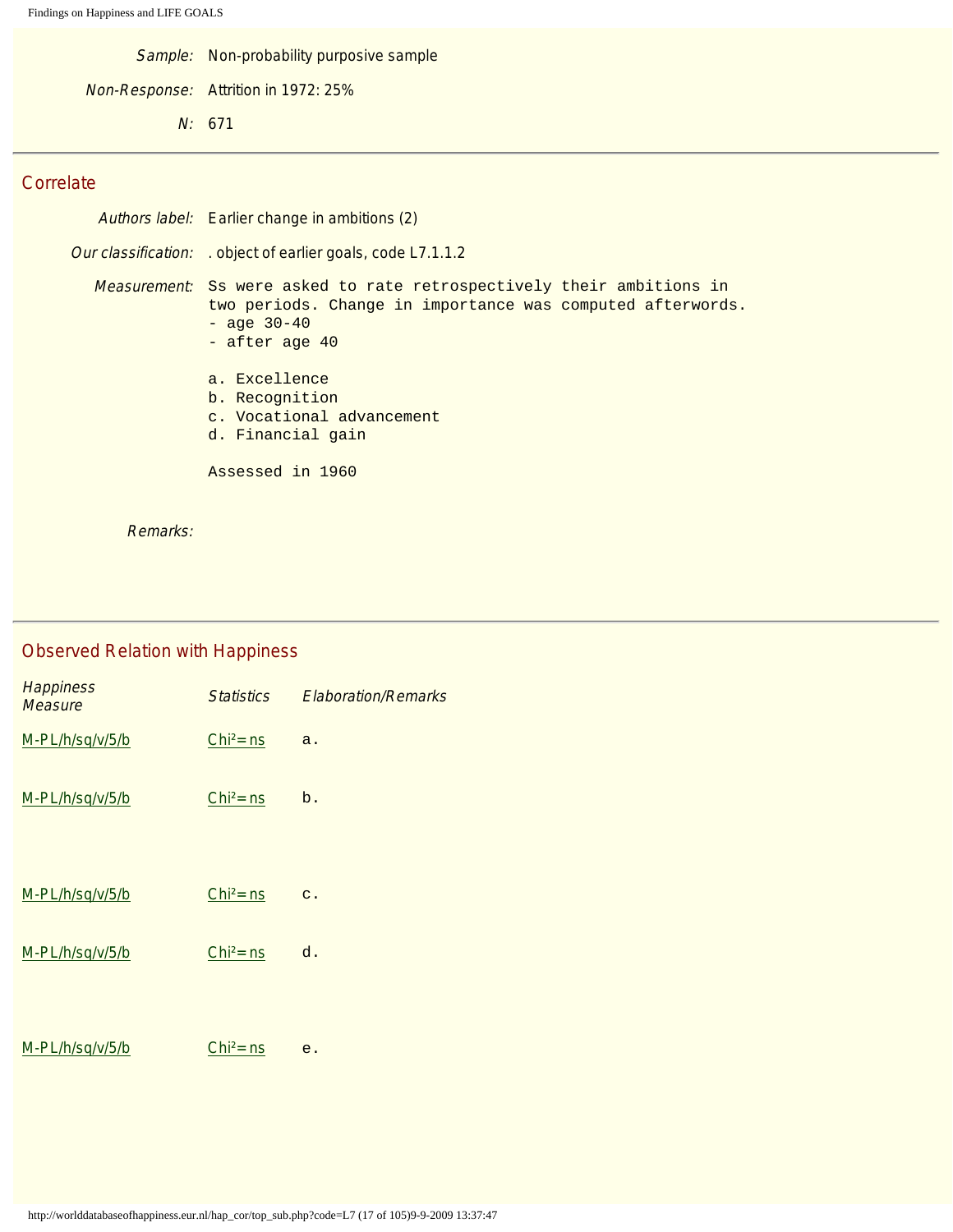| M-PL/h/sq/v/5/b | $Chi^2 = ns$ | $\mathsf{f}$ .                                                       |
|-----------------|--------------|----------------------------------------------------------------------|
|                 |              |                                                                      |
| M-PL/h/sq/v/5/b | $Chi^2 = ns$ | g.                                                                   |
| M-PL/h/sq/v/5/b | $Chi^2 = ns$ | h.                                                                   |
|                 |              | See also L 7.1.2 for relation of happiness to<br>change in ambition. |

## Correlational finding on Happiness and . acceptance of earlier life-goals Subject code: L7.1.1.3

| <b>Study</b> | SEARS 1977A                                                                                                                                                                                                                                                     |
|--------------|-----------------------------------------------------------------------------------------------------------------------------------------------------------------------------------------------------------------------------------------------------------------|
|              | Reported in: Sears, P.S.; Barbee, A.H.<br>Career and Life Satisfactions among Terman Gifted Women.<br>Stanley, J.C.; George, W.C.; Eds.: "The Gifted and the Creative", J.Hopkins University Press, 1977,<br>Baltimore, USA, 28 - 72<br>Page in Report: 40-62/4 |
|              | <i>Population:</i> "Gifted women" (IQ > 135), followed 50 years, California, USA, 1921-72                                                                                                                                                                       |
|              | Sample: Non-probability purposive sample                                                                                                                                                                                                                        |
|              | <b>Non-Response:</b> Attrition in 1972: 25%                                                                                                                                                                                                                     |
|              | N: 671                                                                                                                                                                                                                                                          |

## **Correlate**

| Authors label: Consonance with parents in career-orientation (5)                                                                                                                                                                                                                                                              |
|-------------------------------------------------------------------------------------------------------------------------------------------------------------------------------------------------------------------------------------------------------------------------------------------------------------------------------|
| <i>Our classification:</i> . acceptance of earlier life-goals, code L7.1.1.3                                                                                                                                                                                                                                                  |
| <i>Measurement</i> : a. Becoming more like father<br>$($ or mother $)$ .<br>b. Fathers choice of vocation for<br>subject.<br>c. Mothers choice of vocation for<br>subject.<br>d. Conflict with father regarding<br>career choice.<br>e. Conflict with mother regarding<br>career choice.<br>Assessed retrospectively in 1950. |
| <i>Remarks:</i> Earlier retrospective rating (1950) by present happiness<br>(1972).                                                                                                                                                                                                                                           |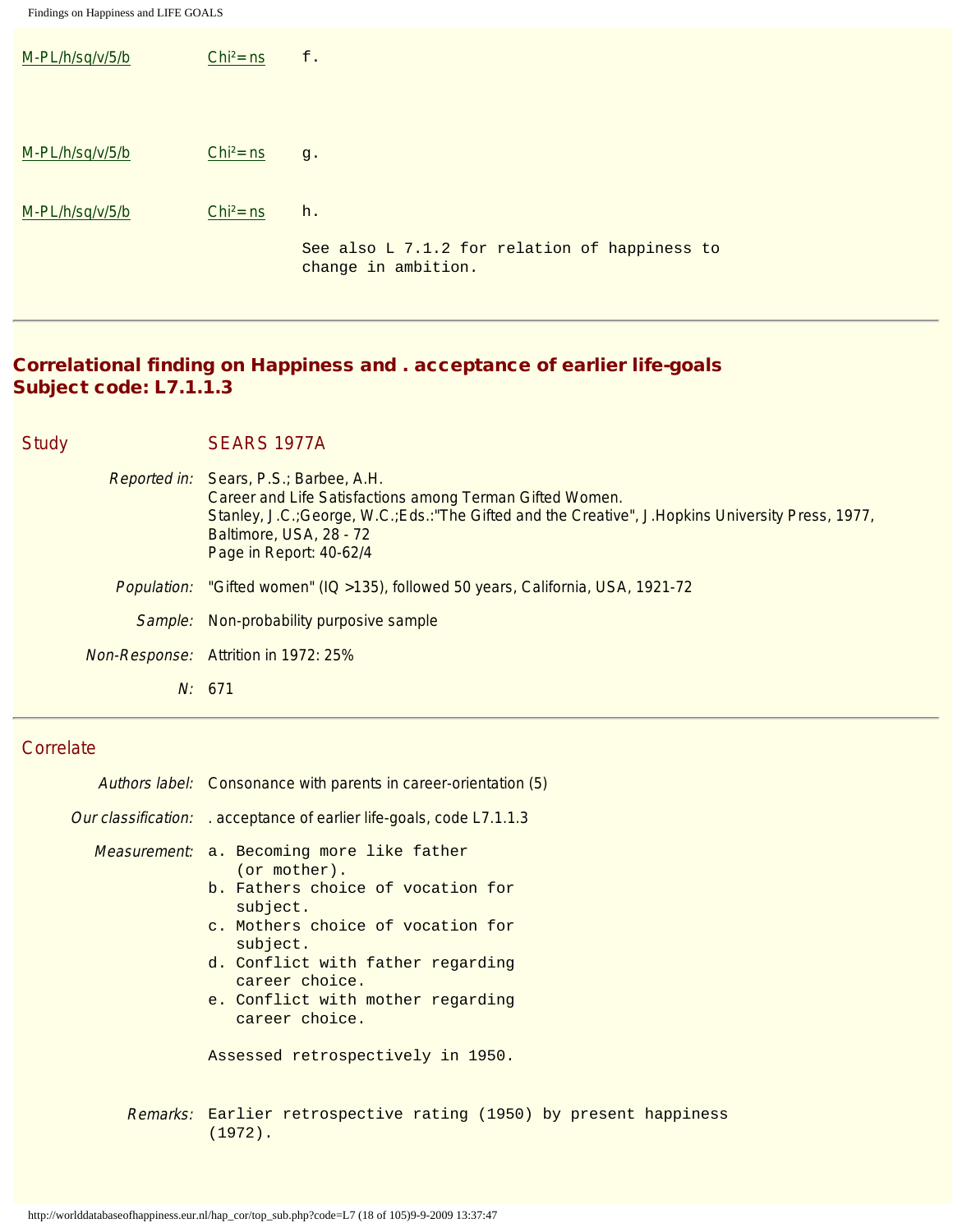#### Observed Relation with Happiness

| <b>Happiness</b><br><b>Measure</b> | <b>Statistics</b> | <b>Elaboration/Remarks</b> |
|------------------------------------|-------------------|----------------------------|
| C-ASG/h/mq/v/5/a                   | Ao $V = ns$       | a.                         |
| C-ASG/h/mq/v/5/a                   | Ao $V = ns$       | b.                         |
| C-ASG/h/mq/v/5/a                   | Ao $V =$ ns       | $C$ .                      |
| C-ASG/h/mq/v/5/a                   | Ao $V =$ ns       | d.                         |
| C-ASG/h/mq/v/5/a                   | Ao $V =$ ns       | e.                         |

## Correlational finding on Happiness and . acceptance of earlier life-goals Subject code: L7.1.1.3

Study SEARS 1977A

Reported in: Sears, P.S.; Barbee, A.H. Career and Life Satisfactions among Terman Gifted Women. Stanley, J.C.;George, W.C.;Eds.:"The Gifted and the Creative", J.Hopkins University Press, 1977, Baltimore, USA, 28 - 72 Page in Report: 40-62/4 Population: "Gifted women" (IQ >135), followed 50 years, California, USA, 1921-72 Sample: Non-probability purposive sample Non-Response: Attrition in 1972: 25% N: 671

#### **Correlate**

Authors label: Exact ability (1) Our classification: . acceptance of earlier life-goals, code L7.1.1.3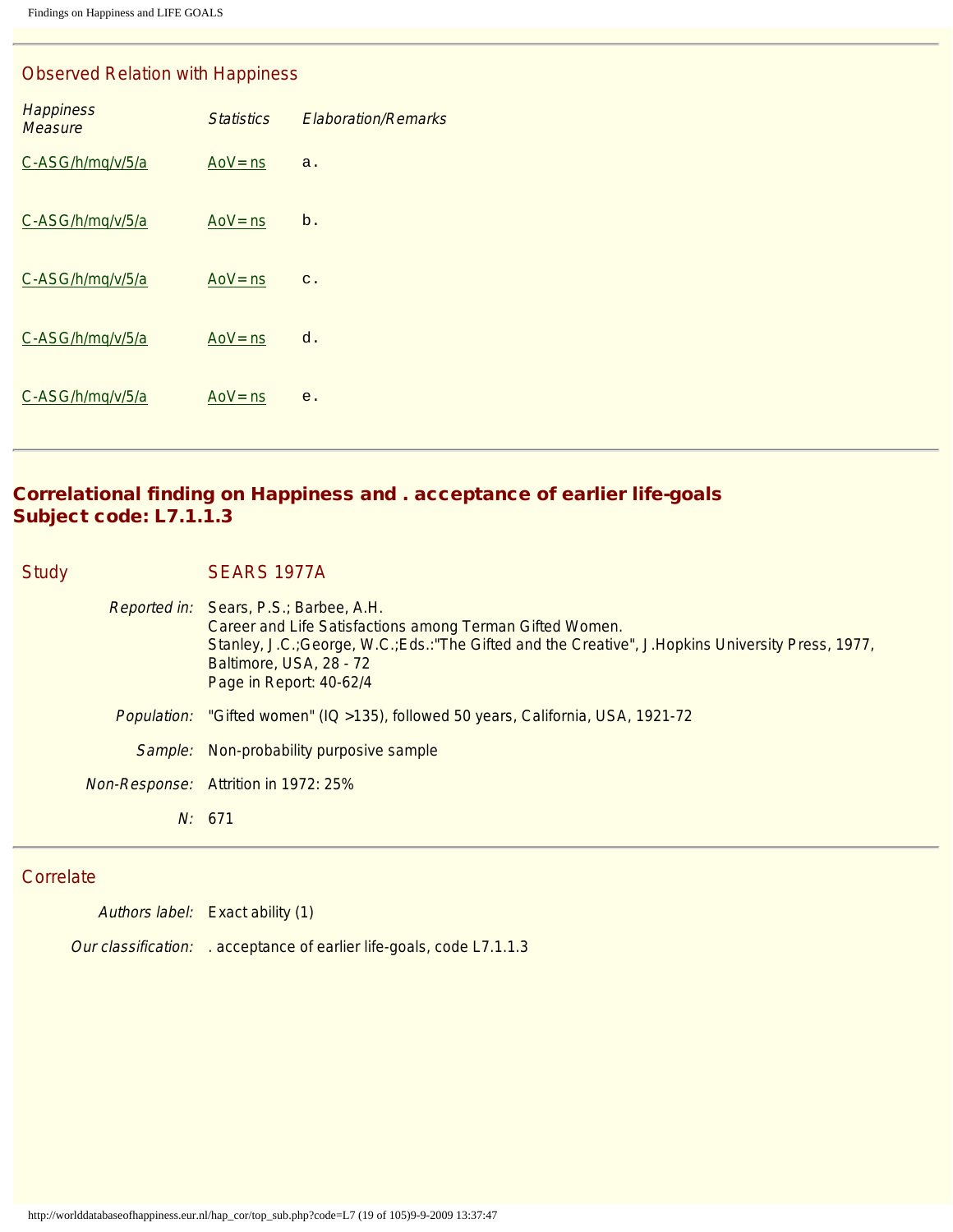Measurement: a. Teachers comparison with average in arithmetic. b. Teacher rates math as best (vs worst) subject. c. Parent report on special ability in math. d. Arithmic quotient on Stanford Achievement Test. Assessed in 1922.

Remarks: Earlier ratings (1922) by present happiness (1972).

## Observed Relation with Happiness

| <b>Happiness</b><br><b>Measure</b> | <b>Statistics</b> | <b>Elaboration/Remarks</b> |
|------------------------------------|-------------------|----------------------------|
| M-PL/h/sq/v/5/b                    | $Chi2 = ns$       | a.                         |
| M-PL/h/sq/v/5/b                    | $Chi2 = ns$       | $b$ .                      |
| M-PL/h/sq/v/5/b                    | $Chi2 = ns$       | $\mathbf{C}$ .             |
| M-PL/h/sq/v/5/b                    | $Chi2 = ns$       | d.                         |
| M-PL/h/sq/v/5/b                    | $Chi2 = ns$       | e.                         |

## Correlational finding on Happiness and . realization of earlier goals Subject code: L7.1.1.4

| <b>Study</b> |                    | <b>EVANS 2005</b>                                                                                                                                                                                                                                                             |
|--------------|--------------------|-------------------------------------------------------------------------------------------------------------------------------------------------------------------------------------------------------------------------------------------------------------------------------|
|              |                    | Reported in: Evans, S.; Huxley, P.<br>Adaptation, Response-shift and Quality of Life Ratings in Mentally Well and Unwell Groups.<br>Quality of Life Research, 2005, Vol. 14, 1719 - 1732. ISSN 0096 2934 DOI:DOI:10.1007/s 1136-005-<br>$1742 -$<br>Page in Report: 1722-1929 |
|              | <i>Population:</i> | 18-65 aged in good, moderate and poor mental health, followed 2 years, UK, 1999-2001                                                                                                                                                                                          |
|              | Sample:            | <b>Mixed samples</b>                                                                                                                                                                                                                                                          |
|              |                    | <i>Non-Response:</i> Non-response at T1: 83% Drop-out at T2: 50%)                                                                                                                                                                                                             |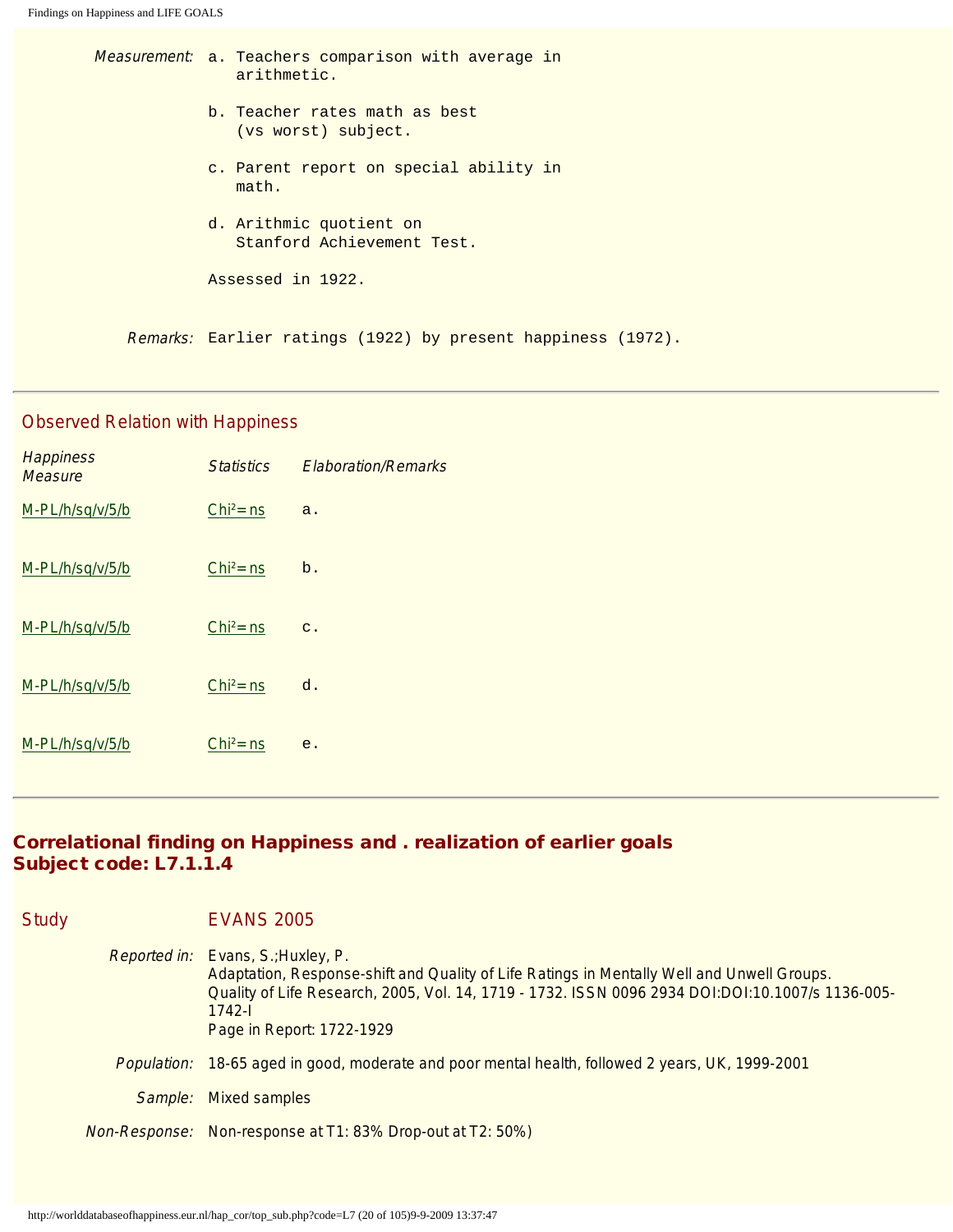N: 1912

#### **Correlate**

Authors label: Adaptation Our classification: . realization of earlier goals, code L7.1.1.4 Measurement: Comparison of T1-T2 changes in - desired changes - observed changes in 7 aspects of life situation T1-T2 IMPROVEMENT OF SITUATION A Aspiration: wants better at T2, not at T1 B Aspiration: wants better both at T1 and T2 C Consistent: does not want better either at T1 or T2 D Consistent: wanted better at T1, but not at T2 T1-T2 STABLE SITUATION E Aspiration: wants better at T2, not at T1 F Consistent: wants better both at T1 and T2 F Consistent: does not want better either at T1 or T2 G: Resignation: wanted better at T1, but not at T2 T1-T2 DETERIORATION OF SITUATION H Consistent: wants better at T2, not at T1 I Consistent: wants better both at T1 and T2 J Resignation: does not want better either at T1 or T2 K Resignation: wanted better at T1, but not at T2 Remarks: Assessed at T1 and T2 (2 years interval)

> Domains considered are; finance, living situation, safety, family. Physical health and mental health

#### Observed Relation with Happiness

| <b>Happiness</b><br><b>Measure</b> | <b>Statistics</b>    | <b>Flaboration/Remarks</b>                                                    |
|------------------------------------|----------------------|-------------------------------------------------------------------------------|
| O-DT/u/sqt/v/7/a                   | $B = -16$<br>p<.0001 | Aspirations                                                                   |
| O-DT/u/sqt/v/7/a                   | $B=+.15$<br>p<.0001  | Resignation<br>B's controled for:<br>- T1 happiness                           |
| O-DT/u/sqt/v/7/a                   | $B = -46$<br>p<.0001 | Objective changes in depressed<br>T1-T2 INCREASE in depressed by T2 happiness |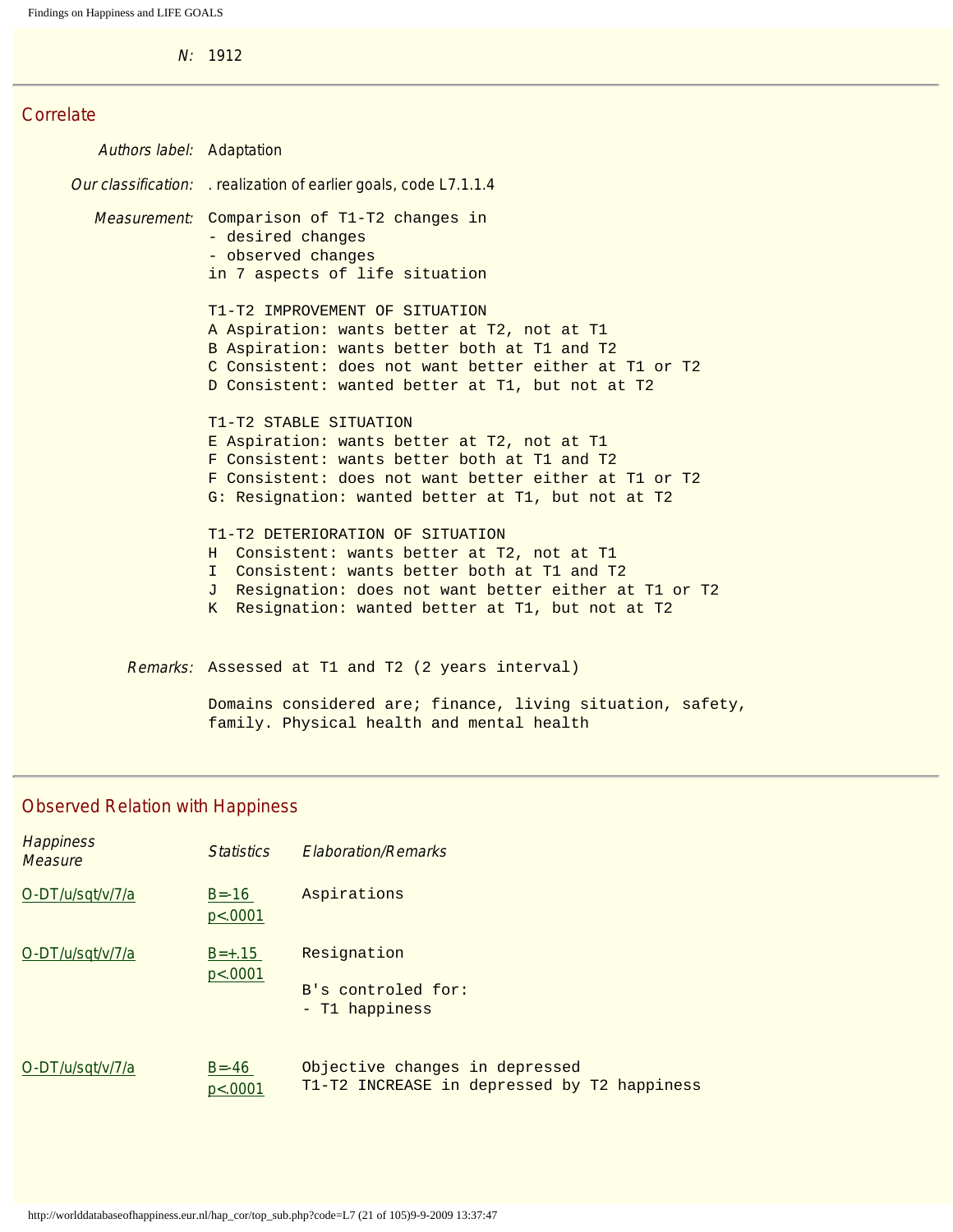| O-DT/u/sqt/v/7/a | $B=+47$<br>p<0.0001 | Objective changes in stopped depressed<br>T1-T2 INCREASE in stopped depressed by T2<br>happiness                  |
|------------------|---------------------|-------------------------------------------------------------------------------------------------------------------|
|                  |                     | B's controled for:<br>- T1 happiness<br>- T1 Depressed status (good, moderate, poor)<br>- T1 objective conditions |

## Correlational finding on Happiness and . realization of earlier goals Subject code: L7.1.1.4

Study **HOLAH 1999** 

Reported in: Holahan, C.K,;Holahan, C.J.; Wonacott, N.L. Self-Appraisal, Life Satisfaction, and Retrospective Life Choices Across One and Three Decades. Psychology and Aging, 1999; Vol.14, 238 - 244. ISSN 0882 7974 Page in Report: 234 Population: "Gifted (IQ>135) followed unto old age, USA, 1960-1992 Sample: Non-probability purposive-quota sample Non-Response: N: 383

#### **Correlate**

| Authors label: Current satisfaction with things wanted earlier                                                                                                                                                                                                                                                                                                                                                                                             |  |  |
|------------------------------------------------------------------------------------------------------------------------------------------------------------------------------------------------------------------------------------------------------------------------------------------------------------------------------------------------------------------------------------------------------------------------------------------------------------|--|--|
| Our classification: realization of earlier goals, code L7.1.1.4                                                                                                                                                                                                                                                                                                                                                                                            |  |  |
| <i>Measurement</i> : Discrepancy between recalled goals in early adulthood and<br>current satisfaction in goal fields.<br>Participants were asked to rate the importance of their<br>life-goals in the plans they made in early adulthood for:<br>'occupational succes', 'family life' and 'joy in living'.<br>They were also asked to rate their current (age 61)<br>satisfaction in these domains. Next scores were subtracted.<br>Assessed at T2 (1972) |  |  |

Remarks: T1: 1960, T2: 1972, T3: 1992

#### Observed Relation with Happiness

Happiness<br>Measure Statistics Elaboration/Remarks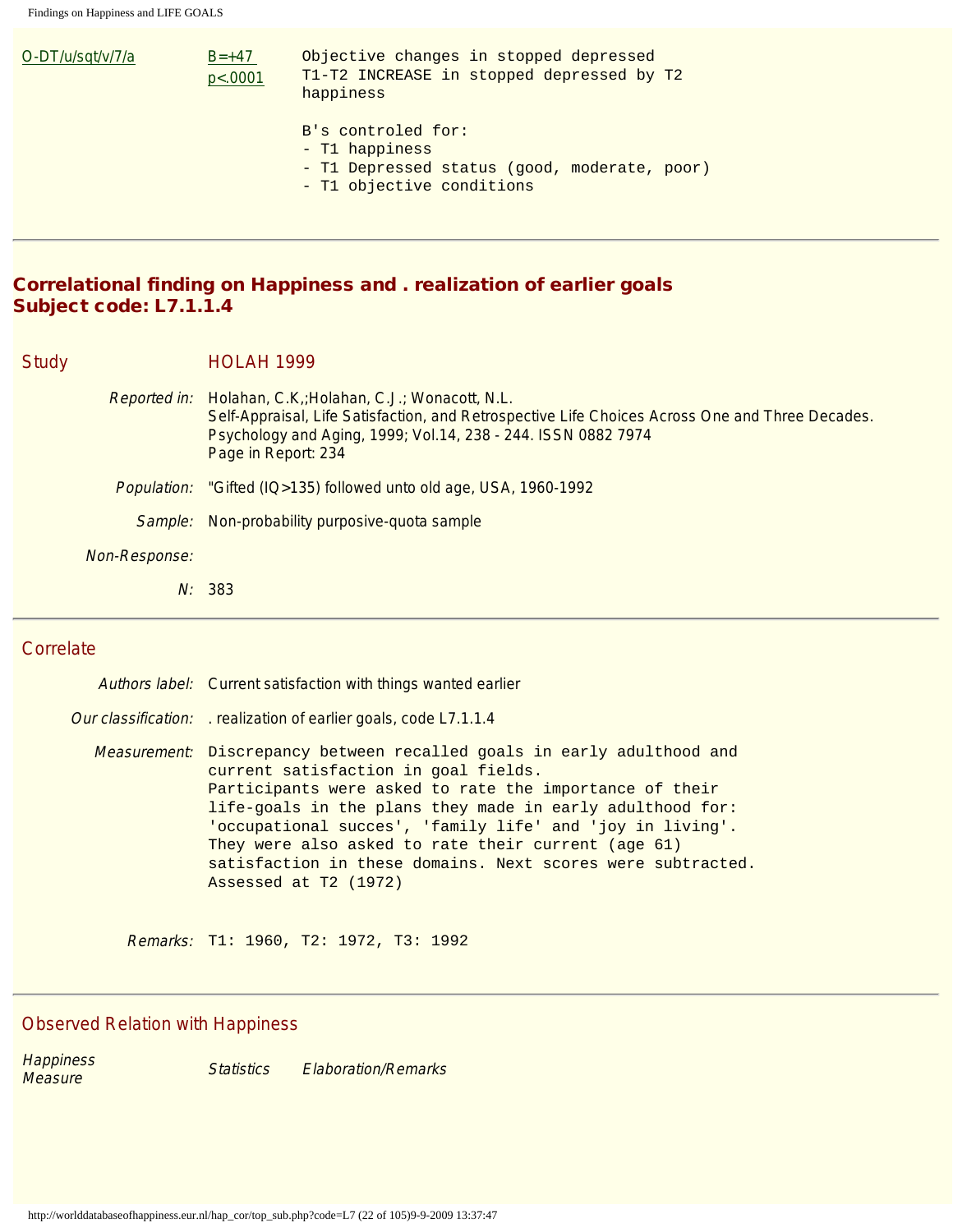| O-SLW/c/sq/n/9/a | $BL = +.58$                                      | T2 goal realization by T3 happiness               |
|------------------|--------------------------------------------------|---------------------------------------------------|
|                  | p<.01                                            | Controled for T1 appraisal of 'having lived up to |
|                  | ones intellectual abilities' (which is linked to |                                                   |
|                  |                                                  | T2 goal realization, but not to T3 happiness)     |

## Correlational finding on Happiness and Change in life-goals Subject code: L7.1.2

| <b>Study</b> |                      | <b>EVANS 2005</b>                                                                                                                                                                                                                                                                    |
|--------------|----------------------|--------------------------------------------------------------------------------------------------------------------------------------------------------------------------------------------------------------------------------------------------------------------------------------|
|              |                      | <i>Reported in:</i> Evans, S.; Huxley, P.<br>Adaptation, Response-shift and Quality of Life Ratings in Mentally Well and Unwell Groups.<br>Quality of Life Research, 2005, Vol. 14, 1719 - 1732. ISSN 0096 2934 DOI:DOI:10.1007/s 1136-005-<br>$1742 -$<br>Page in Report: 1722-1929 |
|              | <i>Population:</i>   | 18-65 aged in good, moderate and poor mental health, followed 2 years, UK, 1999-2001                                                                                                                                                                                                 |
|              | Sample:              | <b>Mixed samples</b>                                                                                                                                                                                                                                                                 |
|              | <i>Non-Response:</i> | Non-response at T1: 83% Drop-out at T2: 50%)                                                                                                                                                                                                                                         |
|              |                      | N: 1912                                                                                                                                                                                                                                                                              |

#### **Correlate**

| <b>Authors label:</b> Adaptation |                                                                                                                                                                                                                                                           |  |
|----------------------------------|-----------------------------------------------------------------------------------------------------------------------------------------------------------------------------------------------------------------------------------------------------------|--|
|                                  | Our classification: Change in life-goals, code L7.1.2                                                                                                                                                                                                     |  |
|                                  | Measurement: Comparison of T1-T2 changes in<br>- desired changes<br>- observed changes<br>in 7 aspects of life situation<br>T1-T2 IMPROVEMENT OF SITUATION<br>A Aspiration: wants better at T2, not at T1<br>B Aspiration: wants better both at T1 and T2 |  |
|                                  | C Consistent: does not want better either at T1 or T2<br>D Consistent: wanted better at T1, but not at T2                                                                                                                                                 |  |
|                                  | T1-T2 STABLE SITUATION<br>E Aspiration: wants better at T2, not at T1<br>F Consistent: wants better both at T1 and T2<br>F Consistent: does not want better either at T1 or T2<br>G: Resignation: wanted better at T1, but not at T2                      |  |
|                                  | T1-T2 DETERIORATION OF SITUATION<br>Consistent: wants better at T2, not at T1<br>H<br>I Consistent: wants better both at T1 and T2<br>J Resignation: does not want better either at T1 or T2<br>K Resignation: wanted better at T1, but not at T2         |  |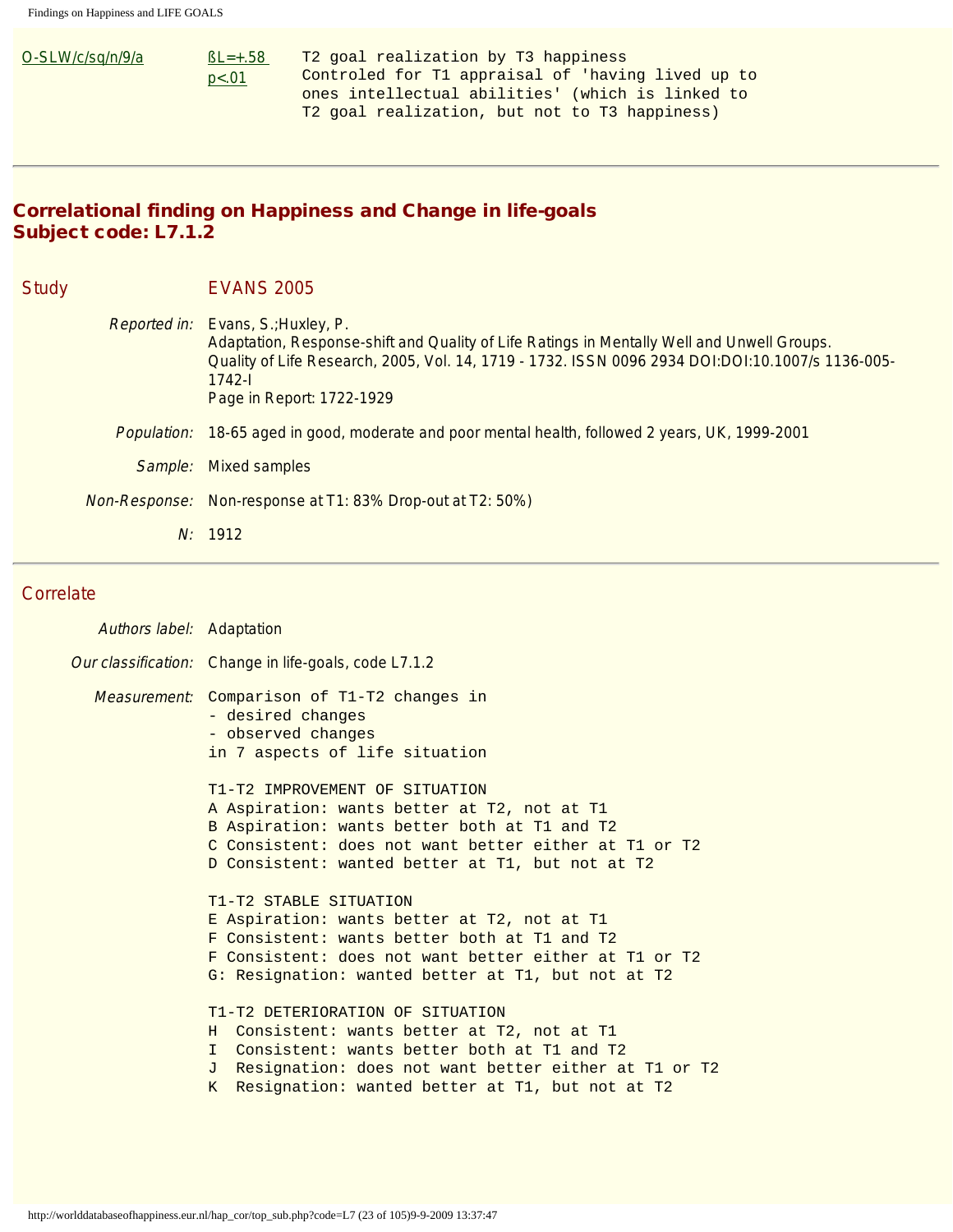Remarks: Assessed at T1 and T2 (2 years interval)

Domains considered are; finance, living situation, safety, family. Physical health and mental health

#### Observed Relation with Happiness

| <b>Happiness</b><br><b>Measure</b> | <b>Statistics</b>      | <b>Elaboration/Remarks</b>                                                                                        |
|------------------------------------|------------------------|-------------------------------------------------------------------------------------------------------------------|
| O-DT/u/sqt/v/7/a                   | $B = -16$<br>p<.0001   | Aspirations                                                                                                       |
| O-DT/u/sqt/v/7/a                   | $B=+.15$<br>p < .0001  | Resignation<br>B's controled for:<br>- T1 happiness                                                               |
| O-DT/u/sqt/v/7/a                   | $B = -46$<br>p < .0001 | Objective changes in depressed<br>T1-T2 INCREASE in depressed by T2 happiness                                     |
| O-DT/u/sqt/v/7/a                   | $B = +47$<br>p<0.0001  | Objective changes in stopped depressed<br>T1-T2 INCREASE in stopped depressed by T2<br>happiness                  |
|                                    |                        | B's controled for:<br>- T1 happiness<br>- T1 Depressed status (good, moderate, poor)<br>- T1 objective conditions |

## Correlational finding on Happiness and Change in life-goals Subject code: L7.1.2

| Study | SEARS 1977A                    |  |  |
|-------|--------------------------------|--|--|
|       | Reported in: Sears, P.S.; Barb |  |  |

| Reported in: Sears, P.S.; Barbee, A.H.<br>Career and Life Satisfactions among Terman Gifted Women.<br>Stanley, J.C.; George, W.C.; Eds.: "The Gifted and the Creative", J.Hopkins University Press, 1977,<br>Baltimore, USA, 28 - 72<br>Page in Report: 40-62/4 |
|-----------------------------------------------------------------------------------------------------------------------------------------------------------------------------------------------------------------------------------------------------------------|
| Population: "Gifted women" (IQ >135), followed 50 years, California, USA, 1921-72                                                                                                                                                                               |
| Sample: Non-probability purposive sample                                                                                                                                                                                                                        |
| Non-Response: Attrition in 1972: 25%                                                                                                                                                                                                                            |
| N: 671                                                                                                                                                                                                                                                          |

**Correlate**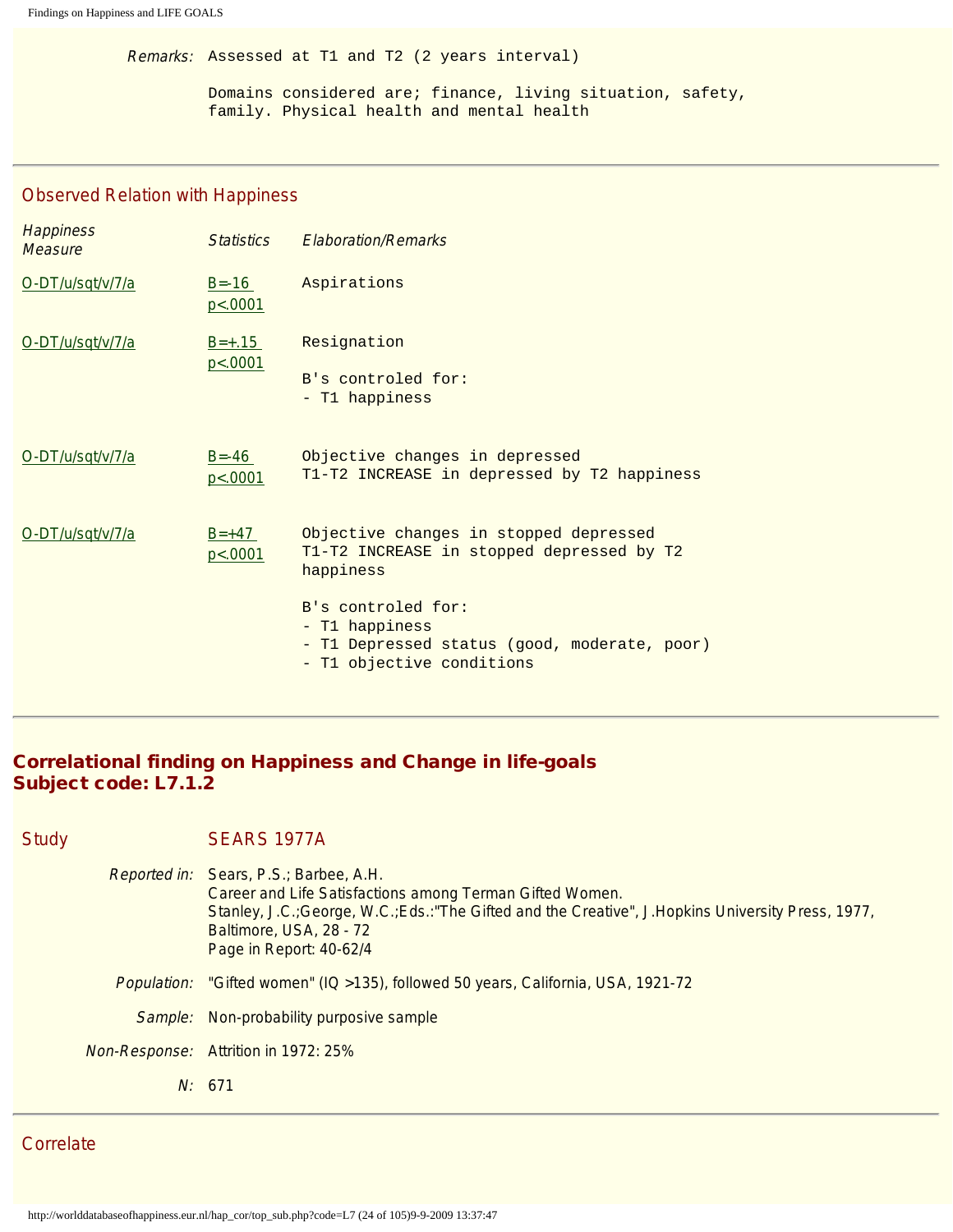Authors label: Earlier change in ambitions (1) Our classification: Change in life-goals, code L7.1.2 Measurement: Ss were asked to rate retrospectively their ambitions in two periods. Change in importance was computed afterwords.  $-$  age  $30-40$ - after age 40 a. Excellence b. Recognition c. Vocational advancement d. Financial gain Assessed in 1960 Remarks: Earlier perceived change (1960) by present happiness (1972).

#### Observed Relation with Happiness

| <b>Happiness</b><br>Measure | <b>Statistics</b> | <b>Flaboration/Remarks</b> |
|-----------------------------|-------------------|----------------------------|
| C-ASG/h/mq/v/5/a            | AoV= $ns$         | a.                         |
| C-ASG/h/mq/v/5/a            | AoV= $ns$         | $b$ .                      |
| C-ASG/h/mq/v/5/a            | AoV $=$ ns        | $\mathbf{C}$ .             |
| C-ASG/h/mq/v/5/a            | $Aov = ns$        | d.                         |

## Correlational finding on Happiness and Change in life-goals Subject code: L7.1.2

Study SEARS 1977A Reported in: Sears, P.S.; Barbee, A.H. Career and Life Satisfactions among Terman Gifted Women. Stanley, J.C.;George, W.C.;Eds.:"The Gifted and the Creative", J.Hopkins University Press, 1977, Baltimore, USA, 28 - 72 Page in Report: 40-62/4 Population: "Gifted women" (IQ >135), followed 50 years, California, USA, 1921-72 Sample: Non-probability purposive sample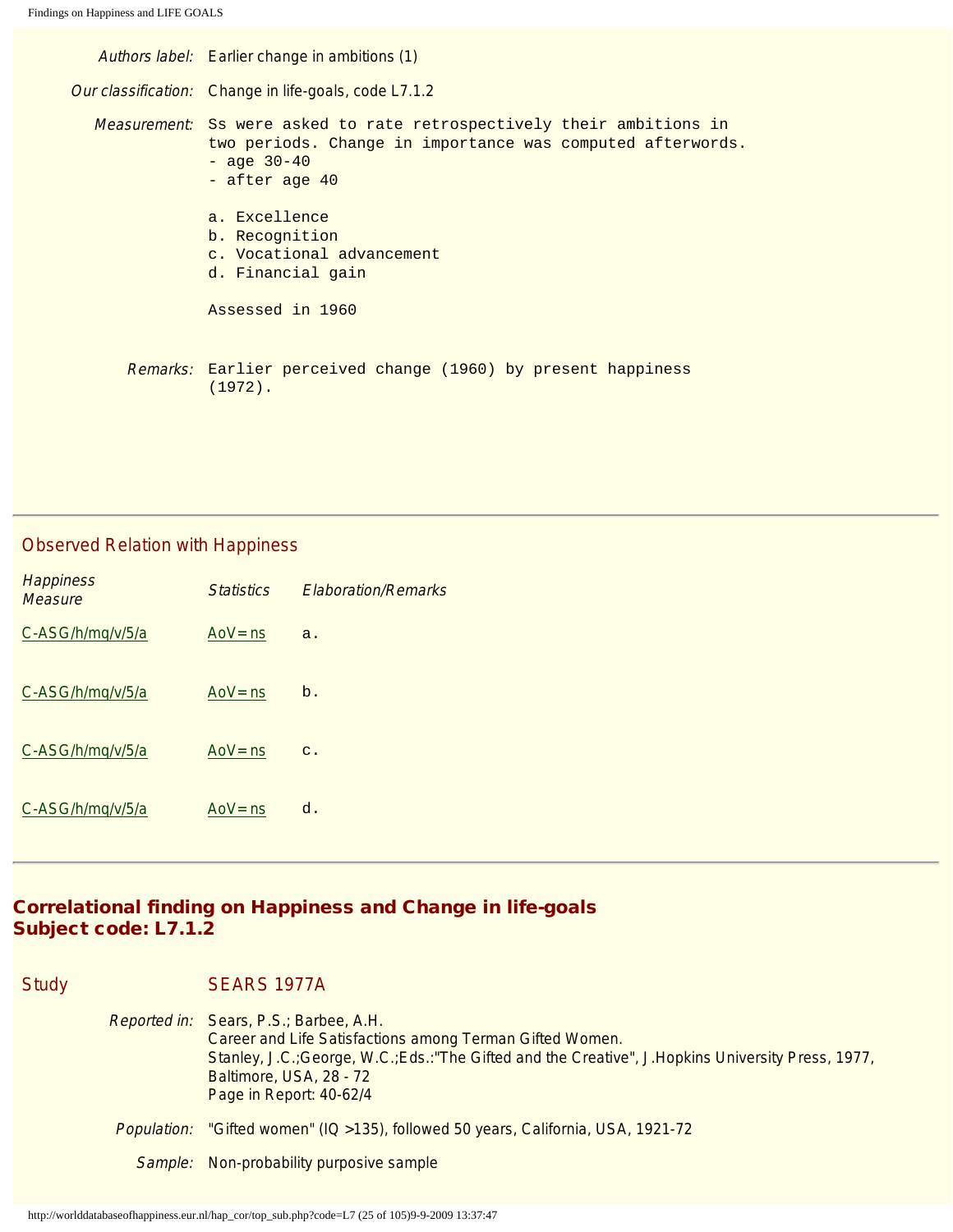Non-Response: Attrition in 1972: 25%

N: 671

### **Correlate**

| Authors label: Earlier increase of workload (3)                                         |  |  |  |  |
|-----------------------------------------------------------------------------------------|--|--|--|--|
| <i>Our classification:</i> Change in life-goals, code L7.1.2                            |  |  |  |  |
| <i>Measurement</i> : Selfrating of increase in responsibili-<br>ties and workpressures. |  |  |  |  |
| Assessed in 1960.                                                                       |  |  |  |  |
| <i>Remarks:</i> Earlier perception (1960) by present happiness (1972)                   |  |  |  |  |

## Observed Relation with Happiness

| <b>Happiness</b><br><b>Measure</b> | <b>Statistics</b> | <b>Elaboration/Remarks</b> |
|------------------------------------|-------------------|----------------------------|
| M-PL/h/sq/v/5/b                    | $Chi^2 = ns$      | a.                         |
| M-PL/h/sq/v/5/b                    | $Chi2 = ns$       | $\alpha$                   |
| M-PL/h/sq/v/5/b                    | $Chi2 = ns$       |                            |
| M-PL/h/sq/v/5/b                    | $Chi2 = ns$       |                            |

## Correlational finding on Happiness and Object of life-goals Subject code: L7.2.2

| <b>CANTR 1965/1</b>                                                                                                                                       |
|-----------------------------------------------------------------------------------------------------------------------------------------------------------|
| <i>Reported in:</i> Cantril, H.<br>The Pattern of Human Concern.<br>Rutgers University Press, 1965, New Brunswick, New Jersey, USA<br>Page in Report: 263 |
| Population: Adults, general public, 14 countries ±1960                                                                                                    |
|                                                                                                                                                           |
| Non-Response: -                                                                                                                                           |
| N: 18653                                                                                                                                                  |
|                                                                                                                                                           |

**Correlate**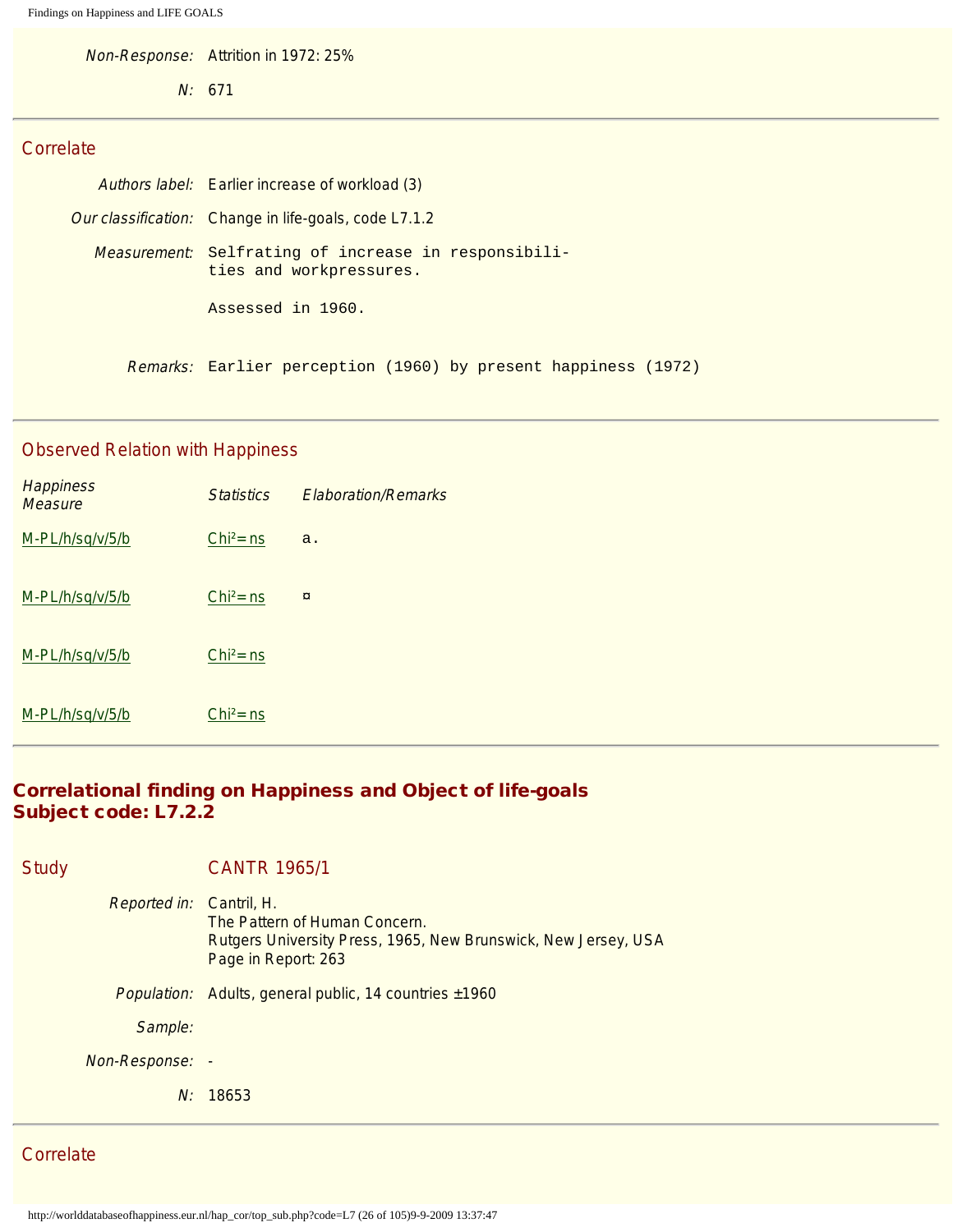Authors label: Personal hopes and aspirations (1) Our classification: Object of life-goals, code L7.2.2 Measurement: Content-analysis of an open-ended ques- tion on personal wishes and hopes for the future. Responses rated for reference to: 1. Values and character: Emotional stability and maturity; be a normal, decent person; self development or improvement; acceptance by others; achieve sense of own personal worth; resolution of own religious, spiritual or ethical problems; lead a disciplined life; etc. 2. Economic conditions: Improved or decent standard of living for self or family; have own business, own land, own farm; have own house; have modern convenience; have wealth; etc. 3. Job or work situation: Good job, congenial work, employ ment, success in one's work, etc., for self, spouse, or other family members. 4. Health of self or family: Concerning one's own health and health of family. 5. Family matters: Happy family life; con cern and hopes for relatives, children; etc. 6. Political matters: Freedom and other aspiration having to do with the political situation. 7. Social problems: Social justice; future generations; social security; etc. 8. International situations: Peace; a better world, etc. 9. Want status quo: Happiness with things as they are now. Remarks: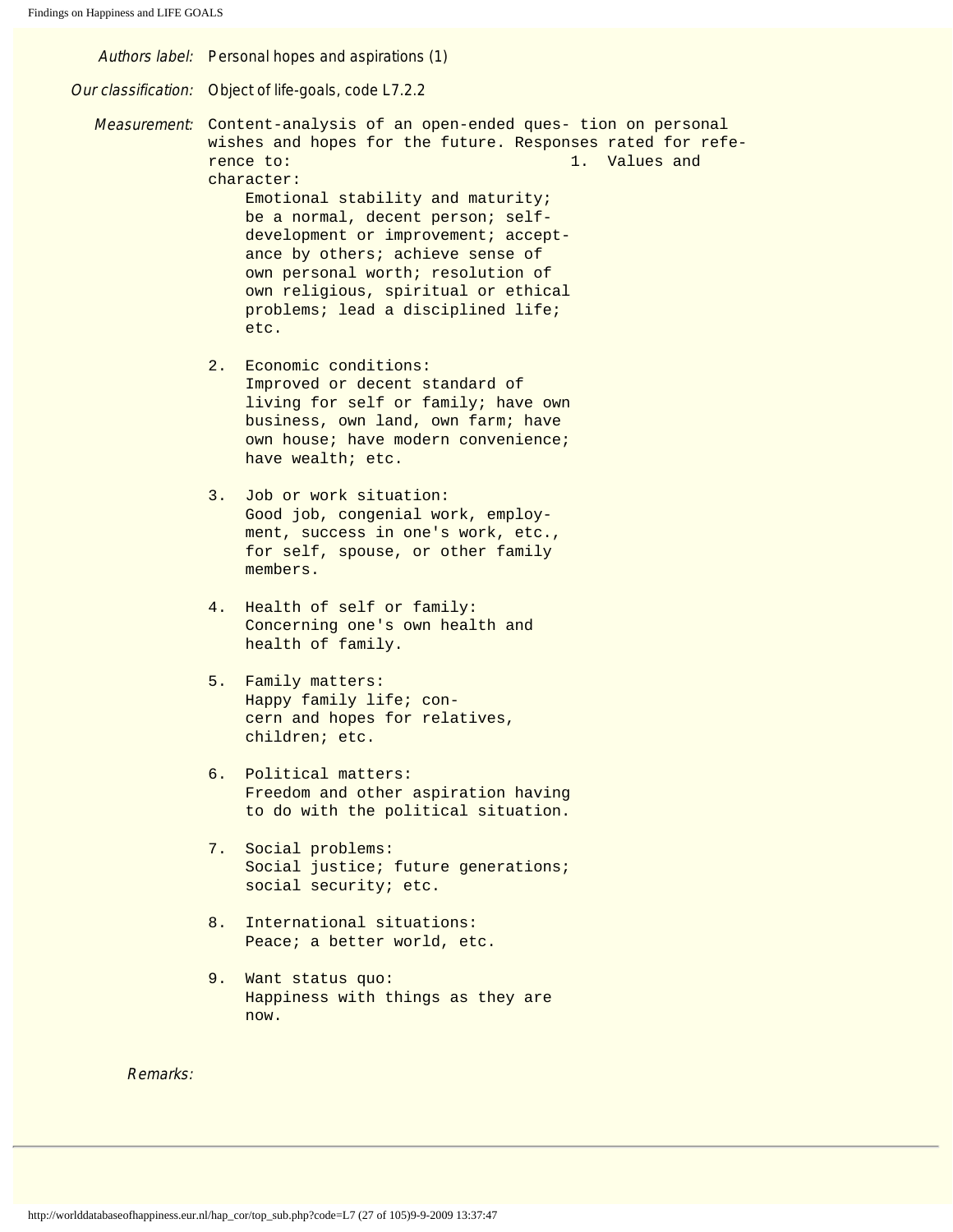## Observed Relation with Happiness

| <b>Happiness</b><br>Measure | <b>Statistics</b>             | <b>Elaboration/Remarks</b> |
|-----------------------------|-------------------------------|----------------------------|
| C-BW/c/sq/l/11/a            | $G=+.21$<br>p <sub>0</sub> 01 |                            |
| C-BW/c/sq/l/11/a            | $G=-.27 p<.$<br>01            |                            |
| C-BW/c/sq/l/11/a            | $G = -01$ ns                  |                            |
| C-BW/c/sq/l/11/a            | $G=+.29$<br>p <. 01           |                            |
| C-BW/c/sq/l/11/a            | $G=+.11$<br>p <. 01           |                            |
| C-BW/c/sq/l/11/a            | $G=+.07$ ns                   |                            |
| C-BW/c/sq/l/11/a            | $G=+.06$<br>p<.05             |                            |
| C-BW/c/sq/l/11/a            | $G=+.44$<br>p<.05             |                            |
| C-BW/c/sq/l/11/a            | $G=+.49$<br>p <sub>0</sub> 05 |                            |

## Correlational finding on Happiness and Object of life-goals Subject code: L7.2.2

**MOLLE 1988**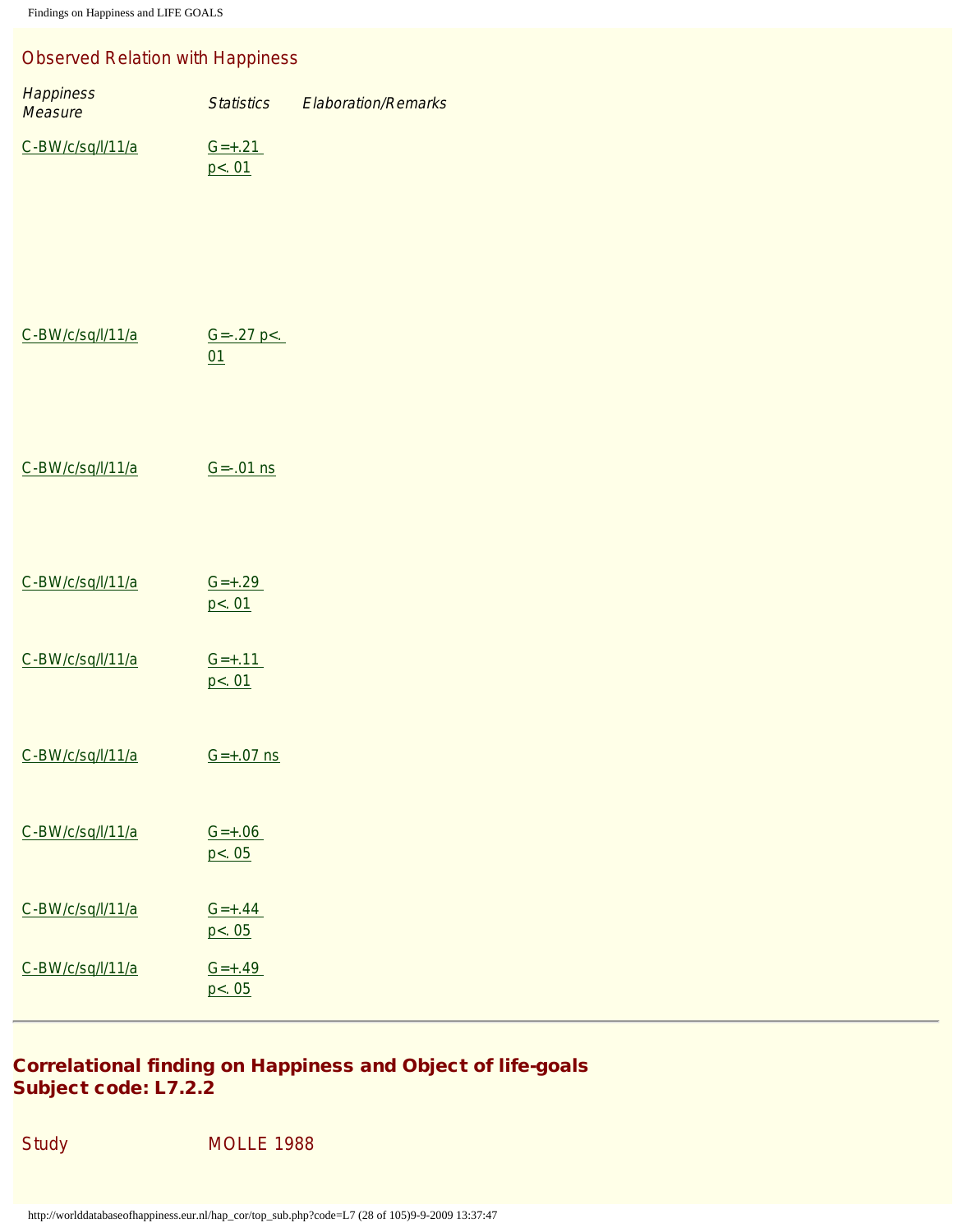| Reported in: Moller, V. | Quality of Life in Retirement: A Case Study of Zulu Return Migrants.<br>Social Indicators Research, 1988, Vol. 20, 621 - 658. ISSN 0303 8300<br>Page in Report: 653 |
|-------------------------|---------------------------------------------------------------------------------------------------------------------------------------------------------------------|
|                         | Population: Ex-migrant workers, returned to rural KwaZulu, South Africa, 1983                                                                                       |
| Sample:                 |                                                                                                                                                                     |
| <i>Non-Response:</i>    |                                                                                                                                                                     |
|                         | N: 253                                                                                                                                                              |
|                         |                                                                                                                                                                     |

Authors label: Preference for entrepreneurship in retirement (1) Our classification: Object of life-goals, code L7.2.2 Measurement: 0: no 1: yes

## Observed Relation with Happiness

| <b>Happiness</b><br><b>Measure</b> | <b>Statistics</b>   | <b>Elaboration/Remarks</b>                                                                                                                                                                                                                                                                                                                                                                                                                                                   |
|------------------------------------|---------------------|------------------------------------------------------------------------------------------------------------------------------------------------------------------------------------------------------------------------------------------------------------------------------------------------------------------------------------------------------------------------------------------------------------------------------------------------------------------------------|
| O-SLW/u/sq/v/5/d                   | $r = +.21$<br>p<.01 |                                                                                                                                                                                                                                                                                                                                                                                                                                                                              |
| O-SLW/u/sq/v/5/d                   | p<.01               | $Beta=+.15$ $\&$ controlled for:<br>1 Satisfied with health<br>$\overline{2}$<br>Voluntary retirement<br>3<br>More active person<br>No pension income<br>$\overline{4}$<br>$5 -$<br>Has a confidant<br>6<br>Higher standard income<br>7<br>Community elder<br>8<br>Satisfied with job while working<br>9<br>Enjoys aspects of retirement<br>10 Retired suddenly<br>happy as grandparents were<br>11 Is<br>12 Agrees: planning is key to success<br>13 Higher modernity score |

## Correlational finding on Happiness and Object of life-goals Subject code: L7.2.2

Study PERKI 1991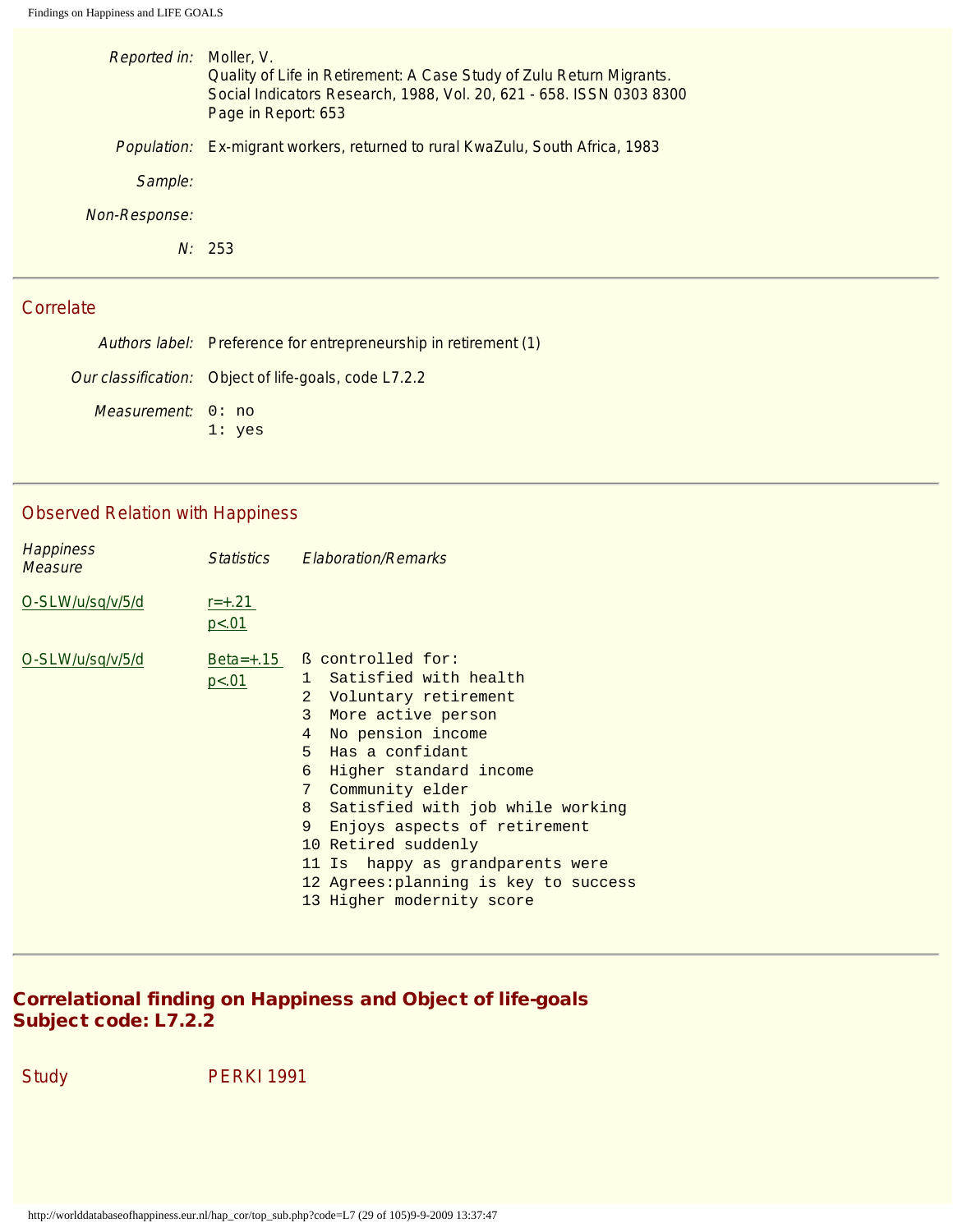|               | Reported in: Perkins, H.W.<br>Religious commitment, Yuppie values, and well-being in post-collegiate life<br>Review of Religious Research, 1991, 32, 244-250<br>Page in Report: 249, 250 |
|---------------|------------------------------------------------------------------------------------------------------------------------------------------------------------------------------------------|
|               | Population: College-educated (liberal arts) adults, USA, 1988                                                                                                                            |
|               | Sample: Non-probability chunk sample                                                                                                                                                     |
| Non-Response: |                                                                                                                                                                                          |
|               | 860                                                                                                                                                                                      |

| Authors label: Yuppie Orientation                                                                                                                                                                                                                       |
|---------------------------------------------------------------------------------------------------------------------------------------------------------------------------------------------------------------------------------------------------------|
| Our classification: Object of life-goals, code L7.2.2                                                                                                                                                                                                   |
| <i>Measurement:</i> The importance of financial and occupational success<br>relative to family and social relationships. Index scores<br>ranged from 1-9. Anyone above 5 or higher on this index<br>was classified as having a high yuppie orientation. |

Measured Values: 42,5 % high yuppie orientation, 57,5 % low yuppie orientation.

## Observed Relation with Happiness

| <b>Happiness</b><br>Measure | <b>Statistics</b>                  | <b>Elaboration/Remarks</b>                                                                               |                                       |
|-----------------------------|------------------------------------|----------------------------------------------------------------------------------------------------------|---------------------------------------|
| M-AO/c/sq/v/4/a             | $D%=-$<br>p < .001                 | A11<br>-high yuppie orientation<br>-low yuppie orientation<br>Difference                                 | % unhappy<br>10.7%<br>4.3%<br>$+6.4%$ |
| M-AO/c/sq/v/4/a             | $D\% = -p < n$ .<br>S <sub>1</sub> | Females<br>-high yuppie orientation 8.6%<br>-low yuppie orientation<br>Difference                        | 4.4%<br>$+4.2%$                       |
| M-AO/c/sq/v/4/a             | $D%=-$<br>p < 01                   | Males<br>-high yuppie orientation<br>-low yuppie orientation<br>Difference                               | 12.1%<br>4.2%<br>7.9%                 |
| M-AO/c/sq/v/4/a             | $D%=-$ ns                          | High religious commitment<br>-high yuppie orientation 5.5%<br>-low yuppie orientation 4.1%<br>Difference | $+1.1%$                               |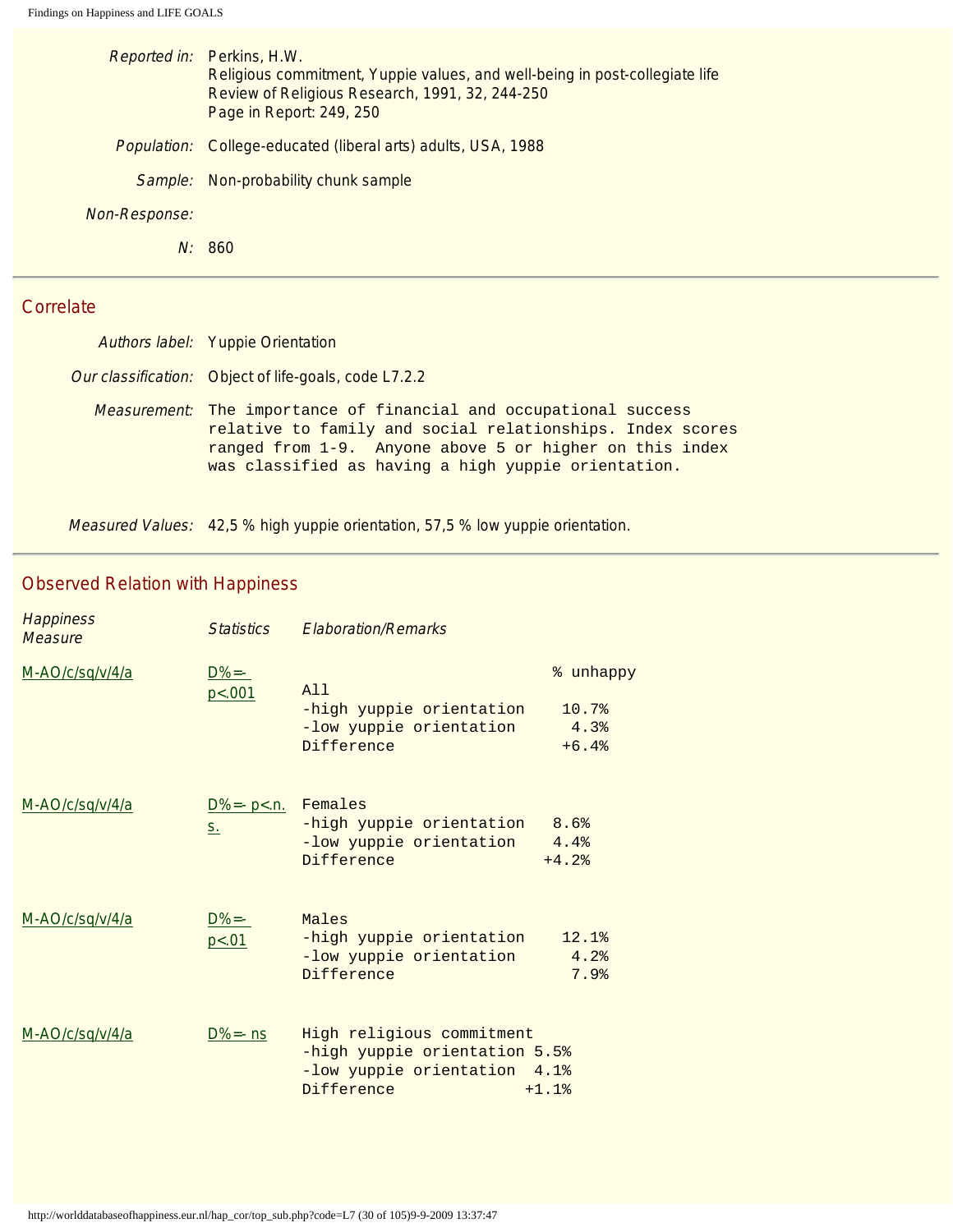| M-AO/c/sq/v/4/a | $D%=-$<br>p < .05   | Low religious commitment<br>-high yuppie orientation 13.6%<br>-low yuppie orientation<br>Difference  | 4.5%<br>$+9.1%$                     |
|-----------------|---------------------|------------------------------------------------------------------------------------------------------|-------------------------------------|
| M-AO/c/sq/v/4/a | $D%=-$ ns           | High religious commitment,<br>-high yuppie orientation<br>-low yuppie orientation<br>Difference      | males<br>6.8%<br>3.5%<br>$+3.3%$    |
| M-AO/c/sq/v/4/a | $D%=-$ ns           | High religious commitment,<br>-high yuppie orientation<br>-low yuppie orientation<br>Difference      | females<br>3.7%<br>4.4%<br>$+0.7%$  |
| M-AO/c/sq/v/4/a | $D\%$ =-<br>p < .05 | Low religious commitment, males<br>-high yuppie orientation<br>-low yuppie orientation<br>Difference | 14.6%<br>4.7%<br>$+9.9%$            |
| M-AO/c/sq/v/4/a | $D%=-$<br>p < .05   | Low religious commitment,<br>-high yuppie orientation<br>-low yuppie orientation<br>Difference       | females<br>12.0%<br>4.4%<br>$+7.6%$ |

## Correlational finding on Happiness and Object of life-goals Subject code: L7.2.2

| <b>Study</b>        | <b>PORTE 1967</b>                                                                                                                                                                                                                                |
|---------------------|--------------------------------------------------------------------------------------------------------------------------------------------------------------------------------------------------------------------------------------------------|
| <b>Reported in:</b> | Porter J.<br>Sex-Role Concepts, Their Relationship to Psychological Well-Being and to Future Plans of Female<br><b>College Seniors.</b><br>Unpublished doctoral dissertation, 1967, University of Rochester, New York, USA<br>Page in Report: 96 |
|                     | Population: Female students college seniors, followed two months, Rochester, USA, 1965-66                                                                                                                                                        |
| Sample:             |                                                                                                                                                                                                                                                  |
|                     | Non-Response: 8%; unaffected by place of residence                                                                                                                                                                                               |
|                     | N: 162                                                                                                                                                                                                                                           |

## **Correlate**

Authors label: Personal goals in senior years (1) Our classification: Object of life-goals, code L7.2.2

http://worlddatabaseofhappiness.eur.nl/hap\_cor/top\_sub.php?code=L7 (31 of 105)9-9-2009 13:37:47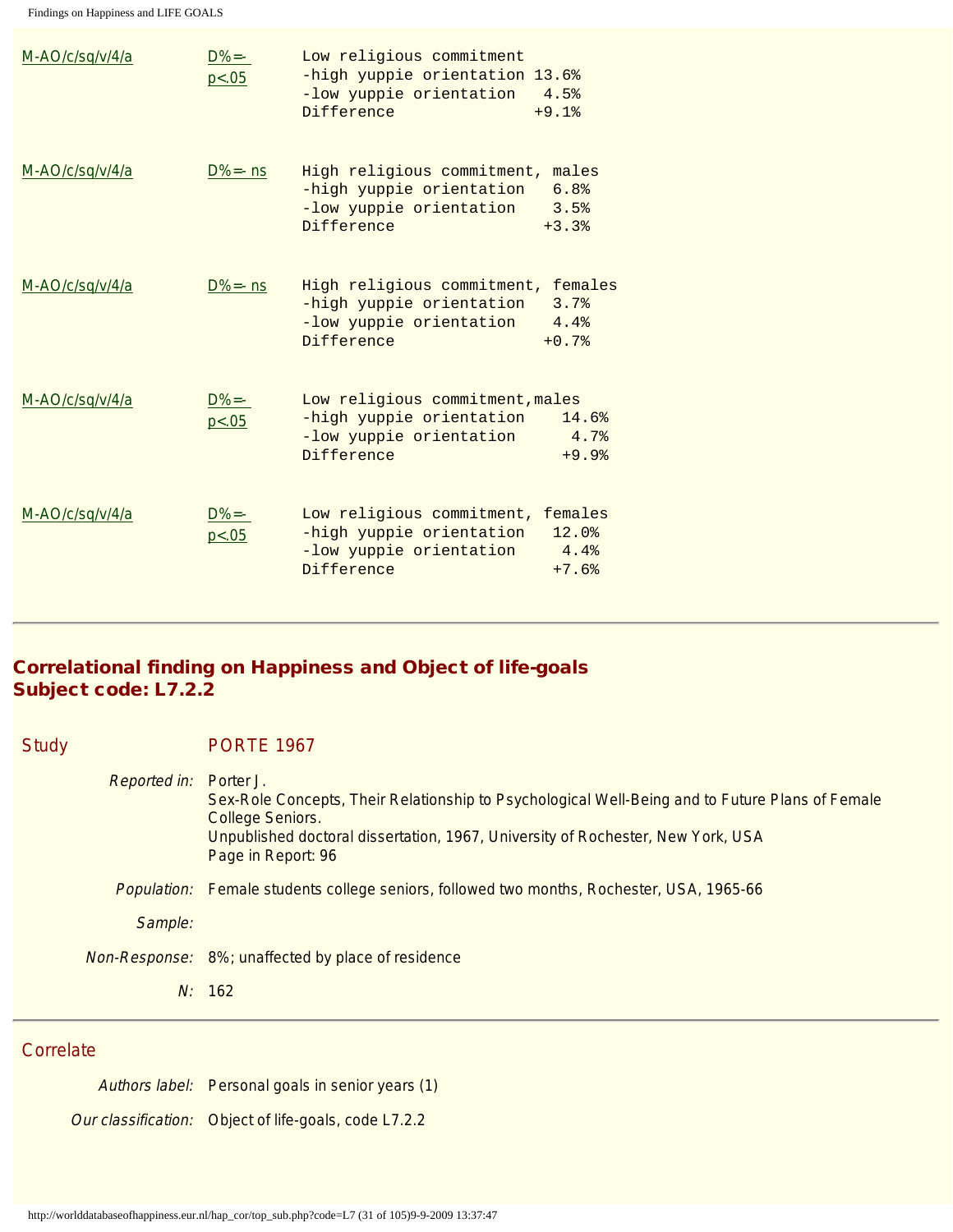Measurement: Closed question on subjective relevance of each of the goals mentioned, rated on 7-points scales ranging from "not at all important" to "extremely important goal". Perceived instrumentality of College Test: see Constantinople 1965, 1970). Assessed at T2

Remarks: T2 happiness by T2 goals.

#### Observed Relation with Happiness

| <b>Happiness</b><br>Measure | <i><u>Statistics</u></i> | <b>Elaboration/Remarks</b>                                                     |
|-----------------------------|--------------------------|--------------------------------------------------------------------------------|
| A-AOL/cq/sq/v/10/a          | $r = ns$                 | Finding a spouse                                                               |
| A-AOL/cq/sq/v/10/a          | $r = ns$                 | Achieving academic distinction                                                 |
| A-AOL/cq/sq/v/10/a          | $r = ns$                 | Preparing for a career which begins right after<br>graduation                  |
| A-AOL/cq/sq/v/10/a          | $r = ns$                 | Preparing for a career which requires further<br>study beyond the B.A. or B.S. |

#### Correlational finding on Happiness and Object of life-goals Subject code: L7.2.2

Study WESSM 1956 Reported in: Wessman, A.E. A Psychological Inquiry into Satisfaction and Happiness. Unpublished Doctoral Dissertation, Princeton University, 1956, USA Page in Report: 210 Population: 21+ aged, general public, non-institutionalized, USA, 1946 Sample: Non-Response: - N: 2377

## **Correlate**

Authors label: Unfulfilled aspirations mentioned (1) Our classification: Object of life-goals, code L7.2.2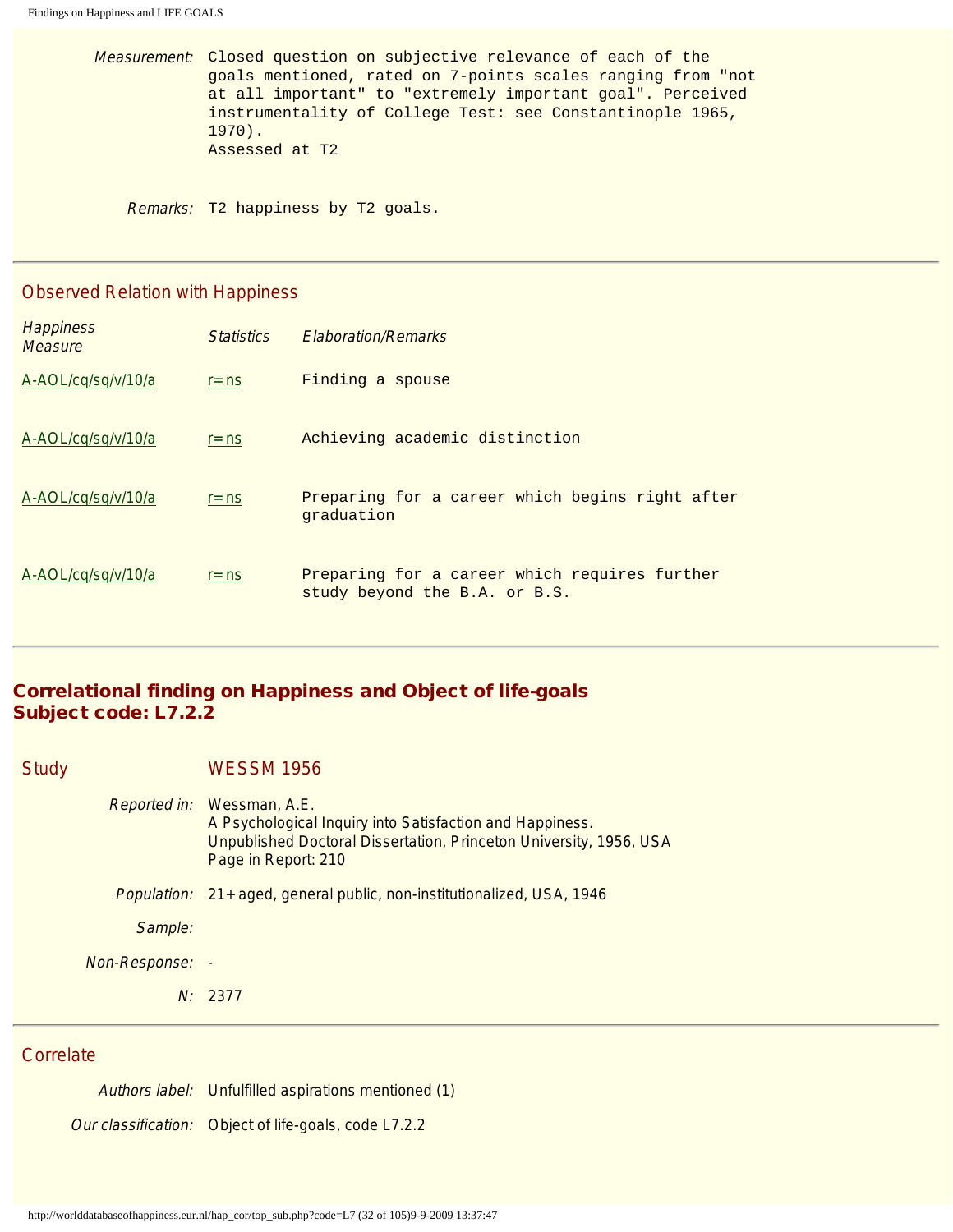| Measurement: Open-ended direct question on unfulfilled aspirations:<br>0: not mentioned<br>1: mentioned<br>a Travel, vacation<br>b New home, build home, own home<br>c Material possessions (cars, coats)<br>d Education, follow a talent<br>e Money<br>f New job, business of own<br>q Move to country, become farmer<br>h Marriage, children, husband |
|---------------------------------------------------------------------------------------------------------------------------------------------------------------------------------------------------------------------------------------------------------------------------------------------------------------------------------------------------------|
| <i>Remarks:</i> Computed for those who have unfulfilled aspirations only (N<br>$= 1646$                                                                                                                                                                                                                                                                 |

Observed Relation with Happiness

| <b>Happiness</b><br>Measure |              | Statistics Flaboration/Remarks                 |
|-----------------------------|--------------|------------------------------------------------|
| O-HL/g/sq/v/3/c             |              | $G=+.07$ ns $a. Travel, vacation$              |
| O-HL/g/sq/v/3/c             |              | G=-.01 ns b. New home, build home, own home    |
| O-HL/g/sq/v/3/c             |              | G=+.11 ns c.Material possessions (cars, coats) |
| O-HL/g/sq/v/3/c             |              | $G=+.06$ ns $d.Education, follow a talent$     |
| O-HL/g/sq/v/3/c             | $G = -07$ ns | e.Money                                        |
| O-HL/g/sq/v/3/c             |              | $G=+.01$ ns $f.$ New job, business of own      |
| O-HL/g/sq/v/3/c             |              | G=+.00 ns g. Move to country, become farmer    |
| O-HL/g/sq/v/3/c             | 05           | G=-.27 p<. h.Marriage, children, husband       |

## Correlational finding on Happiness and Clarity of life-goals Subject code: L7.2.3

Study RYFF 1989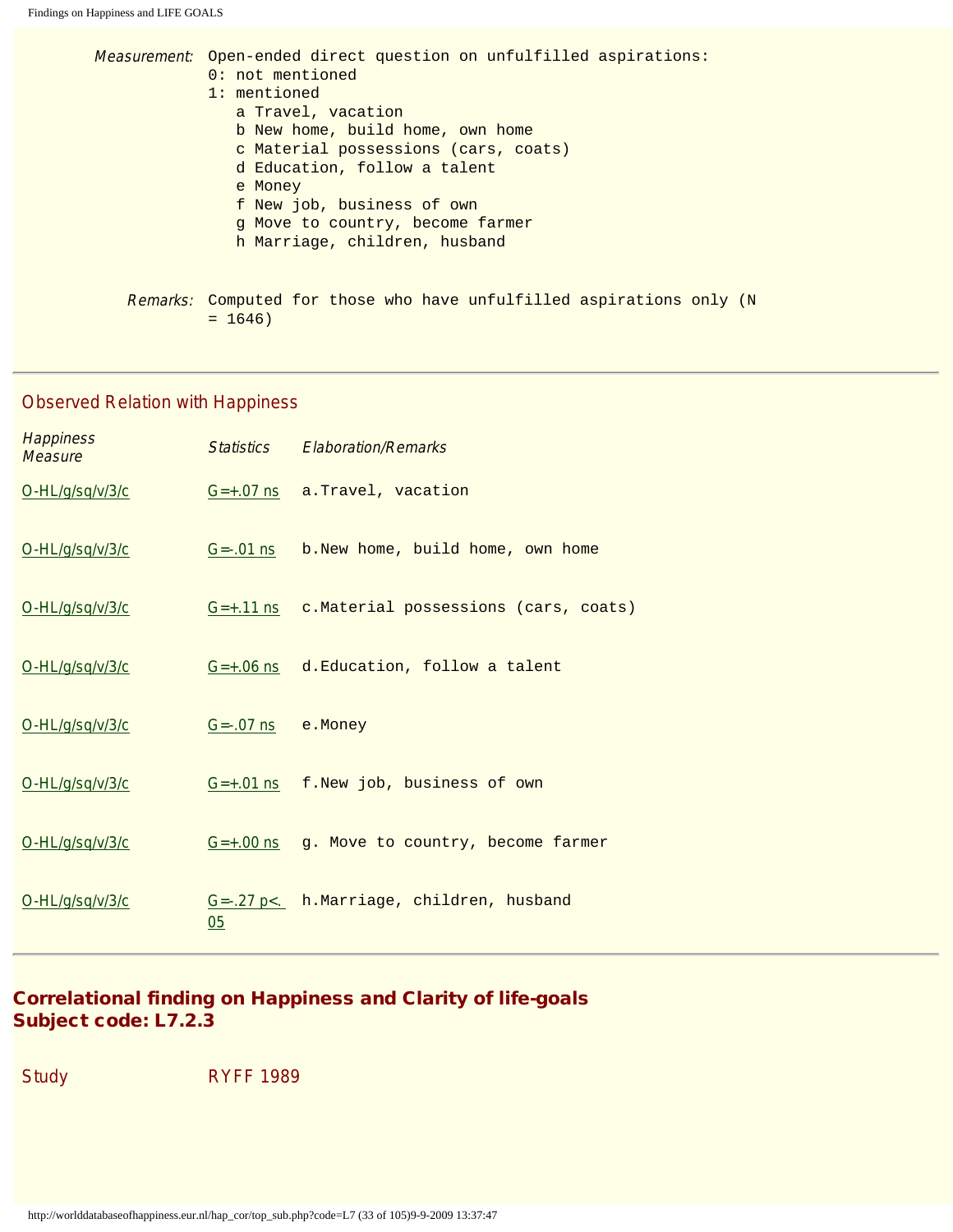| Reported in: Ryff, C.D. | Happiness is Everything, or Is It? Explorations on the Meaning of Psychological Well-Being.<br>Journal of Personality and Social Psychology, 1989, Vol. 57, 1069 - 1081. ISSN 0022 3514<br>Page in Report: 1073 |
|-------------------------|-----------------------------------------------------------------------------------------------------------------------------------------------------------------------------------------------------------------|
|                         | <i>Population:</i> Adults, USA, 198?                                                                                                                                                                            |
| Sample:                 | <b>Probability cluster sample</b>                                                                                                                                                                               |
| Non-Response:           |                                                                                                                                                                                                                 |
|                         | N: 321                                                                                                                                                                                                          |
|                         |                                                                                                                                                                                                                 |

| Authors label: Purpose in life                                                                                                                                                                                                                                                                                                                                                                                                                                                                                                                           |
|----------------------------------------------------------------------------------------------------------------------------------------------------------------------------------------------------------------------------------------------------------------------------------------------------------------------------------------------------------------------------------------------------------------------------------------------------------------------------------------------------------------------------------------------------------|
| Our classification: Clarity of life-goals, code L7.2.3                                                                                                                                                                                                                                                                                                                                                                                                                                                                                                   |
| <i>Measurement:</i> Self report on 16 positive and 16 negative statements. Each<br>rated on a 6-point scale ranging from strongly agree to<br>disagree.<br>High scorers have goals in life and a sense of<br>directedness; feel there is meaning to present and past<br>life; hold beliefs that give life purpose; have aims and<br>objectives for living.<br>Low scorers lack a sense of meaning in life; have few goals<br>or aims, lack sense of direction; do not see purpose of<br>past life; have no outlook or beliefs that give life<br>meaning. |
| Measured Values: Young adults: women (m=94.92, sd=13.38), men (m=94.80, sd=11.93) Middle aged adults: women<br>$(m=95.47, sd=17.18)$ , men $(m=97.68, sd=16.20)$ Older adults: women $(m=88.58, sd=16.14)$ , men<br>$(m=92.92, sd=14.84)$                                                                                                                                                                                                                                                                                                                |
| <i>Error Estimates:</i> alpha=.90 Test-retest reliability between 6 week period $(n=117)$ =.82                                                                                                                                                                                                                                                                                                                                                                                                                                                           |

#### Observed Relation with Happiness

| <b>Happiness</b><br>Measure | <b>Statistics</b>    | <b>Elaboration/Remarks</b> |
|-----------------------------|----------------------|----------------------------|
| A-BB/cm/mg/v/2/a            | $r = +.42$<br>p<.001 |                            |

## Correlational finding on Happiness and Clarity of life-goals Subject code: L7.2.3

**RYFF 1995** 

Reported in: Ryff, C.D.; Keyes, C.L. The Structure of Psychological Well-Being Revisited. Journal of Personality and Social Psychology, 1995, Vol. 69, 719 - 727. ISSN 0022 3514 Page in Report: 724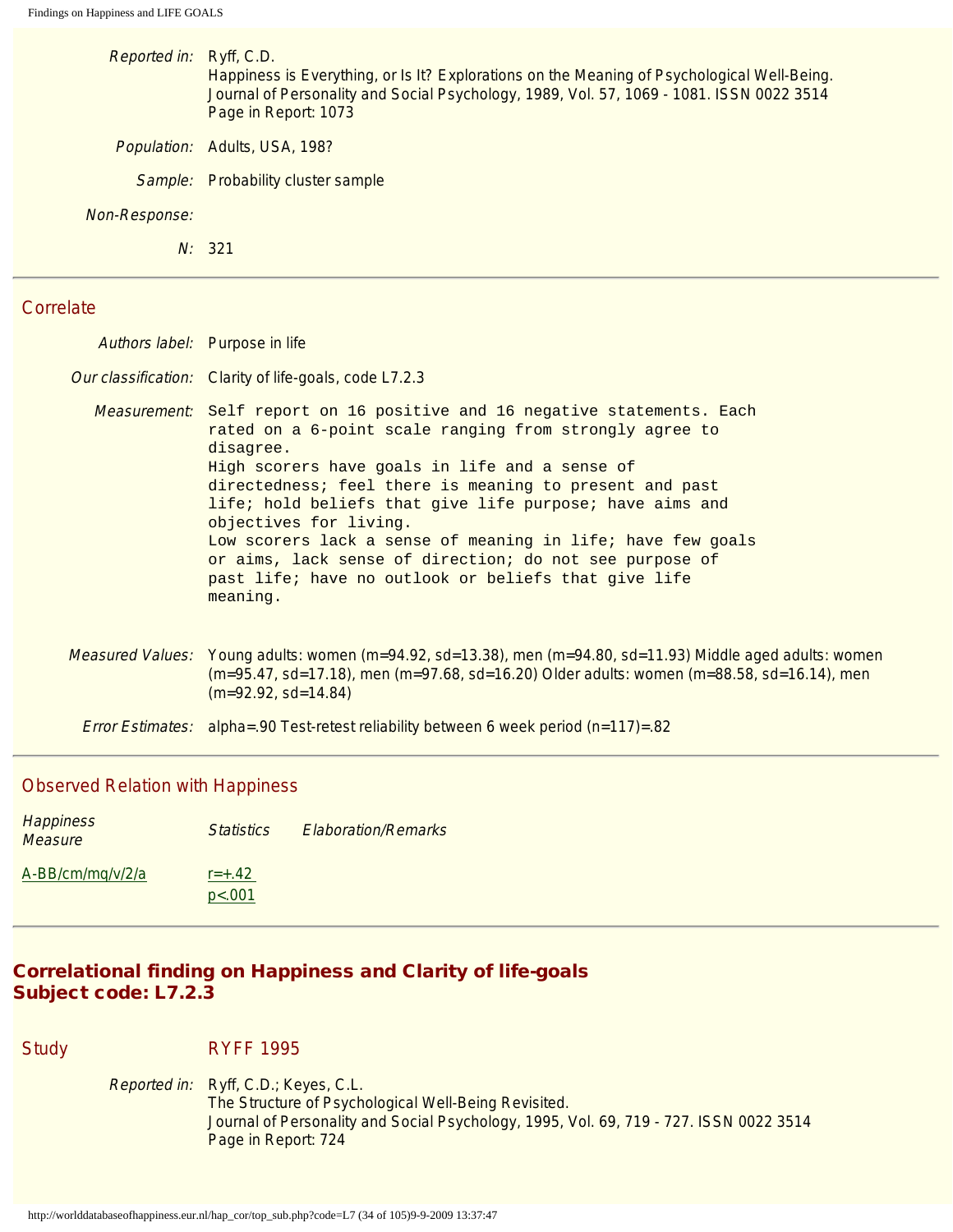Population: 25+ aged, USA, 1993

Sample: Probability multi-stage cluster sample

#### Non-Response:

N: 1108

#### **Correlate**

Authors label: Purpose in life Our classification: Clarity of life-goals, code L7.2.3 Measurement: Self report on 3 items rated on a 6-point scale ranging from completely disagree to completely agree. -High scorers: have goals in life and a sense of directedness; feel there is meaning to present and past life; hold beliefs that give life purpose; have aims and objectives for living. -Low scorers: lack a sense of meaning in life; have few goals or aims, lack sense of direction; do not see purpose of past life; have no outlook or beliefs that give life meaning.

#### Observed Relation with Happiness

| <b>Happiness</b><br><b>Measure</b> | <b>Statistics</b>   | <b>Elaboration/Remarks</b> |
|------------------------------------|---------------------|----------------------------|
| M-TH/cm/sq/v/4/b                   | $r = +.13$<br>p<.00 |                            |
| C-BW/?/sq/?/11/a                   | $r = +.10$<br>p<.00 |                            |

## Correlational finding on Happiness and Involvement in life-goals Subject code: L7.2.4

| <b>Study</b>        |         | <b>BRUNS 1998/2</b>                                                                                                                                                                                                                                        |
|---------------------|---------|------------------------------------------------------------------------------------------------------------------------------------------------------------------------------------------------------------------------------------------------------------|
| <b>Reported in:</b> |         | Brunstein, J.C; Schultheiss, O.C.; Grassmann, R.<br>Personal Goals and Emotional Well-Being: The Moderating Role of Motive Dispositions.<br>Journal of Personality and Social Psychology, 1998, Vol. 75, 494 - 508. ISSN: 0022 3514<br>Page in Report: 502 |
|                     |         | <i>Population:</i> University students, Germany, 199?, followed 4 month                                                                                                                                                                                    |
|                     | Sample: | Non-probability accidental sample                                                                                                                                                                                                                          |
| Non-Response:       |         |                                                                                                                                                                                                                                                            |
|                     |         | N: 127                                                                                                                                                                                                                                                     |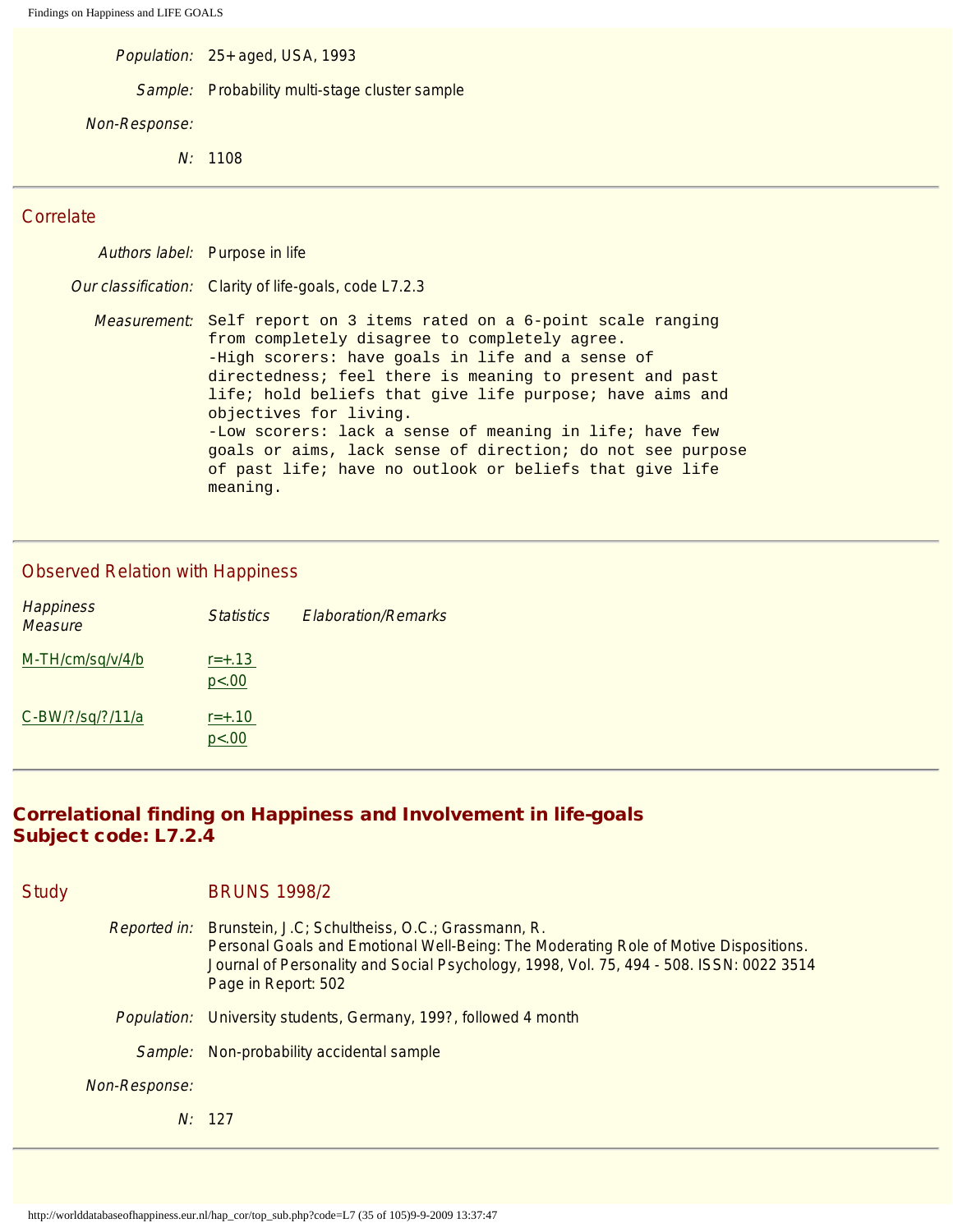Authors label: Commitment to agentic goals Our classification: Involvement in life-goals, code L7.2.4 Measurement: At T1+2 Ss listed two agentic goals they intended to pursue during the current semester. They then rated their commitment to these goals on the following items: - I fully identify myself with that goal - No matter what happens, I will not give up this goal - I can hardly wait to start working on this goal - Even if it means a lot of effort, I will try everything necessary to accomplish this goal Rated: 1: strongly disagree to 5: strongly agree

Measured Values: M= 15.81, SD=2.28

#### Observed Relation with Happiness

| <b>Happiness</b><br>Measure | <i>Statistics</i>      | <b>Elaboration/Remarks</b>                                                                                                                                                                  |
|-----------------------------|------------------------|---------------------------------------------------------------------------------------------------------------------------------------------------------------------------------------------|
| A-AB/cw/mg/n/5/b            | $r = +.12$ ns          | $T1+2$ commitment by $T1+2$ happiness                                                                                                                                                       |
| A-AB/cw/mq/n/5/b            | $r=-.04$ ns            | T1+2 commitment by T3+4 happiness                                                                                                                                                           |
| A-AB/cw/mg/n/5/b            | $B = -0.15$<br>p < .05 | Initial commitment by subsequent CHANGE in<br>happiness: T1+2 commitment by T3+4 happiness<br>controlling T1+2 happiness                                                                    |
|                             |                        | B further controled for:<br>- predominant agentic motivation<br>- commitment to communal goals<br>- perceived attainability of agentic goals<br>- perceived attainability of communal goals |
|                             |                        | Agency motivated $S_s$ : $B = +.06$ (ns)<br>Communion motivated Ss: $B = -.31$ (05)                                                                                                         |
|                             |                        | No gender difference in any finding                                                                                                                                                         |

## Correlational finding on Happiness and Actual realization of lifegoals Subject code: L7.3.1

Study BELL 1974

Reported in: Bell, B.D. Cognitive Dissonance and the Life Satisfaction of Older Adults. Journal of Gerentology, 1974, Vol. 29, 564 - 571. ISSN 0022 1422 Page in Report: 566, 567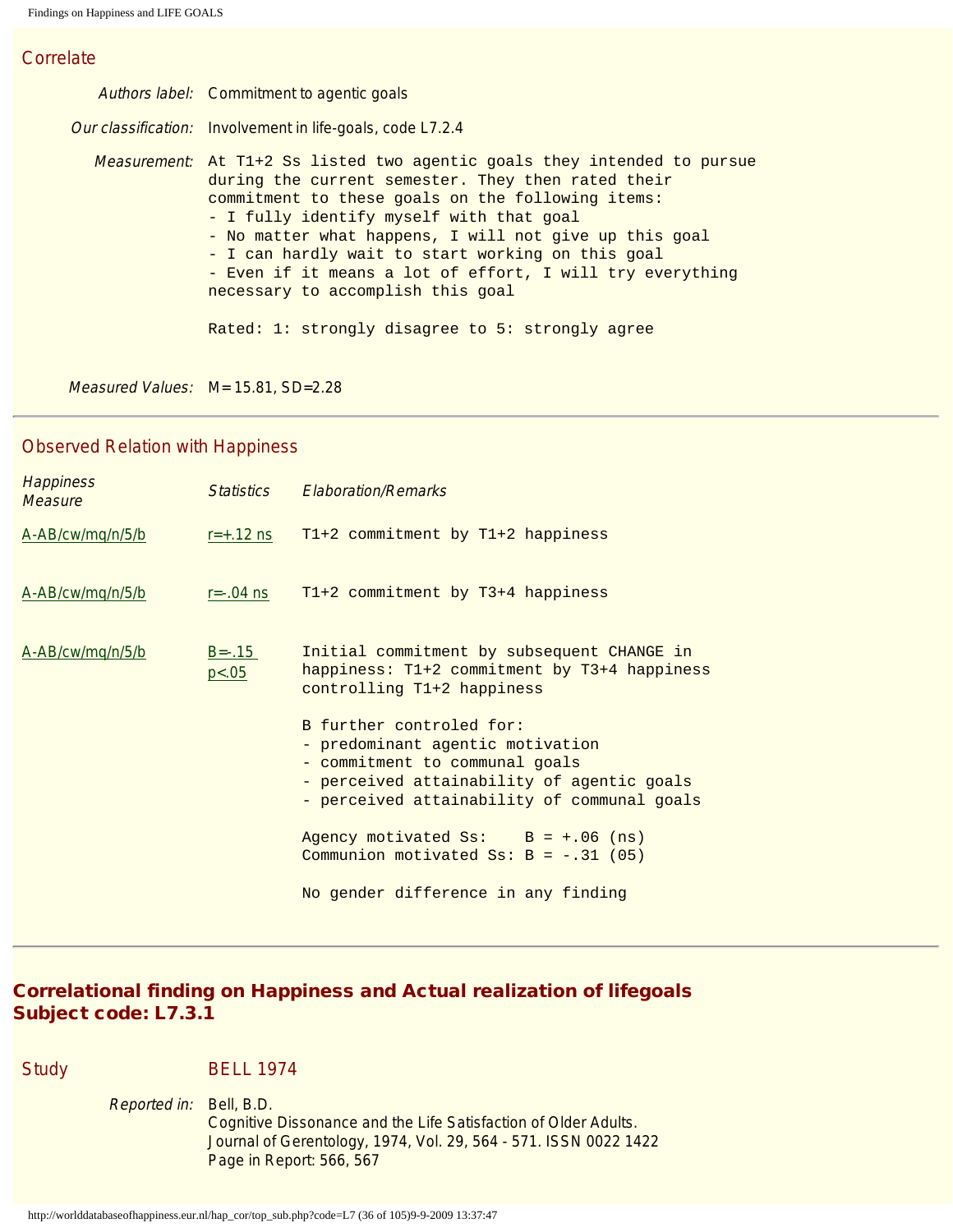Population: Males, shortly before and after retirement, USA 1973-74 Sample: Non-probability purposive-quota sample Non-Response: 21% N: 114

## **Correlate**

Authors label: Disconfirmation of retirement expectations in family area Our classification: Actual realization of lifegoals, code L7.3.1 Measurement: Difference between: T1: pre-retirement expectations of hours spend with family T2: post-retirement report of hours spend with family

Remarks: T1-T2 1 year difference

#### Observed Relation with Happiness

| <b>Happiness</b><br><b>Measure</b> | <i>Statistics</i>      | <b>Elaboration/Remarks</b>                                                                                       |
|------------------------------------|------------------------|------------------------------------------------------------------------------------------------------------------|
| O-SLL/c/sq/v/5/e                   | $r = -.25$<br>p < .001 | Degree of difference                                                                                             |
| O-SLL/c/sq/v/5/e                   | $r = -23$<br>p < .002  | Direction of difference; Ss who spend more hours<br>with family than expected became less happy.                 |
|                                    |                        | Correlations with T1-T2 CHANGE in happiness<br>Unaffected by age, income, health, SES and<br>retirement duration |

## Correlational finding on Happiness and Actual realization of lifegoals Subject code: L7.3.1

| Study             | <b>BELL 1974</b>                                                                                                                                                         |
|-------------------|--------------------------------------------------------------------------------------------------------------------------------------------------------------------------|
| Reported in:      | Bell, B.D.<br>Cognitive Dissonance and the Life Satisfaction of Older Adults.<br>Journal of Gerentology, 1974, Vol. 29, 564 - 571. ISSN 0022 1422<br>Page in Report: 567 |
|                   | Population: Males, shortly before and after retirement, USA 1973-74                                                                                                      |
| Sample:           | Non-probability purposive-quota sample                                                                                                                                   |
| Non-Response: 21% |                                                                                                                                                                          |
|                   | N: 114                                                                                                                                                                   |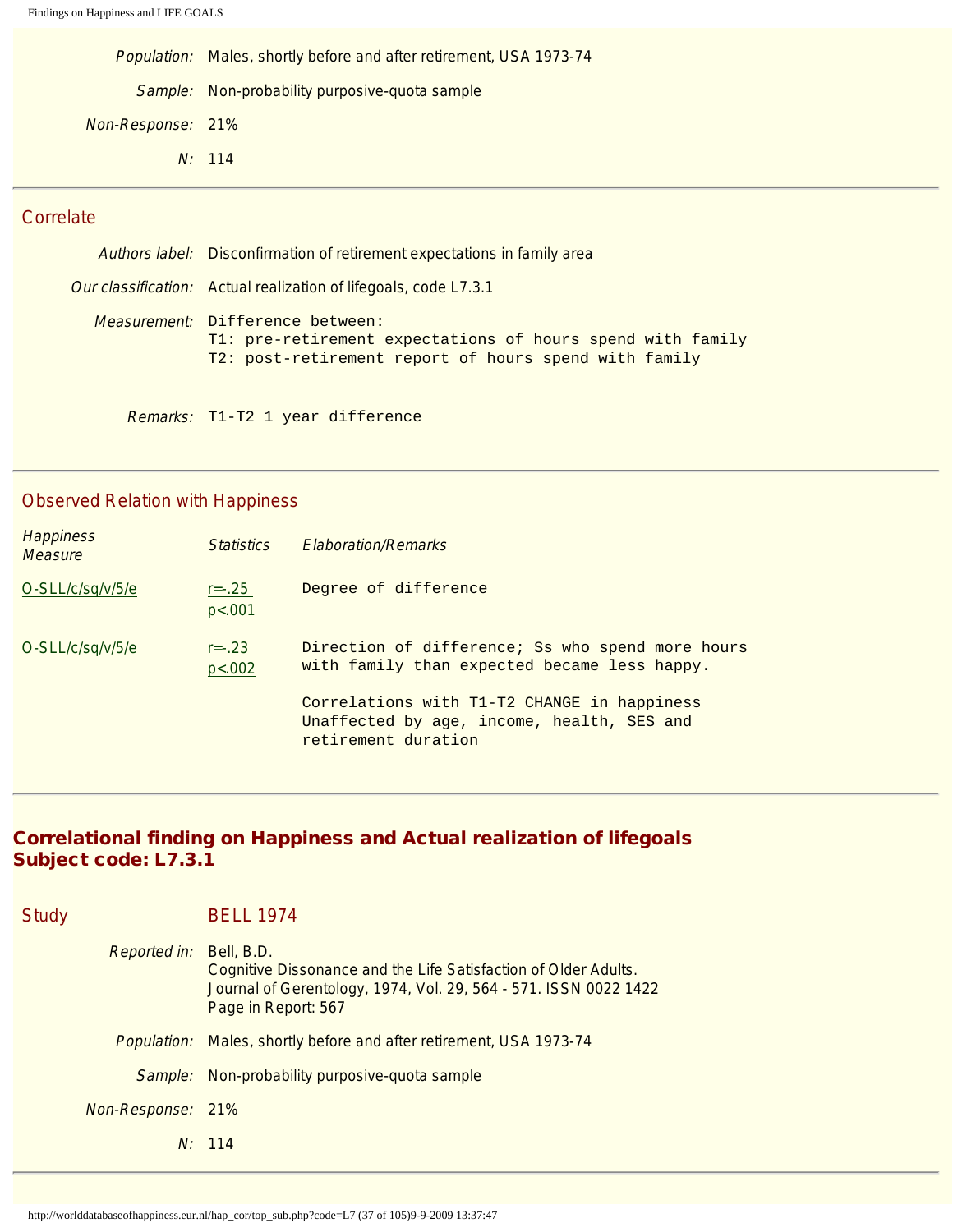Authors label: Disconfirmation of retirement expectations: associations Our classification: Actual realization of lifegoals, code L7.3.1 Measurement: Difference between: T1: pre-retirement expectations of hours spend in voluntary associations T2: post-retirement report of hours spend in voluntary associations

Remarks: T1-T2 difference 1 year

#### Observed Relation with Happiness

| <b>Happiness</b><br><b>Measure</b> | <i>Statistics</i>     | <b>Elaboration/Remarks</b>                                                                                                                                                                                     |
|------------------------------------|-----------------------|----------------------------------------------------------------------------------------------------------------------------------------------------------------------------------------------------------------|
| O-SLL/c/sq/v/5/e                   | $r = +.06$<br>p < 221 | Degree of difference                                                                                                                                                                                           |
| O-SLL/c/sq/v/5/e                   | $r = +.01$<br>p < 464 | Direction of difference: Ss that spend more time<br>with voluntary associations than expected did not<br>get happier<br>Correlations with T1-T2 CHANGE in happiness                                            |
|                                    |                       | Negative in poor health category $(r=-.21)$ and aged<br>in poor health $(r=-.39)$<br>No correlation among healthy $(r=.+03)$ and older<br>$(r=+.08)$ Ss<br>Positive in healthy and recent retired Ss $(r=.23)$ |

# Correlational finding on Happiness and Actual realization of lifegoals Subject code: L7.3.1

| Study                          | <b>BELL 1974</b>                                                                                                                                           |
|--------------------------------|------------------------------------------------------------------------------------------------------------------------------------------------------------|
| <i>Reported in:</i> Bell, B.D. | Cognitive Dissonance and the Life Satisfaction of Older Adults.<br>Journal of Gerentology, 1974, Vol. 29, 564 - 571. ISSN 0022 1422<br>Page in Report: 567 |
|                                | Population: Males, shortly before and after retirement, USA 1973-74                                                                                        |
| Sample:                        | Non-probability purposive-quota sample                                                                                                                     |
| Non-Response: 21%              |                                                                                                                                                            |
|                                | N: 114                                                                                                                                                     |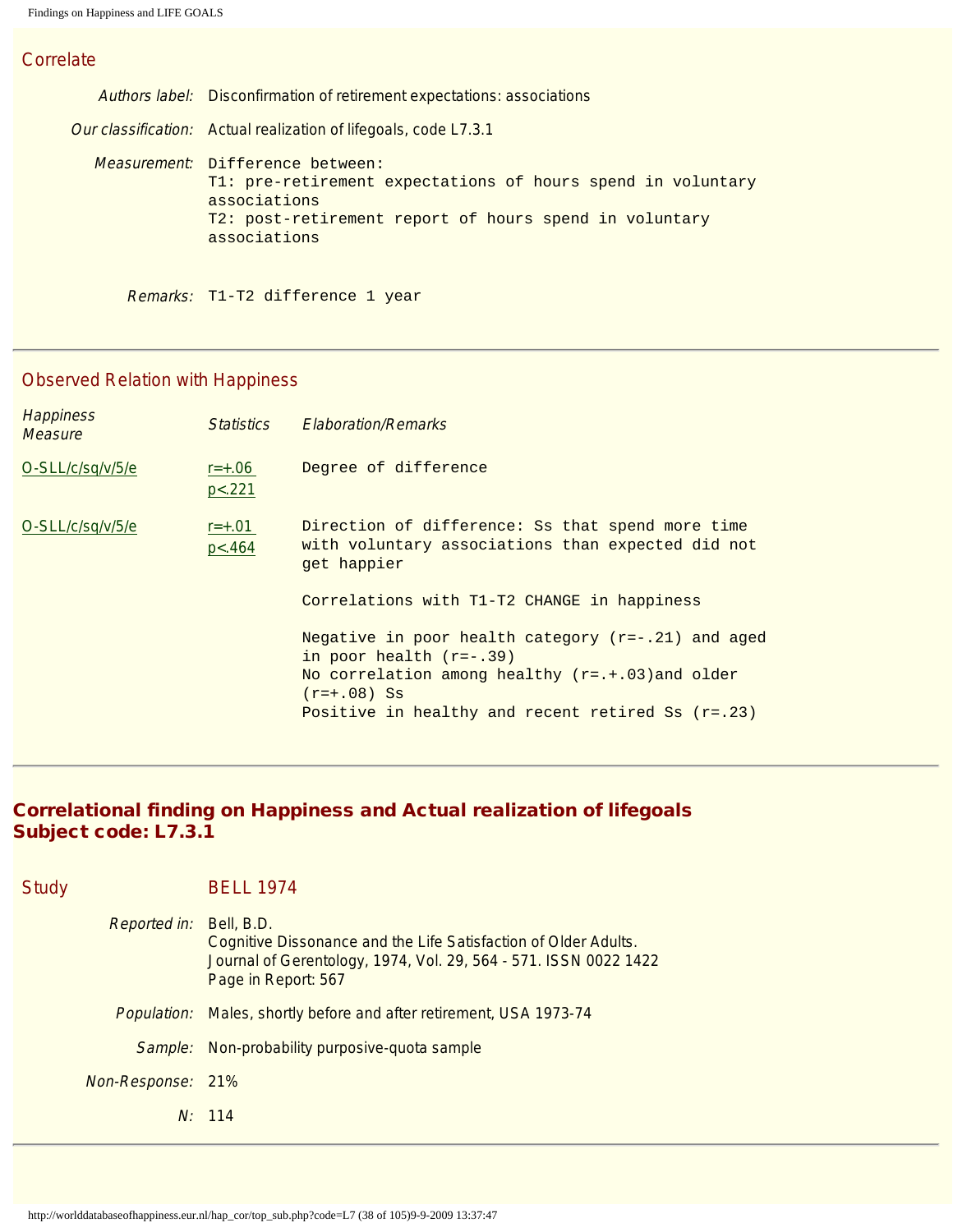Authors label: Disconfirmation of retirement expectations in community area Our classification: Actual realization of lifegoals, code L7.3.1 Measurement: Difference between: T1: pre-retirement expectations of hours spend in the community T2: post-retirement report of hours spend in the community

Remarks: T1-T2 difference: 1 years

### Observed Relation with Happiness

| <b>Happiness</b><br><b>Measure</b> | <i>Statistics</i>    | <b>Elaboration/Remarks</b>                                                                                                                  |
|------------------------------------|----------------------|---------------------------------------------------------------------------------------------------------------------------------------------|
| O-SLL/c/sq/v/5/e                   | $r = -0.12$ ns       | Degree of difference                                                                                                                        |
| O-SLL/c/sq/v/5/e                   | $r = -06$<br>p < 221 | Direction of difference; Ss with spend more time<br>than expected became slightly less happy<br>Correlations with T1-T2 CHANGE in happiness |
|                                    |                      |                                                                                                                                             |

# Correlational finding on Happiness and Actual realization of lifegoals Subject code: L7.3.1

| <b>Study</b> |                    | <b>EVANS 2005</b>                                                                                                                                                                                                                                                                    |
|--------------|--------------------|--------------------------------------------------------------------------------------------------------------------------------------------------------------------------------------------------------------------------------------------------------------------------------------|
|              |                    | <i>Reported in:</i> Evans, S.; Huxley, P.<br>Adaptation, Response-shift and Quality of Life Ratings in Mentally Well and Unwell Groups.<br>Quality of Life Research, 2005, Vol. 14, 1719 - 1732. ISSN 0096 2934 DOI:DOI:10.1007/s 1136-005-<br>$1742 -$<br>Page in Report: 1722-1929 |
|              | <i>Population:</i> | 18-65 aged in good, moderate and poor mental health, followed 2 years, UK, 1999-2001                                                                                                                                                                                                 |
|              | Sample:            | <b>Mixed samples</b>                                                                                                                                                                                                                                                                 |
|              |                    | <i>Non-Response:</i> Non-response at T1: 83% Drop-out at T2: 50%)                                                                                                                                                                                                                    |
|              |                    | N: 1912                                                                                                                                                                                                                                                                              |

#### **Correlate**

Authors label: Adaptation Our classification: Actual realization of lifegoals, code L7.3.1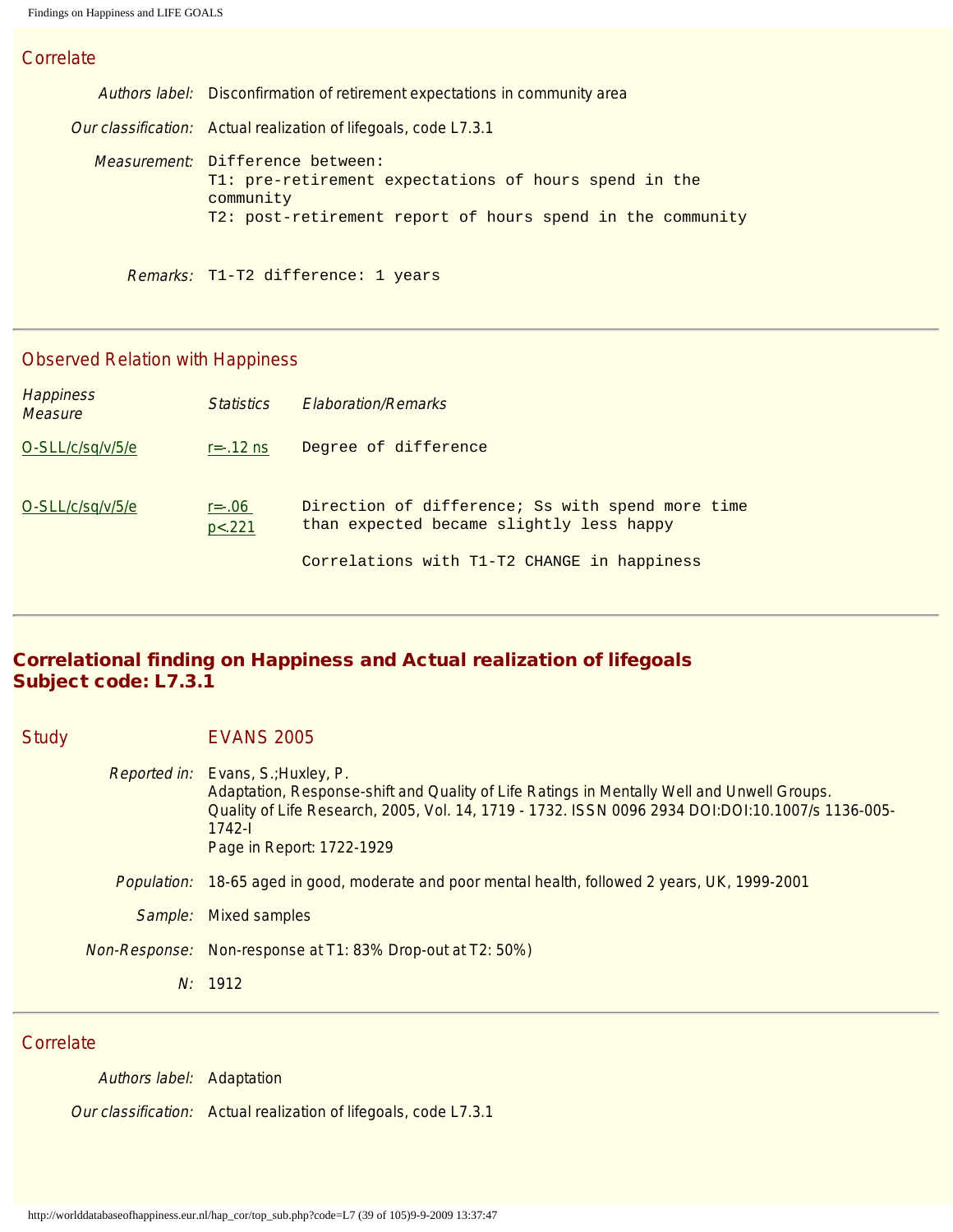Measurement: Comparison of T1-T2 changes in - desired changes - observed changes in 7 aspects of life situation T1-T2 IMPROVEMENT OF SITUATION A Aspiration: wants better at T2, not at T1 B Aspiration: wants better both at T1 and T2 C Consistent: does not want better either at T1 or T2 D Consistent: wanted better at T1, but not at T2 T1-T2 STABLE SITUATION E Aspiration: wants better at T2, not at T1 F Consistent: wants better both at T1 and T2 F Consistent: does not want better either at T1 or T2 G: Resignation: wanted better at T1, but not at T2 T1-T2 DETERIORATION OF SITUATION H Consistent: wants better at T2, not at T1 I Consistent: wants better both at T1 and T2 J Resignation: does not want better either at T1 or T2 K Resignation: wanted better at T1, but not at T2 Remarks: Assessed at T1 and T2 (2 years interval)

> Domains considered are; finance, living situation, safety, family. Physical health and mental health

#### Observed Relation with Happiness

| <b>Happiness</b><br><b>Measure</b> | <b>Statistics</b>      | <b>Elaboration/Remarks</b>                                                                                    |
|------------------------------------|------------------------|---------------------------------------------------------------------------------------------------------------|
| O-DT/u/sqt/v/7/a                   | $B = -16$<br>p < .0001 | Aspirations                                                                                                   |
| O-DT/u/sqt/v/7/a                   | $B=+.15$<br>p < .0001  | Resignation<br>B's controled for:<br>- T1 happiness                                                           |
| O-DT/u/sqt/v/7/a                   | $B = -46$<br>p<0.0001  | Objective changes in depressed<br>T1-T2 INCREASE in depressed by T2 happiness                                 |
| O-DT/u/sqt/v/7/a                   | $B=+47$<br>p<.0001     | Objective changes in stopped depressed<br>T1-T2 INCREASE in stopped depressed by T2<br>happiness              |
|                                    |                        | B's controled for:<br>- T1 happiness<br>T1 Depressed status (good, moderate, poor)<br>T1 objective conditions |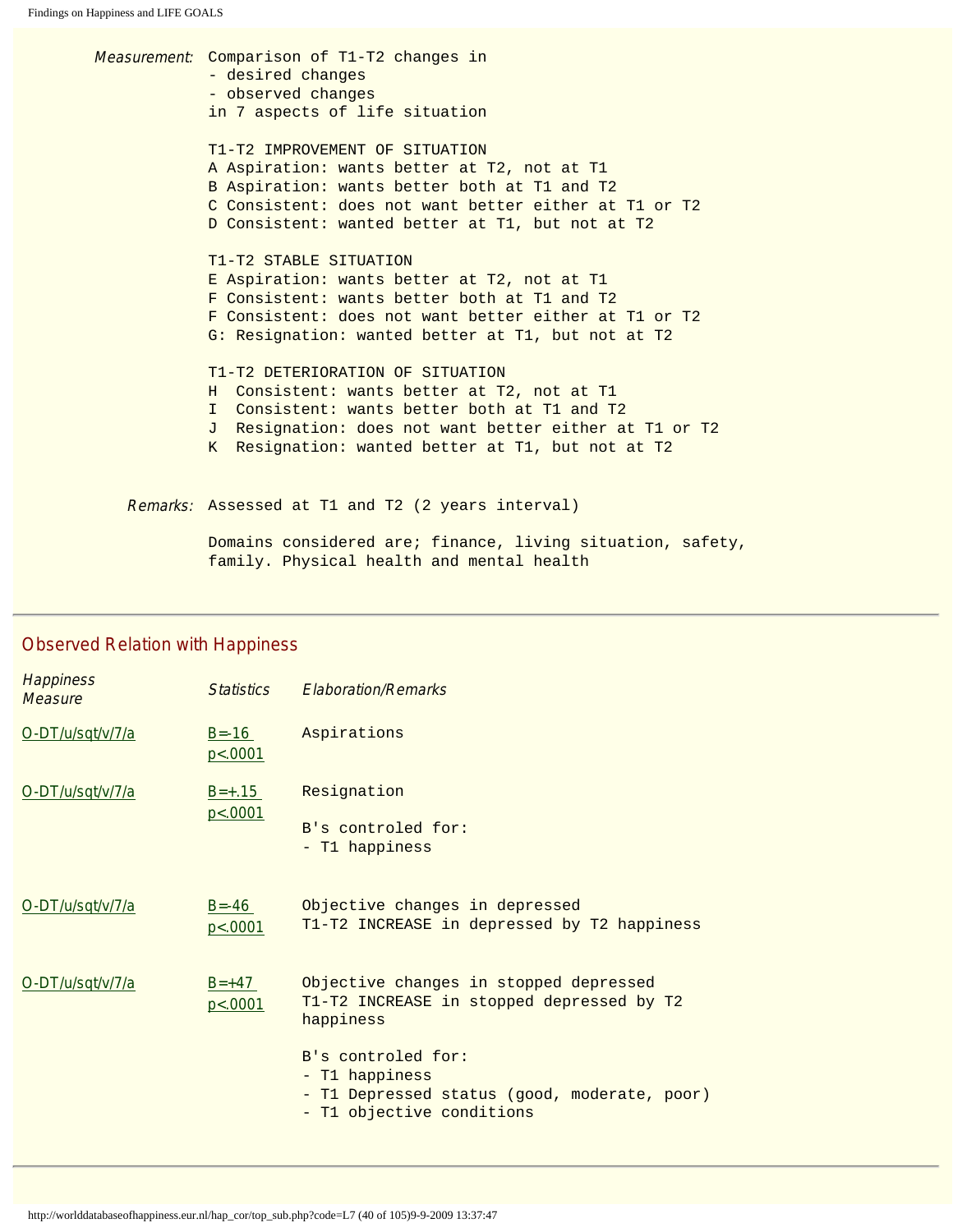# Correlational finding on Happiness and Perceived realization of life-goals Subject code: L7.3.2

| <b>Study</b> |               | <b>BRUNS 1998/1</b>                                                                                                                                                                                                                                                             |
|--------------|---------------|---------------------------------------------------------------------------------------------------------------------------------------------------------------------------------------------------------------------------------------------------------------------------------|
|              |               | <i>Reported in:</i> Brunstein, J.C.; Schultheiss, O.C.; Grassmann, R.<br>Personal Goals and Emotional Well-Being: The Moderating Role of Motive Dispositions.<br>Journal of Persoanlity and Social Psychology, 1998, Vol. 75, 494 - 508. ISSN: 0022 3514<br>Page in Report: 498 |
|              |               | Population: University students, Erlangen, Germany, 199?                                                                                                                                                                                                                        |
|              | Sample:       | Non-probability sample (unspecified)                                                                                                                                                                                                                                            |
|              | Non-Response: |                                                                                                                                                                                                                                                                                 |
|              | N:98          |                                                                                                                                                                                                                                                                                 |
|              |               |                                                                                                                                                                                                                                                                                 |

#### **Correlate**

| Authors label: Progress in agentic goals                                                                                                                                                                                                                                                                                                                     |
|--------------------------------------------------------------------------------------------------------------------------------------------------------------------------------------------------------------------------------------------------------------------------------------------------------------------------------------------------------------|
| Our classification: Perceived realization of life-goals, code L7.3.2                                                                                                                                                                                                                                                                                         |
| Measurement: OBJECT OF GOALS:<br>Ss were asked to list one goal within each of four striving<br>areas: a) striving for intimacy and interpersonal closeness<br>b) affiliation and friendly social contacts c) achivement<br>and mastery experiences d) independence, social influence,<br>and self-reliance                                                  |
| PROGRESS IN AGENTIC GOALS:<br>Average rating of progress in the striving areas c and d                                                                                                                                                                                                                                                                       |
| Ss were asked to progress made in each goal during the<br>past week on four aspects. Rating are made on 5-point<br>scales(1=disagree strongly, 2=disagree somewhat, 3=neither<br>agree nor disagree, $4=$ agree somewhat, 5=agree strongly)                                                                                                                  |
| 1. Advancement: I have made a great deal pf progress in the<br>attempt of advancing this goal<br>2. Stagnation: I have hardly made any progress in<br>accomplishing this goal(Revese scoring)<br>3. Success: I have quite a lot of success in pursuing this<br>goal<br>4. Failure: Many of my efforts in realizing this goal have<br>failed(Reverse scoring) |

Measured Values: M=12..83, SD=2.80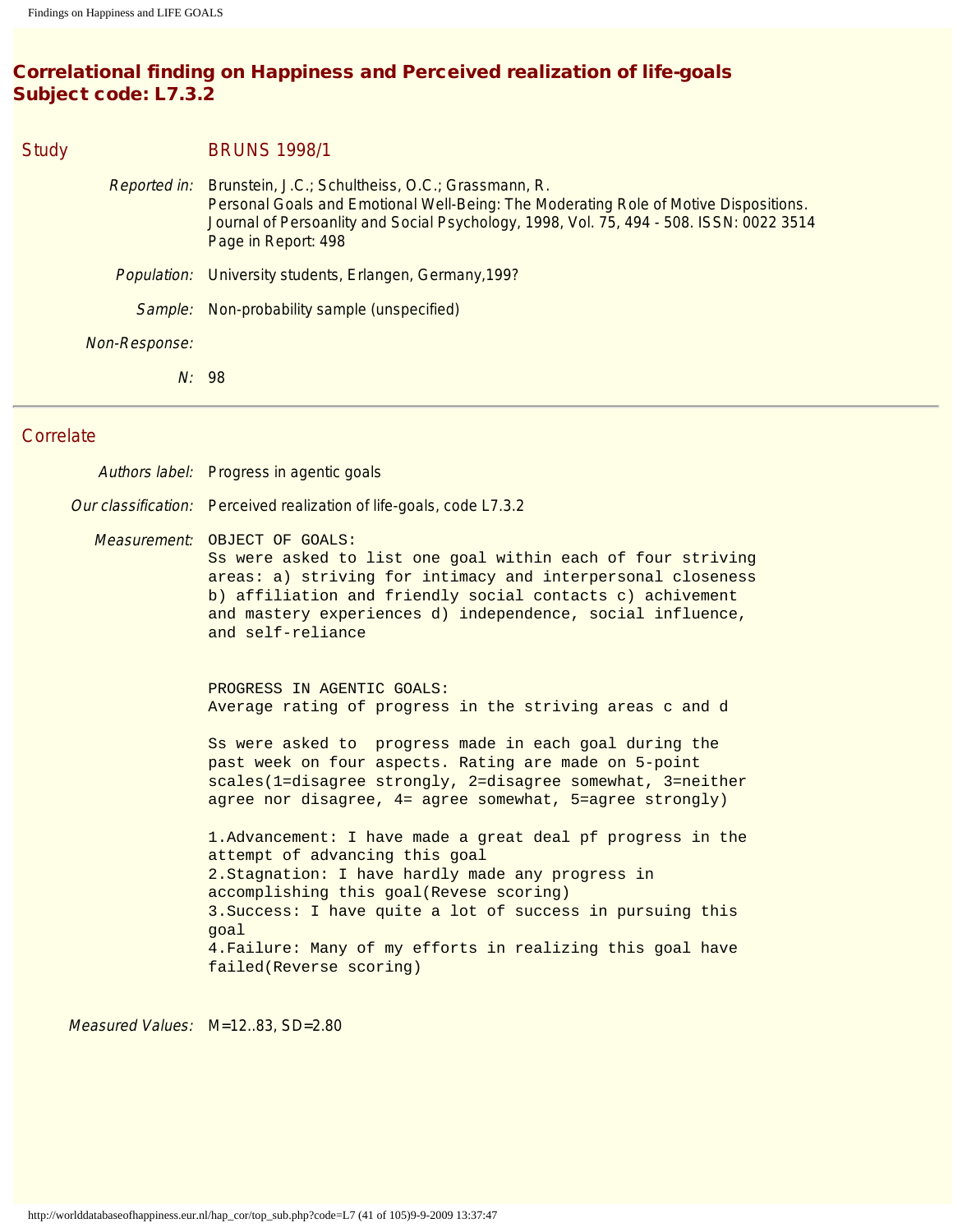Remarks: Two raters independently inspected the goals listed by Ss and examined how well the content of these goals matched the striving areas specified in the instructions. For 98 Ss the two raters agreed that the goals listed fitted the specified categories perfectly. Six Ss were itentified by at least one rater to have confounded agebntic and communal concerns with one area of striving. These cases were excluded from the analysis

#### Observed Relation with Happiness

| <b>Happiness</b><br><b>Measure</b> | <b>Statistics</b>  | <b>Elaboration/Remarks</b>                                                                                                                                                                                                                                                                                                                                                                                                                              |
|------------------------------------|--------------------|---------------------------------------------------------------------------------------------------------------------------------------------------------------------------------------------------------------------------------------------------------------------------------------------------------------------------------------------------------------------------------------------------------------------------------------------------------|
| A-AB/mp/mq/n/5/a                   | $r = +.42$ p <.001 | Correlation with initial mood                                                                                                                                                                                                                                                                                                                                                                                                                           |
| A-AB/mp/mqr/n/5/a                  | $r=+.32 p<.01$     | Correlation with 2 weeks average daily mood                                                                                                                                                                                                                                                                                                                                                                                                             |
| A-AB/mp/mqr/n/5/a                  | $B=+$              | Correlation with CHANGE in mood, 2 weeks daily<br>mood, controling initial mood<br>- positive among agentic motivated Ss<br>$(B = +.45 (01))$<br>- no correlation among communal motivated Ss                                                                                                                                                                                                                                                           |
| A-AB/mp/mqr/n/5/a                  | $DM =$             | Difference in average daily mood between Ss<br>high<br>and low on progress in agentic goals (1 SD<br>above<br>or below mean, means expressed in z-scores)<br>- high-progress Ss high on agentic motivation<br>feel better<br>- low-progress Ss high on agentic motivation<br>feel worse<br>- little difference in mood among Ss low in<br>agentic motivation, irrespective of progress<br>in agentic goals<br>All results similar for males and females |
|                                    |                    |                                                                                                                                                                                                                                                                                                                                                                                                                                                         |

Set Image size: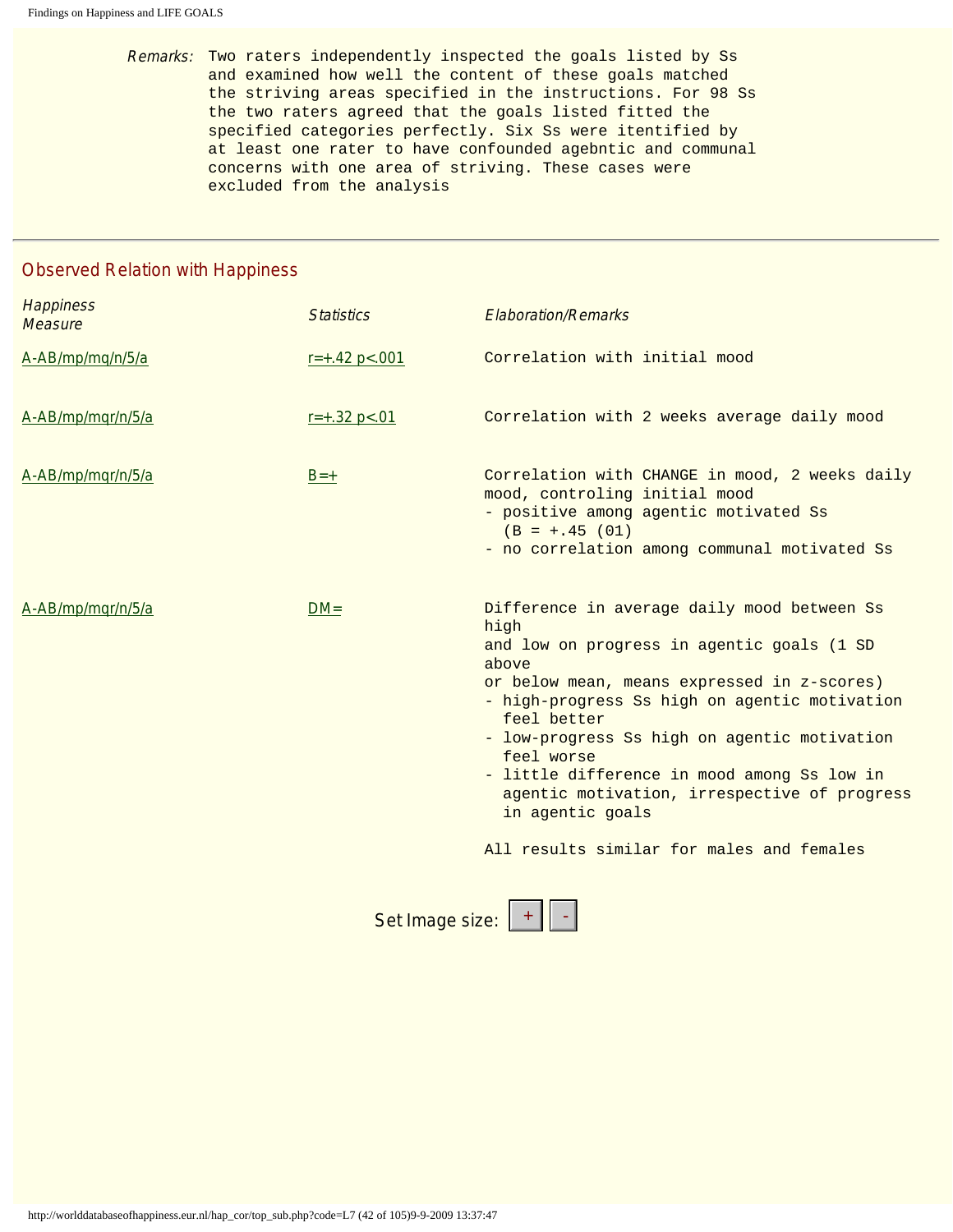# Correlational finding on Happiness and Perceived realization of life-goals Subject code: L7.3.2

Study BRUNS 1998/1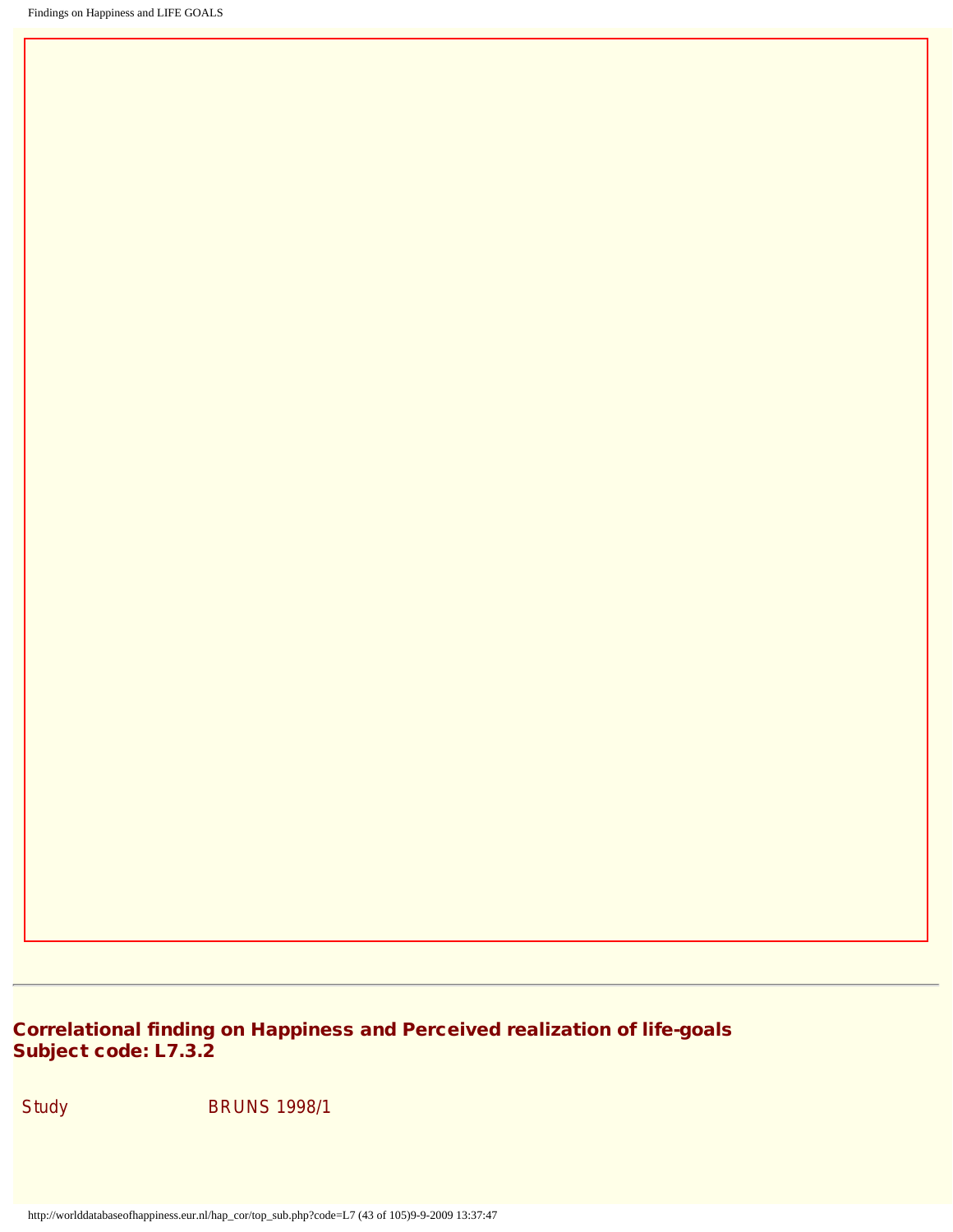| Reported in:         | Brunstein, J.C.; Schultheiss, O.C.; Grassmann, R.<br>Personal Goals and Emotional Well-Being: The Moderating Role of Motive Dispositions.<br>Journal of Persoanlity and Social Psychology, 1998, Vol. 75, 494 - 508. ISSN: 0022 3514<br>Page in Report: 498/9 |
|----------------------|---------------------------------------------------------------------------------------------------------------------------------------------------------------------------------------------------------------------------------------------------------------|
|                      | Population: University students, Erlangen, Germany, 199?                                                                                                                                                                                                      |
| Sample:              | Non-probability sample (unspecified)                                                                                                                                                                                                                          |
| <i>Non-Response:</i> |                                                                                                                                                                                                                                                               |
|                      | N: 98                                                                                                                                                                                                                                                         |
| $\mathbf{a}$         |                                                                                                                                                                                                                                                               |

Authors label: Progress in communal goals

Our classification: Perceived realization of life-goals, code L7.3.2

Measurement: OBJECT OF GOALS:

Ss were asked to list one goal within each of four striving areas: a) striving for intimacy and interpersonal closeness b) affiliation and friendly social contacts c) achivement and mastery experiences d) independence, social influence, and self-reliance

PROGRESS IN COMMUNAL GOALS: Average rating of progress in the striving areas a and b

Ss were asked to progress made in each goal during the past week on four aspects. Rating are made on 5-point scales(1=disagree strongly, 2=disagree somewhat, 3=neither agree nor disagree, 4= agree somewhat, 5=agree strongly)

1.Advancement: I have made a great deal pf progress in the attempt of advancing this goal 2.Stagnation: I have hardly made any progress in accomplishing this goal(Revese scoring) 3.Success: I have quite a lot of success in pursuing this goal 4.Failure: Many of my efforts in realizing this goal have failed(Reverse scoring)

#### Measured Values: M=12.75, SD=3.03

Remarks: Two raters independently inspected the goals listed by Ss and examined how well the content of these goals matched the striving areas specified in the instructions. For 98 Ss the two raters agreed that the goals listed fitted the specified categories perfectly. Six Ss were itentified by at least one rater to have confounded agebntic and communal concerns with one area of striving. These cases were excluded from the analysis

#### Observed Relation with Happiness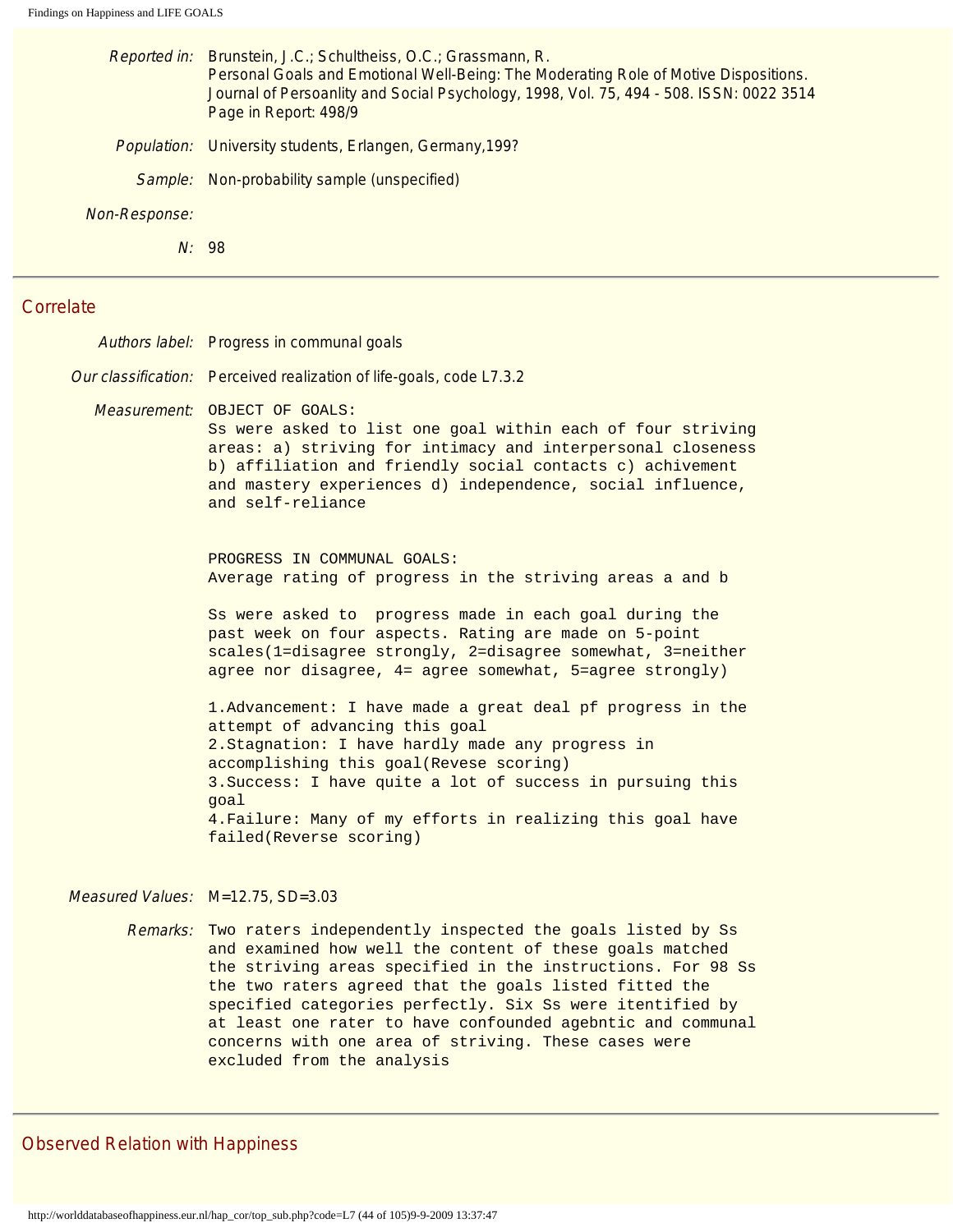| <b>Happiness</b><br><b>Measure</b> | <b>Statistics</b> | <b>Elaboration/Remarks</b>                                                                                                                                                                                                                                                                                                                                                                                                                                |
|------------------------------------|-------------------|-----------------------------------------------------------------------------------------------------------------------------------------------------------------------------------------------------------------------------------------------------------------------------------------------------------------------------------------------------------------------------------------------------------------------------------------------------------|
| A-AB/mp/mq/n/5/a                   |                   | r=+31 p<.01 Correlation with initial mood                                                                                                                                                                                                                                                                                                                                                                                                                 |
| A-AB/mp/mqr/n/5/a                  |                   | r=+31 p<.01 Correlation with 2 weeks average daily mood                                                                                                                                                                                                                                                                                                                                                                                                   |
| A-AB/mp/mqr/n/5/a                  | $B=+$             | Correlation with CHANGE in mood, 2 weeks average<br>daily mood, controling initial mood<br>- positive among communal motivated Ss<br>$(B = +.42 (01)$<br>- no correlation among agentic motivated Ss<br>All relations unaffected by gender                                                                                                                                                                                                                |
| A-AB/mp/mqr/n/5/a                  | $DM =$            | Difference in average daily mood between Ss high<br>and low on progress in communal goals (1 SD<br>above<br>or below mean, means expressed in z-scores)<br>- high-progress Ss high on communal motivation<br>feel better<br>- low-progress Ss high on communal motivation<br>feel worse<br>- little difference in mood among Ss low in<br>communal motivation, irrespective of progress<br>in communal goals<br>All results similar for males and females |

Set Image size: + -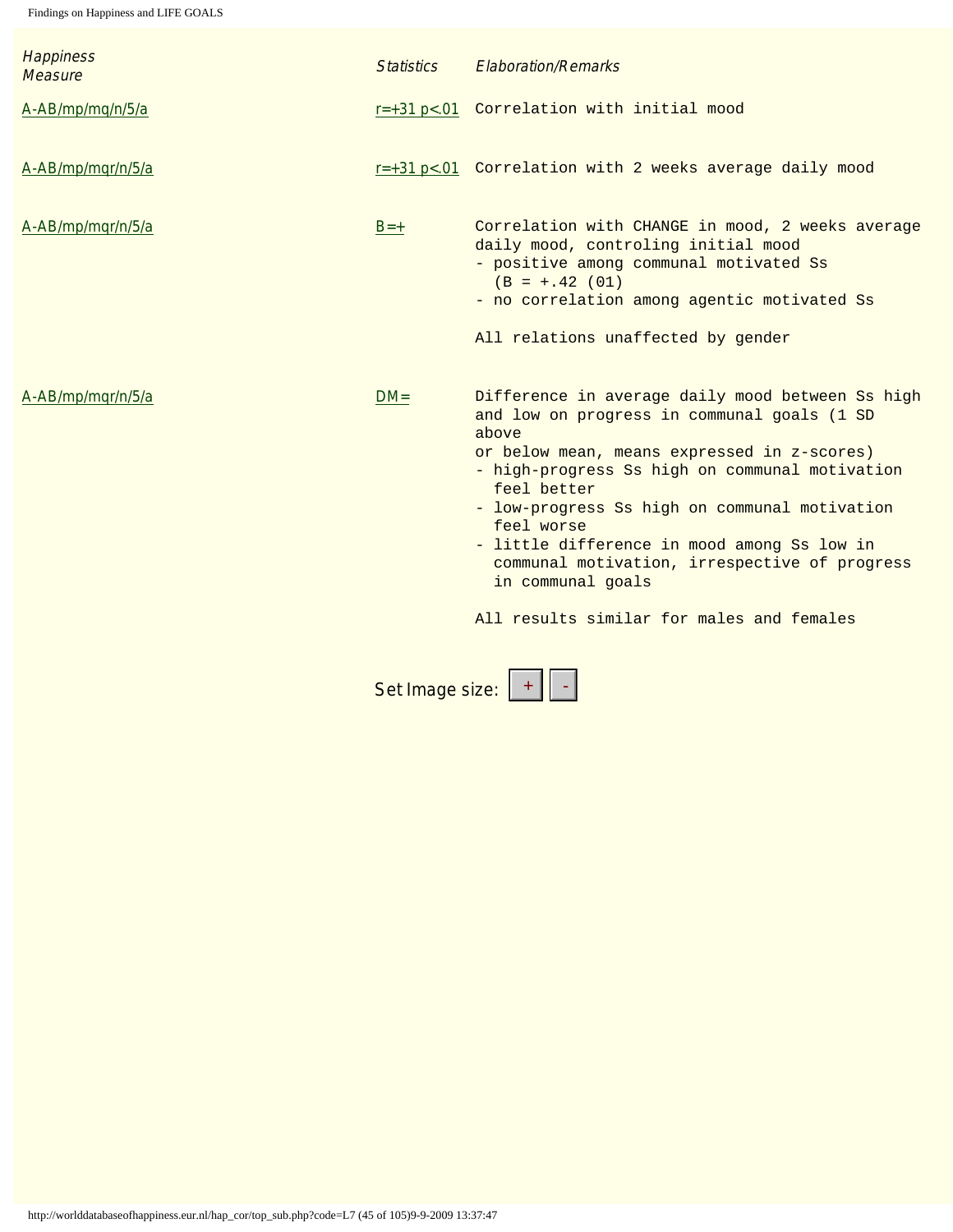# Correlational finding on Happiness and Perceived chances for realization Subject code: L7.3.2.1

Study **ALLAR 1973/1**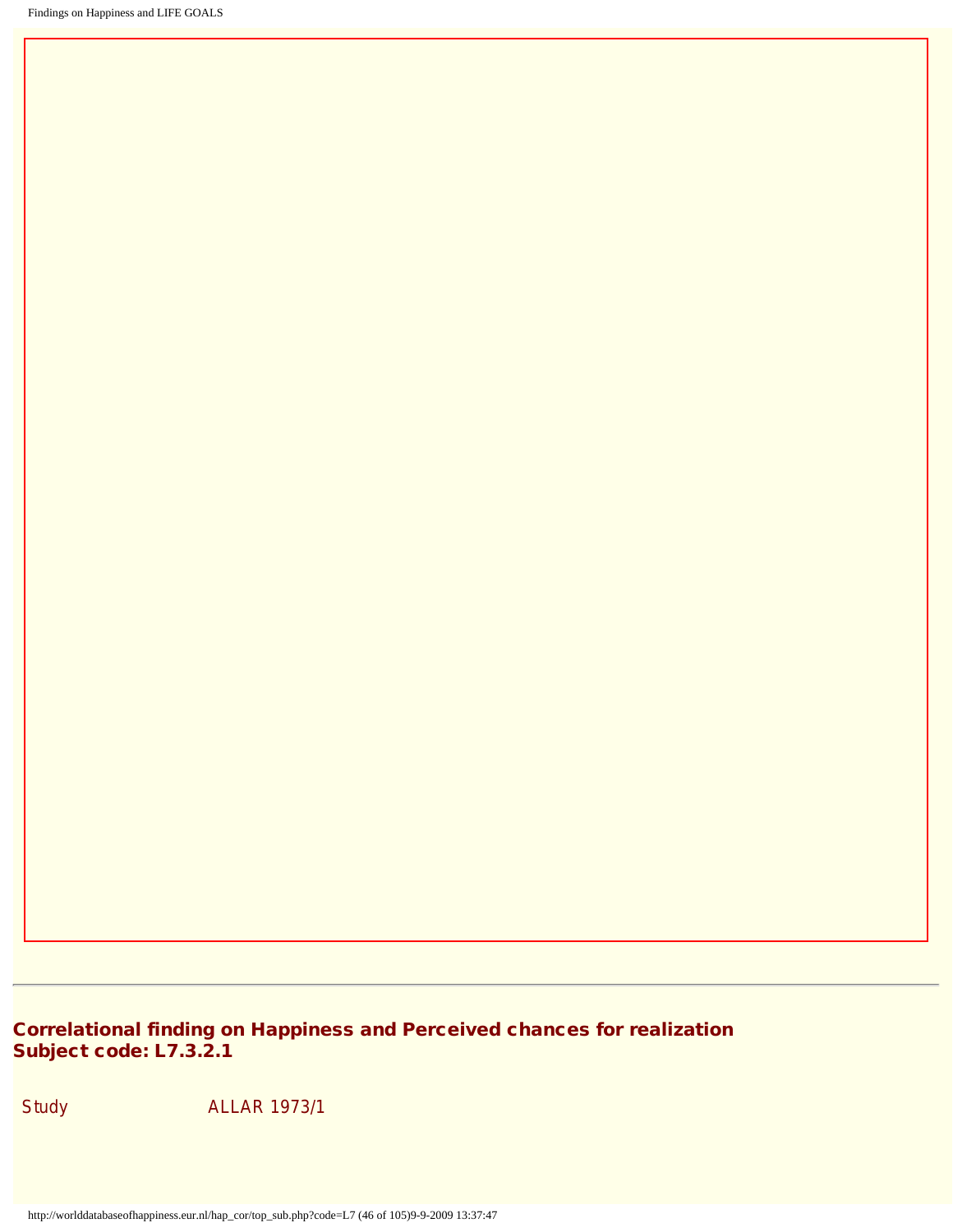| Reported in:         | Allardt, E.<br>About Dimensions of Wellfare: An Explanatory Analysis of a Comparative Scandinavian Survey.<br>Research Group for Comparative Sociology, 1973, Research Report Nr. 1, University of Helsinki, Finland<br>Page in Report: |
|----------------------|-----------------------------------------------------------------------------------------------------------------------------------------------------------------------------------------------------------------------------------------|
|                      | Population: 15-64 aged, general public, Denmark, 1972                                                                                                                                                                                   |
| Sample:              | Probability multistage stratified area sample                                                                                                                                                                                           |
| <i>Non-Response:</i> |                                                                                                                                                                                                                                         |
| N:                   | 1000                                                                                                                                                                                                                                    |
|                      |                                                                                                                                                                                                                                         |

| Authors label: Feeling of chance to succeed (1)                                                                                                   |
|---------------------------------------------------------------------------------------------------------------------------------------------------|
| Our classification: Perceived chances for realization, code L7.3.2.1                                                                              |
| <i>Measurement:</i> Ouestion if the respondent feels he has chances to<br>succeed.4-point scale ranging from "wholly agree" to "not<br>important" |

# Observed Relation with Happiness

| <b>Happiness</b><br><b>Measure</b> | <i><u>Statistics</u></i> | <b>Elaboration/Remarks</b>                                                                                                                                                                                                                                                                                                                                                                                                                                                                                                                                                               |
|------------------------------------|--------------------------|------------------------------------------------------------------------------------------------------------------------------------------------------------------------------------------------------------------------------------------------------------------------------------------------------------------------------------------------------------------------------------------------------------------------------------------------------------------------------------------------------------------------------------------------------------------------------------------|
| O-HL/c/sq/v/4/a                    | $rpc=+.29$               | Controlled for: Income, housing density, education,<br>social status, chronic illness, anxiety, frequencu<br>of meetings with relatives, number of friends,<br>opportunities to make personal contacts,<br>possibilities to decide on matters concerning<br>one's own personal life, number of memberships in<br>clubs and associations, interesting life, easyness<br>of life, lonelyness, feelings of being liked,<br>feeling of being able to use knowledge and skills,<br>gets sufficient attention, satisfaction with<br>income, age, gender, no. of communities in which<br>lived. |

#### Correlational finding on Happiness and Perceived chances for realization Subject code: L7.3.2.1

| <b>Study</b> |              | <b>ALLAR 1973/2</b>                                                                                                                                                                                                                      |
|--------------|--------------|------------------------------------------------------------------------------------------------------------------------------------------------------------------------------------------------------------------------------------------|
|              | Reported in: | Allardt, E.<br>About Dimensions of Wellfare: An Explanatory Analysis of a Comparative Scandinavian Survey.<br>Research Group for Comparative Sociology, Research, 1973, Report nr. 1, University of Helsinki, Finland<br>Page in Report: |
|              | Population:  | 15-64 aged, general public, Finland, 1972                                                                                                                                                                                                |
|              |              | Sample: Probability multistage stratified area sample                                                                                                                                                                                    |
|              |              |                                                                                                                                                                                                                                          |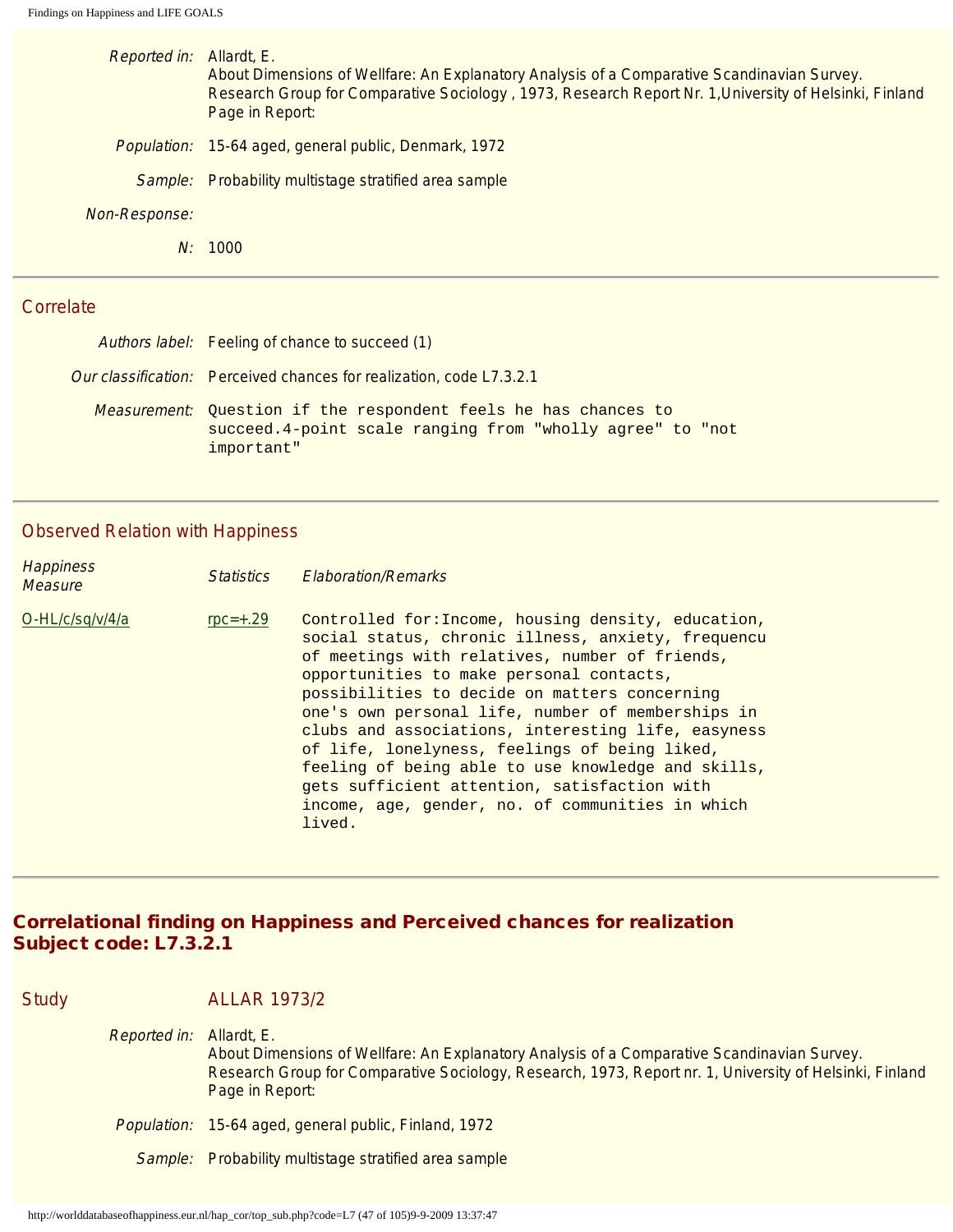Non-Response:

N: 1000

## **Correlate**

| Authors label: Feeling of chance tosucceed (1)                                                                                                    |
|---------------------------------------------------------------------------------------------------------------------------------------------------|
| Our classification: Perceived chances for realization, code L7.3.2.1                                                                              |
| <i>Measurement:</i> Ouestion if the respondent feels he has chances to<br>succeed.4-point scale ranging from "wholly agree" to "not<br>important" |

# Observed Relation with Happiness

| <b>Happiness</b><br><b>Measure</b> | <i><u>Statistics</u></i> | <b>Elaboration/Remarks</b>                                                                                                                                                                                                                                                                                                                                                                                                                                                                                                                                                               |
|------------------------------------|--------------------------|------------------------------------------------------------------------------------------------------------------------------------------------------------------------------------------------------------------------------------------------------------------------------------------------------------------------------------------------------------------------------------------------------------------------------------------------------------------------------------------------------------------------------------------------------------------------------------------|
| O-HL/c/sq/v/4/a                    | $rpc=+.19$               | Controlled for: Income, housing density, education,<br>social status, chronic illness, anxiety, frequencu<br>of meetings with relatives, number of friends,<br>opportunities to make personal contacts,<br>possibilities to decide on matters concerning<br>one's own personal life, number of memberships in<br>clubs and associations, interesting life, easyness<br>of life, lonelyness, feelings of being liked,<br>feeling of being able to use knowledge and skills,<br>gets sufficient attention, satisfaction with<br>income, age, gender, no. of communities in which<br>lived. |

# Correlational finding on Happiness and Perceived chances for realization Subject code: L7.3.2.1

| <b>Study</b>        | <b>ALLAR 1973/3</b>                                                                                                                                                                                                            |
|---------------------|--------------------------------------------------------------------------------------------------------------------------------------------------------------------------------------------------------------------------------|
| <b>Reported in:</b> | Allardt, E.<br>About Dimensions of Welfare: An Explanatory Analysis of a Comparative Scandinavian Survey.<br>Research Group for Comparative Sociology, 1973, Reprort nr. 1, University of Helsinki, Finland<br>Page in Report: |
|                     | Population: 15-64 aged, general public, Norway, 1972                                                                                                                                                                           |
|                     | Sample: Probability multistage stratified area sample                                                                                                                                                                          |
| Non-Response:       |                                                                                                                                                                                                                                |
| N:                  | 1000                                                                                                                                                                                                                           |

#### **Correlate**

Authors label: Feeling of chance tosucceed (1)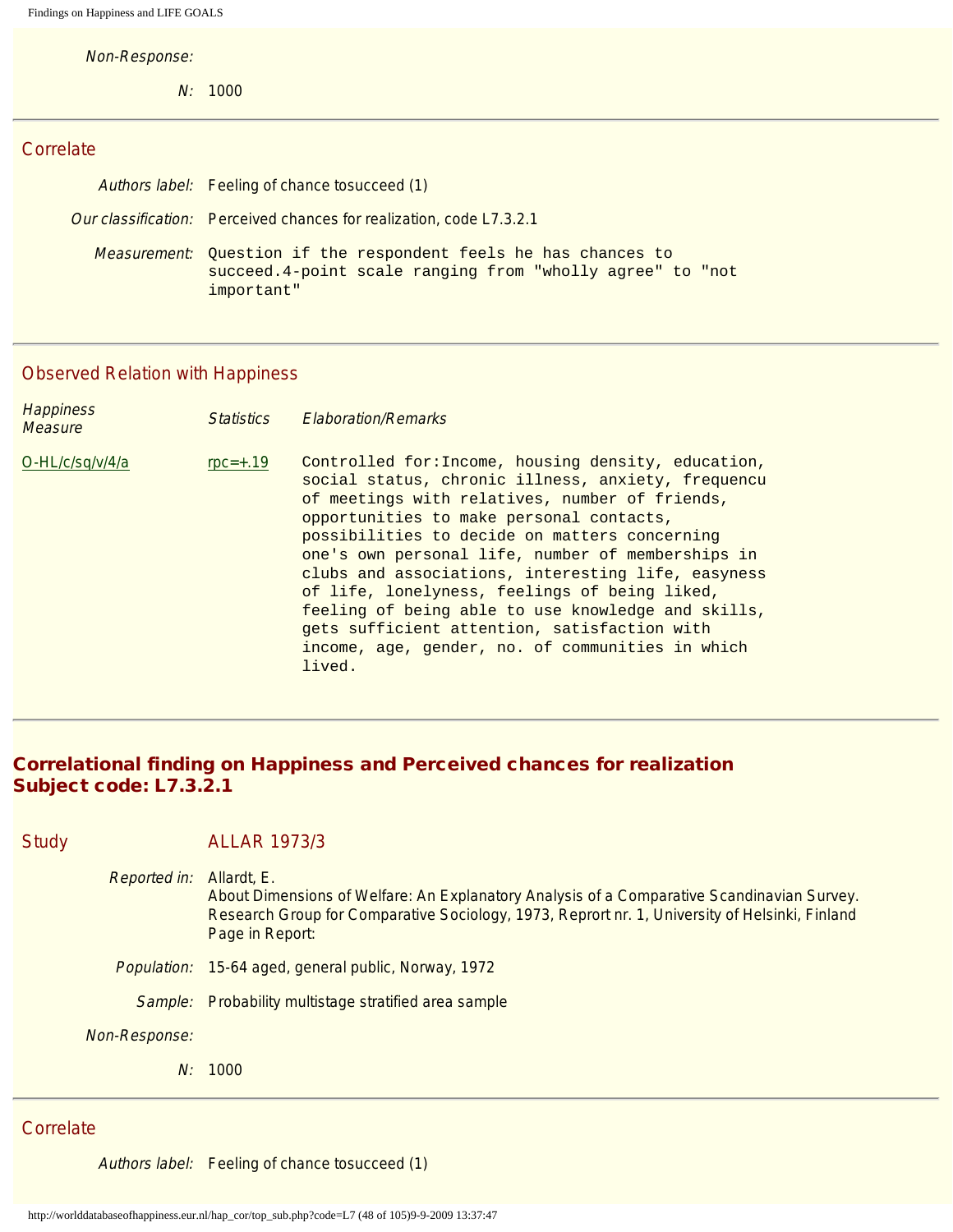Our classification: Perceived chances for realization, code L7.3.2.1

Measurement: Question if the respondent feels he has chances to succeed.4-point scale ranging from "wholly agree" to "not important"

# Observed Relation with Happiness

| <b>Happiness</b><br><b>Measure</b> | <b>Statistics</b> | <b>Elaboration/Remarks</b>                                                                                                                                                                                                                                                                                                                                                                                                                                                                                                                                                                 |
|------------------------------------|-------------------|--------------------------------------------------------------------------------------------------------------------------------------------------------------------------------------------------------------------------------------------------------------------------------------------------------------------------------------------------------------------------------------------------------------------------------------------------------------------------------------------------------------------------------------------------------------------------------------------|
| O-HL/c/sq/v/4/a                    | $rpc=+.15$        | Controlled for: Income, housing density, education,<br>social status, chronic illness, anxiety, freq. of<br>meetings with relatives, opportunities to make<br>personal contacts, possibilities to decide on<br>matters concerning one's own personal life, no. of<br>memberships in clubs and associations, interesting<br>life, easyness of life, loneliness, feeling of<br>being liked, feeling of being able to use<br>knowledge and skills, feeling of chance to suceed,<br>gets sufficient attention, satisfaction with<br>income, age, gender, no. of communities in which<br>lived. |

# Correlational finding on Happiness and Perceived chances for realization Subject code: L7.3.2.1

| <b>Study</b> |                     | <b>ALLAR 1973/4</b>                                                                                                                                                                                                                                                     |
|--------------|---------------------|-------------------------------------------------------------------------------------------------------------------------------------------------------------------------------------------------------------------------------------------------------------------------|
|              | <b>Reported in:</b> | Allardt, E.<br>About Dimensions of Welfare: An Explanatory Analysis of a Comparative Scandinavian Survey.<br>Research Reports, no.1, 1973; Eesearch Group for Comparative Sociology, 1973, Research Report nr.<br>1, University of Helsinki, Finland<br>Page in Report: |
|              | <i>Population:</i>  | 15-64 aged, general public, Sweden, 1972                                                                                                                                                                                                                                |
|              | Sample:             | Probability multistage stratified area sample                                                                                                                                                                                                                           |
|              | Non-Response:       |                                                                                                                                                                                                                                                                         |
|              | N:                  | 1000                                                                                                                                                                                                                                                                    |

### **Correlate**

| Authors label: Feeling of chance tosucceed (1)                                                                                                    |  |  |
|---------------------------------------------------------------------------------------------------------------------------------------------------|--|--|
| Our classification: Perceived chances for realization, code L7.3.2.1                                                                              |  |  |
| <i>Measurement:</i> Ouestion if the respondent feels he has chances to<br>succeed.4-point scale ranging from "wholly agree" to "not<br>important" |  |  |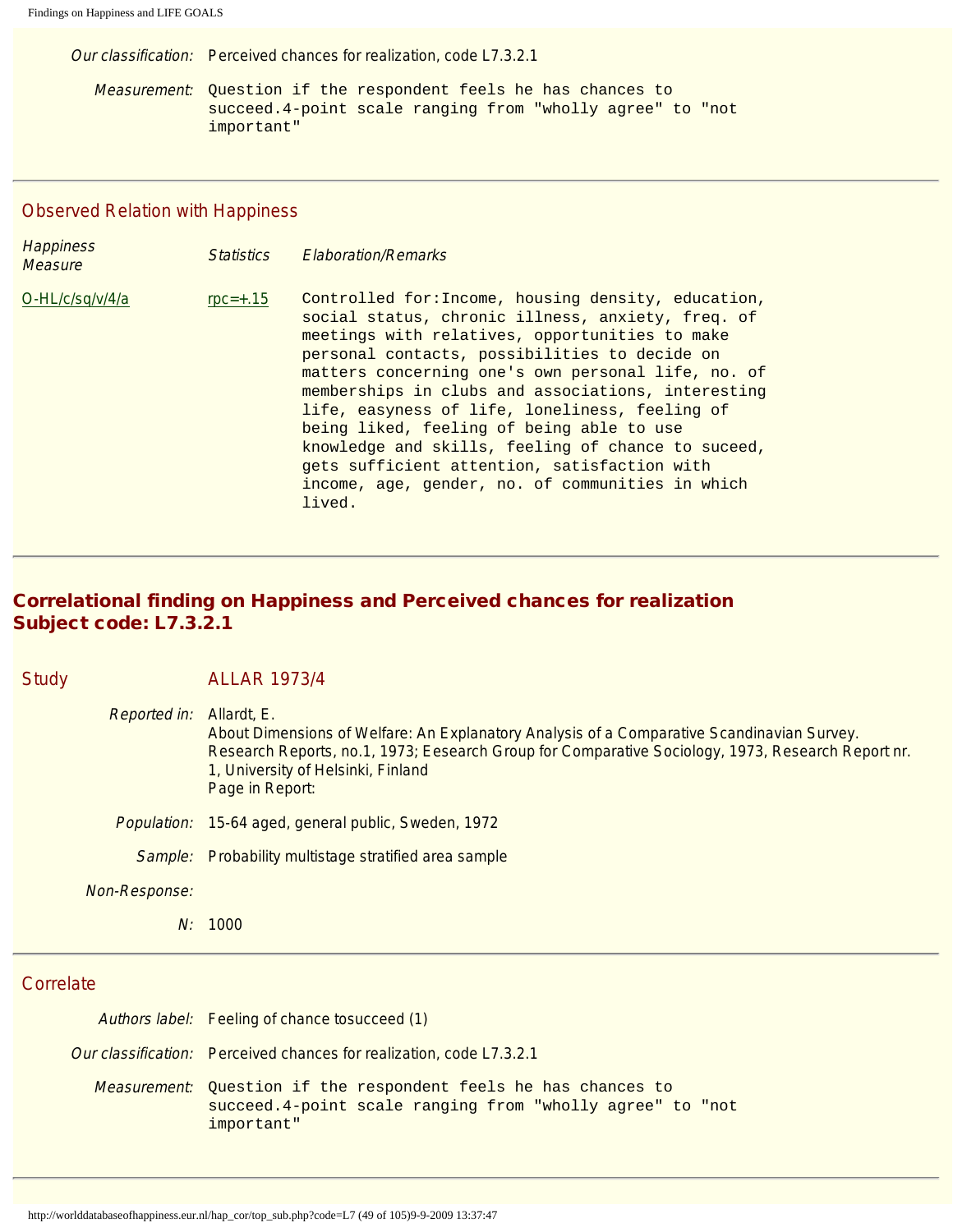# Observed Relation with Happiness

| <b>Happiness</b><br><b>Measure</b> | <i><u>Statistics</u></i> | <b>Elaboration/Remarks</b>                                                                                                                                                                                                                                                                                                                                                                                                                                                                                                                                                    |
|------------------------------------|--------------------------|-------------------------------------------------------------------------------------------------------------------------------------------------------------------------------------------------------------------------------------------------------------------------------------------------------------------------------------------------------------------------------------------------------------------------------------------------------------------------------------------------------------------------------------------------------------------------------|
| O-HL/c/sq/v/4/a                    | $\text{rpc} = +.28$      | Controlled for: Income, housing density,<br>education, social status, chronic illness,<br>anxiety, opportunities to make personal contacts,<br>possibilities to decide on matters concerning<br>one's own personal life, no. of friends, no. of<br>memberships in clubs and associations, interesting<br>life, easyness of life, loneliness, feeling of<br>being liked, feeling of being able to use<br>knowledge and skills, gets sufficient attention,<br>satisfaction with income, gender, age, no. of<br>communities in which lived, freq. of meetings with<br>relatives. |

#### Correlational finding on Happiness and Perceived chances for realization Subject code: L7.3.2.1

| <b>Study</b>        | <b>BRUNS 1998/2</b>                                                                                                                                                                                                                                            |  |  |
|---------------------|----------------------------------------------------------------------------------------------------------------------------------------------------------------------------------------------------------------------------------------------------------------|--|--|
| <b>Reported in:</b> | Brunstein, J.C; Schultheiss, O.C.; Grassmann, R.<br>Personal Goals and Emotional Well-Being: The Moderating Role of Motive Dispositions.<br>Journal of Personality and Social Psychology, 1998, Vol. 75, 494 - 508. ISSN: 0022 3514<br>Page in Report: 502-503 |  |  |
| <i>Population:</i>  | University students, Germany, 199?, followed 4 month                                                                                                                                                                                                           |  |  |
| Sample:             | Non-probability accidental sample                                                                                                                                                                                                                              |  |  |
| Non-Response:       |                                                                                                                                                                                                                                                                |  |  |
|                     | N: 127                                                                                                                                                                                                                                                         |  |  |

## **Correlate**

| Authors label: Perceived attainability of agentic goals                                                                                                                                                                                                                                                                                                                                                                                                                                                                                                                                                                                                                                                                     |
|-----------------------------------------------------------------------------------------------------------------------------------------------------------------------------------------------------------------------------------------------------------------------------------------------------------------------------------------------------------------------------------------------------------------------------------------------------------------------------------------------------------------------------------------------------------------------------------------------------------------------------------------------------------------------------------------------------------------------------|
| Our classification: Perceived chances for realization, code L7.3.2.1                                                                                                                                                                                                                                                                                                                                                                                                                                                                                                                                                                                                                                                        |
| <i>Measurement</i> : At T1+2 Ss listed two agentic goals they intended to pursue<br>during the current semester. They then rated their<br>attainability to these goals on the following items:<br>-I have many opportunities in my everyday life to work on<br>this goal<br>-My everyday life is rich with incentives stimulating me to<br>try for this goal<br>-The accomplishment of this goal depends on circumstances<br>that are not under my personal control(Reverse scoring)<br>-I can manage my life situation in such a way that it<br>promotes the accomplishment of this goal<br>-Other people encourage me to work on this goal<br>-Other people give me valuable ideas of how I can proceed<br>with this goal |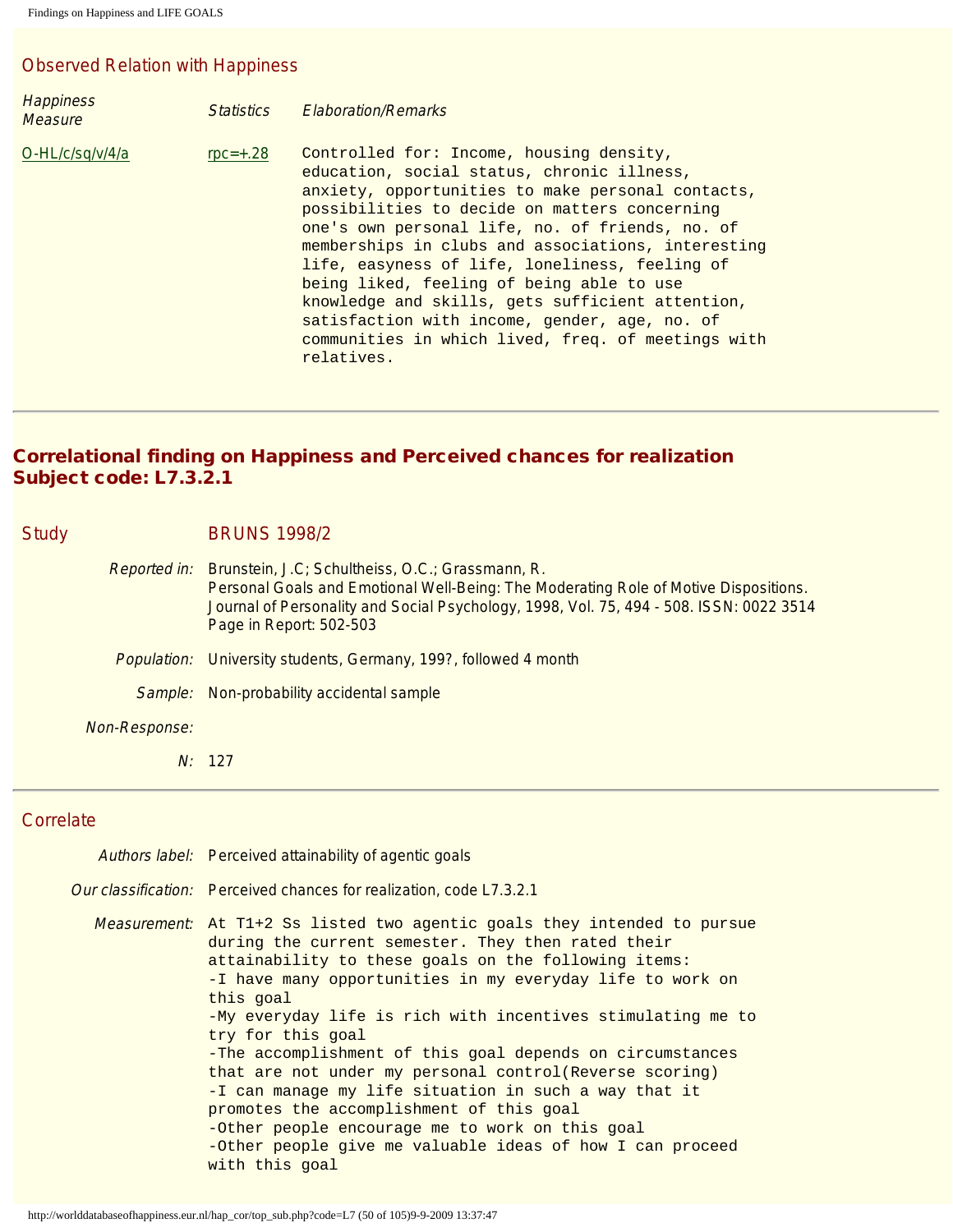Rated: 1: strongly disagree to 5: strongly agree

Measured Values: M=17.27, SD=2.38

#### Observed Relation with Happiness

| <b>Happiness</b><br><b>Measure</b> | <i>Statistics</i>      | <b>Elaboration/Remarks</b>                                                                                                                                                     |
|------------------------------------|------------------------|--------------------------------------------------------------------------------------------------------------------------------------------------------------------------------|
| A-AB/cw/mq/n/5/b                   | $r = +.15$ ns at T1+T2 |                                                                                                                                                                                |
| A-AB/cw/mg/n/5/b                   | $r = +.21$<br>p < .05  | at $T3+T4$                                                                                                                                                                     |
| A-AB/cw/mq/n/5/b                   | $B=+.12$ ns            | Initial commitment by subsequent CHANGE in<br>happiness: T1+2 commitment by T3+4 happiness<br>controlling T1+2 happiness                                                       |
|                                    |                        | B further controled for:<br>- predominant agentic motivation<br>- commitment to agentic goals<br>- commitment to communal goals<br>- perceived attainability of communal goals |
|                                    |                        | Agency motivated $S_s$ : $B = +.14$ (ns)<br>Communion motivated $S_s$ : B = -.20 (ns)                                                                                          |
|                                    |                        | No gender difference in any finding                                                                                                                                            |

## Correlational finding on Happiness and Perceived chances for realization Subject code: L7.3.2.1

Study BRUNS 1998/2

- Reported in: Brunstein, J.C; Schultheiss, O.C.; Grassmann, R. Personal Goals and Emotional Well-Being: The Moderating Role of Motive Dispositions. Journal of Personality and Social Psychology, 1998, Vol. 75, 494 - 508. ISSN: 0022 3514 Page in Report: 502-503
- Population: University students, Germany, 199?, followed 4 month
- Sample: Non-probability accidental sample

Non-Response:

N: 127

#### **Correlate**

Authors label: Perceived attainability of communal goals

Our classification: Perceived chances for realization, code L7.3.2.1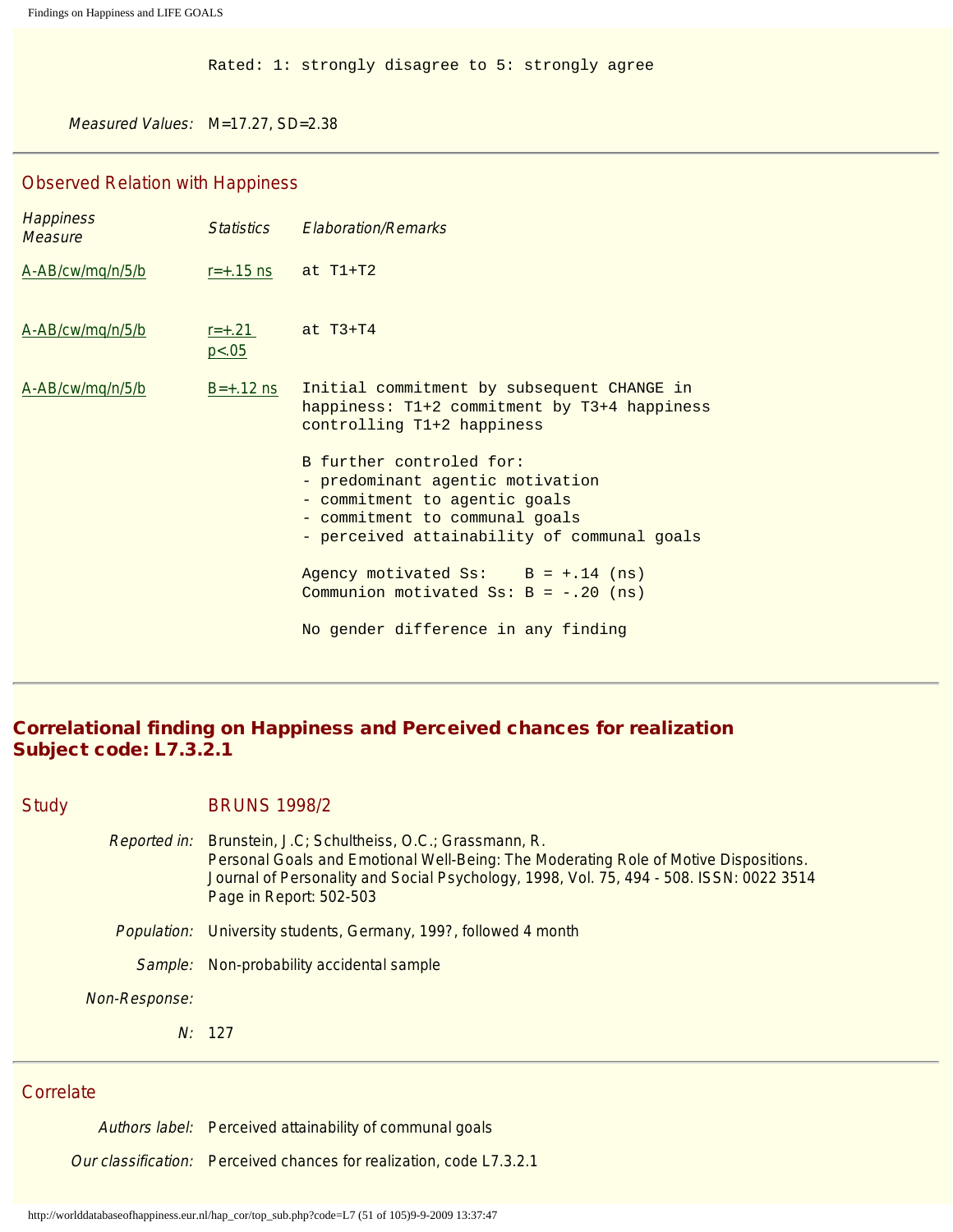Measurement: At T1+2 Ss listed two agentic goals they intended to pursue during the current semester. They then rated their attainability to these goals on the following items: -I have many opportunities in my everyday life to work on this goal -My everyday life is rich with incentives stimulating me to try for this goal -The accomplishment of this goal depends on circumstances that are not under my personal control(Reverse scoring) -I can manage my life situation in such a way that it promotes the accomplishment of this goal -Other people encourage me to work on this goal -Other people give me valuable ideas of how I can proceed with this goal Rated: 1: strongly disagree to 5: strongly agree

Measured Values: M=16.24, SD=2.53

#### Observed Relation with Happiness

| <b>Happiness</b><br>Measure | <i>Statistics</i>      | <b>Elaboration/Remarks</b>                                                                                                                                                     |  |
|-----------------------------|------------------------|--------------------------------------------------------------------------------------------------------------------------------------------------------------------------------|--|
| A-AB/cw/mq/n/5/b            | $r = +.20$<br>p < 0.05 | at $T1+T2$                                                                                                                                                                     |  |
| A-AB/cw/mq/n/5/b            | $r = +.29$<br>p < .01  | at $T3+T4$                                                                                                                                                                     |  |
| A-AB/cw/mg/n/5/b            | $B=+.15$ ns            | Initial commitment by subsequent CHANGE in<br>happiness: T1+2 commitment by T3+4 happiness<br>controlling T1+2 happiness                                                       |  |
|                             |                        | B further controled for:<br>- predominant agentic motivation<br>- commitment to agentic goals<br>- commitment to communal goals<br>- perceived attainability of communal goals |  |
|                             |                        | Agency motivated $S_s$ : $B = +.07$ (ns)<br>Communion motivated Ss: $B = +.18$ (ns)                                                                                            |  |
|                             |                        | No gender difference in any finding                                                                                                                                            |  |

## Correlational finding on Happiness and Perceived chances for realization Subject code: L7.3.2.1

Study SEARS 1977A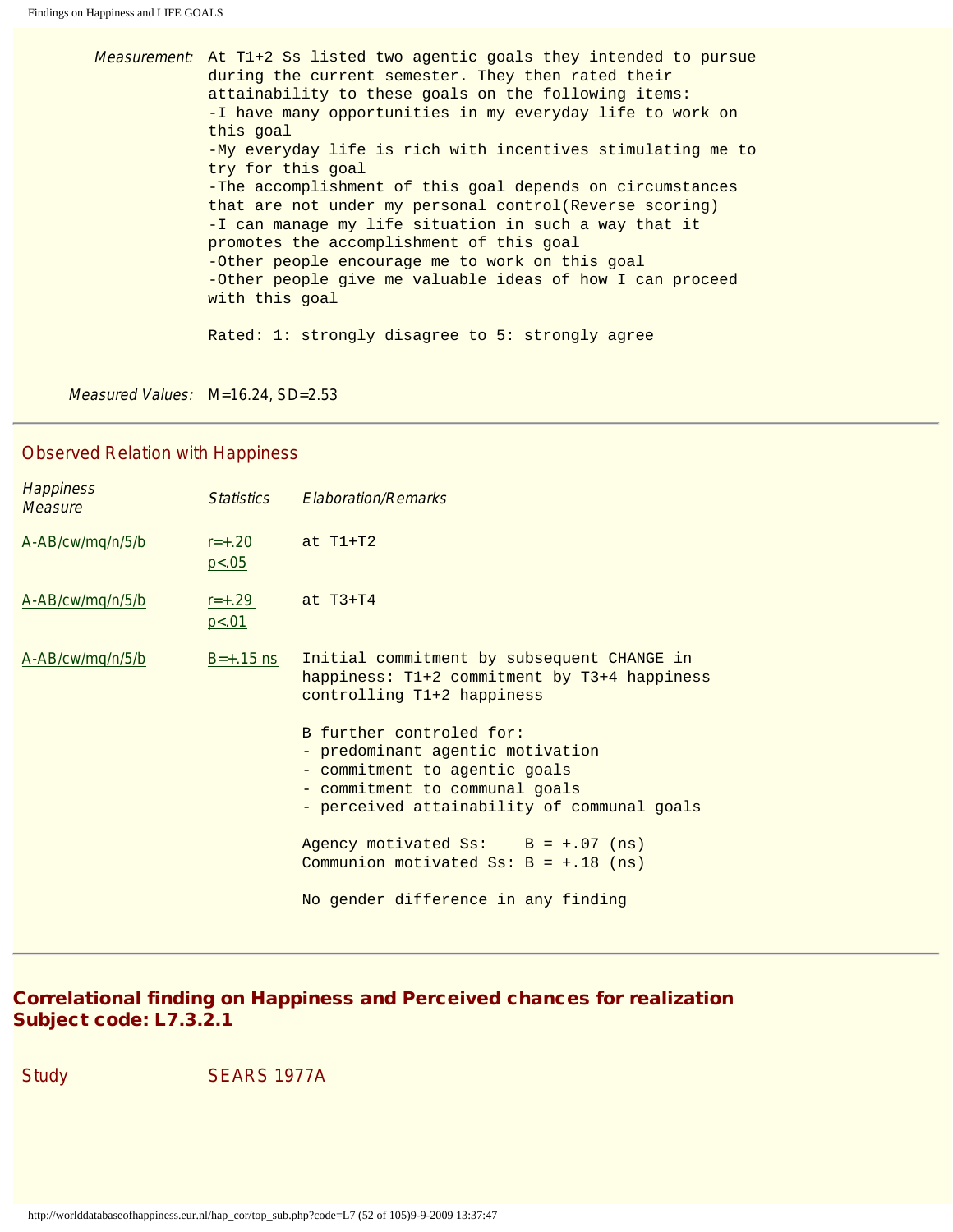|             | Reported in: Sears, P.S.; Barbee, A.H.<br>Career and Life Satisfactions among Terman Gifted Women.<br>Stanley, J.C.; George, W.C.; Eds.: "The Gifted and the Creative", J.Hopkins University Press, 1977,<br>Baltimore, USA, 28 - 72<br>Page in Report: |
|-------------|---------------------------------------------------------------------------------------------------------------------------------------------------------------------------------------------------------------------------------------------------------|
| Population: | "Gifted women" (IQ > 135), followed 50 years, California, USA, 1921-72                                                                                                                                                                                  |
|             | Sample: Non-probability purposive sample                                                                                                                                                                                                                |
|             | Non-Response: Attrition in 1972: 25%                                                                                                                                                                                                                    |
|             | N: 671                                                                                                                                                                                                                                                  |
|             |                                                                                                                                                                                                                                                         |

| Authors label: Satisfaction with atainment of life-goals (1)                                                                                                                                                                                                                                                                      |
|-----------------------------------------------------------------------------------------------------------------------------------------------------------------------------------------------------------------------------------------------------------------------------------------------------------------------------------|
| <i>Our classification:</i> Perceived chances for realization, code L7.3.2.1                                                                                                                                                                                                                                                       |
| <i>Measurement</i> : Sumscore Ss were asked to indicate how succesfull they have<br>been in attaining goals they made for themselves in early<br>adulthood in the following six areas.<br>a. Occupational succes<br>b. Family life<br>c. Friendships<br>d. Richness of cultural life<br>e. Service to society<br>f. Joy in living |
| CON 3. The happiness indicator used here is part of this<br>measures (Joy-in-living satisfaction: MIX 3.1)                                                                                                                                                                                                                        |
| Assessed retrospectively in 1972.                                                                                                                                                                                                                                                                                                 |

#### Observed Relation with Happiness

| <b>Happiness</b><br><b>Measure</b> | <i><u>Statistics</u></i> | Elaboration/Remarks                  |  |
|------------------------------------|--------------------------|--------------------------------------|--|
| $M-PL/h/sq/v/5/b$                  | $A_0V = +$<br>p<.00      | 1972 satisfaction by 1972 happiness. |  |

## Correlational finding on Happiness and Perceived realization of life-goal set Subject code: L7.3.2.2

Study HEADE 1989 Reported in: Headey, B ;Veenhoven, R. Does Happiness Induce a Rosy Outlook? Veenhoven, R.;Ed.:"How Harmful is Happiness?", Universitaire Pers Rotterdam, 1989, Rotterdam, Netherlands, 106 - 127. ISBN 90 237 228 09 Page in Report: 118 Population: 18-65 aged, general public, followed 6 years, Melbourne, Australia, 1981-87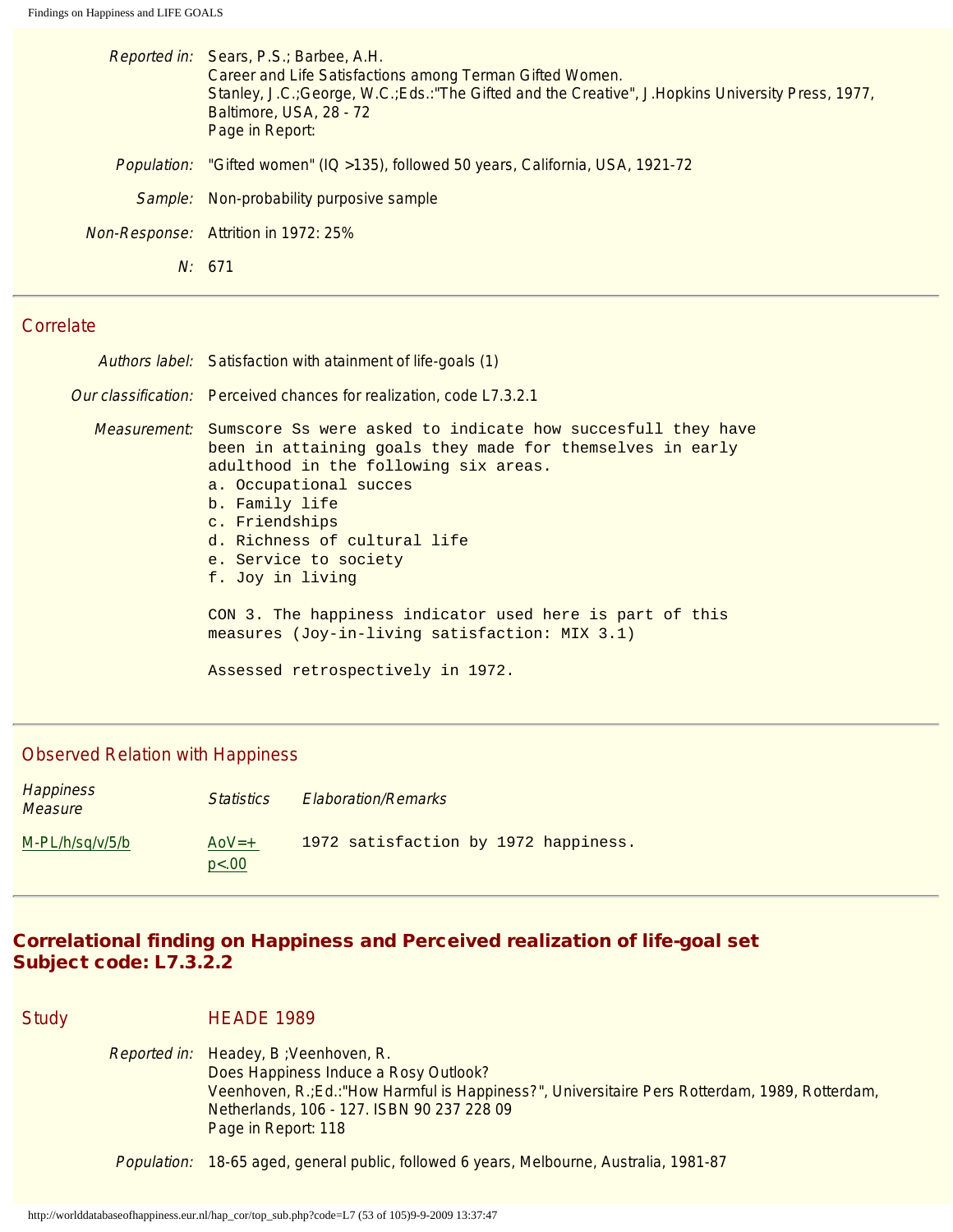Sample:

Non-Response: Attrition T1-T4: 31%

N: 649

#### **Correlate**

| Authors label: Percieved unfulfilled aspirations (1)                                                                                                                                                                                                                                                                                                                                                                                                                                                          |
|---------------------------------------------------------------------------------------------------------------------------------------------------------------------------------------------------------------------------------------------------------------------------------------------------------------------------------------------------------------------------------------------------------------------------------------------------------------------------------------------------------------|
| Our classification: Perceived realization of life-goal set, code L7.3.2.2                                                                                                                                                                                                                                                                                                                                                                                                                                     |
| <i>Measurement</i> : Two indentical indices consisting of four closed identical<br>questions concerning the life the Ss expectated(1),<br>aspired(2), deserved(3) and the actual present life(4), all<br>rated on a 20 step ladder-scale. 0: the worst possible life<br>you could imagine, 20: the best possible life.<br>The score on question 4 was then subtracted from the mean<br>of questions $1+2+3$ .<br>Indices assessed at 20 minutes intervals at T1(1981),<br>$T2(1983)$ , T3(1985) and T4(1987). |

#### Observed Relation with Happiness

| <b>Happiness</b><br>Measure | <i><u>Statistics</u></i> | <b>Flaboration/Remarks</b>                                                                                                                                                                                             |
|-----------------------------|--------------------------|------------------------------------------------------------------------------------------------------------------------------------------------------------------------------------------------------------------------|
| O-DT/u/sqt/v/10/a           | $BL = -06$ ns            | Estimated same-time causal EFFECT ON HAPPINESS of<br>percieved unfulfilled aspirations (bottum-up).                                                                                                                    |
| O-DT/u/sqt/v/10/a           | $BL = +.17$<br>p < .05   | Estimated same-time causal EFFECT OF HAPPINESS on<br>percieved unfulfilled aspirations (top-down).                                                                                                                     |
|                             |                          | Effect assessed at T1, T2, T3 and T4.<br>Effects assumed to be identical at all times.<br>BL is the path-coefficient in a four wave LISREL<br>model. T1 sex, age, SES, extraversion and<br>neuroticism are controlled. |

## Correlational finding on Happiness and Perceived realization of life-goal set Subject code: L7.3.2.2

Study SEARS 1977A

Reported in: Sears, P.S.; Barbee, A.H. Career and Life Satisfactions among Terman Gifted Women. Stanley, J.C.;George, W.C.;Eds.:"The Gifted and the Creative", J.Hopkins University Press, 1977, Baltimore, USA, 28 - 72 Page in Report: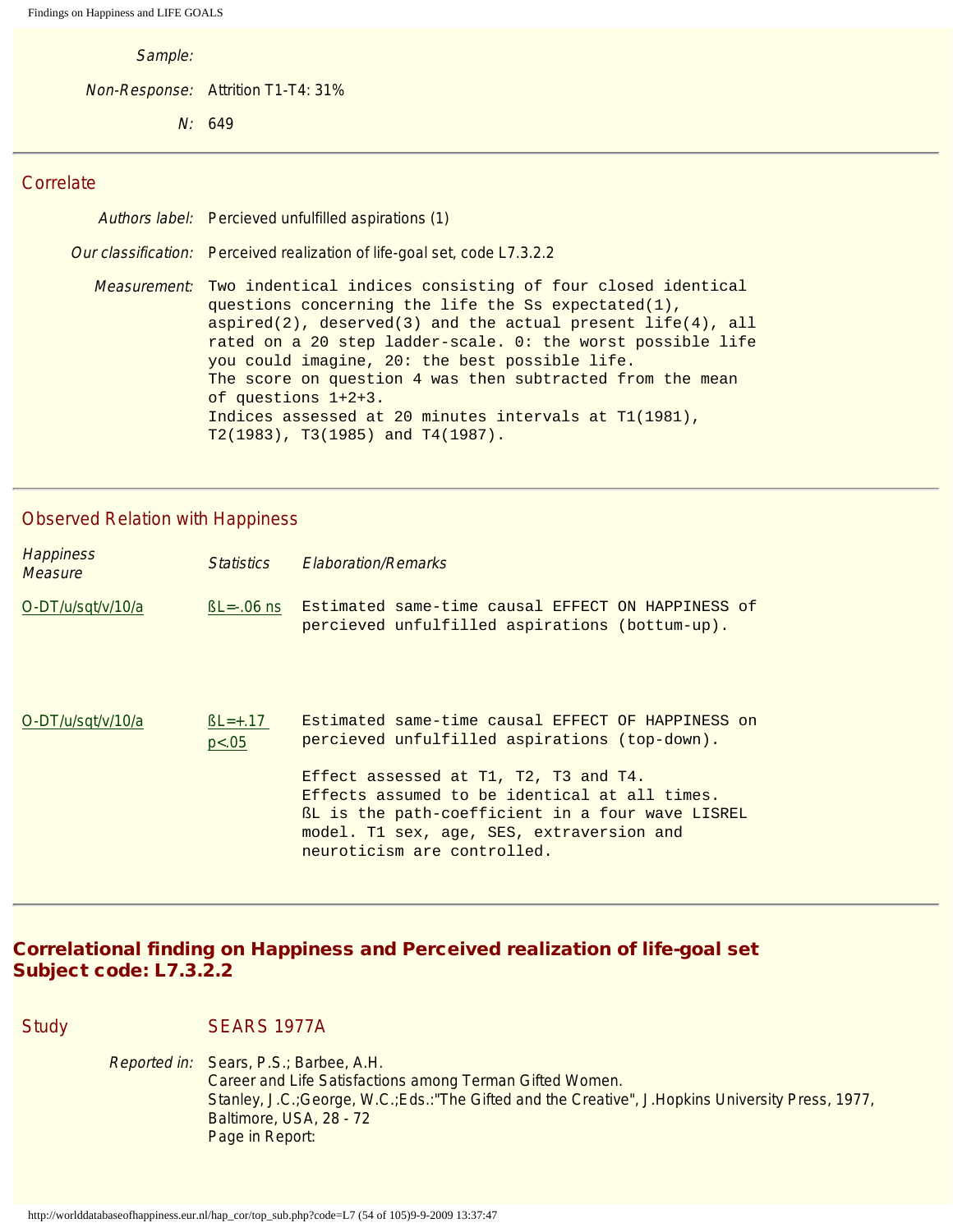Population: "Gifted women" (IQ >135), followed 50 years, California, USA, 1921-72 Sample: Non-probability purposive sample Non-Response: Attrition in 1972: 25% N: 671

#### **Correlate**

Authors label: Satisfaction with attainment of life-goals (1) Our classification: Perceived realization of life-goal set, code L7.3.2.2 Measurement: Sumscore Ss were asked to indicate how succesfull they have been in attaining goals they made for themselves in early adulthood in the following six areas. a. Occupational succes b. Family life c. Friendships d. Richness of cultural life e. Service to society f. Joy in living CON 3. The happiness indicator used here is part of this measures (Joy-in-living satisfaction: MIX 3.1) Assessed retrospectively in 1972.

#### Observed Relation with Happiness

| <b>Happiness</b><br><b>Measure</b> | <b>Statistics</b> | <b>Elaboration/Remarks</b>           |
|------------------------------------|-------------------|--------------------------------------|
| M-PL/h/sq/v/5/b                    | $A_0V=+$<br>p<.00 | 1972 satisfaction by 1972 happiness. |

## Correlational finding on Happiness and Perceived realization of life-goal set Subject code: L7.3.2.2

| <b>Study</b>        | <b>SHICH 1984</b>                                                                                                                                                                     |
|---------------------|---------------------------------------------------------------------------------------------------------------------------------------------------------------------------------------|
|                     | Reported in: Shichman, S.; Cooper, E.<br>Life Satisfaction and Sex-Role Concept.<br>Sex Roles, 1984, Vol. 11, 227 - 240. ISSN 0360 0025 DOI:10.1007/BF00287516<br>Page in Report: 234 |
| <i>Population:</i>  | Adults, students and churchmembers, USA, 198?                                                                                                                                         |
| Sample:             |                                                                                                                                                                                       |
| Non-Response: 5,9 % |                                                                                                                                                                                       |
|                     | N: 217                                                                                                                                                                                |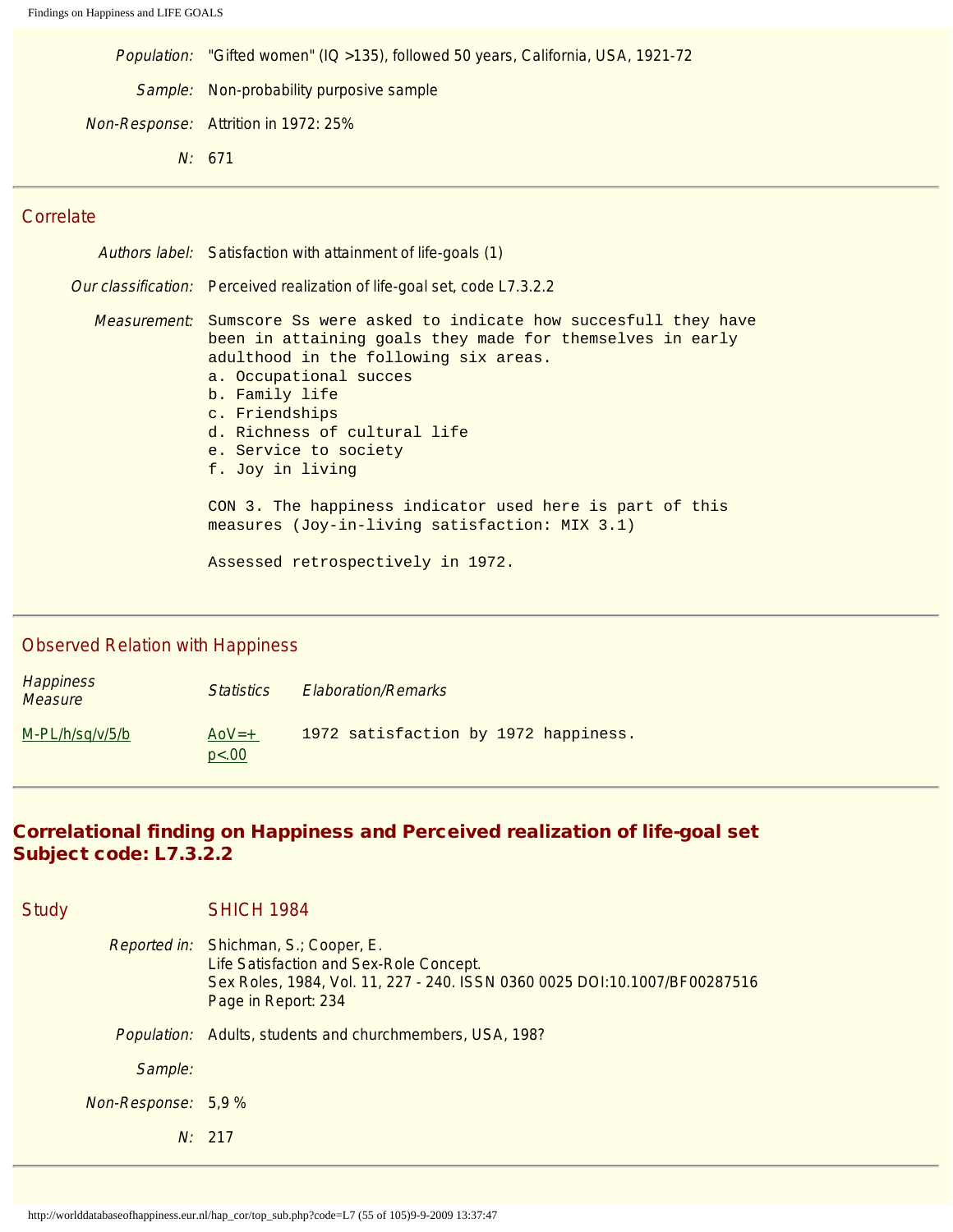| Authors label: Satisfaction with achieving goals (1)                                                   |
|--------------------------------------------------------------------------------------------------------|
| Our classification: Perceived realization of life-goal set, code L7.3.2.2                              |
| Measurement: Single direct questions on both satisfaction and<br>dissatisfaction with achieving goals. |

#### Observed Relation with Happiness

| <b>Happiness</b><br><b>Measure</b> | <i><u><b>Statistics</b></u></i> | <b>Flaboration/Remarks</b> |
|------------------------------------|---------------------------------|----------------------------|
| O-SLu/u/sq/v/4/a                   | $r = +.36$<br>p<.00             | satisfaction               |
| O-SLu/u/sq/v/4/a                   | $r = -0.41$<br>p<.00            | dissatisfaction            |

# Correlational finding on Happiness and Perceived realization of life-goal set Subject code: L7.3.2.2

| <b>Study</b>    | <b>WESSM 1956</b>                                                                                                                                                                   |
|-----------------|-------------------------------------------------------------------------------------------------------------------------------------------------------------------------------------|
|                 | Reported in: Wessman, A.E.<br>A Psychological Inquiry into Satisfaction and Happiness.<br>Unpublished Doctoral Dissertation, Princeton University, 1956, USA<br>Page in Report: 210 |
|                 | <i>Population:</i> 21+ aged, general public, non-institutionalized, USA, 1946                                                                                                       |
| Sample:         |                                                                                                                                                                                     |
| Non-Response: - |                                                                                                                                                                                     |
|                 | N: 2377                                                                                                                                                                             |

## **Correlate**

| Authors label: Having unfulfilled aspirations (1)                                                              |
|----------------------------------------------------------------------------------------------------------------|
| <i>Our classification:</i> Perceived realization of life-goal set, code L7.3.2.2                               |
| Measurement: Open-ended question on unfulfilled aspirations:<br>0 not any mentioned<br>1 one or more mentioned |

Measured Values: 0: 29%, 1: 69% no opinion: 2%

# Observed Relation with Happiness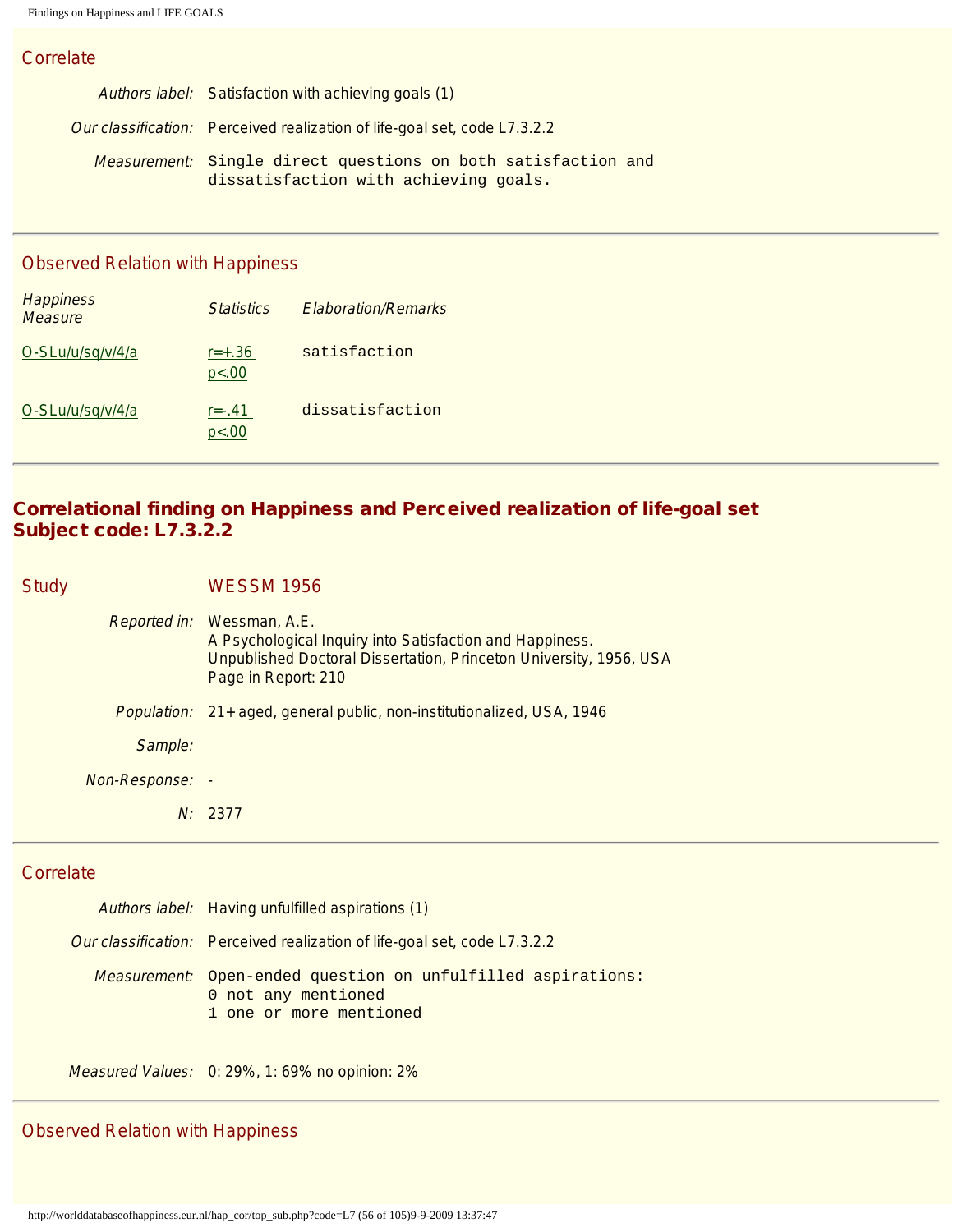| <b>Happiness</b><br><b>Measure</b> | <i><u><b>Statistics</b></u></i> | <b>Flaboration/Remarks</b>                                      |  |
|------------------------------------|---------------------------------|-----------------------------------------------------------------|--|
| $O-HL/q\sqrt{sq/v/3/c}$            | $DM=+$                          | not mentioned<br>$M = 2,06$<br>one or more mentioned $M = 2,30$ |  |
| $O-HL/q\sqrt{sq/v/3/c}$            | $G=+.23$<br>p<.01               |                                                                 |  |

# Correlational finding on Happiness and Perceived realization of specific life-goals Subject code: L7.3.3

## Study BRUNS 1998/2

|                    | <i>Reported in:</i> Brunstein, J.C; Schultheiss, O.C.; Grassmann, R.<br>Personal Goals and Emotional Well-Being: The Moderating Role of Motive Dispositions.<br>Journal of Personality and Social Psychology, 1998, Vol. 75, 494 - 508. ISSN: 0022 3514<br>Page in Report: 502 |
|--------------------|--------------------------------------------------------------------------------------------------------------------------------------------------------------------------------------------------------------------------------------------------------------------------------|
| <i>Population:</i> | University students, Germany, 199?, followed 4 month                                                                                                                                                                                                                           |
|                    | Sample: Non-probability accidental sample                                                                                                                                                                                                                                      |
| Non-Response:      |                                                                                                                                                                                                                                                                                |
|                    |                                                                                                                                                                                                                                                                                |

#### **Correlate**

| Authors label: Agentic goal progress                                                                                                                                                                                                                                                                                                                                                                                                                                                                                                                         |
|--------------------------------------------------------------------------------------------------------------------------------------------------------------------------------------------------------------------------------------------------------------------------------------------------------------------------------------------------------------------------------------------------------------------------------------------------------------------------------------------------------------------------------------------------------------|
| Our classification: Perceived realization of specific life-goals, code L7.3.3                                                                                                                                                                                                                                                                                                                                                                                                                                                                                |
| <i>Measurement</i> : At T1+2 Ss listed two agentic goals they intended to pursue<br>during the current semester. They then rated their<br>attainability to these goals on the following items:<br>-I have made a great deal of progress in the attempt of<br>advancing this goal<br>-I have hardly made any progress in accomplishing this<br>goal(Revese scoring)<br>-I have quite a lot of success in pursuing this goal<br>-Many of my efforts in realizing this goal have<br>failed(Reverse scoring)<br>Rated: 1: strongly disagree to 5: strongly agree |
|                                                                                                                                                                                                                                                                                                                                                                                                                                                                                                                                                              |

Measured Values: M= 12.81, SD=2.23

# Observed Relation with Happiness

Happiness<br>Measure Statistics Elaboration/Remarks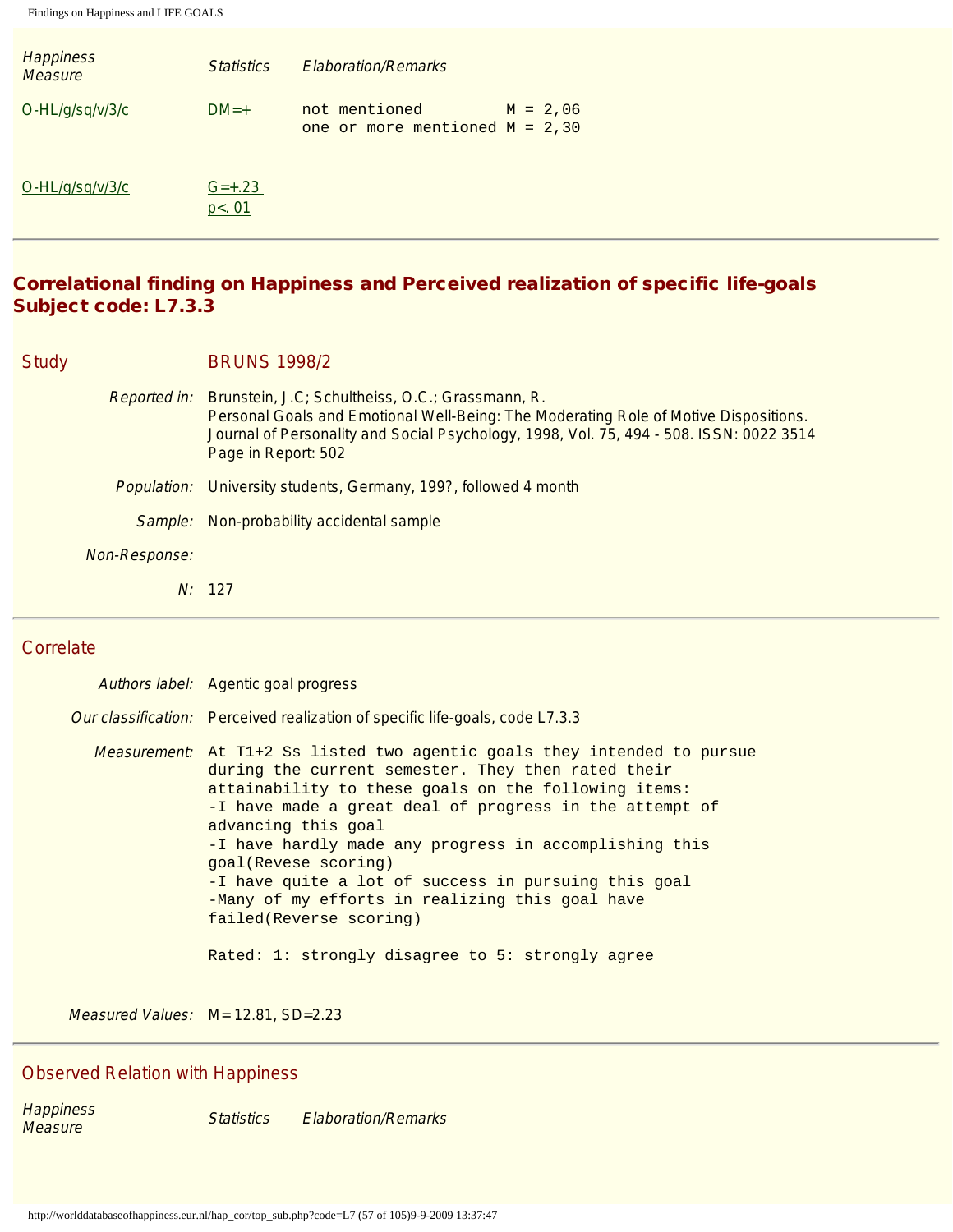| A-AB/cw/mq/n/5/b | $r = +.22$<br>p < .05 | at $T1+T2$ |                                     |  |  |
|------------------|-----------------------|------------|-------------------------------------|--|--|
| A-AB/cw/mq/n/5/b | $r = +.40$<br>p<.001  | at $T3+T4$ |                                     |  |  |
|                  |                       |            | No gender difference in any finding |  |  |

# Correlational finding on Happiness and Perceived realization of specific life-goals Subject code: L7.3.3

| <b>Study</b> |               | <b>MOLLE 1988</b>                                                                                                                                                                 |
|--------------|---------------|-----------------------------------------------------------------------------------------------------------------------------------------------------------------------------------|
|              | Reported in:  | Moller, V.<br>Quality of Life in Retirement: A Case Study of Zulu Return Migrants.<br>Social Indicators Research, 1988, Vol. 20, 621 - 658. ISSN 0303 8300<br>Page in Report: 632 |
|              |               | Population: Ex-migrant workers, returned to rural KwaZulu, South Africa, 1983                                                                                                     |
|              | Sample:       |                                                                                                                                                                                   |
|              | Non-Response: |                                                                                                                                                                                   |
|              |               | N: 253                                                                                                                                                                            |

# **Correlate**

| Authors label: Congruence aspirations/achievements (1)                                                                                                                                                                                                                                                                                                                                                                                                                                                                                                                                                                                                                                                             |
|--------------------------------------------------------------------------------------------------------------------------------------------------------------------------------------------------------------------------------------------------------------------------------------------------------------------------------------------------------------------------------------------------------------------------------------------------------------------------------------------------------------------------------------------------------------------------------------------------------------------------------------------------------------------------------------------------------------------|
| Our classification: Perceived realization of specific life-goals, code L7.3.3                                                                                                                                                                                                                                                                                                                                                                                                                                                                                                                                                                                                                                      |
| Measurement: Here are some things that are important to many workers.<br>Which of these things:<br>4. you have accompished<br>3. you want and are confident to<br>accomplish<br>2. you want but are not confident to<br>accomplish<br>1. you do not want<br>$(4+3$ positive outcome)<br>a. Paying enough lobola (bride wealth)<br>b. Educating your children properly<br>c. Building a solid house for yourself<br>d. Building up a herd of cattle<br>e. Becoming a man of sufficient money<br>f. Being able to stop work in town and<br>go home to rest while you are still<br>in good health<br>q. Securing a good plot of land to<br>cultivate when you are older<br>h Starting a small business of your<br>own |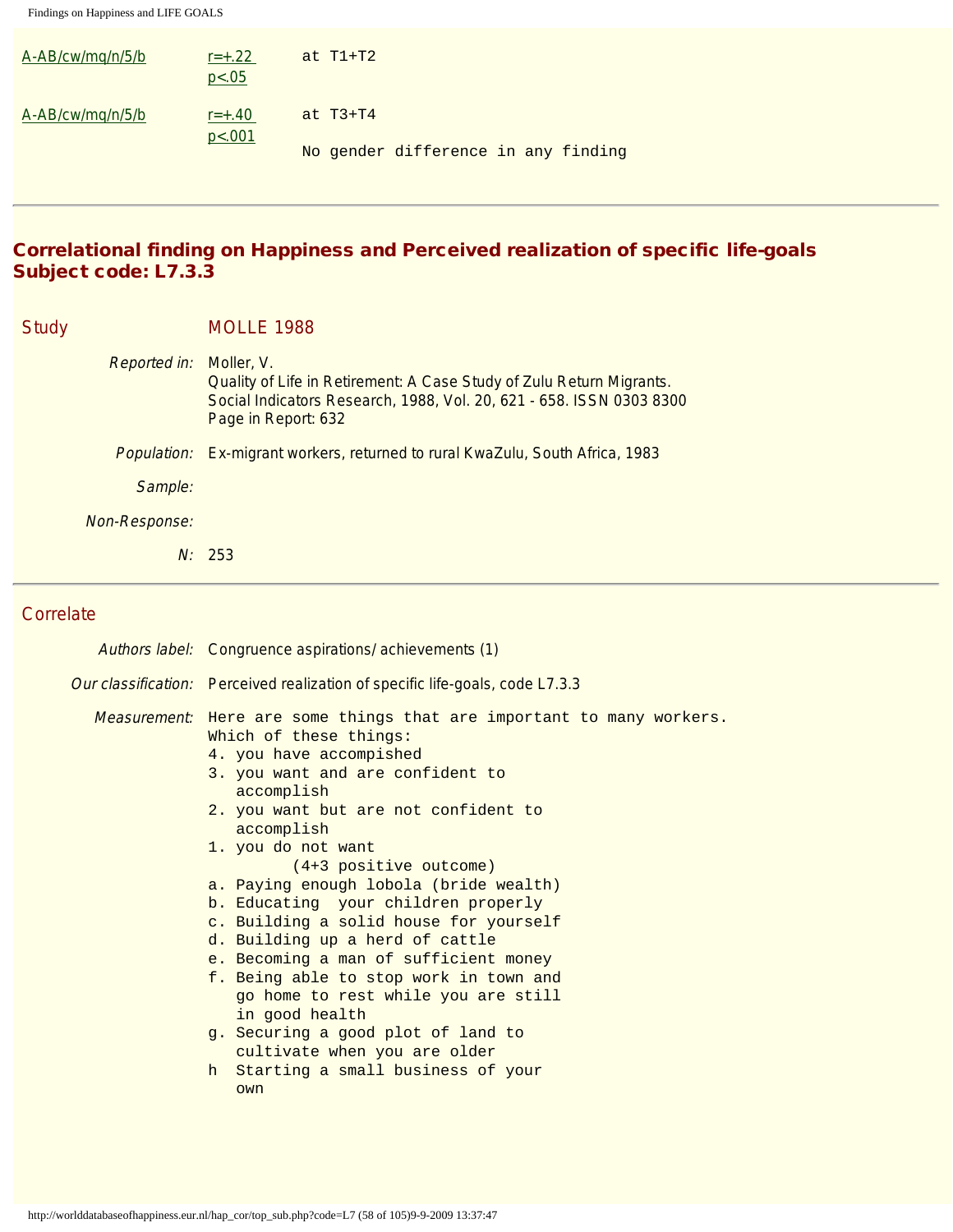Remarks: Direction of correlation unclear in original report. Sign in table is negative, but text indicates positive relationship. Present version approved by author.

# Observed Relation with Happiness

| <b>Happiness</b><br><b>Measure</b> | <b>Statistics</b>      | <b>Elaboration/Remarks</b> |
|------------------------------------|------------------------|----------------------------|
| O-SLW/u/sq/v/5/d                   | $r = -0.17$<br>p < .01 | a.                         |
| O-HL/c/sq/v/5/a                    | $r = +.17$<br>p < .01  | $\mathsf{a}$               |
| O-SLW/u/sq/v/5/d                   | $r = -.35$<br>p < .01  | b.                         |
| O-HL/c/sq/v/5/a                    | $r = +.43$<br>p < .01  | b                          |
| O-SLW/u/sq/v/5/d                   | $r = -.31$<br>p < .01  | $\mathbf C$                |
| O-HL/c/sq/v/5/a                    | $r = +.32$<br>p < .01  | $\mathbf C$                |
| O-SLW/u/sq/v/5/d                   | $r = -0.16$<br>p < .01 | d.                         |
| O-HL/c/sq/v/5/a                    | $r = +.27$<br>p < 01   | d                          |
| O-SLW/u/sq/v/5/d                   | $r = -.33$<br>p < .01  | e.                         |
| O-HL/c/sq/v/5/a                    | $r = +.49$<br>p < .01  | e                          |
| O-HL/c/sq/v/5/a                    | $r = +.43$<br>p < .01  | f                          |
| O-SLW/u/sq/v/5/d                   | $r = -0.36$<br>p < .01 | £                          |
| O-SLW/u/sq/v/5/d                   | $r = -.22$<br>p < .01  | g.                         |
| O-HL/c/sq/v/5/a                    | $r = +.27$<br>p < .01  | $\mathbf{g}$               |
| O-SLW/u/sq/v/5/d                   | $r = -0.14$<br>p < .05 | h                          |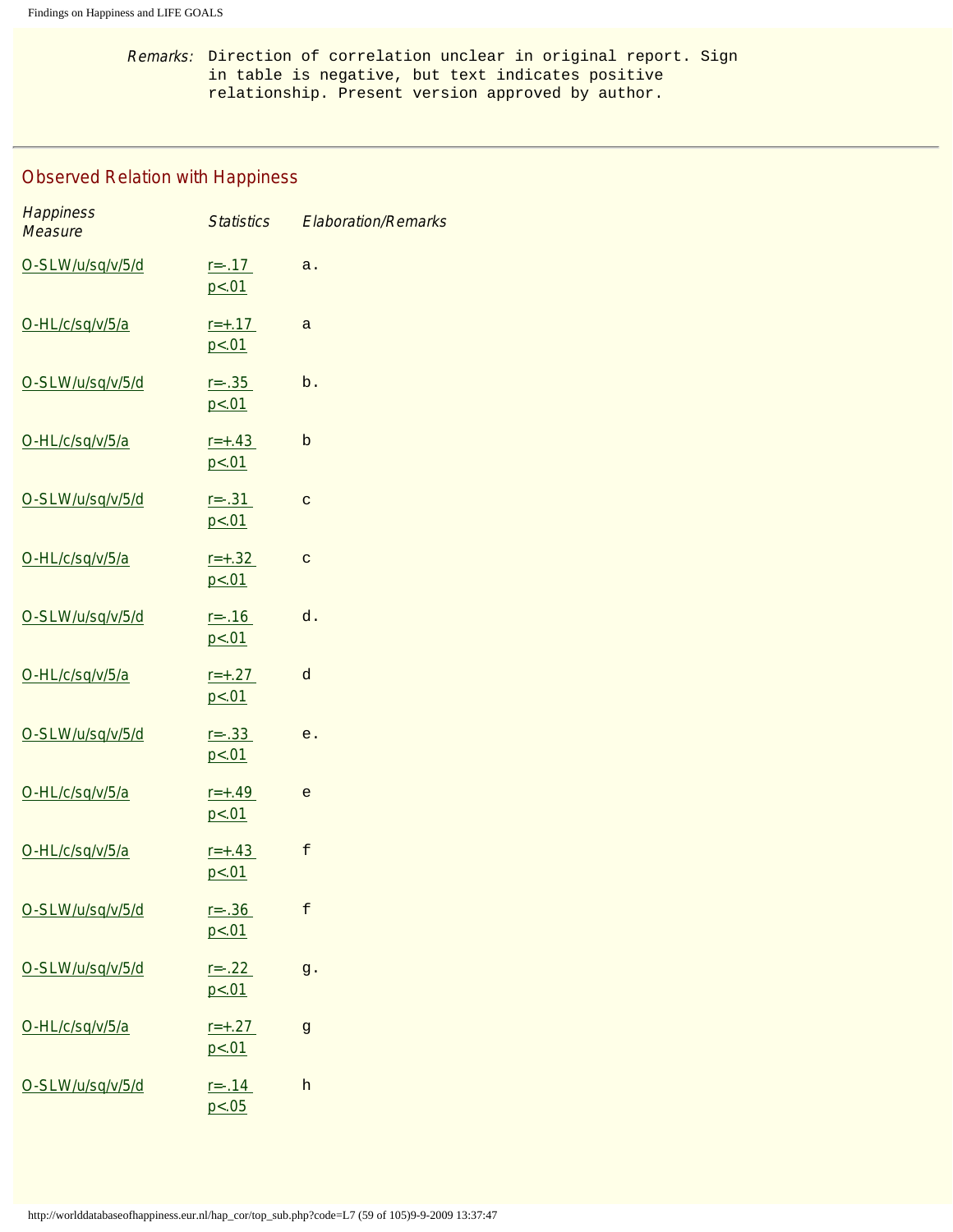| O-HL/c/sq/v/5/a | $r = +0.22$ | h |  |  |  |
|-----------------|-------------|---|--|--|--|
|                 | p < .01     |   |  |  |  |

# Correlational finding on Happiness and Perceived realization of specific life-goals Subject code: L7.3.3

| <b>Study</b>            | <b>MOLLE 1988</b>                                                                                                                                                   |
|-------------------------|---------------------------------------------------------------------------------------------------------------------------------------------------------------------|
| Reported in: Moller, V. | Quality of Life in Retirement: A Case Study of Zulu Return Migrants.<br>Social Indicators Research, 1988, Vol. 20, 621 - 658. ISSN 0303 8300<br>Page in Report: 653 |
|                         | <i>Population:</i> Ex-migrant workers, returned to rural KwaZulu, South Africa, 1983                                                                                |
| Sample:                 |                                                                                                                                                                     |
| Non-Response:           |                                                                                                                                                                     |
|                         | N: 253                                                                                                                                                              |

# **Correlate**

| Authors label: Achieved/confident of becoming wealthy (1)                                                                                                                                                                                                                                                                                                   |
|-------------------------------------------------------------------------------------------------------------------------------------------------------------------------------------------------------------------------------------------------------------------------------------------------------------------------------------------------------------|
| Our classification: Perceived realization of specific life-goals, code L7.3.3                                                                                                                                                                                                                                                                               |
| <i>Measurement</i> : Here are some things that are important to many workers.<br>Which of these things:<br>4. have you accomplished in your life<br>3. are you confident that you will<br>accomplish<br>2. are you not confident that you will<br>accomplish<br>1. you do not want<br>e Becoming a man of sufficient money<br>(one item from a longer list) |
| $(4+3 \text{ vs } 2+1)$                                                                                                                                                                                                                                                                                                                                     |

# Observed Relation with Happiness

| <b>Happiness</b> | <b>Statistics</b> | <b>Elaboration/Remarks</b> |
|------------------|-------------------|----------------------------|
| Measure          |                   |                            |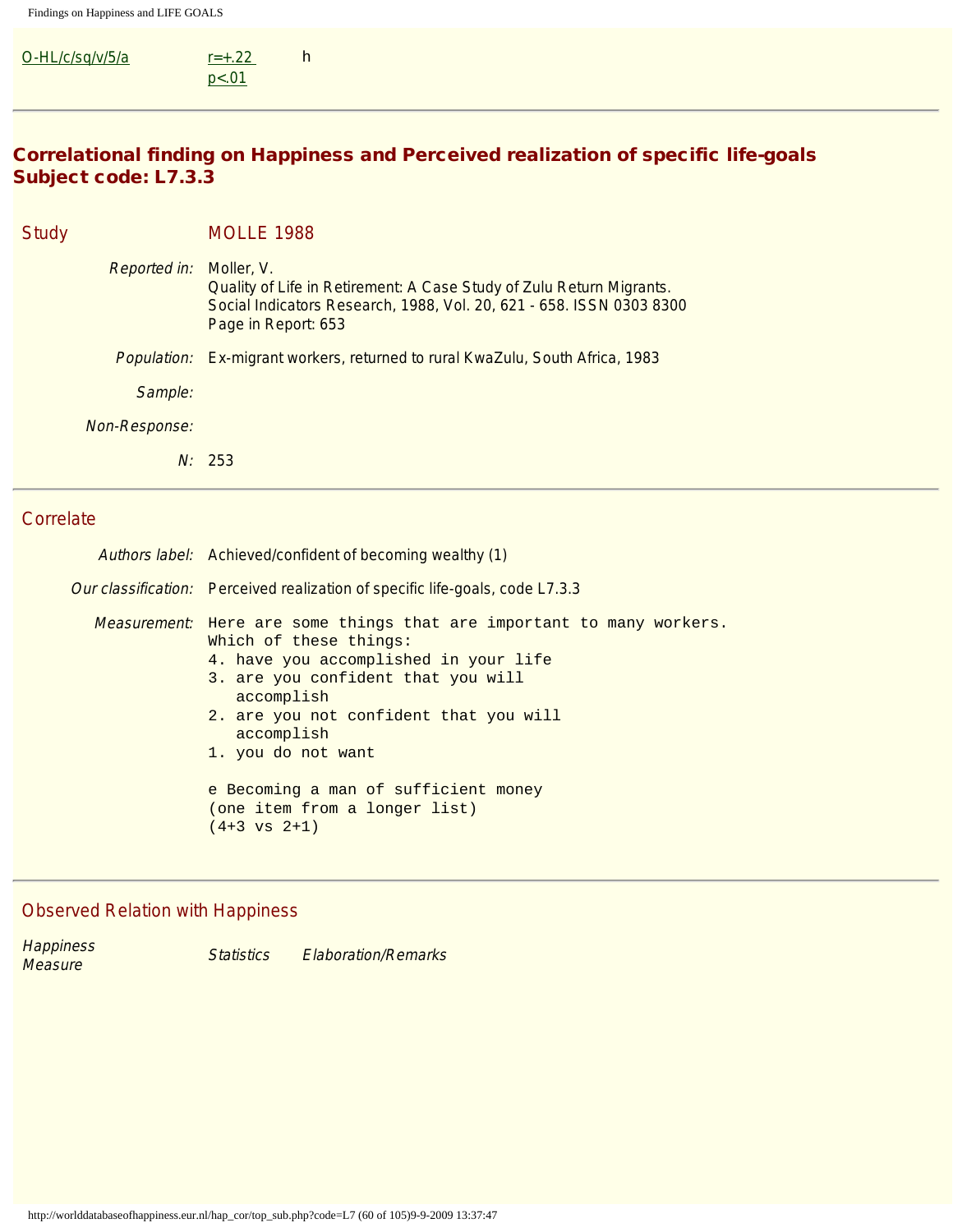| $O-HL/c$ /sa/v/5/a | Beta= $-0.14$<br>p < .05 | Durection of correlation unclear in original<br>report. Sign in table is negative, but text<br>indicates postive relationship. Present version<br>approved by author.                                                                                                 |
|--------------------|--------------------------|-----------------------------------------------------------------------------------------------------------------------------------------------------------------------------------------------------------------------------------------------------------------------|
|                    |                          | -65 years old<br>ß controlled for:<br>1 Satisfied with health<br>2 Higher monthly income<br>3 Religious traditionalist<br>4 Grows cash crop<br>5 Feels land is secure<br>6 Retired for many years<br>7 Worked for many years in jobs<br>8 No desire to return to work |

# Correlational finding on Happiness and Perceived realization of specific life-goals Subject code: L7.3.3

| <b>Study</b> |                     | <b>SHICH 1984</b>                                                                                                                                                                            |
|--------------|---------------------|----------------------------------------------------------------------------------------------------------------------------------------------------------------------------------------------|
|              |                     | <i>Reported in:</i> Shichman, S.; Cooper, E.<br>Life Satisfaction and Sex-Role Concept.<br>Sex Roles, 1984, Vol. 11, 227 - 240. ISSN 0360 0025 DOI:10.1007/BF00287516<br>Page in Report: 238 |
|              | <i>Population:</i>  | Adults, students and churchmembers, USA, 198?                                                                                                                                                |
|              | Sample:             |                                                                                                                                                                                              |
|              | Non-Response: 5,9 % |                                                                                                                                                                                              |
|              |                     | N: 217                                                                                                                                                                                       |

## **Correlate**

| Authors label: Divergence real and ideal sex-role (2)                                                                                                                                                                                                                                                                                              |
|----------------------------------------------------------------------------------------------------------------------------------------------------------------------------------------------------------------------------------------------------------------------------------------------------------------------------------------------------|
| Our classification: Perceived realization of specific life-goals, code L7.3.3                                                                                                                                                                                                                                                                      |
| Measurement: The Bem Sex Role Inventory (Bem, 1974) was administered<br>twice to each repondent. In the first instance the<br>respondent was asked to describe him/herself as he/she is<br>now. In the second instance the respondent was asked to<br>describe him/herself as he/she would like to be.<br>0 Small divergence.<br>1 Big divergence. |

# Observed Relation with Happiness

Happiness<br>Measure Statistics Elaboration/Remarks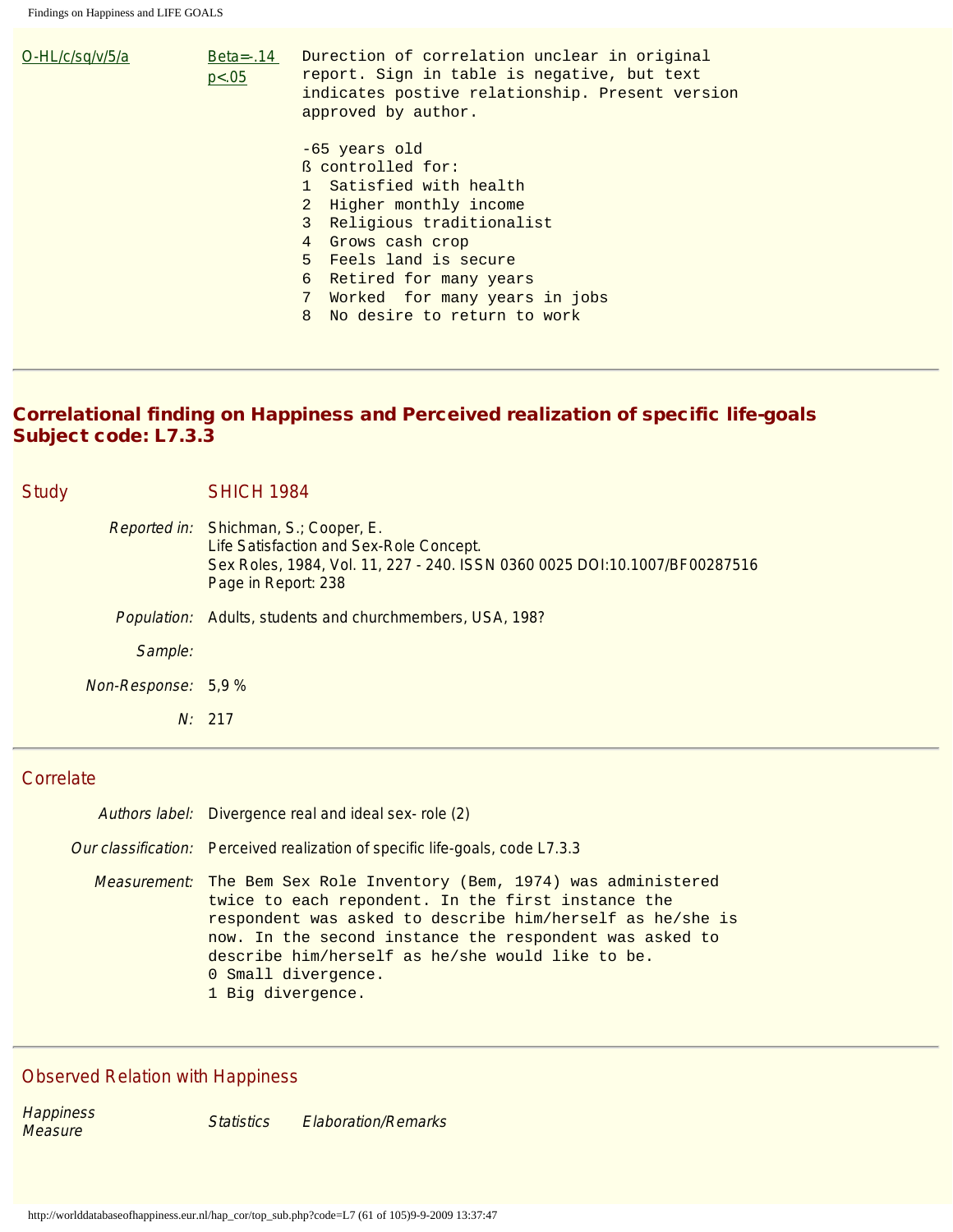| O-SLu/u/sq/v/4/a | $r=-.15$ |  |  |  |
|------------------|----------|--|--|--|
|                  | p < .05  |  |  |  |

## Correlational finding on Happiness and Perceived realization of specific life-goals Subject code: L7.3.3

| Study              | <b>WESSM 1956</b>                                                                                                                                                                   |
|--------------------|-------------------------------------------------------------------------------------------------------------------------------------------------------------------------------------|
|                    | Reported in: Wessman, A.E.<br>A Psychological Inquiry into Satisfaction and Happiness.<br>Unpublished Doctoral Dissertation, Princeton University, 1956, USA<br>Page in Report: 210 |
| <i>Population:</i> | 21+ aged, general public, non-institutionalized, USA, 1946                                                                                                                          |
| Sample:            |                                                                                                                                                                                     |
| Non-Response: -    |                                                                                                                                                                                     |
|                    | N: 2377                                                                                                                                                                             |
|                    |                                                                                                                                                                                     |

#### **Correlate**

| Authors label: Unfulfilled aspirations: marriage, children, husband (1)                                               |
|-----------------------------------------------------------------------------------------------------------------------|
| Our classification: Perceived realization of specific life-goals, code L7.3.3                                         |
| <i>Measurement:</i> Open-ended question on unfulfilled aspirations.<br>0 Other aspirations<br>1 Aspirations mentioned |

#### Observed Relation with Happiness

| Happiness<br><b>Measure</b> | <i>Statistics</i>       | <b>Elaboration/Remarks</b>                                               |
|-----------------------------|-------------------------|--------------------------------------------------------------------------|
| O-HL/g/sg/v/3/c             | $G = -27$ p $<$ .<br>05 | Computed for those having unfulfilled aspirations<br>only $(N = 1646)$ . |

# Correlational finding on Happiness and Perceived realization of specific life-goals Subject code: L7.3.3

Study WESSM 1956 Reported in: Wessman, A.E. A Psychological Inquiry into Satisfaction and Happiness. Unpublished Doctoral Dissertation, Princeton University, 1956, USA Page in Report: 210

Population: 21+ aged, general public, non-institutionalized, USA, 1946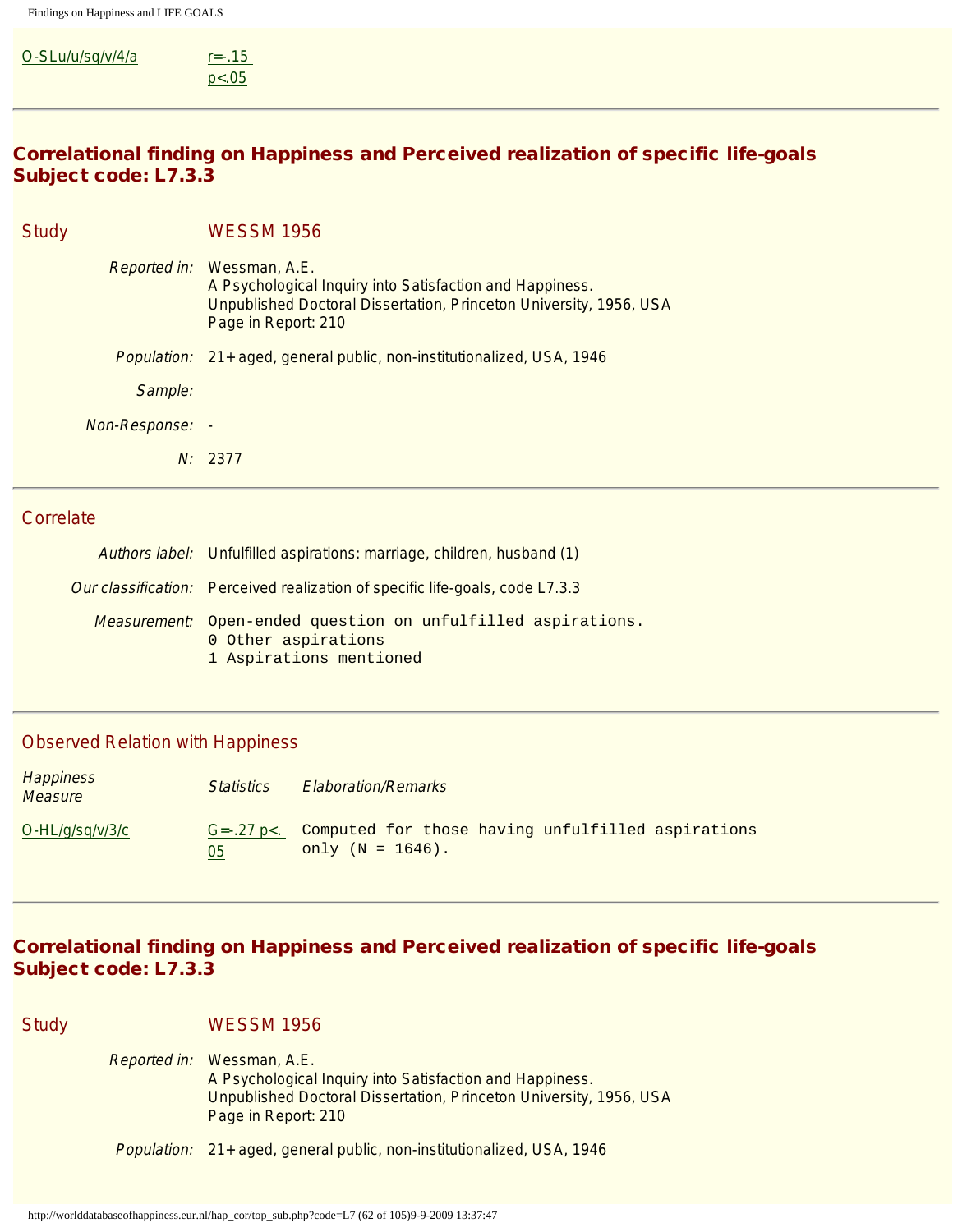Sample:

Non-Response: -

N: 2377

#### **Correlate**

| Authors label: Unfulfilled aspirations mentioned (1)                                                                                                                                                                                                                                                                                                      |
|-----------------------------------------------------------------------------------------------------------------------------------------------------------------------------------------------------------------------------------------------------------------------------------------------------------------------------------------------------------|
| Our classification: Perceived realization of specific life-goals, code L7.3.3                                                                                                                                                                                                                                                                             |
| Measurement: Open-ended direct question on unfulfilled aspirations:<br>$0:$ not mentioned<br>1: mentioned<br>a Travel, vacation<br>b New home, build home, own home<br>c Material possessions (cars, coats)<br>d Education, follow a talent<br>e Money<br>f New job, business of own<br>q Move to country, become farmer<br>h Marriage, children, husband |
| Remarks: Computed for those who have unfulfilled aspirations only                                                                                                                                                                                                                                                                                         |

Remarks: Computed for those who have unfulfilled aspirations only (N  $= 1646$ 

# **Happiness Measure Statistics Elaboration/Remarks**<br>Measure [O-HL/g/sq/v/3/c](#page-95-2) [G=+.07 ns](#page-98-3) a.Travel, vacation [O-HL/g/sq/v/3/c](#page-95-2) [G=-.01 ns](#page-98-3) b.New home, build home, own home [O-HL/g/sq/v/3/c](#page-95-2) [G=+.11 ns](#page-98-3) c.Material possessions (cars, coats) [O-HL/g/sq/v/3/c](#page-95-2) [G=+.06 ns](#page-98-3) d.Education, follow a talent [O-HL/g/sq/v/3/c](#page-95-2) [G=-.07 ns](#page-98-3) e.Money [O-HL/g/sq/v/3/c](#page-95-2) [G=+.01 ns](#page-98-3) f.New job, business of own [O-HL/g/sq/v/3/c](#page-95-2) [G=+.00 ns](#page-98-3) g. Move to country, become farmer [O-HL/g/sq/v/3/c](#page-95-2) [05](#page-98-3) G =-. 27 p <. h.Marriage, children, husband

#### Observed Relation with Happiness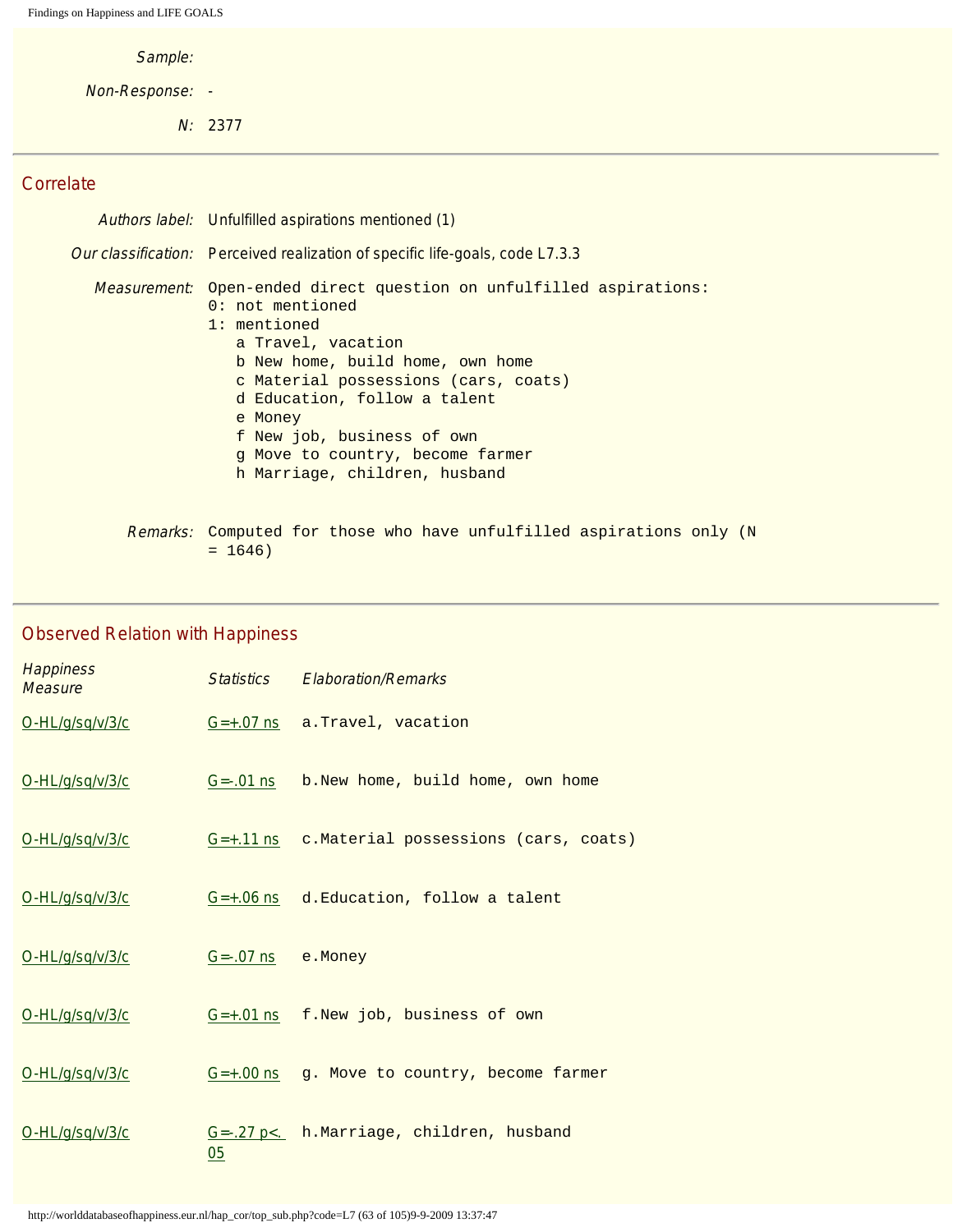# Correlational finding on Happiness and Perceived realization of specific life-goals Subject code: L7.3.3

| Study              | <b>WESSM 1956</b>                                                                                                                                                                          |
|--------------------|--------------------------------------------------------------------------------------------------------------------------------------------------------------------------------------------|
|                    | <i>Reported in:</i> Wessman, A.E.<br>A Psychological Inquiry into Satisfaction and Happiness.<br>Unpublished Doctoral Dissertation, Princeton University, 1956, USA<br>Page in Report: 210 |
| <i>Population:</i> | 21+ aged, general public, non-institutionalized, USA, 1946                                                                                                                                 |
| Sample:            |                                                                                                                                                                                            |
| Non-Response: -    |                                                                                                                                                                                            |
|                    | N: 2377                                                                                                                                                                                    |

## **Correlate**

| Authors label: Unfulfilled aspirations: money (1)                                                                        |
|--------------------------------------------------------------------------------------------------------------------------|
| Our classification: Perceived realization of specific life-goals, code L7.3.3                                            |
| Measurement: Open-ended question on unfulfilled aspirations:<br>0 Other aspirations<br>1 Financial aspirations mentioned |

## Observed Relation with Happiness

| <b>Happiness</b><br><i>Measure</i> | <b>Statistics</b> | <b>Elaboration/Remarks</b>                                             |
|------------------------------------|-------------------|------------------------------------------------------------------------|
| $O-HL/q\sqrt{sq/v/3/c}$            | $G = -07$ ns      | Computed for those having unfulfilled aspirations<br>only $(N = 1646)$ |

# Correlational finding on Happiness and Perceived realization of specific life-goals Subject code: L7.3.3

| <b>Study</b> |                    | WESSM 1956                                                                                                                                                                          |
|--------------|--------------------|-------------------------------------------------------------------------------------------------------------------------------------------------------------------------------------|
|              |                    | Reported in: Wessman, A.E.<br>A Psychological Inquiry into Satisfaction and Happiness.<br>Unpublished Doctoral Dissertation, Princeton University, 1956, USA<br>Page in Report: 210 |
|              | <i>Population:</i> | 21+ aged, general public, non-institutionalized, USA, 1946                                                                                                                          |
|              | Sample:            |                                                                                                                                                                                     |
|              | Non-Response:      |                                                                                                                                                                                     |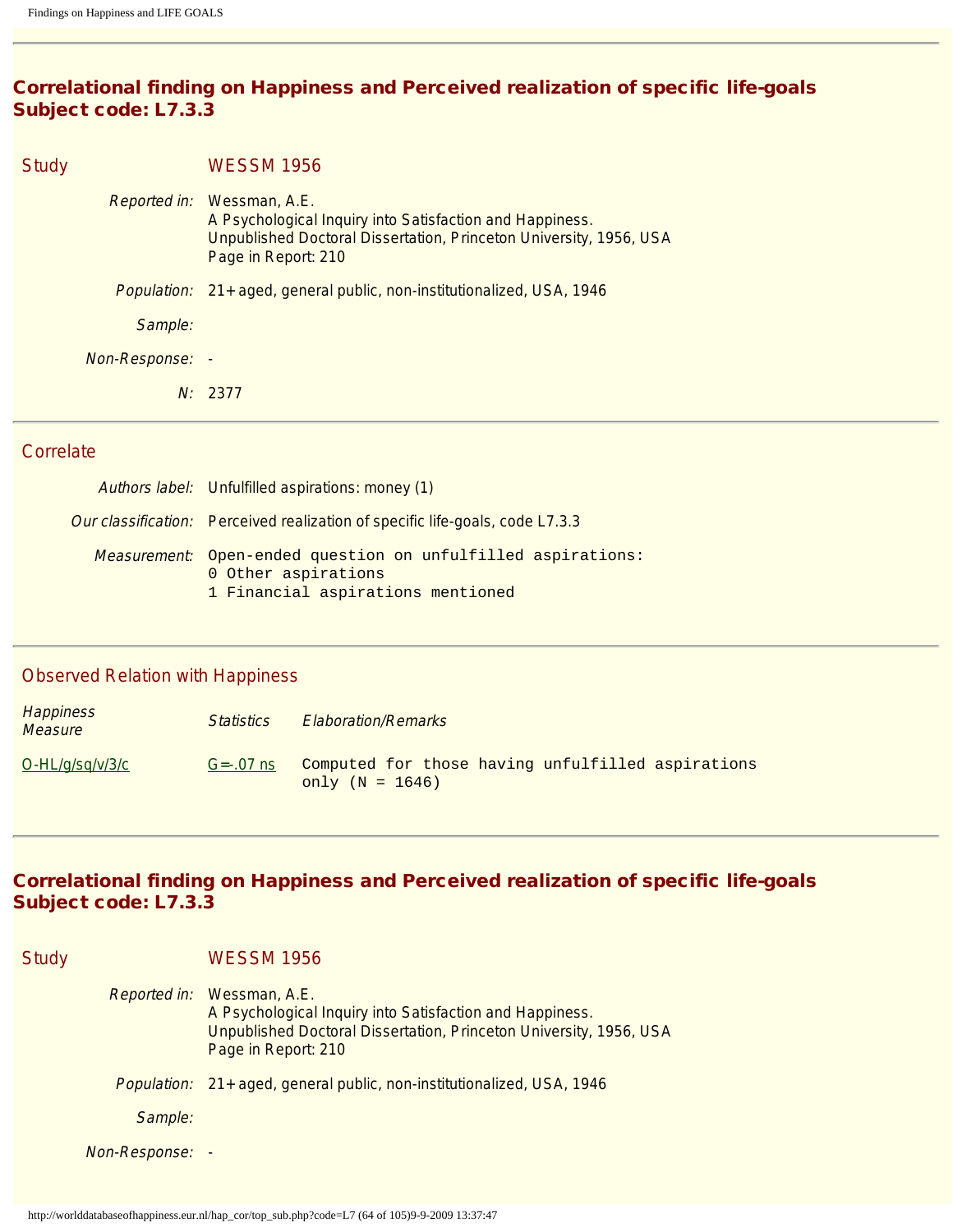N: 2377

## **Correlate**

| Authors label: Unfulfilled aspirations: new job, own business (1)                                                     |
|-----------------------------------------------------------------------------------------------------------------------|
| Our classification: Perceived realization of specific life-goals, code L7.3.3                                         |
| <i>Measurement:</i> Open-ended question on unfulfilled aspirations:<br>0 Other aspirations<br>1 Aspirations mentioned |

## Observed Relation with Happiness

| <b>Happiness</b><br><b>Measure</b> | <i>Statistics</i> | <b>Elaboration/Remarks</b>                                             |
|------------------------------------|-------------------|------------------------------------------------------------------------|
| $O-HL/g/sq/v/3/c$                  | $G=+.01$ ns       | Computed for those having unfulfilled aspirations<br>only $(N = 1646)$ |

# Correlational finding on Happiness and Perceived realization of specific life-goals Subject code: L7.3.3

## Study WESSM 1956

| Reported in:    | Wessman, A.E.<br>A Psychological Inquiry into Satisfaction and Happiness.<br>Unpublished Doctoral Dissertation, Princeton University, 1956, USA<br>Page in Report: 210 |
|-----------------|------------------------------------------------------------------------------------------------------------------------------------------------------------------------|
|                 | <i>Population:</i> 21+ aged, general public, non-institutionalized, USA, 1946                                                                                          |
| Sample:         |                                                                                                                                                                        |
| Non-Response: - |                                                                                                                                                                        |
| N:              | 2377                                                                                                                                                                   |

## **Correlate**

| Authors label: Unfulfilled aspirations: move to country, become farmer (2)                                     |
|----------------------------------------------------------------------------------------------------------------|
| Our classification: Perceived realization of specific life-goals, code L7.3.3                                  |
| Measurement: Open ended question on unfulfilled aspirations:<br>0 Other aspirations<br>1 Aspirations mentioned |

# Observed Relation with Happiness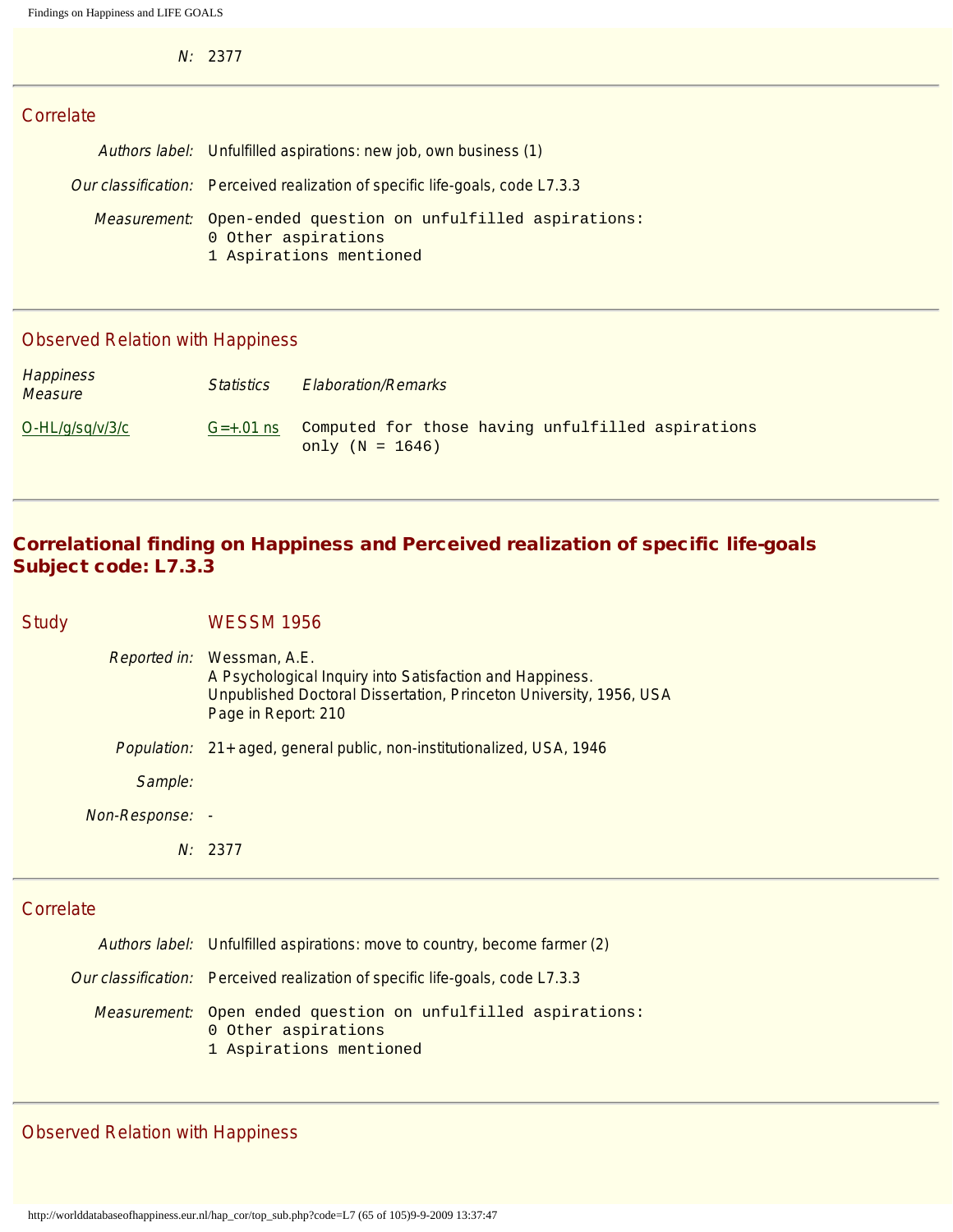| <b>Happiness</b><br>Measure | <i><u>Statistics</u></i> | <b>Elaboration/Remarks</b>                                             |
|-----------------------------|--------------------------|------------------------------------------------------------------------|
| $O-HL/g/sq/v/3/c$           | $G=+.00$ ns              | Computed for those having unfulfilled aspirations<br>only $(N = 1646)$ |

# Correlational finding on Happiness and Perceived realization of specific life-goals Subject code: L7.3.3

| <b>Study</b>    | <b>WESSM 1956</b>                                                                                                                                                                   |
|-----------------|-------------------------------------------------------------------------------------------------------------------------------------------------------------------------------------|
|                 | Reported in: Wessman, A.E.<br>A Psychological Inquiry into Satisfaction and Happiness.<br>Unpublished Doctoral Dissertation, Princeton University, 1956, USA<br>Page in Report: 210 |
|                 | Population: 21+ aged, general public, non-institutionalized, USA, 1946                                                                                                              |
| Sample:         |                                                                                                                                                                                     |
| Non-Response: - |                                                                                                                                                                                     |
|                 | N: 2377                                                                                                                                                                             |

## **Correlate**

| Authors label: Unfulfilled aspirations: move to coun-try, become farmer (1)                                    |  |  |
|----------------------------------------------------------------------------------------------------------------|--|--|
| Our classification: Perceived realization of specific life-goals, code L7.3.3                                  |  |  |
| Measurement: Open ended question on unfulfilled aspirations:<br>0 Other aspirations<br>1 Aspirations mentioned |  |  |

# Observed Relation with Happiness

| Happiness<br><b>Measure</b> | <i>Statistics</i> | <b>Elaboration/Remarks</b>                                             |
|-----------------------------|-------------------|------------------------------------------------------------------------|
| O-HL/g/sg/v/3/c             | $G=+.00$ ns       | Computed for those having unfulfilled aspirations<br>only $(N = 1646)$ |

# Correlational finding on Happiness and . children as planned Subject code: L7.3.3.1

Study BRUNS 1998/2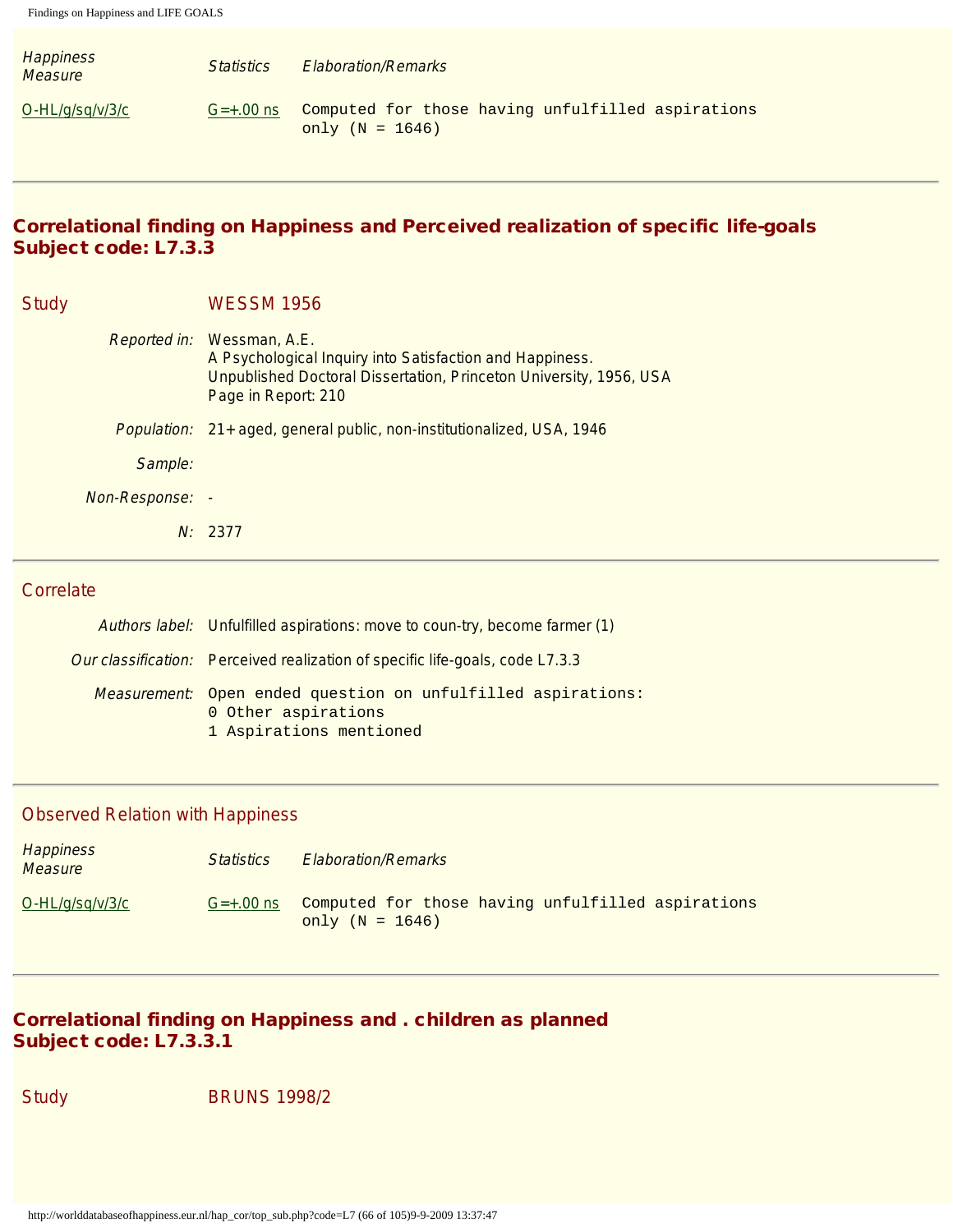|               | Reported in: Brunstein, J.C; Schultheiss, O.C.; Grassmann, R.<br>Personal Goals and Emotional Well-Being: The Moderating Role of Motive Dispositions.<br>Journal of Personality and Social Psychology, 1998, Vol. 75, 494 - 508. ISSN: 0022 3514<br>Page in Report: 502 |
|---------------|-------------------------------------------------------------------------------------------------------------------------------------------------------------------------------------------------------------------------------------------------------------------------|
|               | <i>Population:</i> University students, Germany, 199?, followed 4 month                                                                                                                                                                                                 |
| Sample:       | Non-probability accidental sample                                                                                                                                                                                                                                       |
| Non-Response: |                                                                                                                                                                                                                                                                         |
|               | N: 127                                                                                                                                                                                                                                                                  |
|               |                                                                                                                                                                                                                                                                         |

| Authors label: Communal goals progress                                                                                                                                                                                                                                                                                                                                                                                                                                                                                                                |
|-------------------------------------------------------------------------------------------------------------------------------------------------------------------------------------------------------------------------------------------------------------------------------------------------------------------------------------------------------------------------------------------------------------------------------------------------------------------------------------------------------------------------------------------------------|
| Our classification: . children as planned, code L7.3.3.1                                                                                                                                                                                                                                                                                                                                                                                                                                                                                              |
| Measurement: At T1+2 Ss listed two communal goals they intended to<br>pursue during the current semester. They then rated their<br>attainability to these goals on the following items:<br>-I have made a great deal pf progress in the attempt of<br>advancing this goal<br>-I have hardly made any progress in accomplishing this<br>goal(Revese scoring)<br>-I have quite a lot of success in pursuing this goal<br>-Many of my efforts in realizing this goal have<br>failed(Reverse scoring)<br>Rated: 1: strongly disagree to 5: strongly agree |

Measured Values: M=12.78, SD=2.53

# Observed Relation with Happiness

| <b>Happiness</b><br><b>Measure</b> | <i>Statistics</i>    | <b>Elaboration/Remarks</b>          |
|------------------------------------|----------------------|-------------------------------------|
| A-AB/cw/mg/n/5/b                   | $r = +0.11$ ns       | at $T1+T2$                          |
| A-AB/cw/mq/n/5/b                   | $r = +.47$<br>p<.001 | at $T3+T4$                          |
|                                    |                      | No gender difference in any finding |

# Correlational finding on Happiness and . children as planned Subject code: L7.3.3.1

Study SEARS 1977A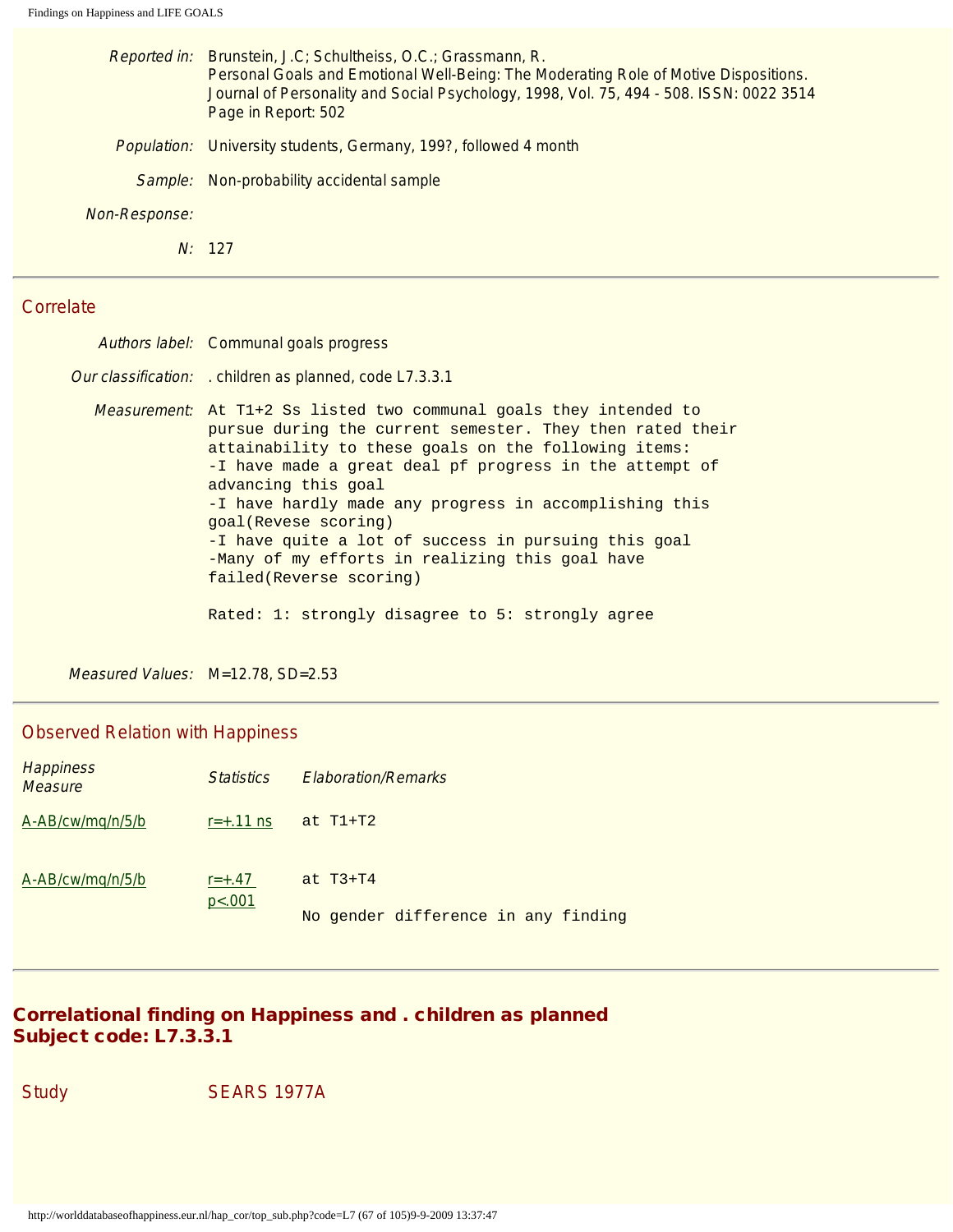| Reported in: Sears, P.S.; Barbee, A.H.<br>Career and Life Satisfactions among Terman Gifted Women.<br>Stanley, J.C.; George, W.C.; Eds.: "The Gifted and the Creative", J.Hopkins University Press, 1977,<br>Baltimore, USA, 28 - 72<br>Page in Report: 40-62/4 |
|-----------------------------------------------------------------------------------------------------------------------------------------------------------------------------------------------------------------------------------------------------------------|
| "Gifted women" (IQ > 135), followed 50 years, California, USA, 1921-72<br><i>Population:</i>                                                                                                                                                                    |
| Sample: Non-probability purposive sample                                                                                                                                                                                                                        |
| Non-Response: Attrition in 1972: 25%                                                                                                                                                                                                                            |
| N: 671                                                                                                                                                                                                                                                          |
|                                                                                                                                                                                                                                                                 |

| Authors label: Children (1) |                                                               |
|-----------------------------|---------------------------------------------------------------|
|                             | <i>Our classification:</i> children as planned, code L7.3.3.1 |
|                             | Measurement: Number of children same as planned.              |
|                             | Assessed in 1950.                                             |

# Observed Relation with Happiness

| <b>Happiness</b><br><b>Measure</b> | <i><u>Statistics</u></i> | <b>Elaboration/Remarks</b>                                   |
|------------------------------------|--------------------------|--------------------------------------------------------------|
| $M-PL/h/sq/v/5/b$                  | $Chi^2 = ns$             | Earier congruence (1950) by present happiness<br>$(1972)$ .  |
| C-ASG/h/mg/v/5/a                   | AoV $=$ ns               | Earlier congruence (1950) by present happiness<br>$(1972)$ . |

#### Correlational finding on Happiness and . children as planned Subject code: L7.3.3.1

| <b>Study</b> | SEARS 1977A                                                                                                                                                                                                                                                     |
|--------------|-----------------------------------------------------------------------------------------------------------------------------------------------------------------------------------------------------------------------------------------------------------------|
|              | Reported in: Sears, P.S.; Barbee, A.H.<br>Career and Life Satisfactions among Terman Gifted Women.<br>Stanley, J.C.; George, W.C.; Eds.: "The Gifted and the Creative", J.Hopkins University Press, 1977,<br>Baltimore, USA, 28 - 72<br>Page in Report: 40-62/4 |
|              | Population: "Gifted women" (IQ >135), followed 50 years, California, USA, 1921-72                                                                                                                                                                               |
|              | Sample: Non-probability purposive sample                                                                                                                                                                                                                        |
|              | <b>Non-Response:</b> Attrition in 1972: 25%                                                                                                                                                                                                                     |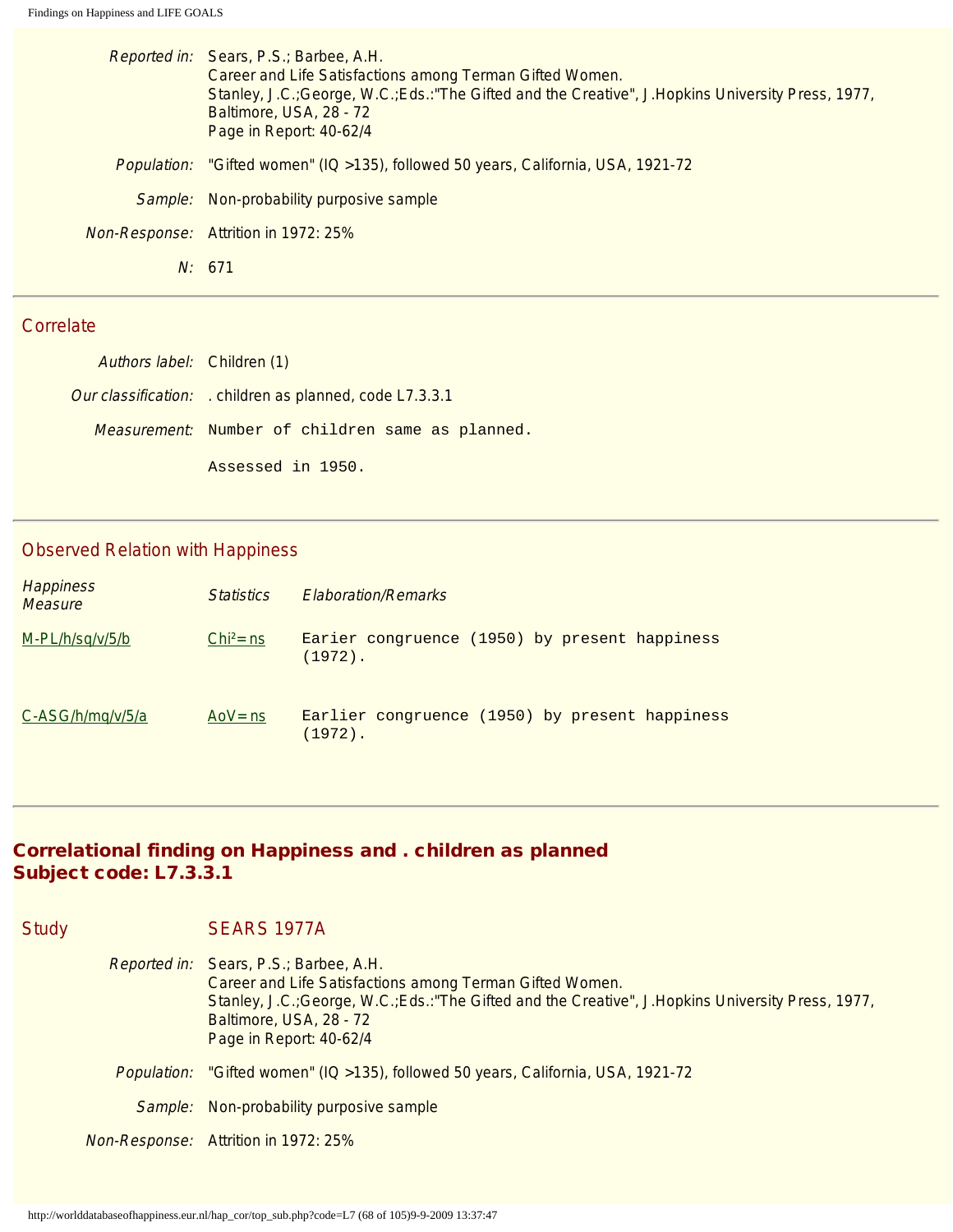N: 671

## **Correlate**

| Authors label: Number of children (5)                                                   |  |  |
|-----------------------------------------------------------------------------------------|--|--|
| <i>Our classification:</i> children as planned, code L7.3.3.1                           |  |  |
| <i>Measurement</i> : a. Actual number in 1972 (including<br>adopted and stephchildren). |  |  |
| b. Same as planned (Assessed in 1950).                                                  |  |  |
| c. Number wanted if life lived over<br>(Assessed in 1950).                              |  |  |

# Observed Relation with Happiness

| <b>Happiness</b><br><b>Measure</b> | <b>Statistics</b> | <b>Flaboration/Remarks</b>                                |
|------------------------------------|-------------------|-----------------------------------------------------------|
| C-ASG/h/mg/v/5/a                   | AoV $=$ ns        | a. 1972 number by 1972 happiness.                         |
|                                    |                   |                                                           |
| C-ASG/h/mg/v/5/a                   | Ao $V =$ ns       | b. Earlier congruence (1950) by present                   |
|                                    |                   | happiness (1972).                                         |
|                                    |                   |                                                           |
| C-ASG/h/mg/v/5/a                   | Ao $V =$ ns       | c. Earlier wish (1950) by present happiness<br>$(1972)$ . |

# Correlational finding on Happiness and . children as planned Subject code: L7.3.3.1

| <b>Study</b>       | SEARS 1977A                                                                                                                                                                                                                                                     |
|--------------------|-----------------------------------------------------------------------------------------------------------------------------------------------------------------------------------------------------------------------------------------------------------------|
|                    | Reported in: Sears, P.S.; Barbee, A.H.<br>Career and Life Satisfactions among Terman Gifted Women.<br>Stanley, J.C.; George, W.C.; Eds.: "The Gifted and the Creative", J.Hopkins University Press, 1977,<br>Baltimore, USA, 28 - 72<br>Page in Report: 40-62/4 |
| <i>Population:</i> | "Gifted women" (IQ > 135), followed 50 years, California, USA, 1921-72                                                                                                                                                                                          |
| Sample:            | Non-probability purposive sample                                                                                                                                                                                                                                |
|                    | <i>Non-Response:</i> Attrition in 1972: 25%                                                                                                                                                                                                                     |
|                    | N: 671                                                                                                                                                                                                                                                          |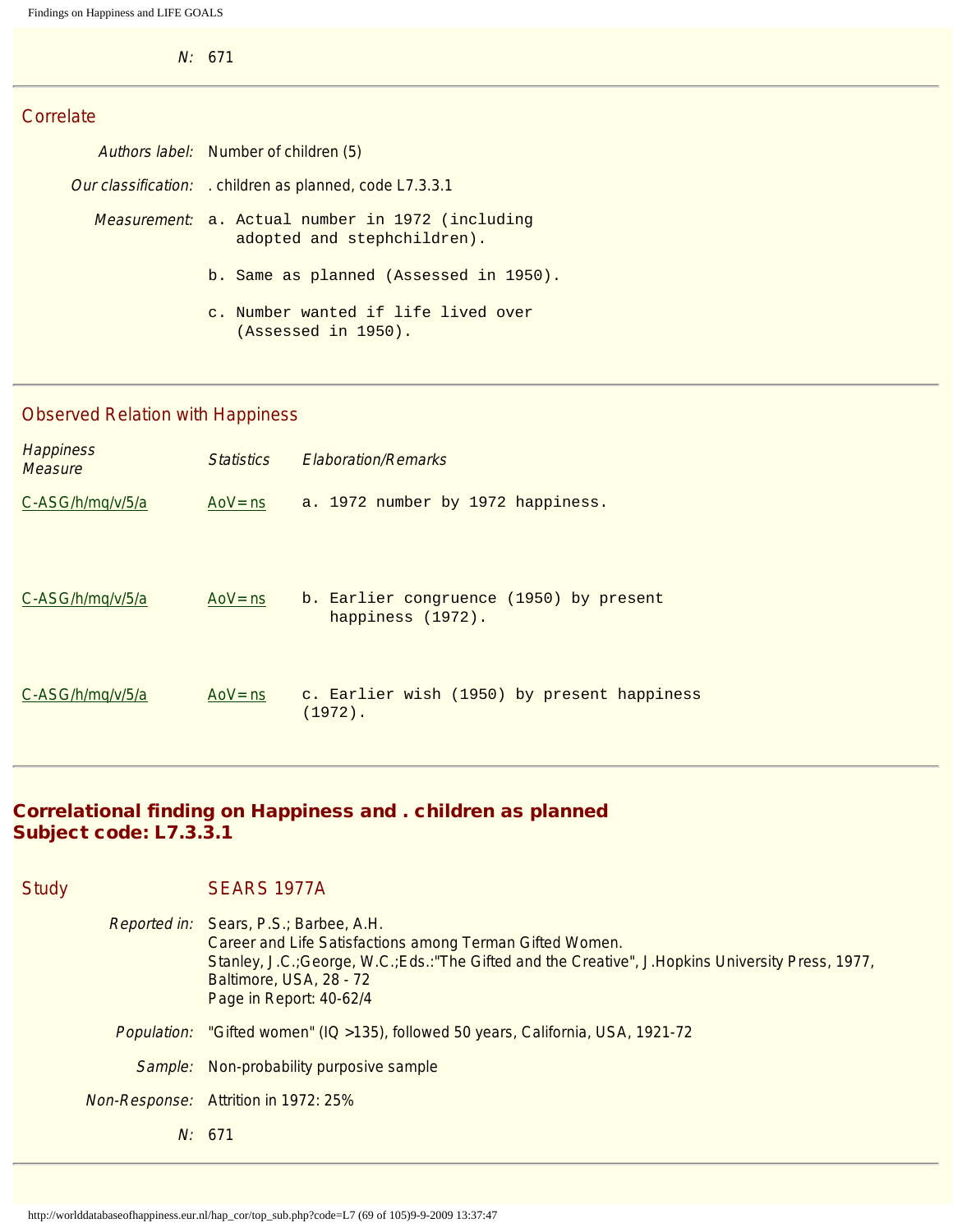| Authors label: Number of children (3)                                                   |  |  |
|-----------------------------------------------------------------------------------------|--|--|
| <i>Our classification:</i> children as planned, code L7.3.3.1                           |  |  |
| <i>Measurement</i> ; a. Actual number in 1972 (including<br>adopted and stephchildren). |  |  |
| b. Same as planned (Assessed in 1950).                                                  |  |  |
| c. Number wanted if life lived over<br>(Assessed in 1950).                              |  |  |

# Observed Relation with Happiness

| <b>Happiness</b><br><b>Measure</b> | <i><u>Statistics</u></i> | <b>Flaboration/Remarks</b>                                   |
|------------------------------------|--------------------------|--------------------------------------------------------------|
| $M-PL/h/sq/v/5/b$                  | $Chi^2 = ns$             | a. 1972 number by 1972 happiness.                            |
| $M-PL/h/sq/v/5/b$                  | $Chi^2$ = ns             | b. Earlier congruence (1950) by present<br>happiness (1972). |
| M-PL/h/sq/v/5/b                    | $Chi^2$ = ns             | c. Earlier wish (1950) by present happiness<br>$(1972)$ .    |

# Correlational finding on Happiness and . children as planned Subject code: L7.3.3.1

| <b>Study</b> |                 | <b>WESSM 1956</b>                                                                                                                                                      |
|--------------|-----------------|------------------------------------------------------------------------------------------------------------------------------------------------------------------------|
|              | Reported in:    | Wessman, A.E.<br>A Psychological Inquiry into Satisfaction and Happiness.<br>Unpublished Doctoral Dissertation, Princeton University, 1956, USA<br>Page in Report: 210 |
|              | Population:     | 21+ aged, general public, non-institutionalized, USA, 1946                                                                                                             |
|              | Sample:         |                                                                                                                                                                        |
|              | Non-Response: - |                                                                                                                                                                        |
|              |                 | N: 2377                                                                                                                                                                |
|              |                 |                                                                                                                                                                        |

#### **Correlate**

Authors label: Unfulfilled aspirations: marriage, children, husband (1)

Our classification: . children as planned, code L7.3.3.1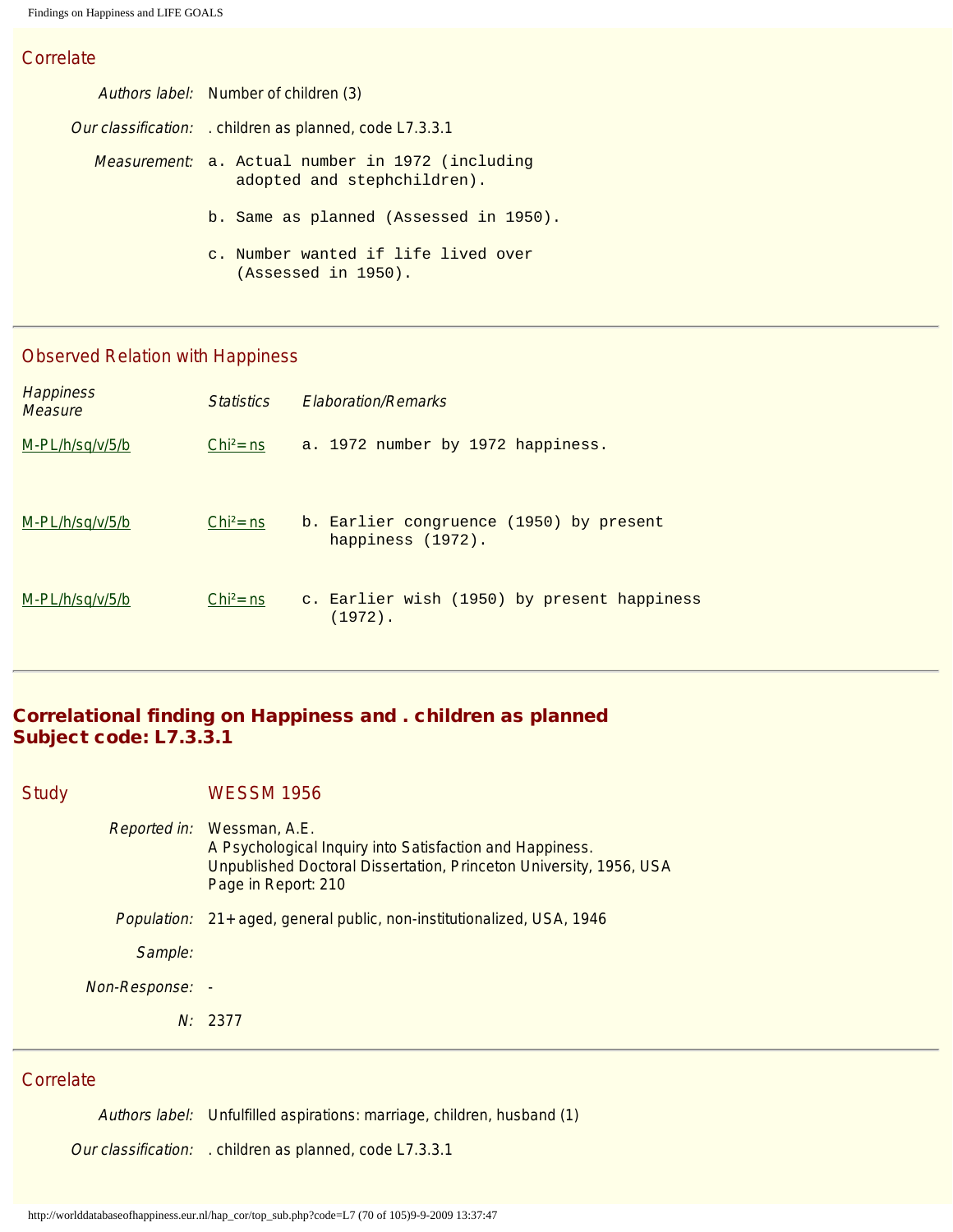Measurement: Open-ended question on unfulfilled aspirations. 0 Other aspirations 1 Aspirations mentioned

## Observed Relation with Happiness

| <b>Happiness</b><br>Measure | <i>Statistics</i>       | <b>Elaboration/Remarks</b>                                               |
|-----------------------------|-------------------------|--------------------------------------------------------------------------|
| $O-HL/q\sqrt{sq/v/3/c}$     | $G = -27$ p $<$ .<br>05 | Computed for those having unfulfilled aspirations<br>only $(N = 1646)$ . |

## Correlational finding on Happiness and . realization of employment goals Subject code: L7.3.3.2

|                   | N: 1433                                                                                                                                                                                                    |
|-------------------|------------------------------------------------------------------------------------------------------------------------------------------------------------------------------------------------------------|
| Non-Response: 26% |                                                                                                                                                                                                            |
| Sample:           |                                                                                                                                                                                                            |
|                   | Population: 18+ aged, general public, non-institutionalized, USA, 1973/3                                                                                                                                   |
|                   | <i>Reported in:</i> Andrews, F.M.; Withey, S.B.<br>Social Indicators of Well-being: Americans' Perceptions of Life Quality<br>Plenum Press, 1976, New York, USA. ISBN 0 306 30935 1<br>Page in Report: 112 |
| <b>Study</b>      | <b>ANDRE 1976/4</b>                                                                                                                                                                                        |

#### **Correlate**

| Authors label: Satisfaction with achieving success (1)                                                                                                                                                                                                |
|-------------------------------------------------------------------------------------------------------------------------------------------------------------------------------------------------------------------------------------------------------|
| <i>Our classification:</i> realization of employment goals, code L7.3.3.2                                                                                                                                                                             |
| <i>Measurement</i> : Closed question: "How do you feel about the extent to which<br>you are achieving success and getting ahead?"<br>Rated on a 7-point scale: terrible/ unhappy/ mostly<br>dissatisfied/ mixed/ mostly satisfied/ pleased/ delighted |

## Observed Relation with Happiness

| <b>Happiness</b><br>Measure | <b>Statistics</b> | <b>Elaboration/Remarks</b> |
|-----------------------------|-------------------|----------------------------|
| O-DT/u/sqt/v/7/a            | $E^2 = +.51$      |                            |

# Correlational finding on Happiness and . realization of employment goals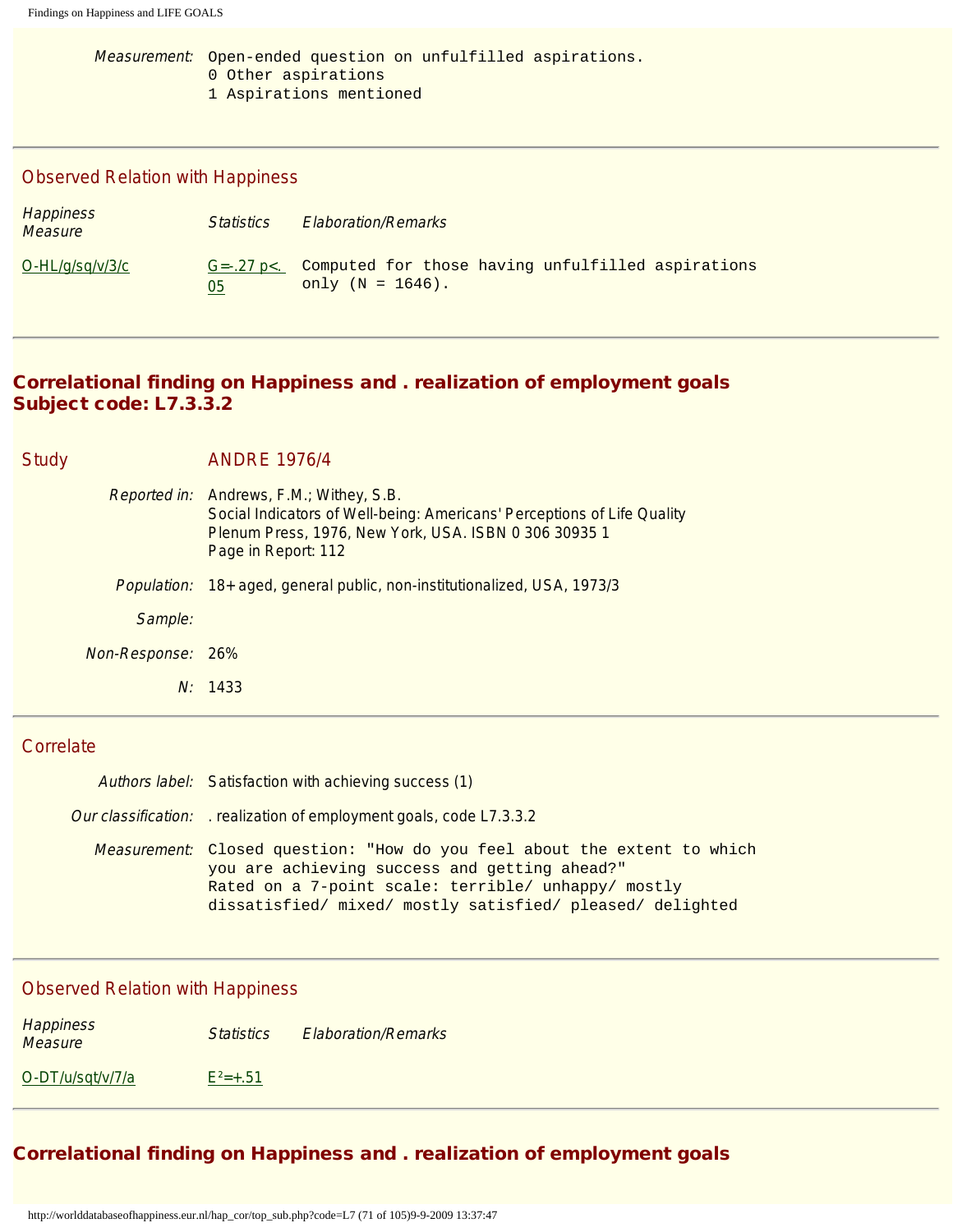# Subject code: L7.3.3.2

| <b>Study</b>  | <b>ANDRE 1976/5</b>                                                                                                                                                                                        |
|---------------|------------------------------------------------------------------------------------------------------------------------------------------------------------------------------------------------------------|
|               | <i>Reported in:</i> Andrews, F.M.; Withey, S.B.<br>Social Indicators of Well-being: Americans' Perceptions of Life Quality<br>Plenum Press, 1976, New York, USA. ISBN 0 306 30935 1<br>Page in Report: 112 |
|               | Population: 18+ aged, general public, non-institutionalized, USA, 1973/7                                                                                                                                   |
| Sample:       |                                                                                                                                                                                                            |
| Non-Response: |                                                                                                                                                                                                            |
|               | N: 222                                                                                                                                                                                                     |

## **Correlate**

| Authors label: Satisfaction with accomplishment (3)                                                                                                                                                                                                                                                                                                            |
|----------------------------------------------------------------------------------------------------------------------------------------------------------------------------------------------------------------------------------------------------------------------------------------------------------------------------------------------------------------|
| <i>Our classification:</i> realization of employment goals, code L7.3.3.2                                                                                                                                                                                                                                                                                      |
| Measurement: 3-item index of questions "How do you<br>feel about ?"<br>a. the extent of achieving succes and<br>getting ahead<br>b. what you are accomplishing<br>c. the extent of developing yourself<br>and broadening your life.<br>Rated:<br>1 terrible<br>2 unhappy<br>3 mostly dissatisfied<br>4 mixed<br>5 mostly satisfied<br>6 pleased<br>7 delighted |

## Observed Relation with Happiness

| <b>Happiness</b><br>Measure | <b>Statistics</b> | <b>Elaboration/Remarks</b> |
|-----------------------------|-------------------|----------------------------|
| O-DT/u/sqt/v/7/a            | $r = +.68$        |                            |

# Correlational finding on Happiness and . realization of employment goals Subject code: L7.3.3.2

Study SHICH 1984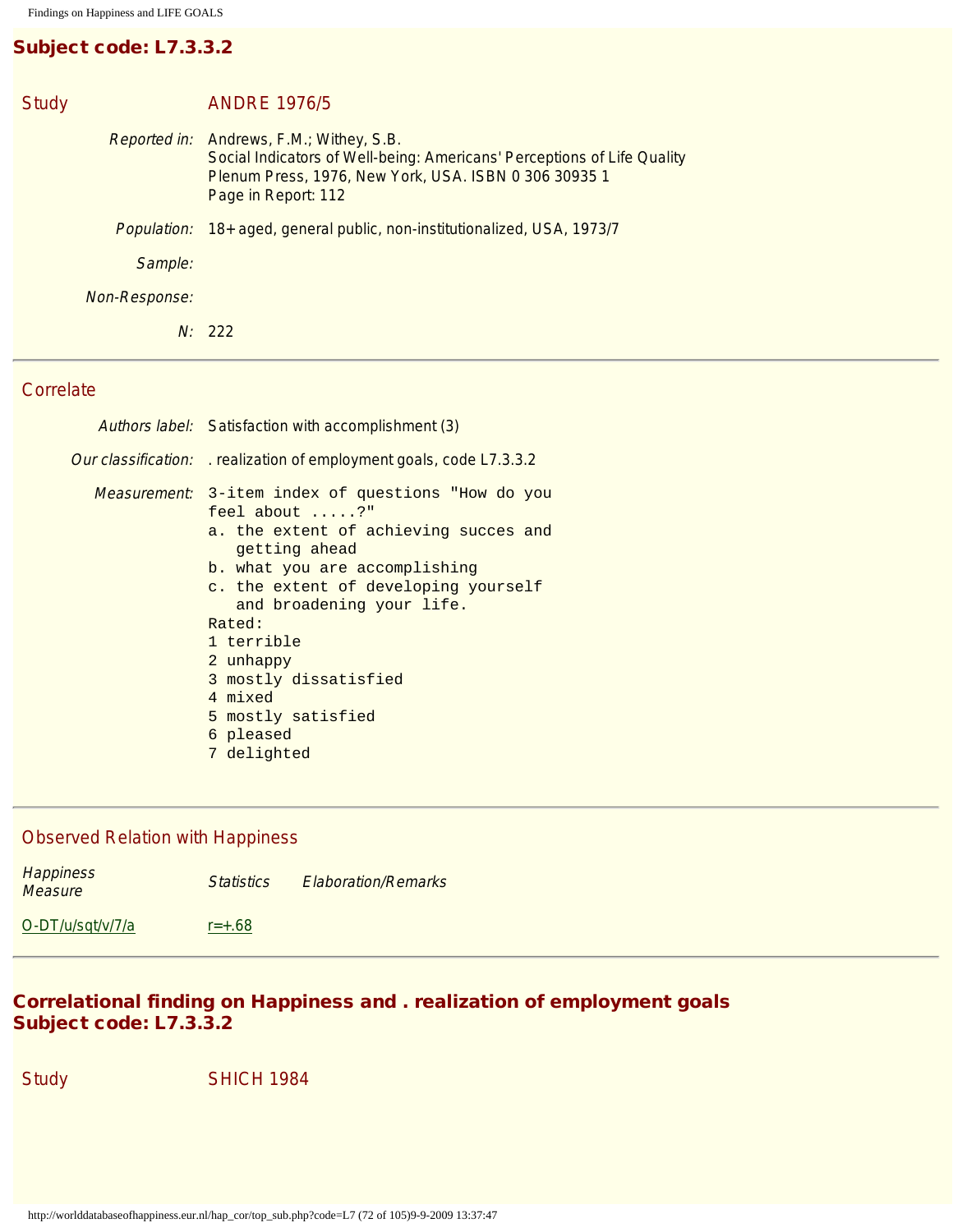|                     | Reported in: Shichman, S.; Cooper, E.<br>Life Satisfaction and Sex-Role Concept.<br>Sex Roles, 1984, Vol. 11, 227 - 240. ISSN 0360 0025 DOI:10.1007/BF00287516<br>Page in Report: 236 |
|---------------------|---------------------------------------------------------------------------------------------------------------------------------------------------------------------------------------|
| Population:         | Adults, students and churchmembers, USA, 198?                                                                                                                                         |
| Sample:             |                                                                                                                                                                                       |
| Non-Response: 5,9 % |                                                                                                                                                                                       |
|                     | N: 217                                                                                                                                                                                |
|                     |                                                                                                                                                                                       |

#### **Correlate**

| Authors label: Divergence between actual and preferred workstatus (1) |
|-----------------------------------------------------------------------|
| Our classification: realization of employment goals, code L7.3.3.2    |
| Measurement: 0 Small divergence.<br>1 Big devergence.                 |

## Observed Relation with Happiness

| Happiness<br><b>Measure</b> | <b>Statistics</b> | <b>Elaboration/Remarks</b>                                                                                                                  |
|-----------------------------|-------------------|---------------------------------------------------------------------------------------------------------------------------------------------|
| O-SLu/u/sq/v/4/a            | $SNR = ns$        | The special structure of the sample - composed<br>mainly of working students - limits the analysis<br>and generalizability of the findings. |

## Correlational finding on Happiness and . realization of employment goals Subject code: L7.3.3.2

Study **SHICH 1984** Reported in: Shichman, S.; Cooper, E. Life Satisfaction and Sex-Role Concept.

N: 217

Sex Roles, 1984, Vol. 11, 227 - 240. ISSN 0360 0025 DOI:10.1007/BF00287516 Page in Report: 236 Population: Adults, students and churchmembers, USA, 198? Sample: Non-Response: 5,9 %

# **Correlate**

Authors label: Divergence between actual and preferredworkstatus (2)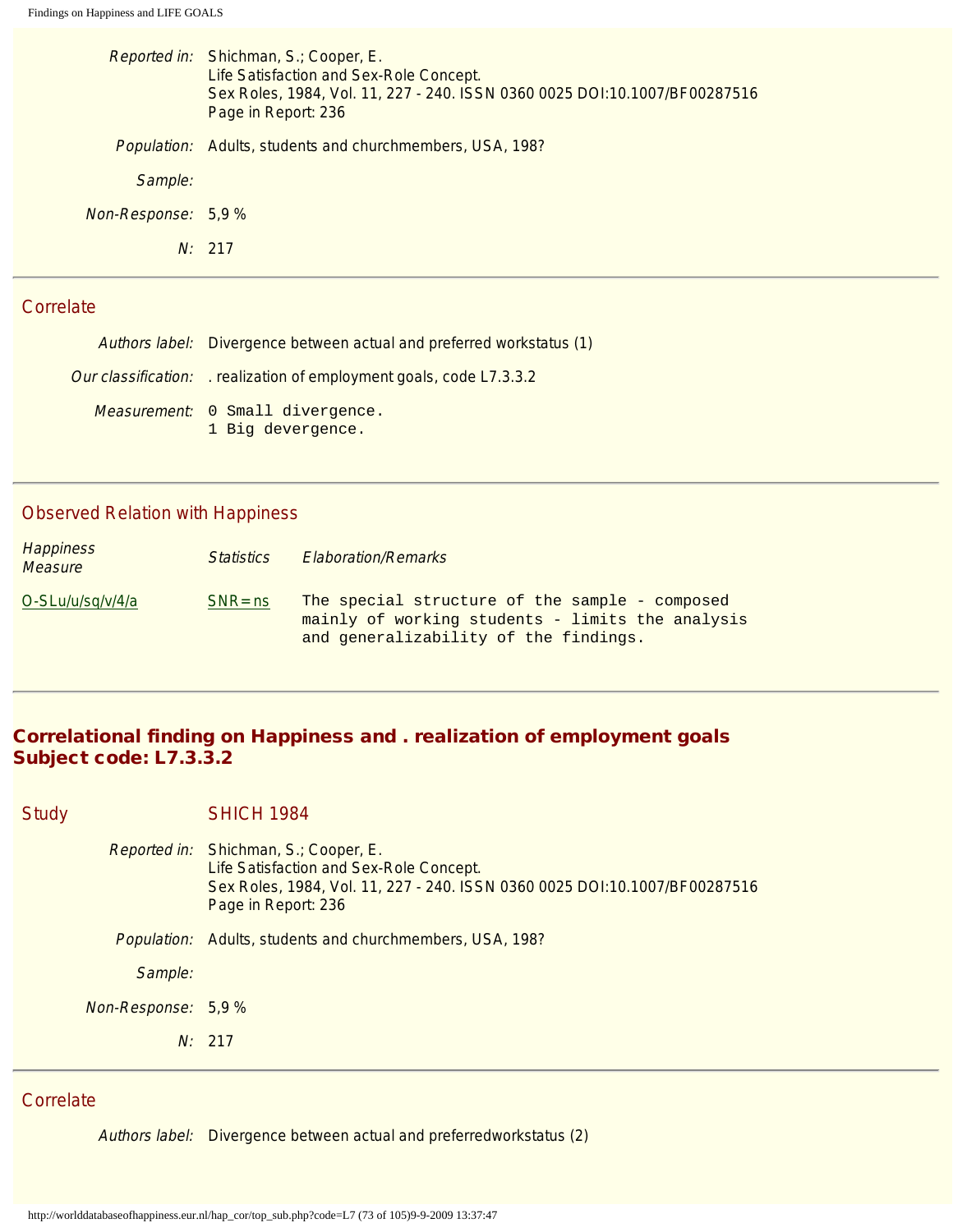Our classification: . realization of employment goals, code L7.3.3.2

Measurement: 0 small divergence 1 big divergence

# Observed Relation with Happiness

| <b>Happiness</b><br><b>Measure</b> | <i>Statistics</i> | <b>Elaboration/Remarks</b>                                                                                                                  |
|------------------------------------|-------------------|---------------------------------------------------------------------------------------------------------------------------------------------|
| O-SLu/u/sq/v/4/a                   | $SNR = ns$        | The special structure of the sample - composed<br>mainly of working students - limits the analysis<br>and generelizability of the findings. |

# Correlational finding on Happiness and . realization of educational goals Subject code: L7.3.3.3

| <b>Study</b> |                   | <b>ANDRE 1976/4</b>                                                                                                                                                                                 |
|--------------|-------------------|-----------------------------------------------------------------------------------------------------------------------------------------------------------------------------------------------------|
|              |                   | Reported in: Andrews, F.M.; Withey, S.B.<br>Social Indicators of Well-being: Americans' Perceptions of Life Quality<br>Plenum Press, 1976, New York, USA. ISBN 0 306 30935 1<br>Page in Report: 141 |
|              |                   | Population: 18+ aged, general public, non-institutionalized, USA, 1973/3                                                                                                                            |
|              | Sample:           |                                                                                                                                                                                                     |
|              | Non-Response: 26% |                                                                                                                                                                                                     |
|              |                   | N: 1433                                                                                                                                                                                             |

## **Correlate**

| Authors label: Satisfaction with developing oneself (1)                                                                                                                                                                                                |
|--------------------------------------------------------------------------------------------------------------------------------------------------------------------------------------------------------------------------------------------------------|
| Our classification: realization of educational goals, code L7.3.3.3                                                                                                                                                                                    |
| Measurement: Closed question: "How do you feel about the extent to which<br>you are developing yourself and broadening your life?"<br>Rated on a 7-point scale: terrible/ unhappy/ mostly<br>dissatisfied/ mixed/ mostly satisfied/ pleased/ delighted |

| <b>Happiness</b><br><i>Measure</i> | <b>Statistics</b> | <b>Elaboration/Remarks</b> |
|------------------------------------|-------------------|----------------------------|
| O-DT/u/sqt/v/7/a                   | $F^2 = +.47$      |                            |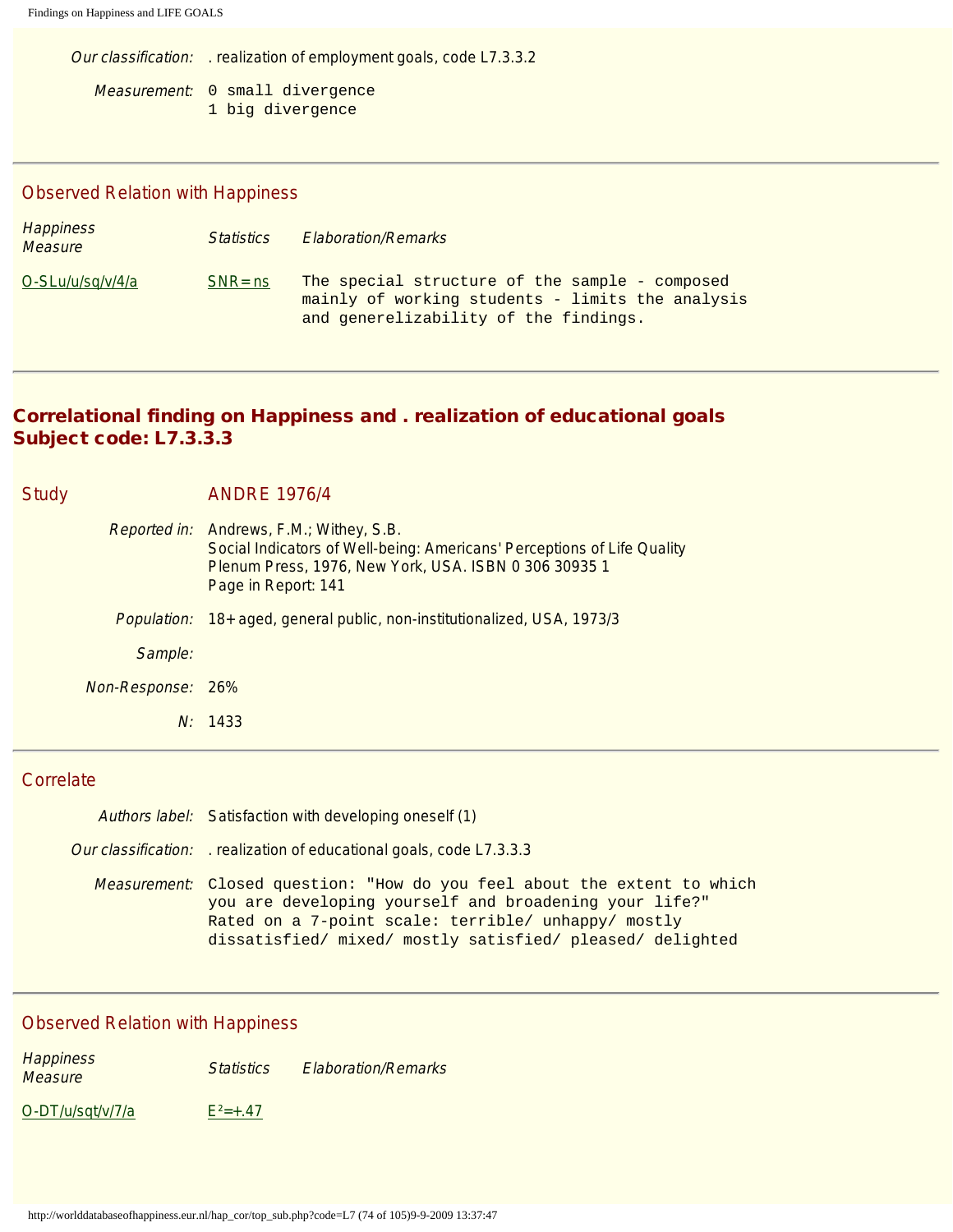| O-DT/u/sqt/v/7/a | $Beta=+.08$ | B controlled for 7 criterion satisfactions<br>(physical needs met, yourself, how fairly treated,<br>fun and enjoyment, interesting daily life, adjust<br>to changes, financial security). |
|------------------|-------------|-------------------------------------------------------------------------------------------------------------------------------------------------------------------------------------------|
| O-DT/u/sqt/v/7/a | $Beta=+.10$ | ß controlled for sociodemographic variables<br>(family life-cycle, age, family income, education,<br>race, sex) and 7 criterion satisfactions. (see<br>above)                             |

### Correlational finding on Happiness and . realization of educational goals Subject code: L7.3.3.3

Study **HOLAH 1999** 

- Reported in: Holahan, C.K,;Holahan, C.J.; Wonacott, N.L. Self-Appraisal, Life Satisfaction, and Retrospective Life Choices Across One and Three Decades. Psychology and Aging, 1999; Vol.14, 238 - 244. ISSN 0882 7974 Page in Report: 239/243
- Population: "Gifted (IQ>135) followed unto old age, USA, 1960-1992
	- Sample: Non-probability purposive-quota sample
- Non-Response:
	- N: 383

#### Correlate

Authors label: Lived up to ability Our classification: . realization of educational goals, code L7.3.3.3 Measurement: Self-appraisal of having lived up to abilities. Participants were asked "On the whole, how well do you think you have lived up to your intellectual abilities?" Responses were coded in two categories 1: did not live-up 2: lived-up Assessed at T1 (1960)

Measured Values: T2 N: 1=115, 2=223

Remarks: T1:1960, T2:1972, T3:1992

#### Observed Relation with Happiness

**Happiness** nappiriess<br>Measure Statistics Elaboration/Remarks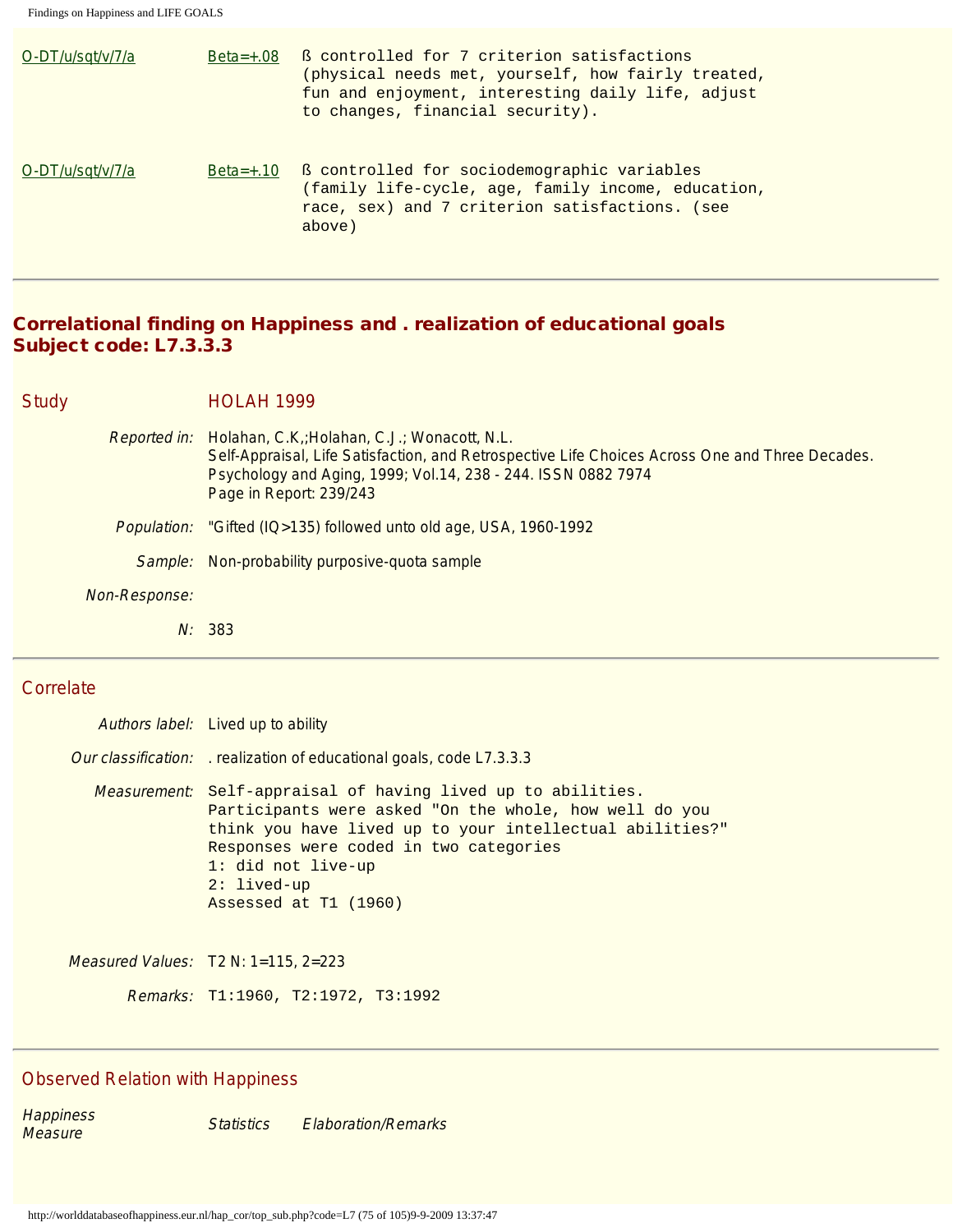| $M-PL/h/sq/v/5/b$ | $DM=+$ | T1 lived up by T2 happiness<br>$1.M=3.71$ SD=0.89<br>Men<br>$2.M=4.15 SD=0.85$<br>Women $1.M=3.76 SD=1.08$<br>In univariate analyses of covariance (ANCOVAs)<br>there was a significant lived-up effect:<br>$F(1, 332) = 13.85$ , MSE=.82 p<0.001<br>$2.M=4.19 SD=0.92$ |
|-------------------|--------|-------------------------------------------------------------------------------------------------------------------------------------------------------------------------------------------------------------------------------------------------------------------------|
| C-ASG/h/mq/v/8/a  | $DM=+$ | T1 lived up by T2 happiness<br>In univariate analyses of covariance (ANCOVAs)<br>there was a significant lived-up effect:<br>$F(1,310) = 10,65$ , MSE=.84, p<.05                                                                                                        |
| O-SLW/c/sq/n/9/a  | $DM=+$ | T1 lived up by T3 happiness<br>Univariate analyses of covariance (ANCOVAs) was<br>significant for lived-up:<br>$F(1, 355) = 10.71$ , MSE=2,25, p<.001<br>LISREL analysis showed no direct link when T2<br>perceid goal relization was controled.                        |

# Correlational finding on Happiness and . realization of educational goals Subject code: L7.3.3.3

Study WESSM 1956

|                 | <i>Reported in:</i> Wessman, A.E.<br>A Psychological Inquiry into Satisfaction and Happiness.<br>Unpublished Doctoral Dissertation, Princeton University, 1956, USA<br>Page in Report: 210 |
|-----------------|--------------------------------------------------------------------------------------------------------------------------------------------------------------------------------------------|
|                 | <i>Population:</i> 21+ aged, general public, non-institutionalized, USA, 1946                                                                                                              |
| Sample:         |                                                                                                                                                                                            |
| Non-Response: - |                                                                                                                                                                                            |
|                 | $N'$ 2377                                                                                                                                                                                  |

# **Correlate**

| Authors label: Unfulfilled aspirations: education, follow a talent (1)                                      |
|-------------------------------------------------------------------------------------------------------------|
| Our classification: realization of educational goals, code L7.3.3.3                                         |
| Measurement: Open-ended question on unfulfilled aspirations, other<br>aspirations vs aspirations mentioned. |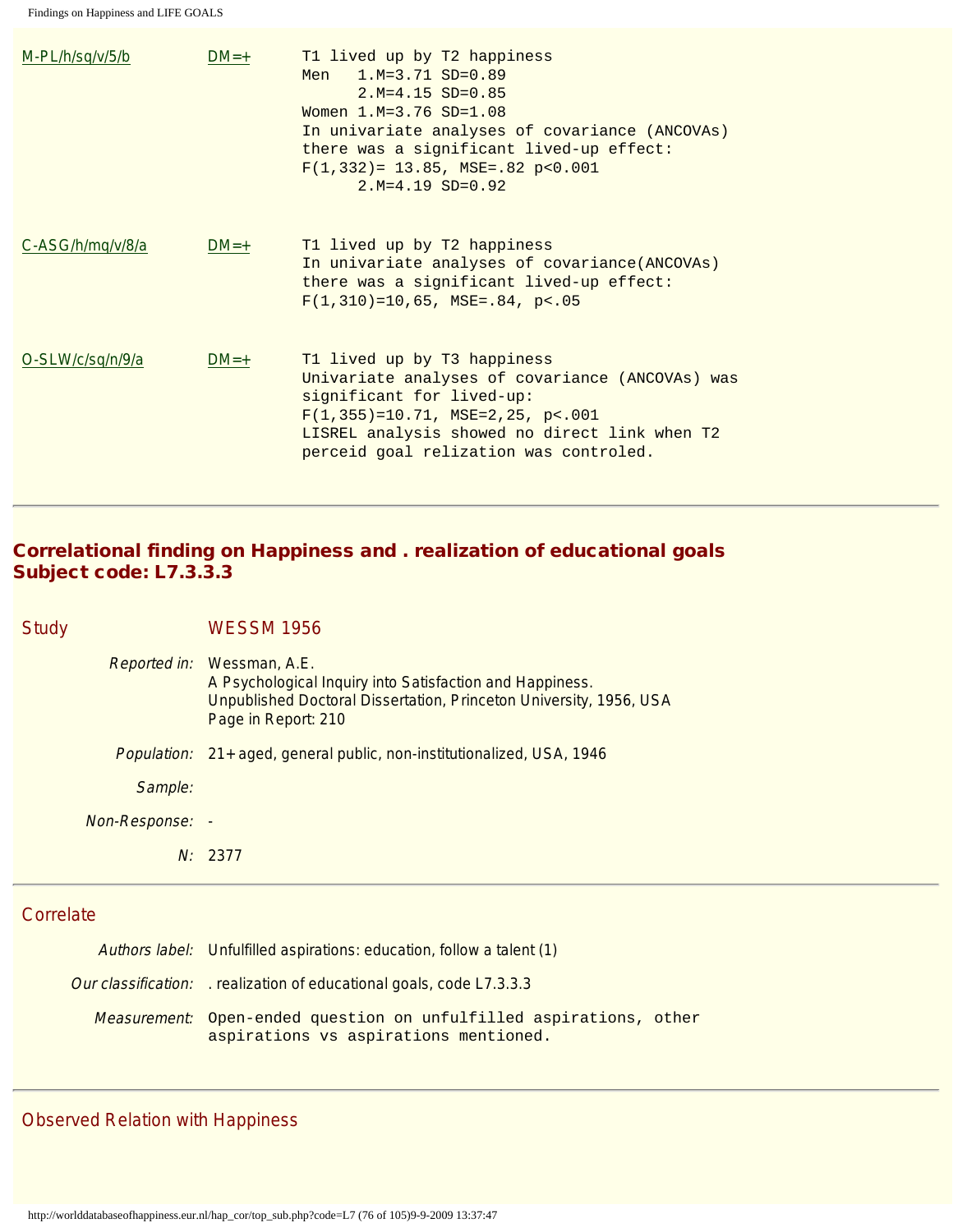| <b>Happiness</b><br><b>Measure</b> | <i>Statistics</i>             | <b>Elaboration/Remarks</b>                                               |
|------------------------------------|-------------------------------|--------------------------------------------------------------------------|
| $O-HL/g/sq/v/3/c$                  | $G=+.06$<br>p <sub>0</sub> 01 | Computed for those having unfulfilled aspirations<br>only $(N = 1646)$ . |

# Correlational finding on Happiness and . realization of participation goals Subject code: L7.3.3.4

| <b>Study</b> |         | <b>GRANE 1973B</b>                                                                                                                                                                                            |
|--------------|---------|---------------------------------------------------------------------------------------------------------------------------------------------------------------------------------------------------------------|
|              |         | Reported in: Graney, M.J.; Graney, E.E.<br><b>Scaling Adjustment in Older People.</b><br>International Journal of Aging and Human Development, 1973, Vol. 4, 351 - 359. ISSN 0091 4150<br>Page in Report: 357 |
|              |         | Population: 62-89 aged females, USA, 1971                                                                                                                                                                     |
|              | Sample: |                                                                                                                                                                                                               |
|              |         | Non-Response: 27%; 24% unattainable, 3% incomplete.                                                                                                                                                           |
|              |         | N: 44                                                                                                                                                                                                         |

#### **Correlate**

| Authors label: Personal adjustment. (1)                                                                                                                                                                                                                                                                                                                                                                                                                                                                                                                                                     |  |  |
|---------------------------------------------------------------------------------------------------------------------------------------------------------------------------------------------------------------------------------------------------------------------------------------------------------------------------------------------------------------------------------------------------------------------------------------------------------------------------------------------------------------------------------------------------------------------------------------------|--|--|
| Our classification: realization of participation goals, code L7.3.3.4                                                                                                                                                                                                                                                                                                                                                                                                                                                                                                                       |  |  |
| <i>Measurement</i> : Degree of correspondence between orientation towards social<br>participation and actual social participation mode.                                                                                                                                                                                                                                                                                                                                                                                                                                                     |  |  |
| 1. Orientation towards social<br>participation was measured by the<br>adapted Dye (1963) Localism -<br>Cosmopolitan Scale (see S 4.5, GRANE<br>$1973A$ ).                                                                                                                                                                                                                                                                                                                                                                                                                                   |  |  |
| 2. Actual social participation was<br>measured by 9 social communications<br>activities, which were arrayed<br>according to their degree of 'cosmo-<br>politan characteristics of the<br>people who are (in)active in them:<br>-'cosmopolitan' mode of social<br>participation defined as: visiting<br>neighbours, friends and relatives<br>and reading.<br>-'intermediate' mode of social<br>participation defined as: church<br>attendance, television viewing,<br>and number of memberships in<br>voluntary associations.<br>-'local' mode of social<br>participation defined as: radio- |  |  |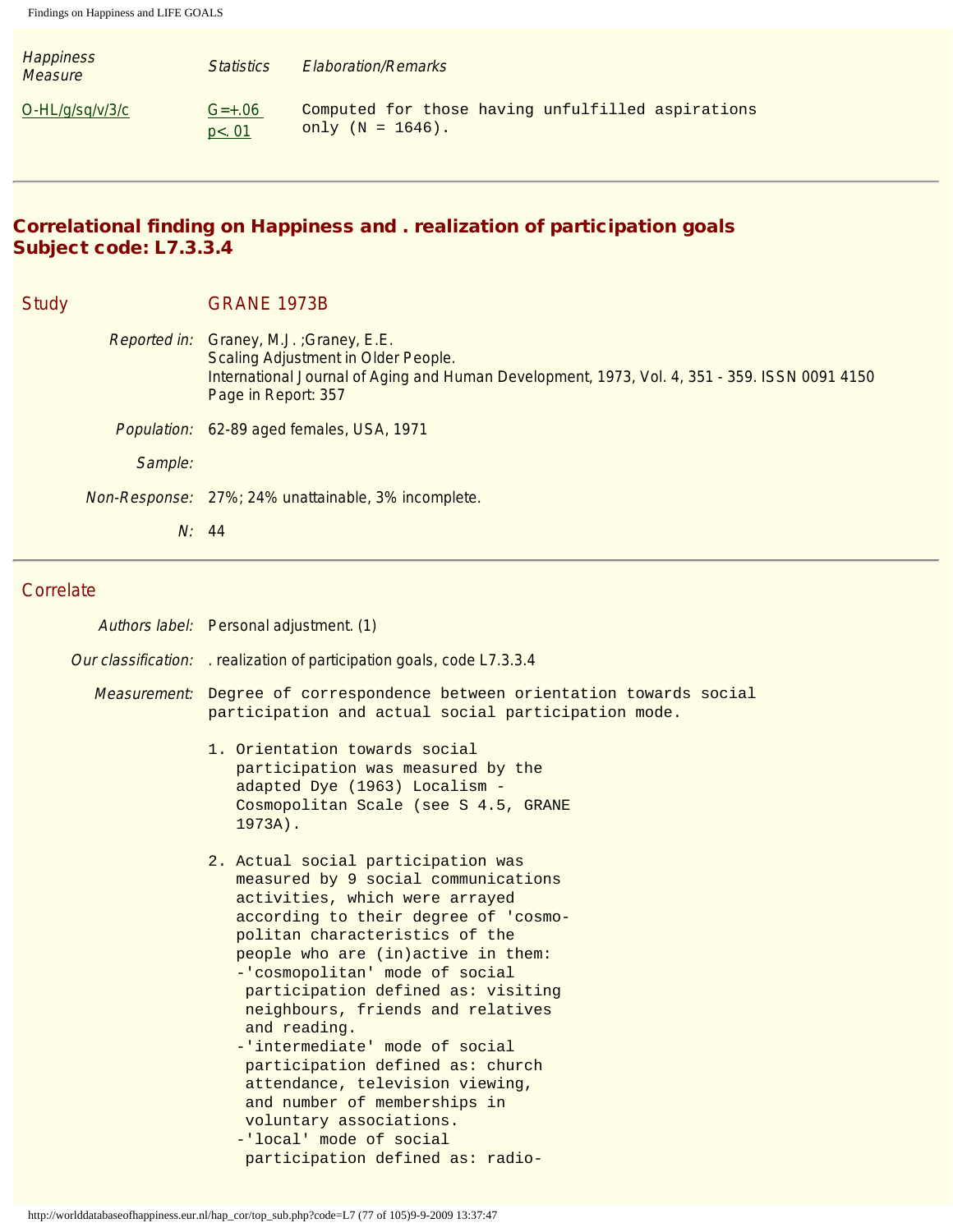listening, telephone use, and participation in voluntary associations.

#### Observed Relation with Happiness

| <b>Happiness</b><br>Measure | <b>Statistics</b> | <b>Elaboration/Remarks</b> |  |
|-----------------------------|-------------------|----------------------------|--|
| A-BB/cm/mg/v/2/a            | tb= $-0.02$ ns    |                            |  |

#### Correlational finding on Happiness and Satisfaction with goal-achievement Subject code: L7.3.4

Study **ESTWI 1992** 

Reported in: Estwing-Ferrans, C.; Powers, M.J. Psychometric Assessment of the Quality of Life Index. Research in Nursing & Health, 1992, Vol. 15, 29 - 38. ISSN 0160 6891 Page in Report: Population: Renal patients, USA 199? Sample: Probability systematic sample Non-Response: 54% N: 349

#### **Correlate**

| Authors label: Satisfaction with achievements of personal goals.                                                                                                    |  |  |
|---------------------------------------------------------------------------------------------------------------------------------------------------------------------|--|--|
| <i>Our classification:</i> Satisfaction with goal-achievement, code L7.3.4                                                                                          |  |  |
| <i>Measurement:</i> Selfreport on single question:<br>How satisfied are you with achievements of your personal<br>qoals?<br>1 very dissatisfied<br>6 very satisfied |  |  |
| <i>Remarks:</i> It is not clear if this score is weighted with its<br>importance by the individual.                                                                 |  |  |

#### Observed Relation with Happiness

**Happiness Measure Statistics Elaboration/Remarks**<br>Measure  $O-SLW/g/sq/v/6/a$  [r=+.65](#page-98-3)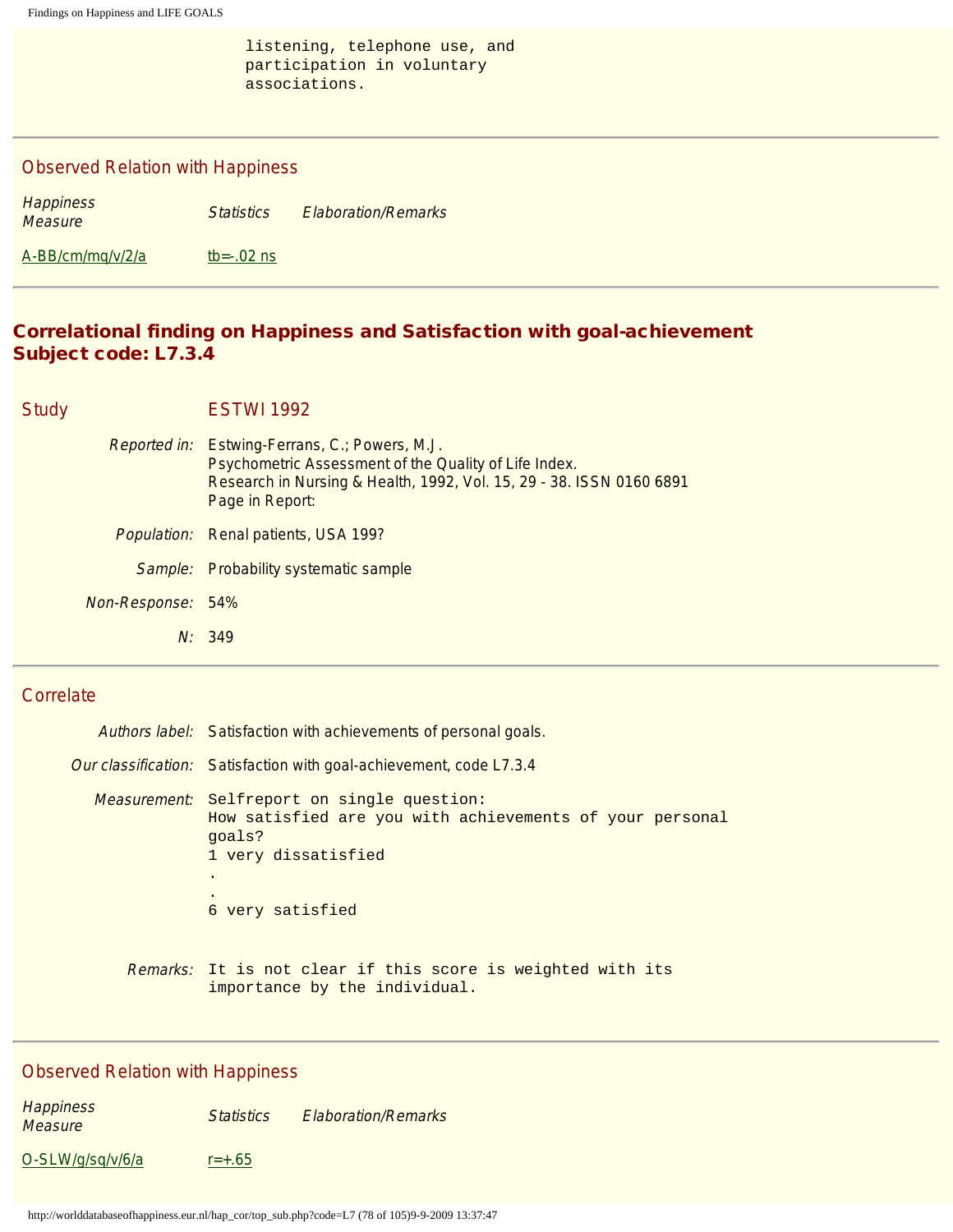# Correlational finding on Happiness and Satisfaction with goal-achievement Subject code: L7.3.4

| <b>Study</b> |                 | <b>KALIT 2006</b>                                                                                                                                                                                                                                                                                                 |
|--------------|-----------------|-------------------------------------------------------------------------------------------------------------------------------------------------------------------------------------------------------------------------------------------------------------------------------------------------------------------|
|              |                 | Reported in: Kaliterna Lipovcan, L.; Prizmic-Larsen, Z.<br>What Makes Croats Happy? Predictors of Happiness in Representative Sample.<br>Delle Fave, A.; Ed.: "Dimensions of Well-Being. Research and Intervention", Franco Angeli, 2006, Milano,<br>Italy. 53 - 59. ISBN 978 88 464 7362 2<br>Page in Report: 12 |
|              |                 | Population: 18+aged, Croatia, 2003                                                                                                                                                                                                                                                                                |
|              | Sample:         | Probability multi-stage cluster sample                                                                                                                                                                                                                                                                            |
|              | Non-Response: 0 |                                                                                                                                                                                                                                                                                                                   |
|              |                 | N: 1242                                                                                                                                                                                                                                                                                                           |

# **Correlate**

| Authors label: Satisfaction with Achievement in life                                                |
|-----------------------------------------------------------------------------------------------------|
| Our classification: Satisfaction with goal-achievement, code L7.3.4                                 |
| <i>Measurement</i> : Selfreport on satisfaction with Achievement in life<br>1: not at all satisfied |
| $\bullet$<br>٠<br>10: extremely satisfied                                                           |
|                                                                                                     |

Measured Values: M=6,8 SD=2,18

# Observed Relation with Happiness

| <b>Happiness</b><br>Measure | <i><u>Statistics</u></i> | <b>Flaboration/Remarks</b>                                                                                                                                                           |
|-----------------------------|--------------------------|--------------------------------------------------------------------------------------------------------------------------------------------------------------------------------------|
| M-FH/g/sg/v/10/a            | $Beta=+.14$<br>p<.001    | Beta controlled for satisfaction with:<br>-standard of living,<br>$-health$ ,<br>-relationship with family and friends,<br>-feelings of physical safety,<br>-acceptance by community |

# Correlational finding on Happiness and Attitudes to earlier life-goals Subject code: L7.4.1

Study SEARS 1977A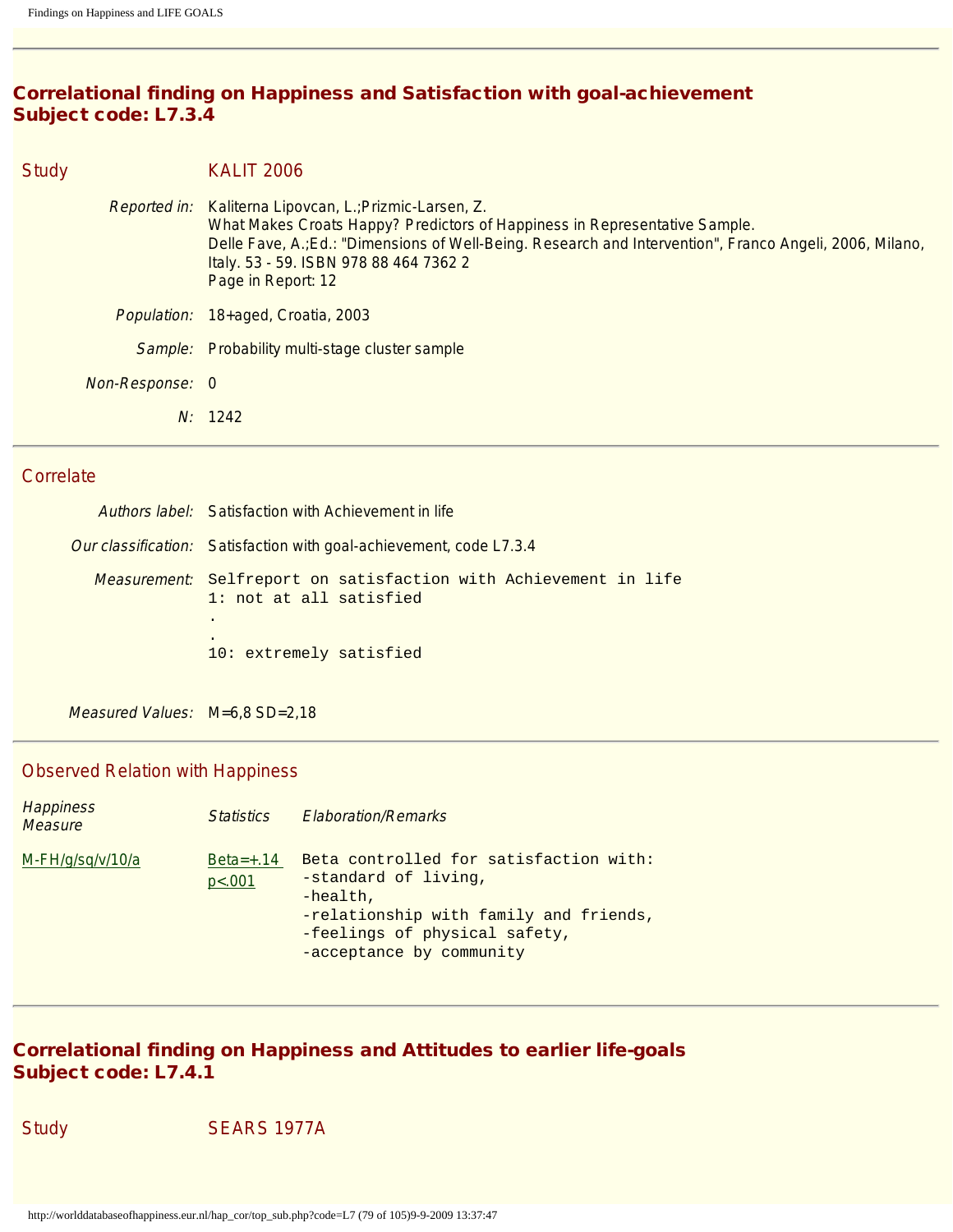|             | Reported in: Sears, P.S.; Barbee, A.H.<br>Career and Life Satisfactions among Terman Gifted Women.<br>Stanley, J.C.; George, W.C.; Eds.: "The Gifted and the Creative", J.Hopkins University Press, 1977,<br>Baltimore, USA, 28 - 72<br>Page in Report: 40-62/4 |
|-------------|-----------------------------------------------------------------------------------------------------------------------------------------------------------------------------------------------------------------------------------------------------------------|
| Population: | "Gifted women" (IQ > 135), followed 50 years, California, USA, 1921-72                                                                                                                                                                                          |
|             | Sample: Non-probability purposive sample                                                                                                                                                                                                                        |
|             | Non-Response: Attrition in 1972: 25%                                                                                                                                                                                                                            |
|             | N: 671                                                                                                                                                                                                                                                          |
|             |                                                                                                                                                                                                                                                                 |

### **Correlate**

| Authors label: Satisfaction with career pattern (lifestyle work pattern) (3)                                                                                                                                                                                                                                                                                                                   |  |
|------------------------------------------------------------------------------------------------------------------------------------------------------------------------------------------------------------------------------------------------------------------------------------------------------------------------------------------------------------------------------------------------|--|
| Our classification: Attitudes to earlier life-goals, code L7.4.1                                                                                                                                                                                                                                                                                                                               |  |
| <i>Measurement:</i> Ss were first asked to characterize their worklife into one<br>of four possible patterns;<br>- I have been primarily homeworker.<br>- I have pushed a career most of my<br>adult life.<br>- I have pushed a career exept during<br>the period when I was raising a<br>family.<br>- I have done considerable work needed<br>for income but I would not call it a<br>career. |  |
| Ss were next invited to indicate which pattern they would<br>choose now. Satisfaction is the correspondence between 'As<br>it was' and 'As I now would choose'.                                                                                                                                                                                                                                |  |
| Remarks: Assessed in 1972                                                                                                                                                                                                                                                                                                                                                                      |  |

# Observed Relation with Happiness

| <b>Happiness</b><br><b>Measure</b> | <b>Statistics</b>    | <b>Elaboration/Remarks</b>           |
|------------------------------------|----------------------|--------------------------------------|
| C-ASG/h/mg/v/5/a                   | $A_0V=+$<br>p<.00    | 1972 satisfaction by 1972 happiness. |
| M-PL/h/sq/v/5/b                    | $Chi^{2}=+$<br>p<.00 |                                      |

# Correlational finding on Happiness and Attitudes to current life-goals Subject code: L7.4.2

| Study | <b>FAVER 1982</b> |
|-------|-------------------|
|-------|-------------------|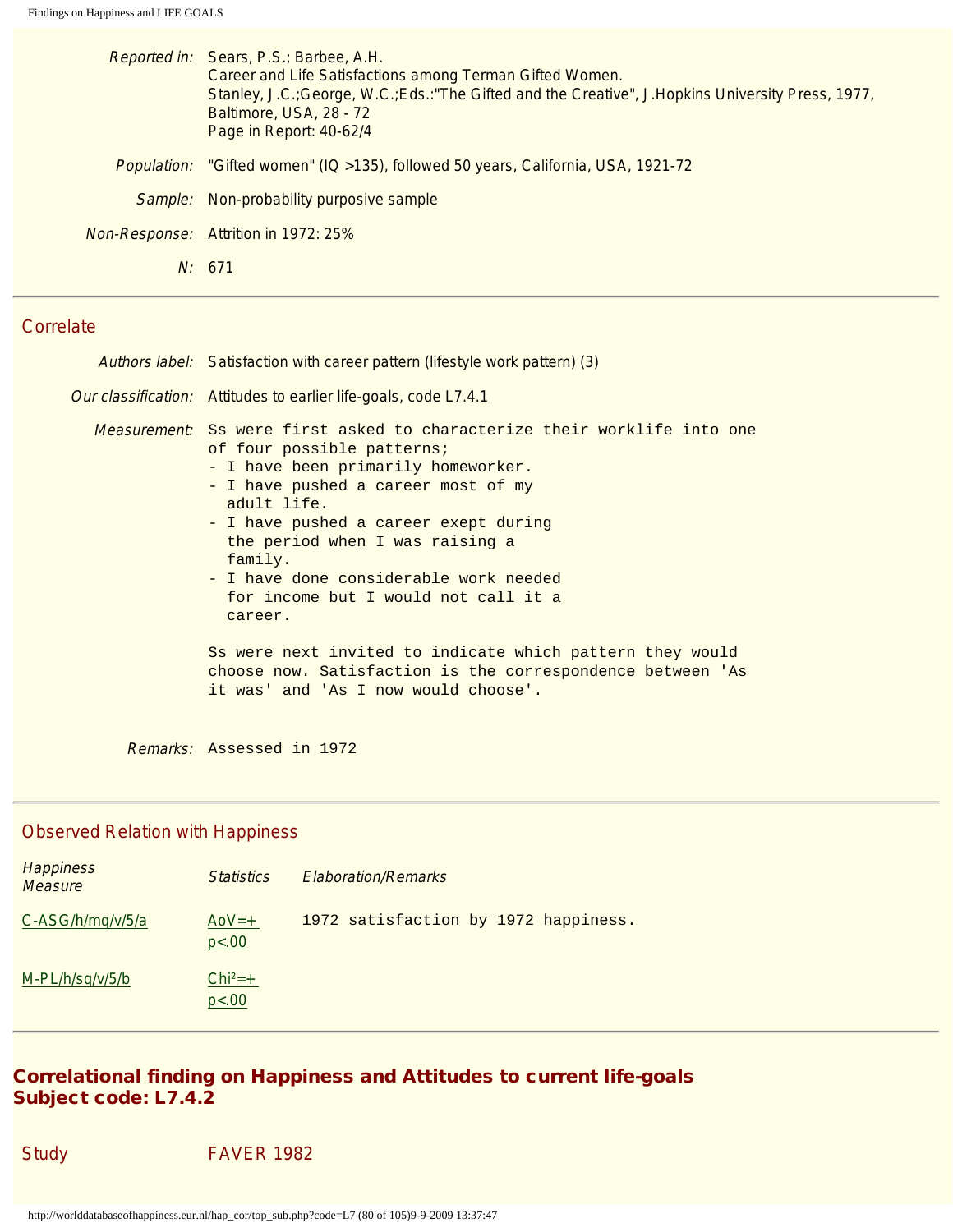| Reported in: Faver, C.A. | Life Satisfaction and the Life-Cycle: The Effects of Values and Roles on Women's Well-Being<br>Sociology and Social Research, 1982, Vol. 66, 435 - 452, ISSN 0038 0393<br>Page in Report: 441,443,445,447 |
|--------------------------|-----------------------------------------------------------------------------------------------------------------------------------------------------------------------------------------------------------|
|                          | Population: 22-64 aged women, USA, 1977                                                                                                                                                                   |
|                          | Sample: Non-probability chunk sample                                                                                                                                                                      |
| Non-Response:            |                                                                                                                                                                                                           |
|                          | N: 1120                                                                                                                                                                                                   |
|                          |                                                                                                                                                                                                           |

# **Correlate**

|  | Authors label: Career Value Orientation                                                                                                                                                                                                                                                                                                                                                                                                                                                                                                                                                                                                                                         |
|--|---------------------------------------------------------------------------------------------------------------------------------------------------------------------------------------------------------------------------------------------------------------------------------------------------------------------------------------------------------------------------------------------------------------------------------------------------------------------------------------------------------------------------------------------------------------------------------------------------------------------------------------------------------------------------------|
|  | <i>Our classification:</i> Attitudes to current life-goals, code L7.4.2                                                                                                                                                                                                                                                                                                                                                                                                                                                                                                                                                                                                         |
|  | <i>Measurement</i> : Self report on 3 questions:<br>1 For me, it is (would be) more important to help my<br>husband in his career than to have a career of my<br>own. (reverse scored)<br>b Seriously pursuing a career involves costs in other areas<br>of my life that I am not willing to accept. (reverse scored)<br>c I can't picture having a fully satisfying a fully<br>satisfying life without a career on my own.<br>Rated on a 5 point scale: $1 =$ disagree, $2 =$ mostly<br>disagree, $4 = \text{mostly agree}$ , $5 = \text{agree}$<br>From these scales a dichotomous variable was created<br>measureing:<br>$0 =$ Low career values<br>$1$ = High career values |
|  |                                                                                                                                                                                                                                                                                                                                                                                                                                                                                                                                                                                                                                                                                 |

Measured Values: N= 0:702, 1:406

| <b>Happiness</b><br>Measure | <b>Statistics</b> | <b>Elaboration/Remarks</b>                                                                                                  |
|-----------------------------|-------------------|-----------------------------------------------------------------------------------------------------------------------------|
| O-V/c/sq/v/5/a              | $DM=+$            | All<br>- High career values $M = 4,15$ SD = 0,07<br>- Low career values $M = 4,05$ SD = 0,24<br>Difference<br>$+0.10$       |
| O-V/c/sq/v/5/a              | $DM=+$            | Singles only<br>- High career values $M = 4,05$ $N = 219$<br>- Low career values $M = 3,43$ N = 53<br>Difference<br>$+0.62$ |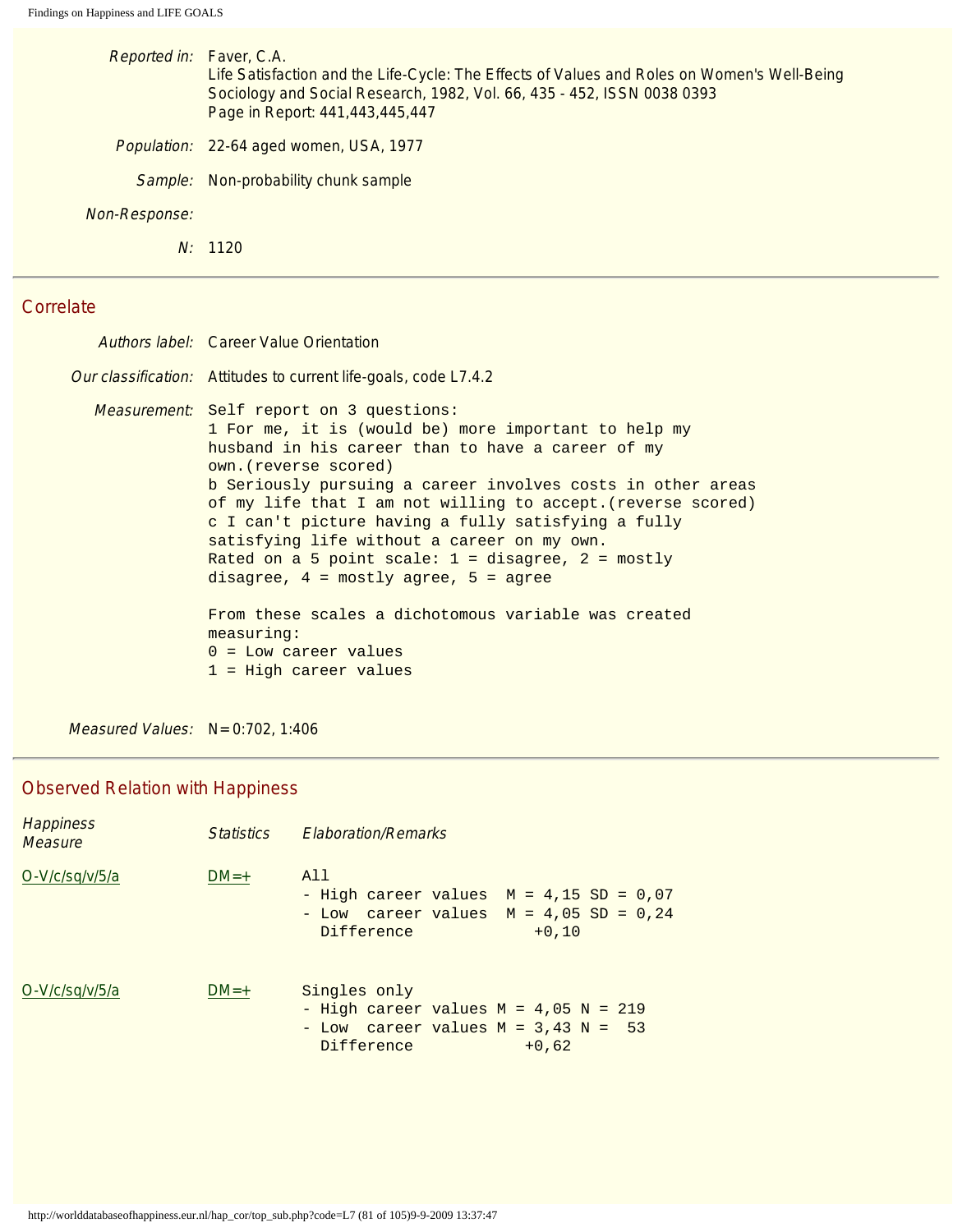| O-V/c/sq/v/5/a | $DM=+$                | Married only<br>- High career values $M = 4,20$ N=483<br>- Low career values $M = 4,14 N=353$<br>Difference<br>$+0,06$                                                                                                                                                                                                          |
|----------------|-----------------------|---------------------------------------------------------------------------------------------------------------------------------------------------------------------------------------------------------------------------------------------------------------------------------------------------------------------------------|
| O-V/c/sq/v/5/a | $DM =$                | age cohort 22-34, high career values<br>a) Single childless women $M = 3,94$ N = 83<br>b) Married childless women $M = 4,39$ N = 59<br>c) Married mothers of preschool<br>children<br>$M = 3,83$ $N = 77$<br>d) Married mothers of elementary<br>school children<br>$M = 4,29 N = 42$<br>e) Single mothers<br>$M = 4,11 N = 27$ |
| O-V/c/sq/v/5/a | $F = 3,03$<br>p < .02 |                                                                                                                                                                                                                                                                                                                                 |
| O-V/c/sq/v/5/a | $DM =$                | age cohort 22-34 low career values<br>a) Single childless women $M = 3,40$ N = 5<br>b) Married childless women $M = 4,33$ N = 6<br>c) Married mothers of preschool<br>children<br>$M = 3,98$ N = 53<br>d) Married mothers of elementary<br>school children<br>$M = 4,11 N = 9$<br>$M = 383 N = 6$<br>e) Single mothers          |
| O-V/c/sq/v/5/a | $F = 69$<br>p < .03   |                                                                                                                                                                                                                                                                                                                                 |
| O-V/c/sq/v/5/a | $DM = -$              | Not employed only<br>- High career values $M = 3,67$ SD = $,05$ N = 125<br>- Low career values $M = 3,95$ SD = 0,12 N = 138<br>Difference<br>$=-0,28$                                                                                                                                                                           |
| O-V/c/sq/v/5/a | $DM=+$                | parttime workers only<br>- High career values $M = 4,11$ SD = 0,06 N = 178<br>- Low Career values $M = 4,06$ SD = 0,42 N = 117<br>Difference<br>$M = +0,05$                                                                                                                                                                     |
| O-V/c/sq/v/5/a | $DM=+$                | fulltime workers only<br>- High career values $M = 4,34$ SD = 0,21 N = 380<br>- Low Career values $M = 4,13 SD = 0,27 N = 104$<br>Difference<br>$M = +0, 21$                                                                                                                                                                    |
| O-V/c/sq/v/5/a | $DM=+$                | single, not employed workers only<br>- High career values $M = 3,77$ N =<br>30<br>- Low career values $M = 3,55$ N =<br>- 11<br>Difference<br>$+0, 22$                                                                                                                                                                          |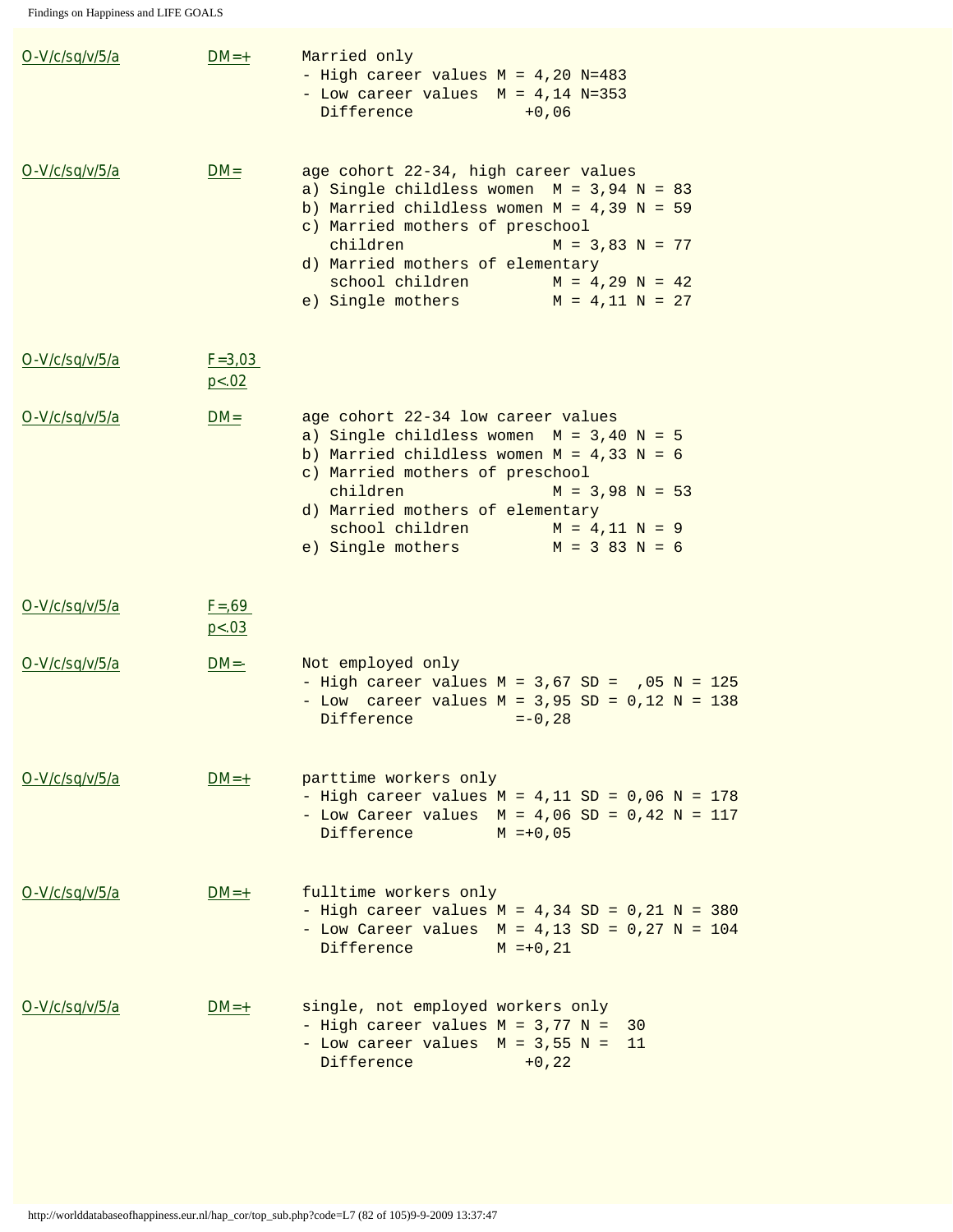Findings on Happiness and LIFE GOALS

| O-V/c/sq/v/5/a | $DM = -$ | married, not employed workers only<br>- High career values $M = 3,65$ $N = 95$<br>- Low career values $M = 3,98$ N = 127<br>Difference<br>$-0, 33$                                   |
|----------------|----------|--------------------------------------------------------------------------------------------------------------------------------------------------------------------------------------|
| O-V/c/sq/v/5/a | $DM=+$   | single, parttime workers only<br>- High career values $M = 4,24$ N =<br>34<br>- Low career values $M = 2,93$ N =<br>14<br>Difference<br>$+1, 31$                                     |
| O-V/c/sq/v/5/a | $DM = -$ | married, parttime workers only<br>- High career values $M = 4,08$ N =<br>144<br>- Low career values $M = 4,21$ N =<br>103<br>Difference<br>$-0, 13$                                  |
| O-V/c/sq/v/5/a | $DM=+$   | single, fulltime workers only<br>- High career values $M = 4,08$ N =<br>148<br>- Low career values $M = 3,67$ N =<br>27<br>Difference<br>$+0, 41$                                    |
| O-V/c/sq/v/5/a | $DM=+$   | Married, fulltime workers only<br>- High career values $M = 4,50$ N =<br>232<br>- Low career values $M = 4,29$ N =<br>77<br>Difference<br>$+0, 21$                                   |
| O-V/c/sq/v/5/a | $DM=+$   | Age group 22-34, single childless women only<br>- High career values $M = 3,94$ N = 83<br>- Low career values $M = 3,40$ N = 5<br>Difference<br>$+0,54$                              |
| O-V/c/sq/v/5/a | $DM=+$   | Age group 22-34, among married childless women<br>- High career values $M = 4,39$ N = 59<br>- Low career values $M = 4,33$ $N = 6$<br>Difference<br>$+0,06$                          |
| O-V/c/sq/v/5/a | $DM = -$ | Age group 22-34, married mothers of preschool<br>children only<br>- High career values $M = 3,83$ N = 77<br>- Low career values $M = 3,98$ N = 53<br>Difference<br>$-0, 15$          |
| O-V/c/sq/v/5/a | $DM=+$   | Age group 22-34, married mothers with<br>elementary school children only<br>- High career values $M = 4,29$ N = 42<br>- Low career values $M = 4, 11 N = 9$<br>Difference<br>$+0,19$ |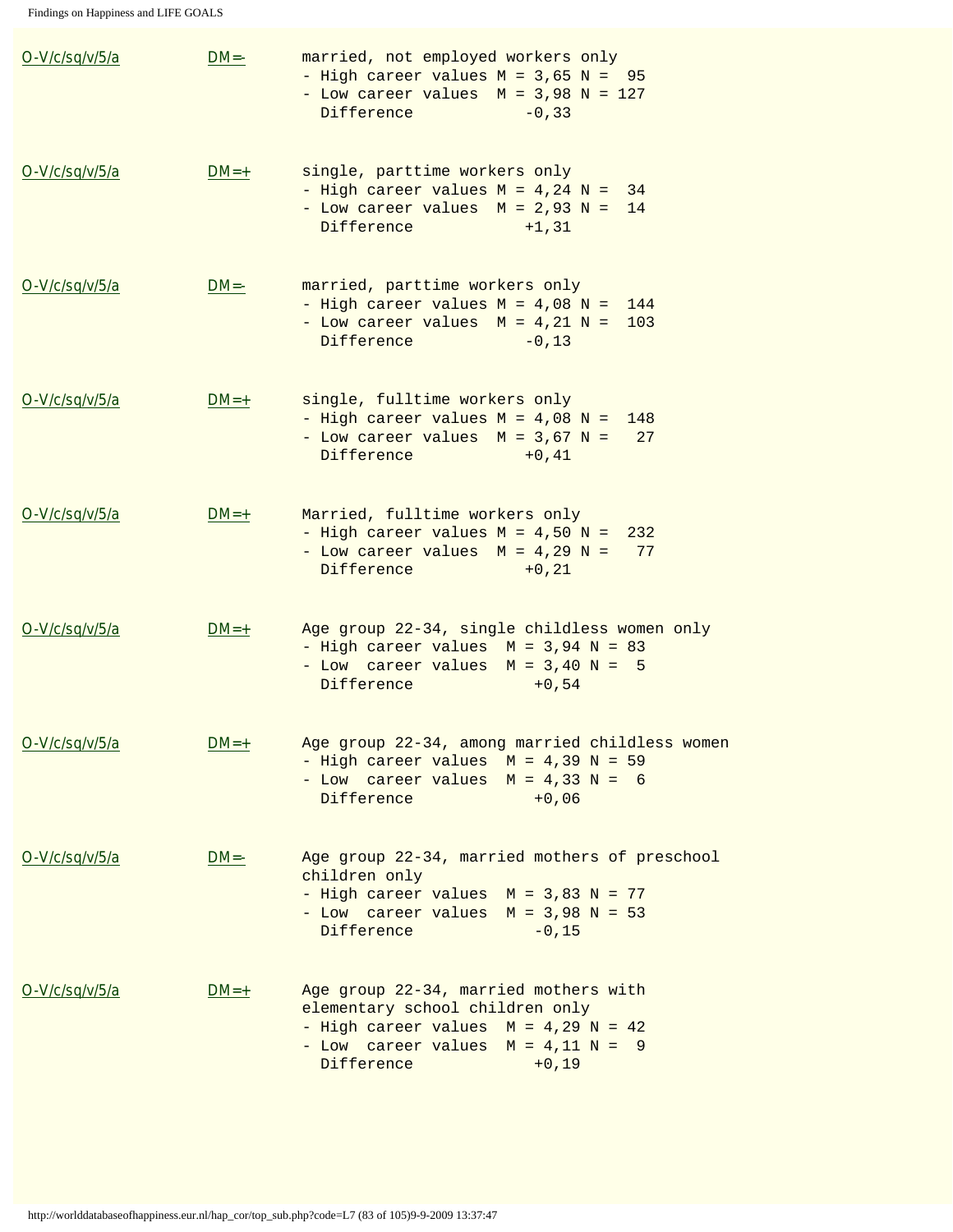| O-V/c/sq/v/5/a | $DM=+$   | Age group 22-34, single mothers only<br>- High career values $M = 4,11$ $N = 27$<br>- Low career values $M = 3,83$ N = 6<br>$+0,19$<br>Difference |
|----------------|----------|---------------------------------------------------------------------------------------------------------------------------------------------------|
| O-V/c/sq/v/5/a | $DM=+$   | Age group 22-34, singles only<br>- High career values $M = 4,11$ $N = 27$<br>- Low career values $M = 3,83$ N = 6<br>Difference<br>$+0,19$        |
| O-V/c/sq/v/5/a | $DM=+$   | Age group 22-34, married only<br>- High career values $M = 4,34$ N = 184<br>- Low career values $M = 4,09$ N =<br>88<br>Difference<br>$+0, 25$    |
| O-V/c/sq/v/5/a | $DM = -$ | Age group 22-34, not employed only<br>- High career values $M = 3,41$ $N = 22$<br>- Low career values $M = 4,06$ N = 48<br>$-0,65$<br>Difference  |
| O-V/c/sq/v/5/a | $DM = -$ | Age group 22-34, parttime only<br>- High career values $M = 4,25$ N = 28<br>- Low career values $M = 4,32$ N = 47<br>Difference<br>$-0,07$        |
| O-V/c/sq/v/5/a | $DM=+$   | Age group 22-34, fulltime only<br>- High career values $M = 4,54$ N = 85<br>- Low career values $M = 4,33$ $N = 39$<br>Difference<br>$+0, 21$     |
| O-V/c/sq/v/5/a | $DM=+$   | Age group 45-64<br>- High career values $M = 4,25$ N = 180<br>- Low career values $M = 4,06$ N = 173<br>Difference<br>$+0, 19$                    |

# Correlational finding on Happiness and Attitudes to current life-goals Subject code: L7.4.2

Study **GREEN 1974** 

Reported in: Greenhaus, J.H. Career Salience as a Moderator of the Relationship between Satisfaction with Occupational Preference and with Life in General. Journal of Psychology, 1974, Vol..86, 53 - 55. ISSN 0022 3980 Page in Report: 54 Population: College students, East USA, 197? Sample: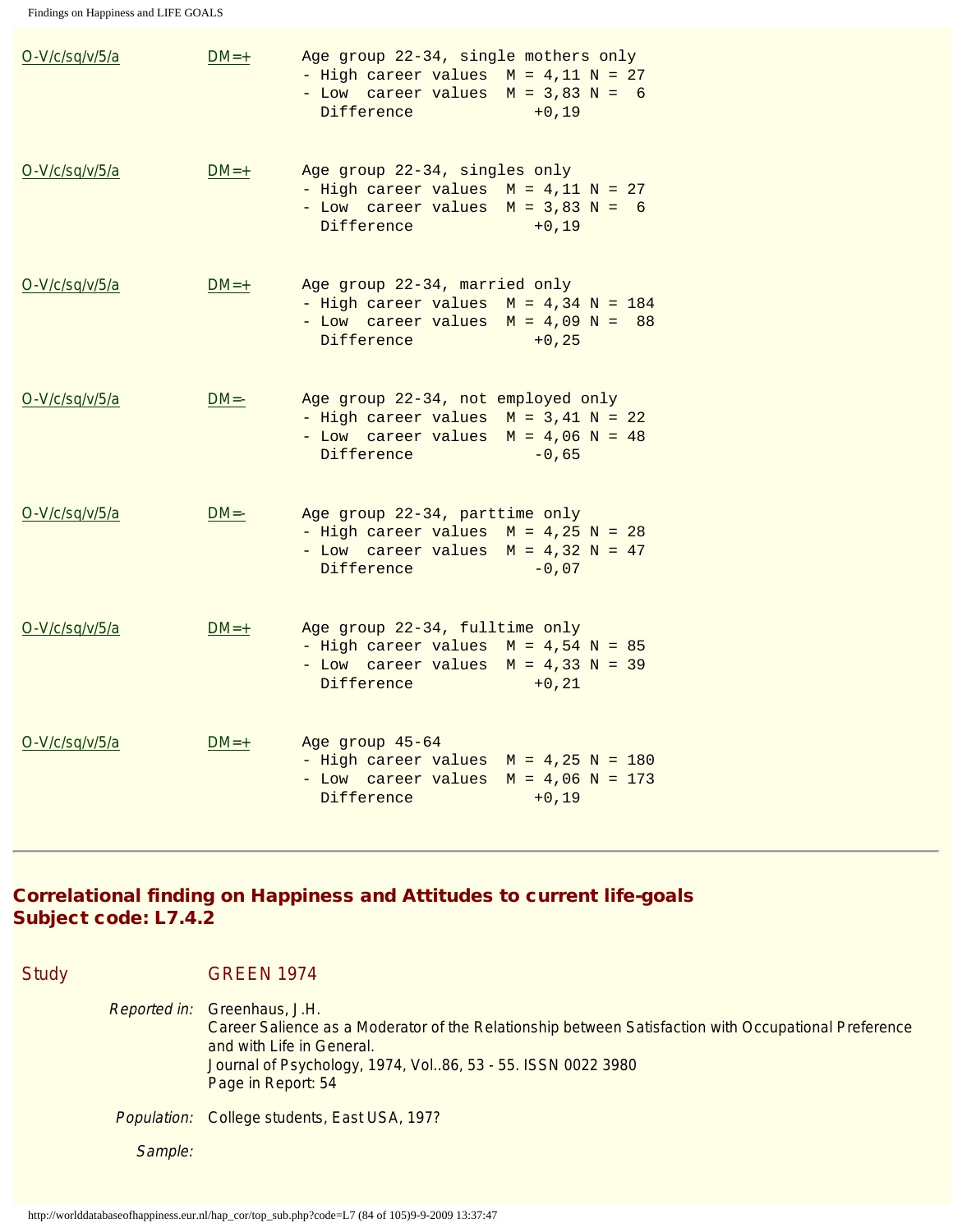Non-Response:

N: 203

#### **Correlate**

| Authors label: Satisfaction with occupational prefe-rence (1)                                                           |  |
|-------------------------------------------------------------------------------------------------------------------------|--|
| Our classification: Attitudes to current life-goals, code L7.4.2                                                        |  |
| <i>Measurement:</i> 5-item index reflecting satisfaction with the<br>appropriateness of stated occupational preference. |  |

# Observed Relation with Happiness

| <b>Happiness</b><br><b>Measure</b> | <b>Statistics</b>     | <b>Elaboration/Remarks</b>                                                                                                                                                    |                                                                                                               |
|------------------------------------|-----------------------|-------------------------------------------------------------------------------------------------------------------------------------------------------------------------------|---------------------------------------------------------------------------------------------------------------|
| M-AO/u/mq/v/5/c                    | $r = +.26$<br>p < .05 | Males:<br>- priority of work and career<br>$-$ low<br>- high<br>- general attitude to work<br>$-$ low<br>- high<br>- career advancement and planning<br>$-$ low<br>- high     | $r = +.13$ (ns)<br>$r = +0.39$ (01)<br>$r = +.22$ (ns)<br>$r = +.30(05)$<br>$r = +.04$ (ns)<br>$r = +.40(01)$ |
| M-AO/u/mq/v/5/c                    | $r = +.30$<br>p < 01  | Females:<br>- priority of work and career.<br>$-$ low<br>- high<br>- general attitude to work.<br>$-$ low<br>- high<br>- career advancement and planning<br>$-$ low<br>- high | $r = +.18$ (ns)<br>$r = +.31(05)$<br>$r = +0.36$ (01)<br>$r = +.13$ (ns)<br>$r = +.17$ (ns)<br>$r = +.53(01)$ |

# Correlational finding on Happiness and Attitudes to current life-goals Subject code: L7.4.2

Study PORTE 1967

| <i>Reported in:</i> Porter J. |                                                                                                 |
|-------------------------------|-------------------------------------------------------------------------------------------------|
|                               | Sex-Role Concepts, Their Relationship to Psychological Well-Being and to Future Plans of Female |
|                               | College Seniors.                                                                                |
|                               | Unpublished doctoral dissertation, 1967, University of Rochester, New York, USA                 |
|                               | Page in Report: 101                                                                             |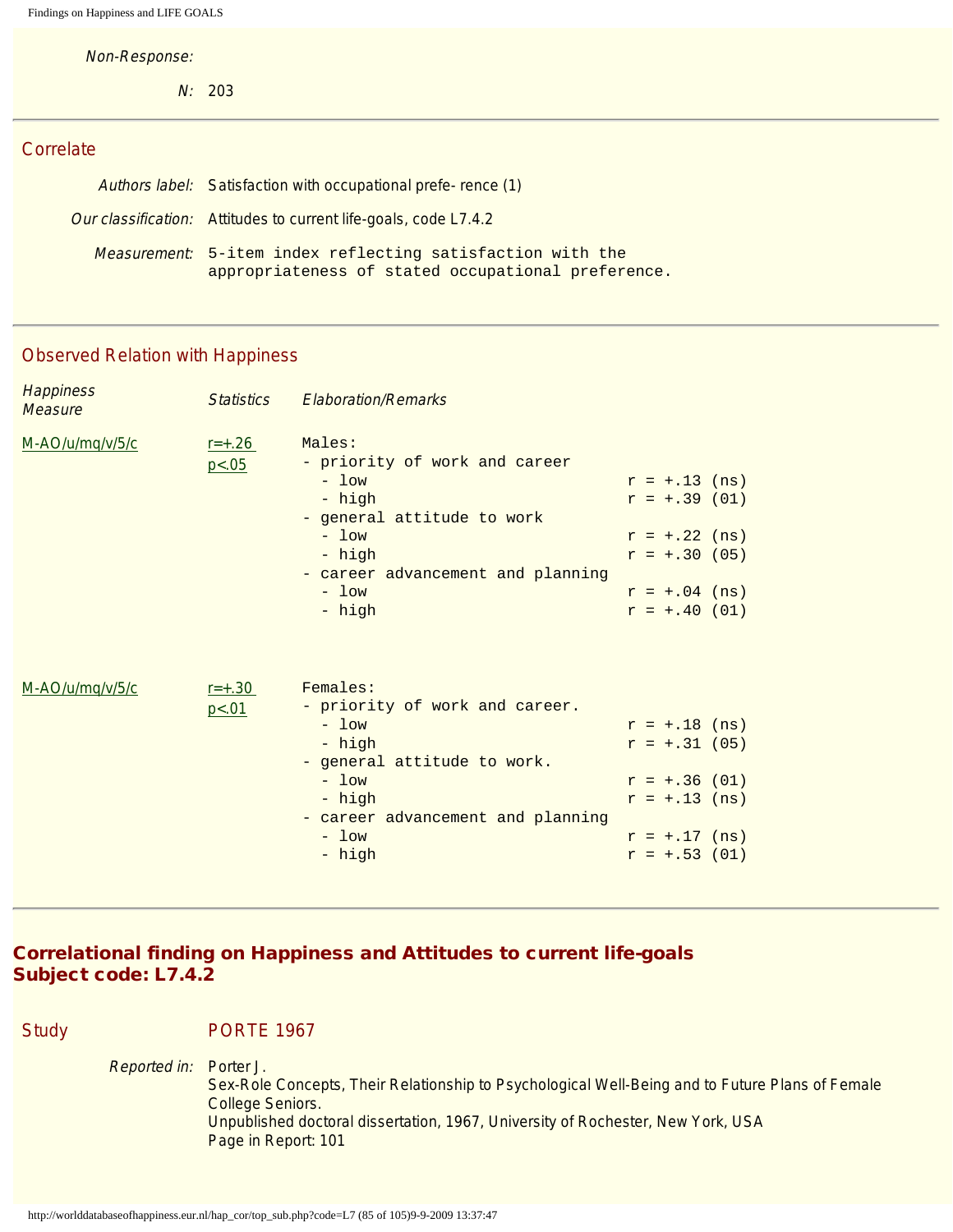|         | Population: Female students college seniors, followed two months, Rochester, USA, 1965-66 |
|---------|-------------------------------------------------------------------------------------------|
| Sample: |                                                                                           |
|         | Non-Response: 8%; unaffected by place of residence                                        |

N: 162

#### **Correlate**

Authors label: Satisf. with next years' plans in terms of achievement needs (1)

Our classification: Attitudes to current life-goals, code L7.4.2

Measurement: Closed question: on "the extent to which S's present plans for further education, career, or job fulfill her need to achieve, to fully utilize her capacities', rated on a 7-point scale ranging from "highly unsatisfactory" to "highly satisfactory".

#### Observed Relation with Happiness

| Happiness<br><b>Measure</b> | <i>Statistics</i> | <b>Elaboration/Remarks</b>                 |
|-----------------------------|-------------------|--------------------------------------------|
| A-AOL/cq/sq/v/10/a          | 05                | $r=+.17 p<.$ Both variables assessed at T2 |

#### Correlational finding on Happiness and Attitudes to current life-goals Subject code: L7.4.2

| <b>Study</b> | <b>PORTE 1967</b>                                                                                                                                                                                                                                 |
|--------------|---------------------------------------------------------------------------------------------------------------------------------------------------------------------------------------------------------------------------------------------------|
| Reported in: | Porter J.<br>Sex-Role Concepts, Their Relationship to Psychological Well-Being and to Future Plans of Female<br><b>College Seniors.</b><br>Unpublished doctoral dissertation, 1967, University of Rochester, New York, USA<br>Page in Report: 101 |
|              | Population: Female students college seniors, followed two months, Rochester, USA, 1965-66                                                                                                                                                         |
| Sample:      |                                                                                                                                                                                                                                                   |
|              | Non-Response: 8%; unaffected by place of residence                                                                                                                                                                                                |
|              | N: 162                                                                                                                                                                                                                                            |
|              |                                                                                                                                                                                                                                                   |

#### Correlate

| Authors label: Satis, with next year's plans in terms of achievement needs (1) |
|--------------------------------------------------------------------------------|
| Our classification: Attitudes to current life-goals, code L7.4.2               |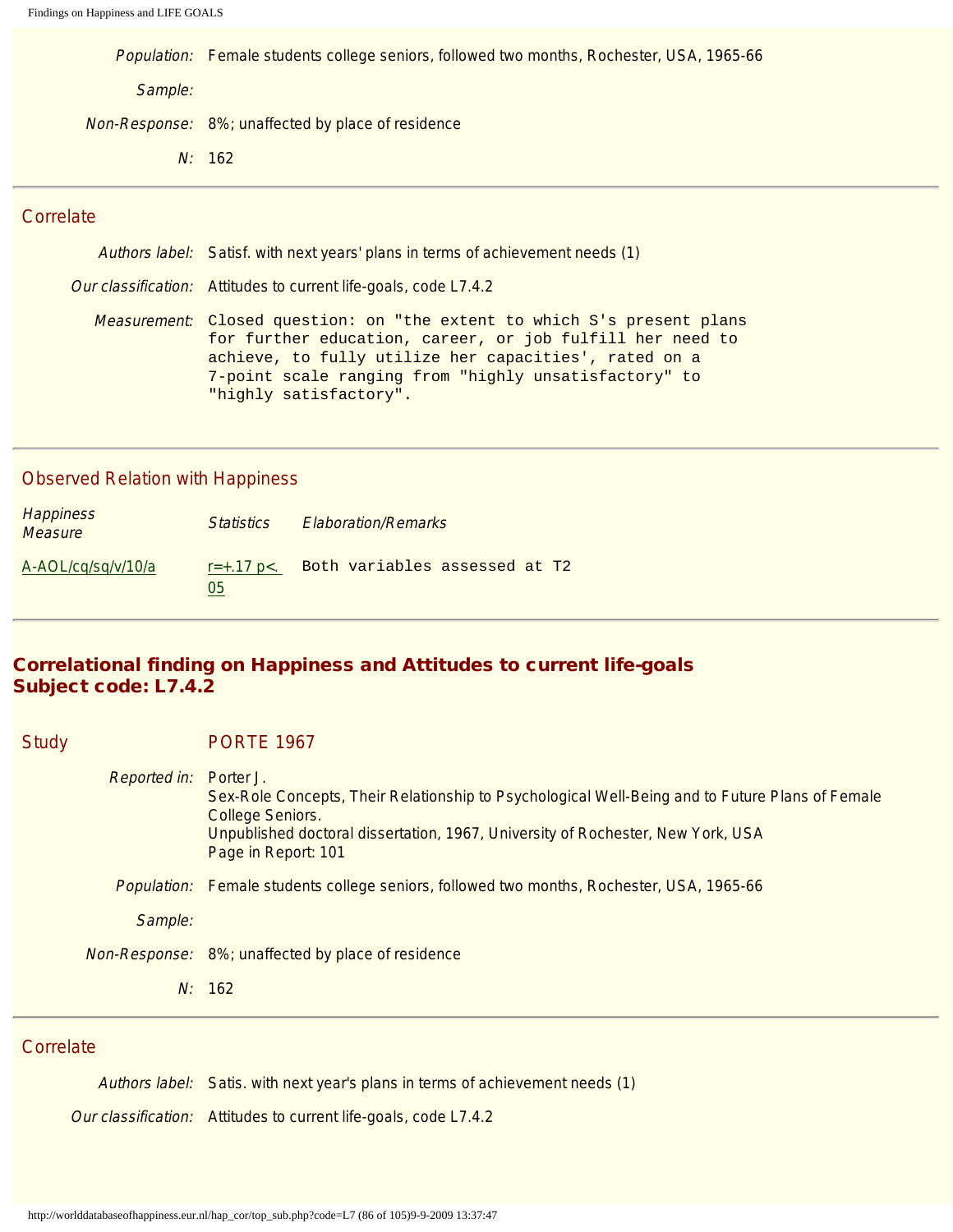Measurement: Closed question: on "the extent to which one's present plans for further education, career, or job fulfill her need to achieve, to fully utilize her capacities", rated on a 7-point scale ranging from "highly unsatisfactory" to "highly satisfactory".

#### Observed Relation with Happiness

| <b>Happiness</b><br><b>Measure</b> | <i><u>Statistics</u></i>  | <b>Elaboration/Remarks</b>    |
|------------------------------------|---------------------------|-------------------------------|
| A-AOL/cg/sg/v/10/a                 | $r = +0.17$ p $<$ .<br>05 | Both variables assessed at T2 |

#### Correlational finding on Happiness and Attitudes to current life-goals Subject code: L7.4.2

| <b>Study</b> |                     | <b>PORTE 1967</b>                                                                                                                                                                                                                                 |
|--------------|---------------------|---------------------------------------------------------------------------------------------------------------------------------------------------------------------------------------------------------------------------------------------------|
|              | <b>Reported in:</b> | Porter J.<br>Sex-Role Concepts, Their Relationship to Psychological Well-Being and to Future Plans of Female<br><b>College Seniors.</b><br>Unpublished doctoral dissertation, 1967, University of Rochester, New York, USA<br>Page in Report: 101 |
|              |                     | <i>Population:</i> Female students college seniors, followed two months, Rochester, USA, 1965-66                                                                                                                                                  |
|              | Sample:             |                                                                                                                                                                                                                                                   |
|              |                     | Non-Response: 8%; unaffected by place of residence                                                                                                                                                                                                |
|              |                     | N: 162                                                                                                                                                                                                                                            |

# **Correlate**

| Authors label: Satis. with next year's plans in terms of achievement needs (2)                                                                                                                                                                                                          |
|-----------------------------------------------------------------------------------------------------------------------------------------------------------------------------------------------------------------------------------------------------------------------------------------|
| Our classification: Attitudes to current life-goals, code L7.4.2                                                                                                                                                                                                                        |
| <i>Measurement:</i> Closed question: on "the extent to which S's present plans<br>for further education, career, or job fulfill her need to<br>achieve, to fully utilize her capacities" rated on a<br>7-point scale, ranging from "highly unsatisfactory" to<br>"highly satisfactory". |

| Happiness<br>Measure | <i><u>Statistics</u></i>  | <b>Elaboration/Remarks</b>     |
|----------------------|---------------------------|--------------------------------|
| A-AOL/cq/sq/v/10/a   | $r = +0.17$ p $<$ .<br>05 | Both variables assessed at T2. |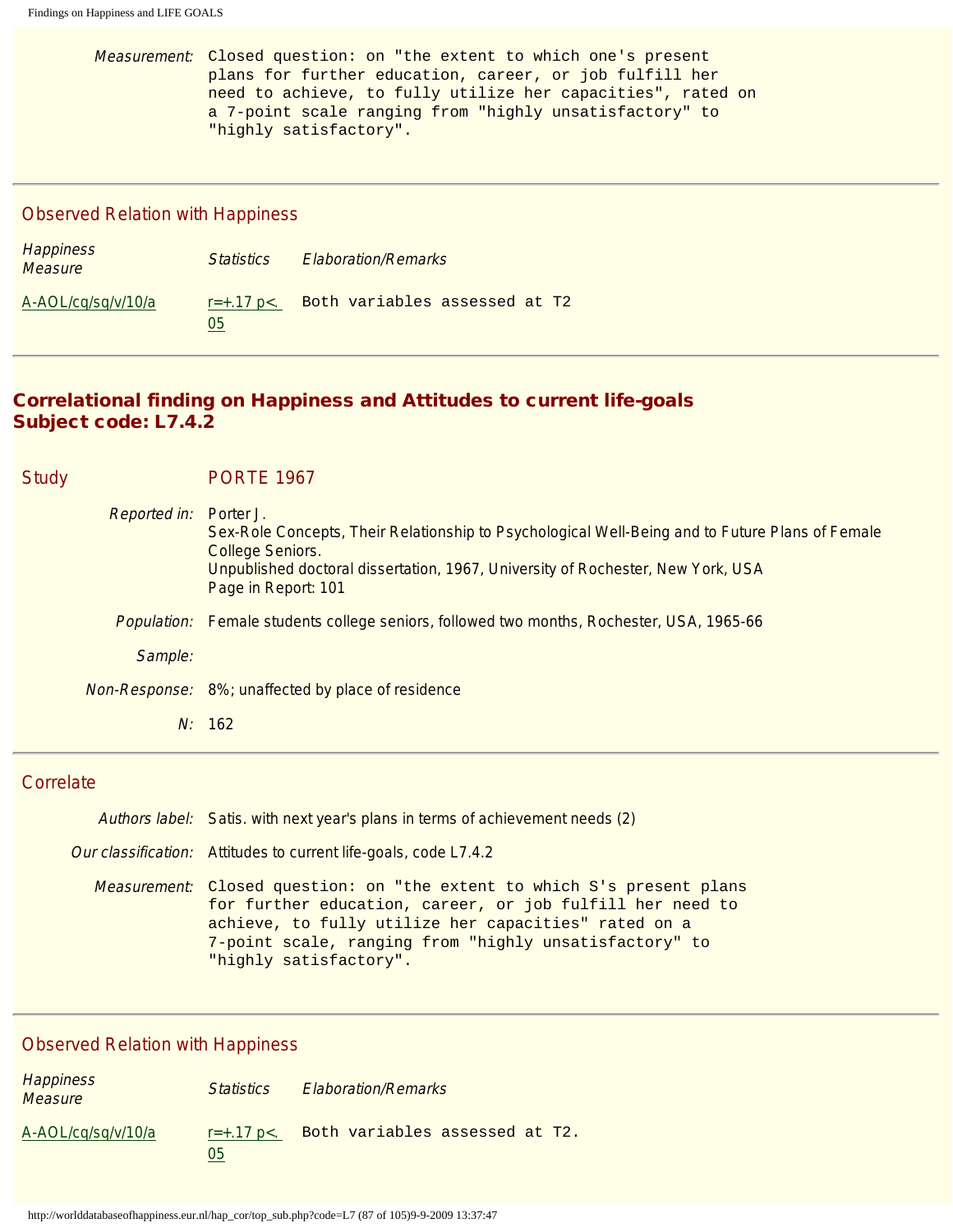# Correlational finding on Happiness and Acceptance of one's life-goals by others Subject code: L7.6

| <b>Study</b>        | <b>BENNE 1970</b>                                                                                                                                         |
|---------------------|-----------------------------------------------------------------------------------------------------------------------------------------------------------|
| Reported in:        | Bennett, F.A.<br>Avowed Happiness in Communities of Religious Women.<br>Unpublished PhD Dissertation, University of Utah, 1970, USA<br>Page in Report: 63 |
| <i>Population:</i>  | Nuns, Catholic congregations, USA, 1969                                                                                                                   |
| Sample:             |                                                                                                                                                           |
| Non-Response: 11,5% |                                                                                                                                                           |
|                     | N: 963                                                                                                                                                    |

#### **Correlate**

Authors label: Cognitive dissonance (1) Our classification: Acceptance of one's life-goals by others, code L7.6 Measurement: Single direct question: "How did your family accept your entrance into religious life?". Strongly opposed, somewhat opposed, mixed reaction, approved and strongly approved.

#### Observed Relation with Happiness

| <b>Happiness</b><br><b>Measure</b> | <b>Statistics</b> | <b>Elaboration/Remarks</b> |
|------------------------------------|-------------------|----------------------------|
| $O-HL/c$ /sq/v/3/f                 | $r = -0.14$ ns    |                            |

# Correlational finding on Happiness and Acceptance of one's life-goals by others Subject code: L7.6

| <b>Study</b> | SEARS 1977A                                                                                                                                                                                                                                                     |
|--------------|-----------------------------------------------------------------------------------------------------------------------------------------------------------------------------------------------------------------------------------------------------------------|
|              | Reported in: Sears, P.S.; Barbee, A.H.<br>Career and Life Satisfactions among Terman Gifted Women.<br>Stanley, J.C.; George, W.C.; Eds.: "The Gifted and the Creative", J.Hopkins University Press, 1977,<br>Baltimore, USA, 28 - 72<br>Page in Report: 40-62/4 |
|              | Population: "Gifted women" (IQ >135), followed 50 years, California, USA, 1921-72                                                                                                                                                                               |
|              | Sample: Non-probability purposive sample                                                                                                                                                                                                                        |
|              | Non-Response: Attrition in 1972: 25%                                                                                                                                                                                                                            |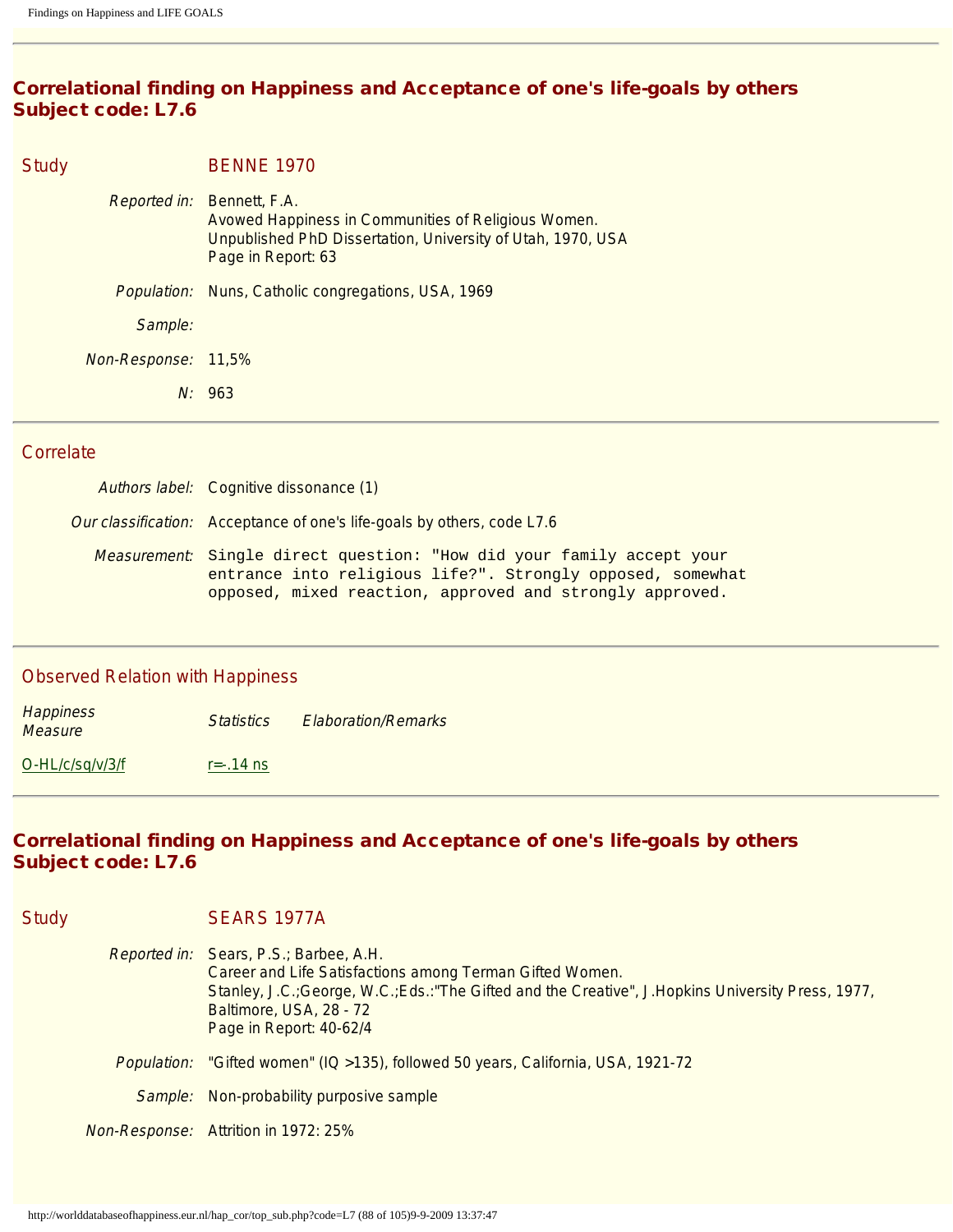N: 671

# **Correlate**

| Authors label: Consonance with parents in career-orientation (2)                                                                                                                                                                                                                                  |  |  |
|---------------------------------------------------------------------------------------------------------------------------------------------------------------------------------------------------------------------------------------------------------------------------------------------------|--|--|
| <i>Our classification:</i> Acceptance of one's life-goals by others, code L7.6                                                                                                                                                                                                                    |  |  |
| <i>Measurement:</i> Direct questions:                                                                                                                                                                                                                                                             |  |  |
| a. Becoming more like father<br>(or mother).<br>b. Fathers choice of vocation for<br>subject.<br>c. Mothers choice of vocation for<br>subject.<br>d. Conflict with father regarding<br>career choice.<br>e. Conflict with mother regarding<br>career choice.<br>Assessed retrospectively in 1950. |  |  |
| <i>Remarks</i> : Earlier retrospective rating (1950) by present happiness<br>$(1972)$ .                                                                                                                                                                                                           |  |  |

| <b>Happiness</b><br>Measure | <b>Statistics</b> | <b>Elaboration/Remarks</b> |
|-----------------------------|-------------------|----------------------------|
| C-ASG/h/mq/v/5/a            | $Aov = ns$        | a.                         |
| M-PL/h/sq/v/5/b             | $Chi2 = ns$       | a.                         |
| C-ASG/h/mq/v/5/a            | $Aov = ns$        | b.                         |
| M-PL/h/sq/v/5/b             | $Chi2 = ns$       | b.                         |
| C-ASG/h/mq/v/5/a            | $Aov = ns$        | $\mathsf{C}$ .             |
| M-PL/h/sq/v/5/b             | $Chi2 = ns$       | $C$ .                      |
| C-ASG/h/mq/v/5/a            | $Aov = ns$        | d.                         |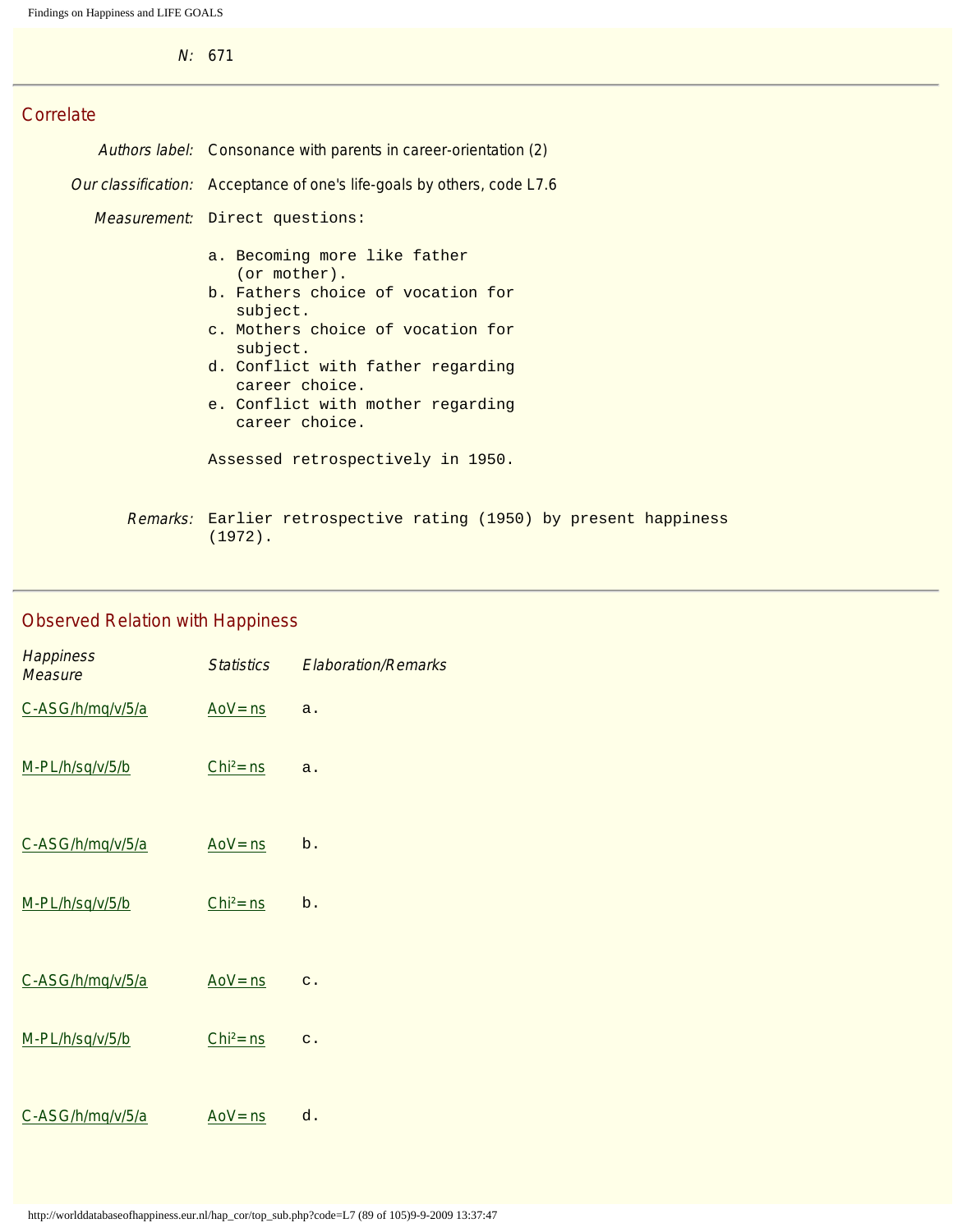| M-PL/h/sq/v/5/b  | $Chi2 = ns$ | d. |
|------------------|-------------|----|
|                  |             |    |
| C-ASG/h/mq/v/5/a | $Aov = ns$  | e. |
| M-PL/h/sq/v/5/b  | $Chi2 = ns$ | e. |
|                  |             |    |

# Appendix 1: Happiness Items used

| <b>Happiness Item Code</b> | <b>Full Text</b>                                                                                                                                                                                                                    |
|----------------------------|-------------------------------------------------------------------------------------------------------------------------------------------------------------------------------------------------------------------------------------|
| A-AB/cw/mq/n/5/b           | Selfreport on 12 questions:                                                                                                                                                                                                         |
|                            | how frequent one experienced moods in the past week<br>A happy<br><b>B</b> joyful<br>C contented<br>D cheerful<br>E pleasant<br>F elated<br><b>G</b> frustrated<br>H sad<br>I depressed<br>J dissatisfied<br>K gloomy<br>L dejected |
|                            | Rated 1: scarcely  5: very frequently                                                                                                                                                                                               |
|                            | Summation: $(A+B+C+D+E+F) - (G+H+I+J+K+L)$                                                                                                                                                                                          |
|                            | Name: adapted from UWIST mood adjective checklist (Mathews et. al. 1990)                                                                                                                                                            |
| A-AB/mp/mq/n/5/a           | Selfreport on 8 questions:                                                                                                                                                                                                          |
|                            | how frequent one experienced in the past half day<br>A happy<br><b>B</b> joyful<br>C contented<br>D cheerful<br><b>E</b> frustrated<br>F sad<br>G depressed<br><b>H</b> dissatisfied                                                |
|                            | Rated 1: scarcely  5: very frequently                                                                                                                                                                                               |
|                            | Summation: $(A+B+C+D) - (E+F+G+H)$                                                                                                                                                                                                  |
|                            | Name: adapted from UWIST mood adjective checklist (Mathews et. al. 1990)                                                                                                                                                            |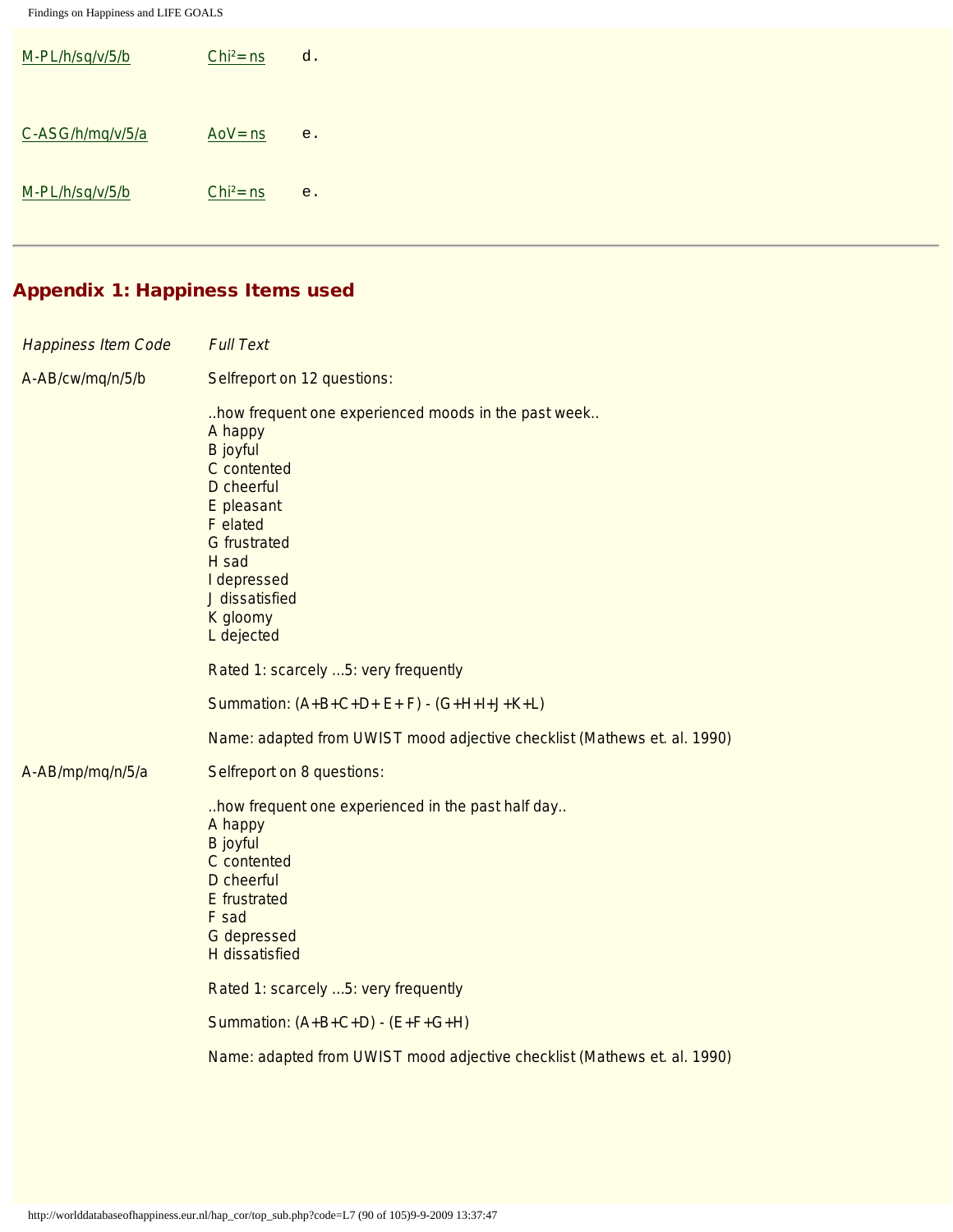<span id="page-90-1"></span><span id="page-90-0"></span>

| A-AB/mp/mqr/n/5/a  | Selfreport on 8 questions repeated every second day during 2 weeks:                                                                                                                                                                                                                                                                                                                                                                                                                                                                                                                                                                                                                                                                                                                                                                                                                                                                                                                                                   |
|--------------------|-----------------------------------------------------------------------------------------------------------------------------------------------------------------------------------------------------------------------------------------------------------------------------------------------------------------------------------------------------------------------------------------------------------------------------------------------------------------------------------------------------------------------------------------------------------------------------------------------------------------------------------------------------------------------------------------------------------------------------------------------------------------------------------------------------------------------------------------------------------------------------------------------------------------------------------------------------------------------------------------------------------------------|
|                    | how frequent one experienced in the past half day<br>A happy<br><b>B</b> joyful<br>C contented<br>D cheerful<br><b>E</b> frustrated<br>F sad<br>G depressed<br>H dissatisfied                                                                                                                                                                                                                                                                                                                                                                                                                                                                                                                                                                                                                                                                                                                                                                                                                                         |
|                    | Rated 1: scarcely  5: very frequently                                                                                                                                                                                                                                                                                                                                                                                                                                                                                                                                                                                                                                                                                                                                                                                                                                                                                                                                                                                 |
|                    | Summation: $(A+B+C+D) - (E+F+G+H)$                                                                                                                                                                                                                                                                                                                                                                                                                                                                                                                                                                                                                                                                                                                                                                                                                                                                                                                                                                                    |
|                    | Name: adapted from UWIST mood adjective checklist (Mathews et. al. 1990)                                                                                                                                                                                                                                                                                                                                                                                                                                                                                                                                                                                                                                                                                                                                                                                                                                                                                                                                              |
| A-AOL/cq/sq/v/10/a | Selfreport on single question:                                                                                                                                                                                                                                                                                                                                                                                                                                                                                                                                                                                                                                                                                                                                                                                                                                                                                                                                                                                        |
|                    | "Mood is usually applied to states lasting for minutes or hours, but most people can estimate their<br>average or typical mood over a long period of time. Using the following scale, please indicate which<br>statement best describes your typical mood for the current spring semester. Draw a circle around the<br>number of the statement which best describes your average level of happiness or unhappiness during<br>this semester.<br>10 Complete elation, rapturous joy and soaring ecstasy<br>9 Very elated and in very high spirits. Tremendous<br>delight and buoyancy<br>8 Elated and in high spirits<br>7 Feeling very good and cheerful<br>6 Feeling pretty good, "OK"<br>5 Feeling a little bit low. Just so-so<br>4 Spirits low and somewhat "blue"<br>3 Depressed and feeling very low.<br>Definitely "blue"<br>2 Tremendously depressed.<br>Feeling terrible, really miserable, "just awful"<br>1 Utter depression and gloom. Completely down.<br>All is black and leaden. Wish it were all over. |
| A-AOL/m/sq/v/5/a   | Single direct question:                                                                                                                                                                                                                                                                                                                                                                                                                                                                                                                                                                                                                                                                                                                                                                                                                                                                                                                                                                                               |
|                    | How are you feeling now?<br>5 very good<br>4 good<br>3 neither good nor poor<br>2 poor<br>1 very poor                                                                                                                                                                                                                                                                                                                                                                                                                                                                                                                                                                                                                                                                                                                                                                                                                                                                                                                 |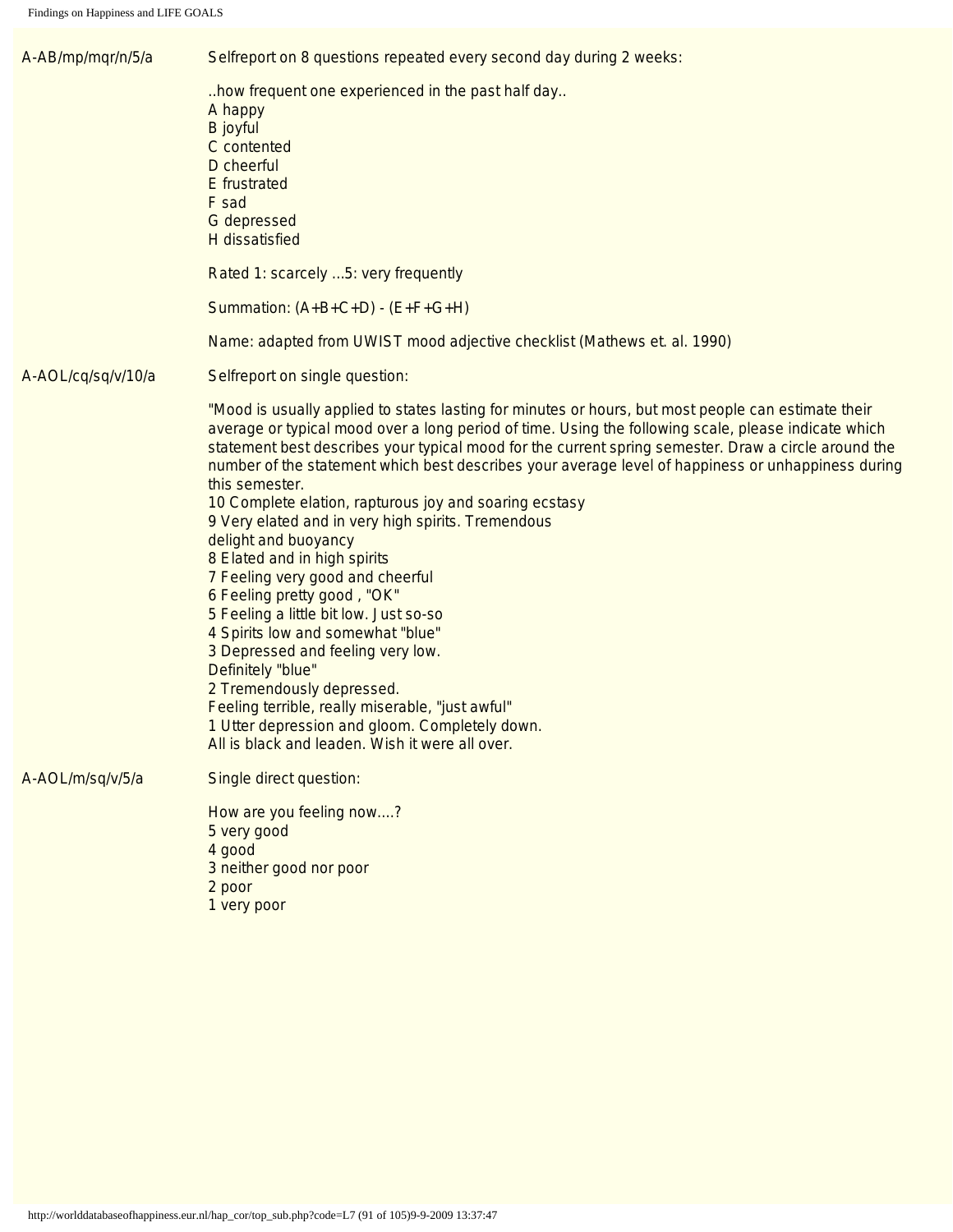<span id="page-91-1"></span><span id="page-91-0"></span>

| A-BB/cm/mq/v/2/a | Selfreport on 10 questions:                                                                                                                                                                                                                                                                                                                                                                                                                                                                                                                                                                                                                                                                                                                     |
|------------------|-------------------------------------------------------------------------------------------------------------------------------------------------------------------------------------------------------------------------------------------------------------------------------------------------------------------------------------------------------------------------------------------------------------------------------------------------------------------------------------------------------------------------------------------------------------------------------------------------------------------------------------------------------------------------------------------------------------------------------------------------|
|                  | During the past few weeks, did you ever feel ? (yes/no)<br>A Particularly exited or interested in something?<br>B So restless that you couldn't sit long in a chair?<br>C Proud because someone complimented you on something<br>you had done?<br>D Very lonely or remote from other people?<br>E Pleased about having accomplished something?<br>F Bored?<br>G On top of the world?<br>H Depressed or very unhappy?<br>I That things were going your way?<br>J Upset because someone criticized you?<br>Answer options and scoring:<br>$yes = 1$<br>$no = 0$<br>Summation:<br>-Positive Affect Score (PAS): A+C+E+G+I<br>-Negative Affect Score (NAS): B+D+F+H+J<br>-Affect Balance Score (ABS): PAS minus NAS<br>Possible range: $-5$ to $+5$ |
|                  | Name: Bradburn's 'Affect Balance Scale' (standard version)                                                                                                                                                                                                                                                                                                                                                                                                                                                                                                                                                                                                                                                                                      |
| C-ASG/h/mq/v/5/a | Selfreport on 2 questions:                                                                                                                                                                                                                                                                                                                                                                                                                                                                                                                                                                                                                                                                                                                      |
|                  | A. "How important was each of the following goals in life in the plans you made for yourself in early<br>adulthood?"<br>- occupational success<br>- family life<br>- friendships<br>- richness of cultural life<br>- total service to society.<br>1 less important to me than to most people<br>$\overline{\mathbf{c}}$<br>3<br>4<br>5 of prime importance to me                                                                                                                                                                                                                                                                                                                                                                                |
|                  | B. "How successful have you been in the pursuit of these goals?"<br>1 little satisfaction in this area<br>$\overline{c}$<br>3<br>4<br>5 had excellent fortune in this respect                                                                                                                                                                                                                                                                                                                                                                                                                                                                                                                                                                   |
|                  | Computation: General Satisfaction 5 is the quotient obtained by multiplying the planned goal (early<br>adulthood) by the reported success in attaining that goal, adding the five of these multiplied areas and<br>dividing them by the sum of the planned goals for each of the areas.                                                                                                                                                                                                                                                                                                                                                                                                                                                         |
|                  | $Pa.Sa + Pb.Sb + Pc.Sc + Pd.Sd + Pe.Se$                                                                                                                                                                                                                                                                                                                                                                                                                                                                                                                                                                                                                                                                                                         |
|                  | $Pa + Pb + Pc + Pd + Pe$<br>$Pa = planned goal a (1-5)$<br>$Sa = success goal a (1-5)$                                                                                                                                                                                                                                                                                                                                                                                                                                                                                                                                                                                                                                                          |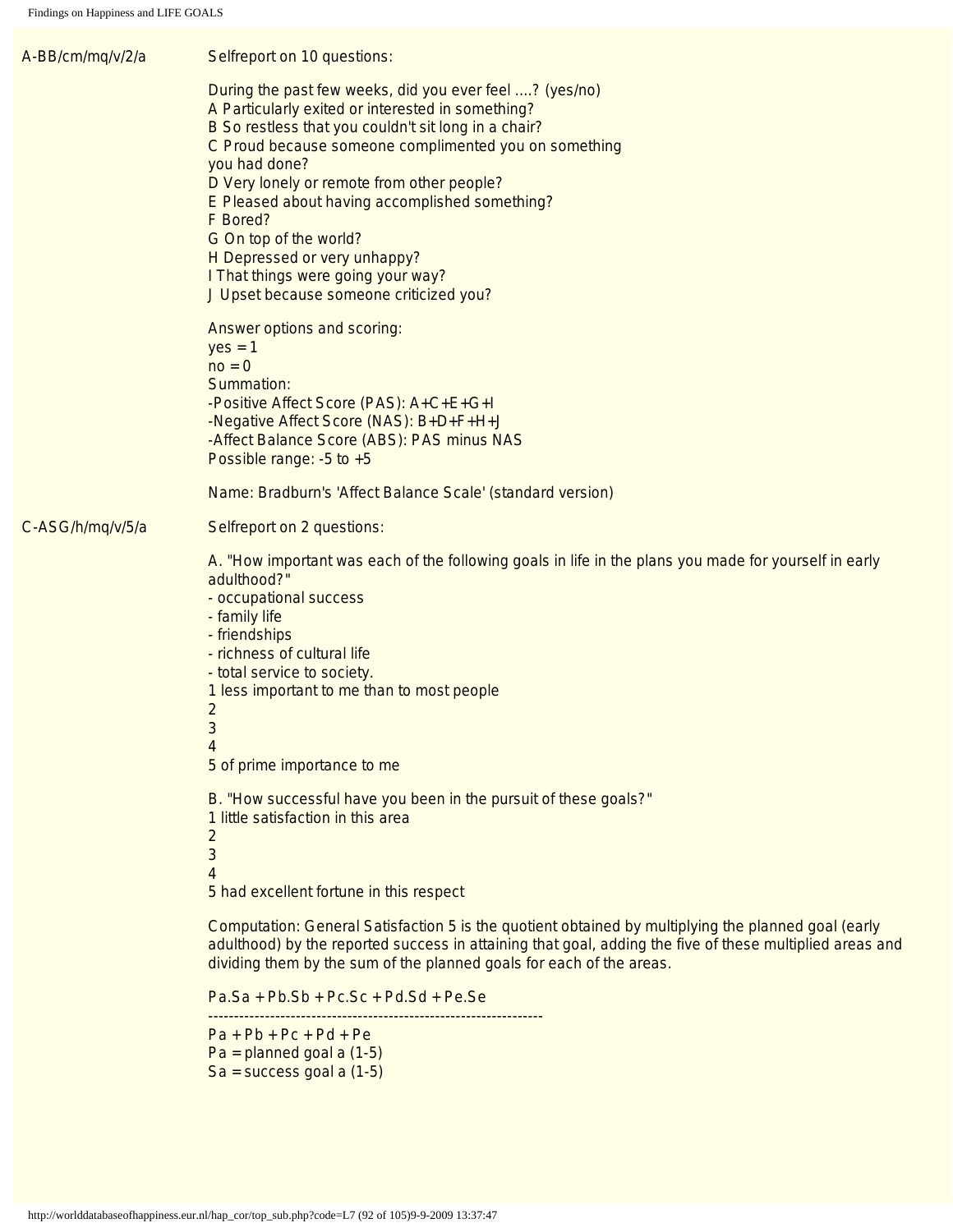| C-ASG/h/mq/v/8/a | Selfreport on 2 questions:                                                                                                                                                                                                                                                                                                                                                                    |
|------------------|-----------------------------------------------------------------------------------------------------------------------------------------------------------------------------------------------------------------------------------------------------------------------------------------------------------------------------------------------------------------------------------------------|
|                  | A<br>"How important was each of the following goals in life in the plans you made for yourself in early<br>adulthood?"                                                                                                                                                                                                                                                                        |
|                  | - joy in living                                                                                                                                                                                                                                                                                                                                                                               |
|                  | 4 of prime importance to me<br>3<br>$\overline{2}$                                                                                                                                                                                                                                                                                                                                            |
|                  | 1 less important to me than to most people<br><b>B.</b><br>"How successful have you been in the pursuit of these goals?"<br>5 had excellent fortune in this respect<br>4<br>3<br>2<br>1 little satisfaction in this area                                                                                                                                                                      |
|                  | Computation: Life satisfaction score = Perceived success in achieving joy in living now (B) minus<br>remembered importance of joy in living in early adulthood (A)                                                                                                                                                                                                                            |
| C-BW/?/sq/?/11/a | Selfreport on single question:                                                                                                                                                                                                                                                                                                                                                                |
|                  | how things are going in your life (full item not reported)<br>0 the worst possible life you could imagine<br>$\overline{2}$<br>3<br>4<br>5<br>6<br>7<br>8<br>10 the best possible life you could imagine                                                                                                                                                                                      |
| C-BW/c/sq/l/11/a | Selfreport on single question:                                                                                                                                                                                                                                                                                                                                                                |
|                  | "Here is a picture of a ladder. Suppose we say that the top of<br>the ladder represents the best possible life for you and the<br>bottom represents the worst possible life for you. Where on the ladder do you feel you personally stand<br>at the present time?"<br>[10] best possible life<br>[9]<br>[8]<br>$[7]$<br>[6]<br>[5]<br>[4]<br>$[3]$<br>[2]<br>$[1]$<br>[0] worst possible life |
|                  | Preceded by 1) open questions about what the respondent imagines as the best possible life and the                                                                                                                                                                                                                                                                                            |

worst possible life. 2) ratings on the ladder of one's life five years ago and where on the ladder one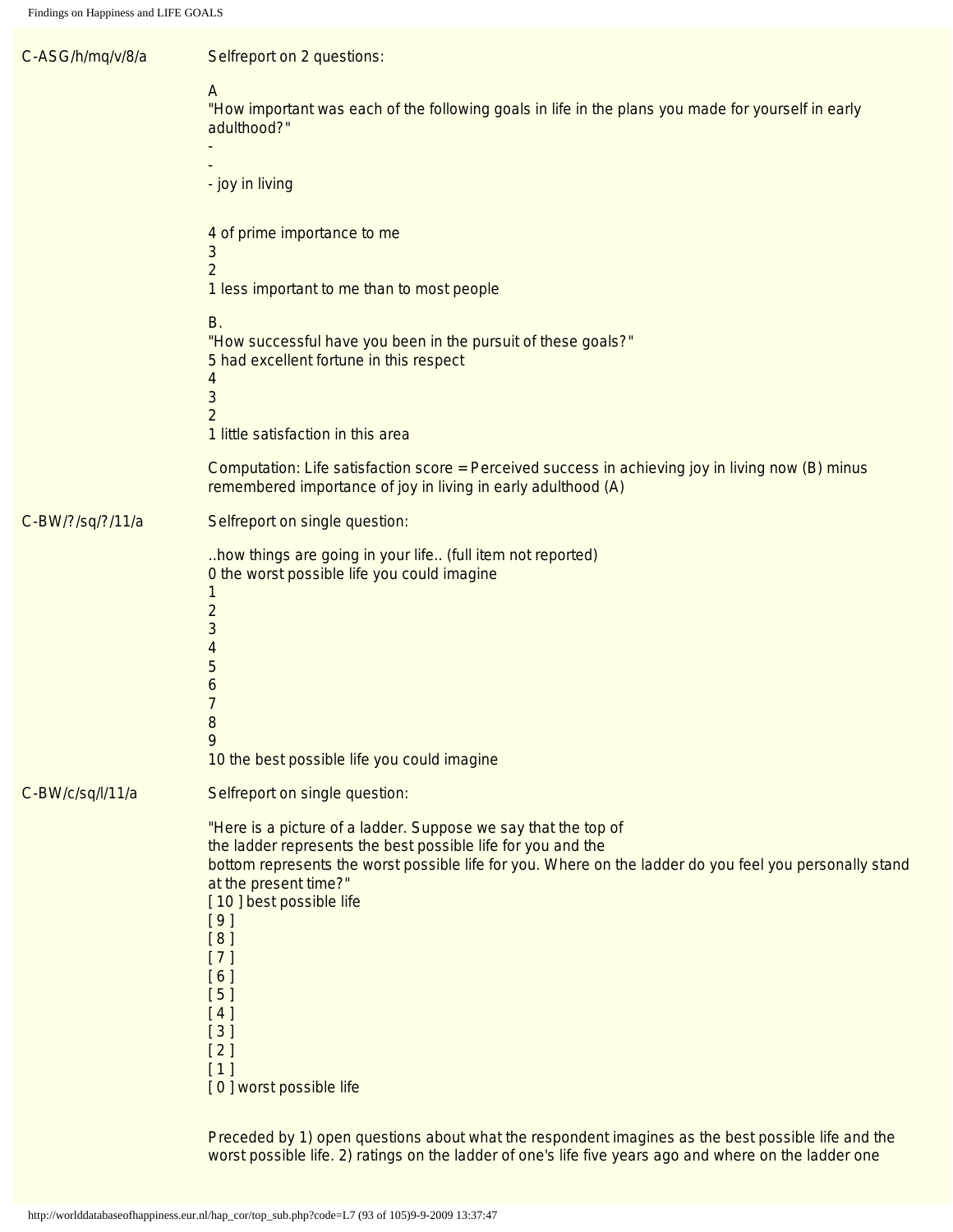<span id="page-93-2"></span><span id="page-93-1"></span><span id="page-93-0"></span>

|                  | expects to stand five years from now.                                                                                                                                                                                                                                                                                                                                                                                                                                                                                                                                                                                                                                                                              |
|------------------|--------------------------------------------------------------------------------------------------------------------------------------------------------------------------------------------------------------------------------------------------------------------------------------------------------------------------------------------------------------------------------------------------------------------------------------------------------------------------------------------------------------------------------------------------------------------------------------------------------------------------------------------------------------------------------------------------------------------|
|                  | Name: Cantril's self anchoring ladder rating of life (original)                                                                                                                                                                                                                                                                                                                                                                                                                                                                                                                                                                                                                                                    |
| M-AO/c/sq/v/4/a  | Selfreport on single question:                                                                                                                                                                                                                                                                                                                                                                                                                                                                                                                                                                                                                                                                                     |
|                  | In terms of general happiness and sen se of wellbeing, how would you usually describe yourself today<br>1 very unhappy<br>2 fairly unhappy<br>3 fairly happy<br>4 very happy                                                                                                                                                                                                                                                                                                                                                                                                                                                                                                                                       |
| M-AO/u/mq/v/5/c  | Selfreport on 2 questions:                                                                                                                                                                                                                                                                                                                                                                                                                                                                                                                                                                                                                                                                                         |
|                  | A "Taking all aspects of yourself and your life into account, which of the following best describes your<br>own feelings of satisfaction with your life?"<br>5 I am extremely satisfied with my life.<br>4 I am satisfied with my life.<br>3 I am somewhat satisfied with my life.<br>2 I am only slightly satisfied with my life.<br>1 I am not at all satisfied with my life.                                                                                                                                                                                                                                                                                                                                    |
|                  | B " In very general terms, about what proportion of the time do you feel satisfied with your life?"<br>4 all of the time<br>3 most of the time<br>2 some of the time<br>1 never                                                                                                                                                                                                                                                                                                                                                                                                                                                                                                                                    |
|                  | Summation: not reported                                                                                                                                                                                                                                                                                                                                                                                                                                                                                                                                                                                                                                                                                            |
| M-FH/g/sq/v/10/a | Selfreport on single question:                                                                                                                                                                                                                                                                                                                                                                                                                                                                                                                                                                                                                                                                                     |
|                  | Use the list below to answer the following question: IN GENERAL, HOW HAPPY OR UNHAPPY DO<br>YOU USUALLY FEEL? Check the one statement that best describes your average happiness.<br>10 extremely happy (feeling ecstatic, joyous, fantastic!)<br>9 very happy (feeling really good and elated!)<br>8 pretty happy (spirits high, feeling good)<br>7 mildly happy (feeling fairly good and somewhat cheerful)<br>6 slightly happy (just a bit above neutral)<br>5 slightly unhappy (just a bit below neutral)<br>4 mildly unhappy (just a bit low)<br>3 pretty unhappy (somewhat "blue", spirits down)<br>2 very unhappy (depressed, spirits very low)<br>1 extremely unhappy (utterly depressed, completely down) |
|                  | Name: Fordyce's overall happiness item.                                                                                                                                                                                                                                                                                                                                                                                                                                                                                                                                                                                                                                                                            |
| M-PL/h/sq/v/5/b  | Selfreport on single question: following enumeration of lifegoals in six areas, the last of which was 'joy in<br>living'                                                                                                                                                                                                                                                                                                                                                                                                                                                                                                                                                                                           |
|                  | "How successful have you been in pursuit of that goal?"<br>(joy in living)<br>5 had excellent fortune in this respect<br>3<br>$\overline{2}$<br>1 found little satisfaction in this area                                                                                                                                                                                                                                                                                                                                                                                                                                                                                                                           |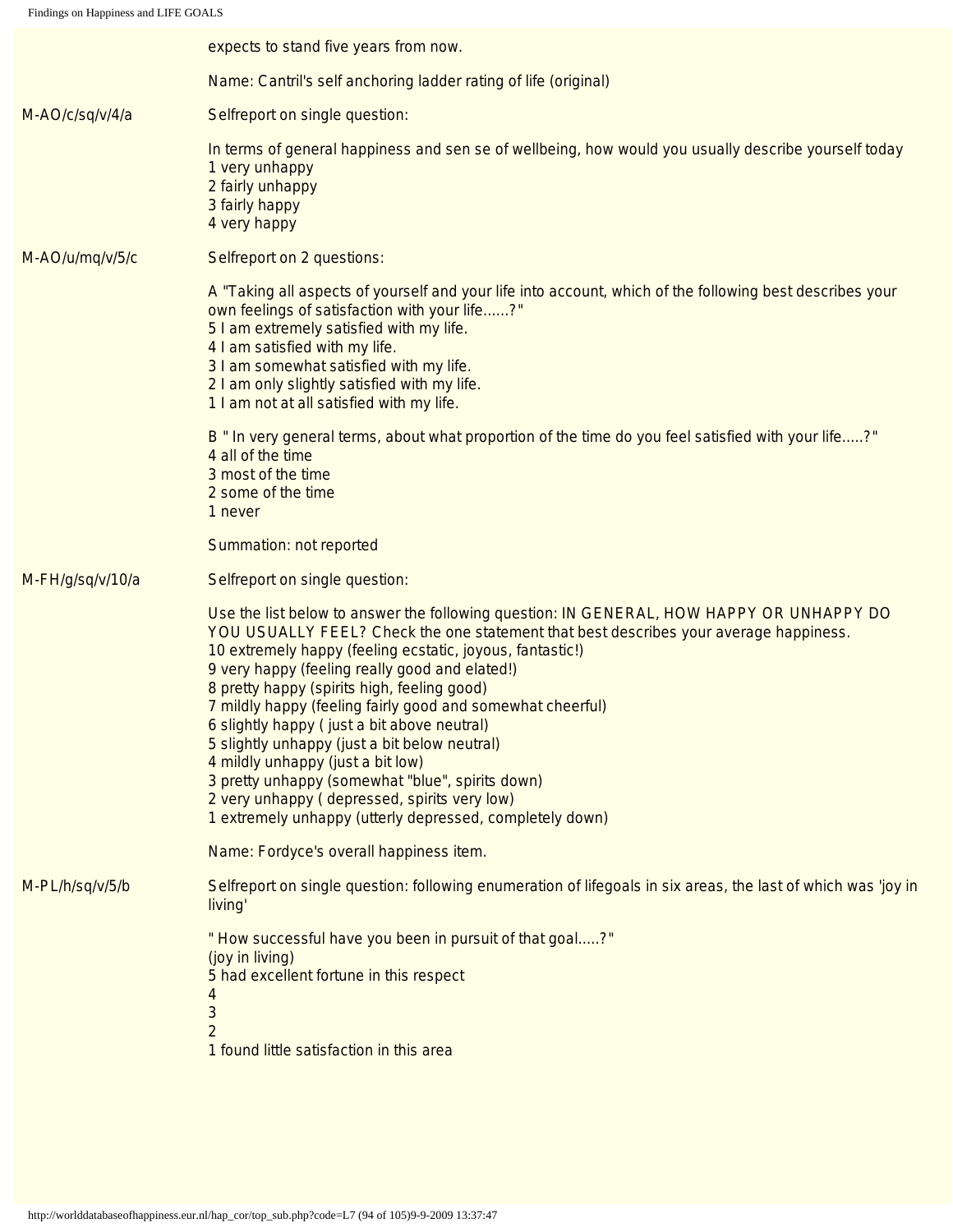<span id="page-94-1"></span><span id="page-94-0"></span>

| M-TH/cm/sq/v/4/b  | Selfreport on single question                                                                                                                                                    |
|-------------------|----------------------------------------------------------------------------------------------------------------------------------------------------------------------------------|
|                   | Felt happy during the past month (full item not reported)<br>3 all of the time<br>2 most of the time<br>2 some of the time<br>0 none of the time                                 |
| O-DT/u/sqt/v/10/a | Selfreport on single question asked twice in interview,                                                                                                                          |
|                   | "How do you feel about your life as a whole?"<br>10 delightful<br>9<br>8<br>7<br>6<br>5<br>4<br>3<br>$\overline{2}$<br>1 terrible                                                |
|                   | Summation: mean                                                                                                                                                                  |
|                   | Name: Andrews & Withey's `Delightful-Terrible Scale' (modified version)                                                                                                          |
| O-DT/u/sqt/v/7/a  | Selfreport on single question, asked twice in interview:                                                                                                                         |
|                   | How do you feel about your life as a whole?<br>7 delighted<br>6 pleased<br>5 mostly satisfied<br>4 mixed<br>3 mostly dissatisfied<br>2 unhappy<br>1 terrible                     |
|                   | Summation: arithmetic mean                                                                                                                                                       |
|                   | Name: Andrews & Withey's "Delighted-Terrible Scale" (original version)<br>Also known as Lehman's 'Global lifesatisfaction'                                                       |
| O-HL/c/sq/v/3/f   | Selfreport on single question:                                                                                                                                                   |
|                   | Considering everything that has happened to you recently, how would you say things are with you -<br>would you say you are?<br>3 very happy<br>2 pretty happy<br>1 not too happy |
| O-HL/c/sq/v/4/a   | Selfreport on single question:                                                                                                                                                   |
|                   | Do you feel your life at present is?<br>4 very happy<br>3 quite happy<br>2 quite unhappy<br>1 very unhappy                                                                       |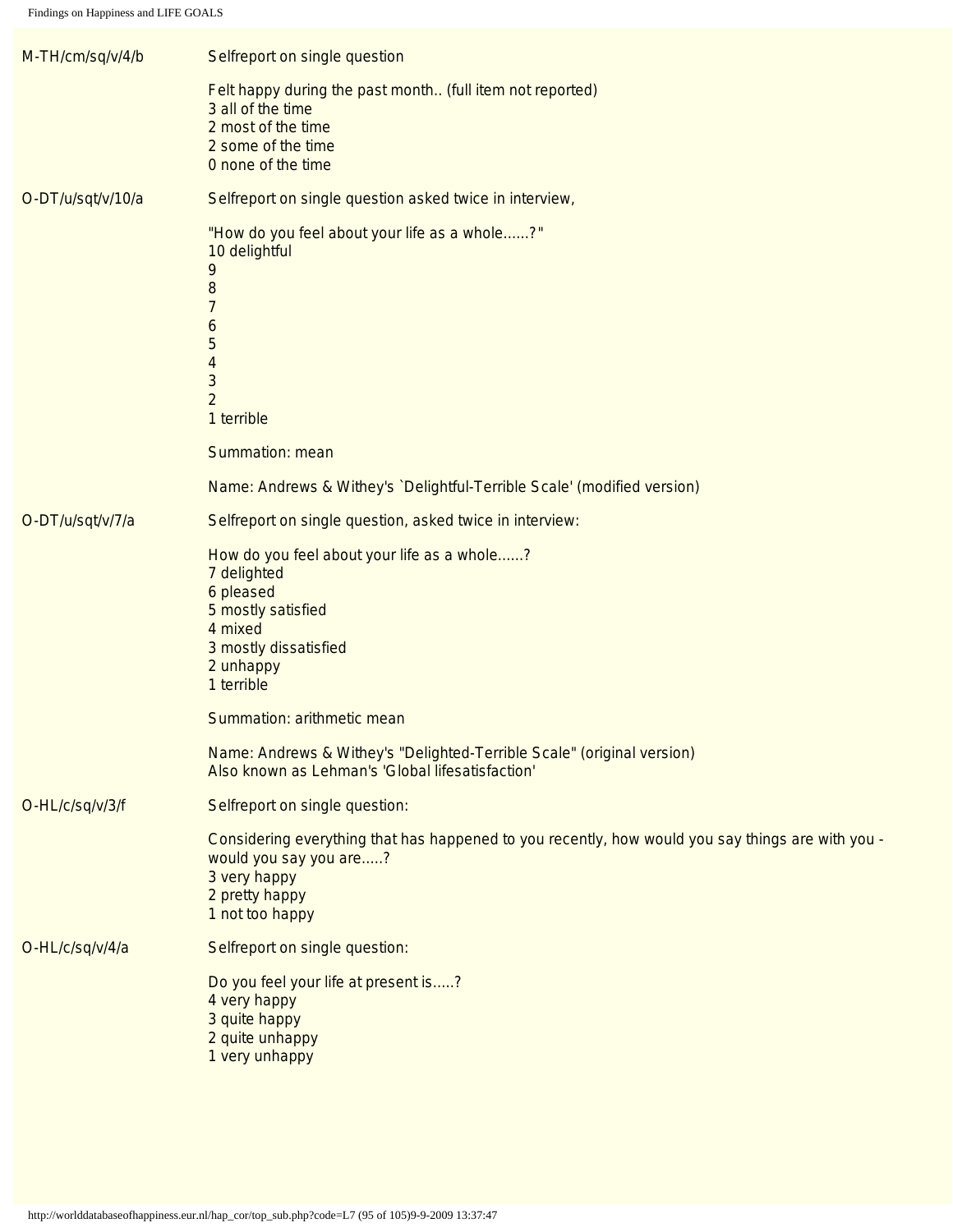<span id="page-95-1"></span><span id="page-95-0"></span>

| O-HL/c/sq/v/5/a  | Selfreport on single question:                                                                                                                                                                        |
|------------------|-------------------------------------------------------------------------------------------------------------------------------------------------------------------------------------------------------|
|                  | Taking all things together in your life, how would you say things are these days? Would you say you<br>are ?<br>5 very happy<br>4 happy<br>3 neither happy nor unhappy<br>2 unhappy<br>1 very unhappy |
| O-HL/c/sq/v/5/h  | Selfreport on single question                                                                                                                                                                         |
|                  | 'How happy are you now?'<br>5 very happy<br>4 happy<br>3 neither happy nor unhappy<br>2 unhappy<br>1 very unhappy                                                                                     |
|                  | <b>Original text in Danish:</b><br>'Hvor lykkelig er du for tiden?'<br>5 meget lykkelig<br>4 lykkelig<br>3 hverken eller<br>2 ullykklig<br>1 meget ullykkelig                                         |
| O-HL/g/sq/v/3/c  | Selfreport on single question:                                                                                                                                                                        |
|                  | "In general, how happy would you say you are?"<br>3 very happy<br>2 fairly happy<br>1 not too happy                                                                                                   |
| O-SLL/c/sq/v/5/e | Selfreport on single question:                                                                                                                                                                        |
|                  | 'On the whole, how satisfied would you say you are with your way of life today?'<br>1 not satisfied at all<br>2<br>3<br>4<br>5 very satisfied<br>(labels of response-options 2, 3 and 4 not reported) |
| O-SLu/c/sq/v/5/e | Selfreport on single question:                                                                                                                                                                        |
|                  | 'How satisfied are you with your life now?'<br>5 very satisfied<br>2 satisfied<br>3 neither satisfied nor dissatisfied<br>2 dissatisfied<br>1 very dissatisfied                                       |
|                  | <b>Original text in Danish:</b><br>'Hvor tilfreds er du med dit liv for tiden?'<br>5 meget tilfreds<br>4 tilfreds<br>3 hverken tilfreds eller utilfreds<br>2 utilfreds<br>1 meget utilfreds           |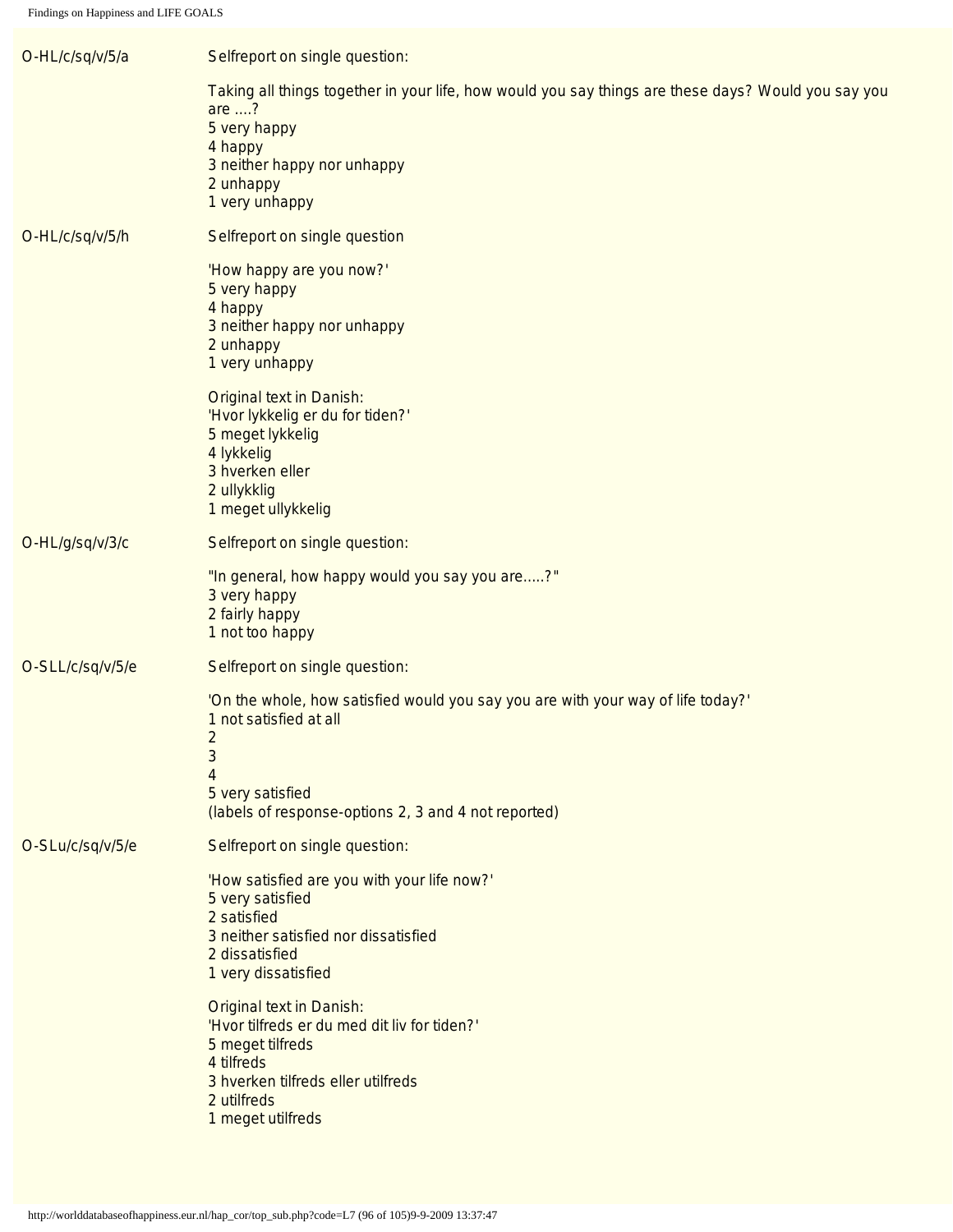<span id="page-96-2"></span><span id="page-96-1"></span><span id="page-96-0"></span>

| O-SLu/u/sq/v/4/a | Selfreport on single question:                                                                                                                                                                |
|------------------|-----------------------------------------------------------------------------------------------------------------------------------------------------------------------------------------------|
|                  | Overall, how satisfied are you with your life?<br>4 very satisfied<br>3 satisfied<br>2 dissatisfied<br>1 very dissatisfied.                                                                   |
| O-SLW/c/sq/n/9/a | Selfreport on single question:                                                                                                                                                                |
|                  | 'All things considered, how satisfied are you with your life these days?'<br>1 completely dissatisfied<br>$\overline{2}$<br>3<br>4<br>5<br>6<br>$\overline{7}$<br>8<br>9 completely satisfied |
| O-SLW/g/sq/v/6/a | Selfreport on single question:                                                                                                                                                                |
|                  | Overall, how satisfied are you with your life in general?<br>1 very dissatisfied<br>2 dissatisfied<br>3 somewhat dissatisfied<br>4 somewhat satisfied<br>5 satisfied<br>6 very satisfied      |
| O-SLW/u/sq/v/5/d | Selfreport on single question:                                                                                                                                                                |
|                  | Taking your life as a whole, are you ?<br>5 very satisfied<br>4 quite satisfied<br>3 more satisfied than discontented<br>2 more discontented than satisfied<br>1 quite dissatisfied           |
| O-V/c/sq/v/5/a   | Selfrepiort on single question:                                                                                                                                                               |
|                  | I think of my life as interesting and satisfying<br>1 disagree<br>2 mostly agree<br>3 neither agree or disagree<br>4 mostly agree<br>5 agree                                                  |
|                  |                                                                                                                                                                                               |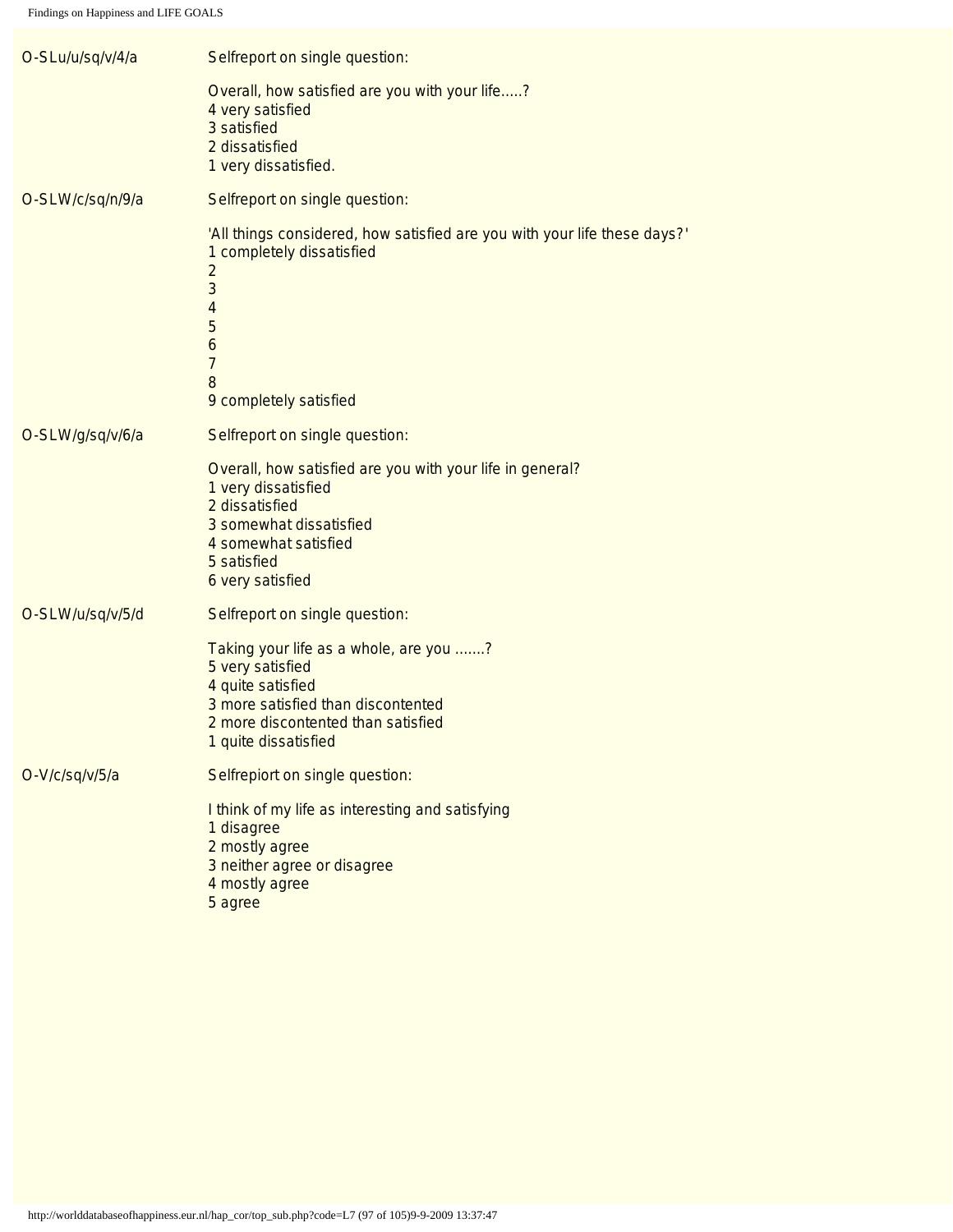# Appendix 2: Statistics used

<span id="page-97-2"></span><span id="page-97-1"></span><span id="page-97-0"></span>

| Symbol           | Explanation                                                                                                                                                                                                                                                                                                                                                                                                                                                                                                                                                                                                                                                                                                                                                                                                                                                                                                          |
|------------------|----------------------------------------------------------------------------------------------------------------------------------------------------------------------------------------------------------------------------------------------------------------------------------------------------------------------------------------------------------------------------------------------------------------------------------------------------------------------------------------------------------------------------------------------------------------------------------------------------------------------------------------------------------------------------------------------------------------------------------------------------------------------------------------------------------------------------------------------------------------------------------------------------------------------|
| AoV              | <b>ANALYSIS of VARIANCE (ANOVA)</b><br>Type: statistical procedure<br>Measurement level: Correlate(s): nominal, Happiness: metric.<br>In an ANOVA, the total happiness variability, expressed as the sum of squares, is split into two or more<br>parts, each of which is assigned to a source of variability. At least one of those sources is the variability<br>of the correlate, in case there is only one, and always one other is the residual variability, which includes<br>all unspecified influences on the happiness variable. Each sum of squares has its own number of<br>degrees of freedom (df), which sum up to Ne -1 for the total variability. If a sum of squares (SS) is divided<br>by its own number of df, a mean square (MS) is obtained. The ratio of two correctly selected mean<br>squares has an F-distribution under the hypothesis that the corresponding association has a zero-value. |
|                  | NOTE: A significantly high F-value only indicates that, in case of a single correlate, the largest of the c<br>mean values is systematically larger than the smallest one. Conclusions about the other pairs of means<br>require the application of a Multiple Comparisons Procedure (see e.g. BONFERRONI's MULTIPLE<br>COMPARISON TEST, DUNCAN's MULTIPLE RANGE TEST or STUDENT-NEWMAN-KEULS)                                                                                                                                                                                                                                                                                                                                                                                                                                                                                                                       |
| B                | REGRESSION COEFFICIENT (non-standardized) by LEAST SQUARES (OLS)<br>Type: test statistic<br>Measurement level: Correlate: metric, Happiness: metric<br>Theoretical range: unlimited                                                                                                                                                                                                                                                                                                                                                                                                                                                                                                                                                                                                                                                                                                                                  |
|                  | Meaning:<br>B > 0 A higher correlate level corresponds with, on an average, higher happiness rating.<br>B < 0 A higher correlate level corresponds with, on an average, lower happiness rating.<br>$B = 0$ Not any correlation with the relevant correlate.                                                                                                                                                                                                                                                                                                                                                                                                                                                                                                                                                                                                                                                          |
| <b>Beta</b>      | (B) STANDARDIZED REGRESSION COEFFICIENT by LEAST SQUARES (OLS)<br>Type: test statistic.<br>Measurement level: Correlates: all metric, Happinessl: metric.<br>Range: $[-1; +1]$                                                                                                                                                                                                                                                                                                                                                                                                                                                                                                                                                                                                                                                                                                                                       |
|                  | Meaning:<br>beta > 0 « a higher correlate level corresponds with, on an average, higher happiness rating.<br>beta < 0 « a higher correlate level corresponds with, on an average, lower happiness rating.<br>$beta = 0$ « no correlation.<br>beta = $+1$ or -1 « perfect correlation.                                                                                                                                                                                                                                                                                                                                                                                                                                                                                                                                                                                                                                |
|                  | Remark:<br>Mean of observations is subtracted from all observations if standardized.                                                                                                                                                                                                                                                                                                                                                                                                                                                                                                                                                                                                                                                                                                                                                                                                                                 |
| Chi <sup>2</sup> | <b>CHI-SQUARE</b><br>Type: test statistic<br>Range: $[0; Ne^*(min(c,r)-1)]$ , where c and r are the number of columns and rows respectively in a cross<br>tabulation of Ne sample elements.                                                                                                                                                                                                                                                                                                                                                                                                                                                                                                                                                                                                                                                                                                                          |
|                  | Meaning:<br>Chi <sup>2</sup> <= $(c-1)$ * $(r-1)$ means: no association<br>Chi <sup>2</sup> >> (c-1) $*(r-1)$ means: strong association                                                                                                                                                                                                                                                                                                                                                                                                                                                                                                                                                                                                                                                                                                                                                                              |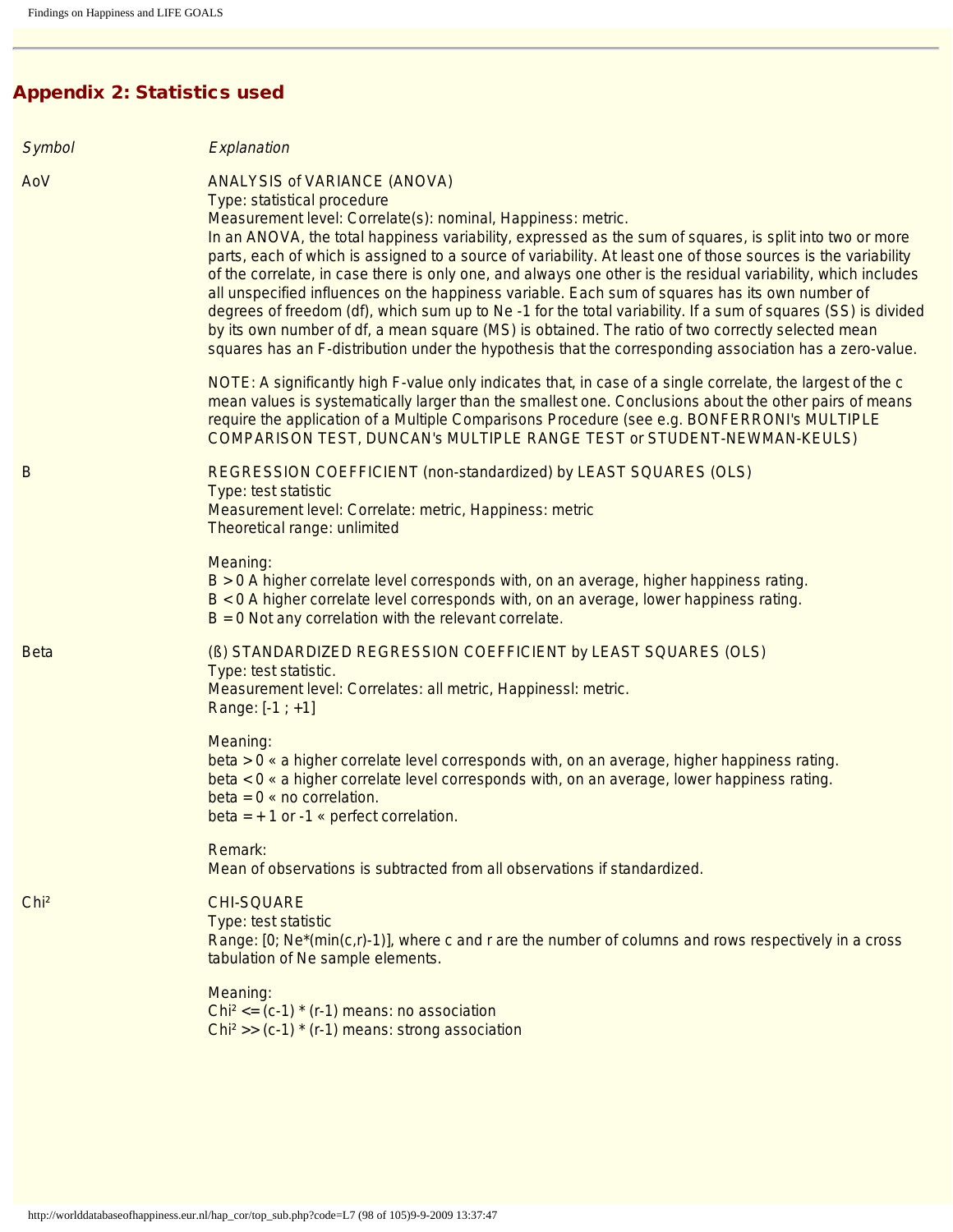<span id="page-98-4"></span><span id="page-98-3"></span><span id="page-98-2"></span><span id="page-98-1"></span><span id="page-98-0"></span>

| D%             | <b>DIFFERENCE in PERCENTAGES</b><br>Type: descriptive statistic only.<br>Measurement level: Correlate level: dichotomous, but nominal or ordinal theoretically possible as well.<br>Happiness level: dichotomous<br>Range: [-100; +100]                                                                       |
|----------------|---------------------------------------------------------------------------------------------------------------------------------------------------------------------------------------------------------------------------------------------------------------------------------------------------------------|
|                | Meaning: the difference of the percentages happy people at two correlate levels.                                                                                                                                                                                                                              |
| <b>DM</b>      | <b>DIFFERENCE of MEANS</b><br>Type: descriptive statistic only.<br>Measurement level: Correlate: dichotomous, Happiness: metric<br>Range: depending on the happiness rating scale of the author; range symmetric about zero.                                                                                  |
|                | Meaning: the difference of the mean happiness, as measured on the author's rating scale, between the<br>two correlate levels.                                                                                                                                                                                 |
| E <sup>2</sup> | <b>CORRELATION RATIO (Elsewhere sometimes called h<sup>2</sup> or ETA)</b><br>Type: test statistic<br>Measurement level: Correlate: nominal or ordinal, Happiness: metric<br>Range: [0; 1]                                                                                                                    |
|                | Meaning: correlate is accountable for $E^2$ x 100 % of the variation in happiness.<br>$E^2 = 0$ « knowledge of the correlate value does not improve the prediction quality of the happiness rating.<br>$E^2 = 1$ « knowledge of the correlate value enables an exact prediction of the happiness rating       |
| F              | <b>F-STATISTIC</b><br>Type: asymmetric standard test statistic.<br>Range: nonnegative unlimited                                                                                                                                                                                                               |
|                | Meaning : the test statistic is also called the "Variance Ratio" and is the ratio of two independent<br>estimators of the same variance with n1 and n2 degrees of freedom respectively. The critical values of its<br>probability distribution are tabulated extensively in almost any textbook on Statistics |
| G              | <b>GOODMAN &amp; Kruskal's GAMMA</b><br>Type: test statistic<br>Measurement level: Correlate: ordinal, Happinessl: ordinal<br>Range: $[-1; +1]$                                                                                                                                                               |
|                | Meaning:<br>$G = 0$ « no rank correlation<br>$G = +1$ « strongest possible rank correlation, where high correlate values correspond with high<br>happiness ratings.<br>G = -1 « strongest possible rank correlation, where high correlate values correspond with low happiness<br>ratings.                    |
| r              | PRODUCT-MOMENT CORRELATION COEFFICIENT (Also "Pearson's correlation coefficient' or simply<br>'correlation coefficient')<br>Type: test statistic.<br>Measurement level: Correlate: metric, Happiness: metric<br>Range: $[-1; +1]$                                                                             |
|                | Meaning:<br>$r = 0$ « no correlation,<br>$r = 1$ « perfect correlation, where high correlate values correspond with high happiness values, and<br>$r = -1$ « perfect correlation, where high correlate values correspond with low happiness values.                                                           |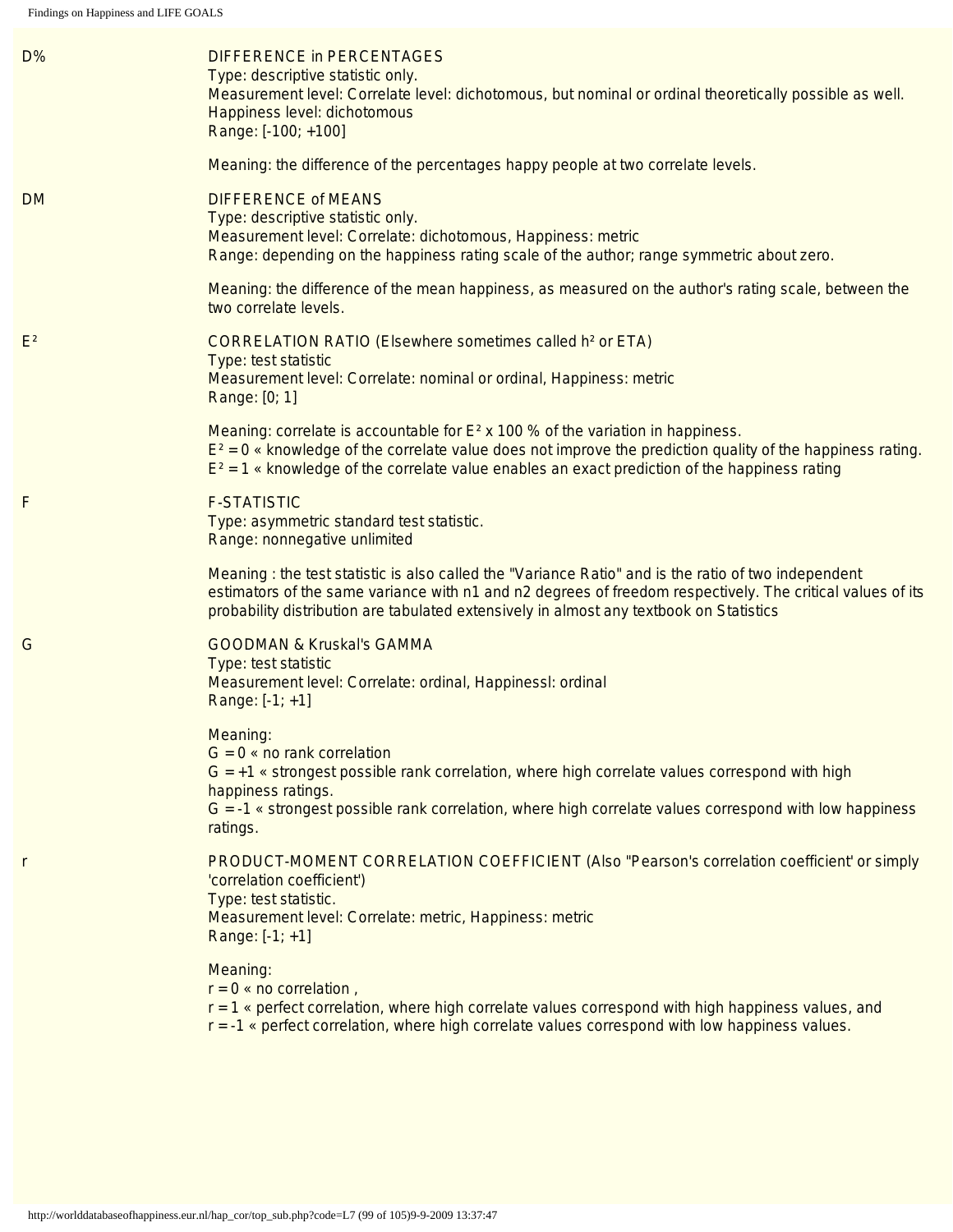<span id="page-99-0"></span>

| rpc           | PARTIAL CORRELATION COEFFICIENT<br>Type: test statistic<br>Measurement level: Correlate: metric, Happiness: metric<br>Range: $[-1; +1]$                                                                                                                                                                                                                                                                                                                                      |
|---------------|------------------------------------------------------------------------------------------------------------------------------------------------------------------------------------------------------------------------------------------------------------------------------------------------------------------------------------------------------------------------------------------------------------------------------------------------------------------------------|
|               | Meaning: a partial correlation between happiness and one of the correlates is that correlation, which<br>remains after accounting for the contribution of the other influences, or some of them, to the total<br>variability in the happiness scores.<br><b>Under that conditions</b><br>$\mathsf{rpc} > 0$ « a higher correlate level corresponds with a higher happiness rating,<br>$\text{rpc} < 0$ « a higher correlate level corresponds with a lower happiness rating, |
| <b>SNR</b>    | <b>Statistic Not Reported</b>                                                                                                                                                                                                                                                                                                                                                                                                                                                |
| tb            | KENDALL'S RANK CORRELATION COEFFICIENT TAU-B<br>Type: test statistic<br>Measurement level: Correlate: ordinal, Happiness: ordinal<br>Range: $[-1; +1]$                                                                                                                                                                                                                                                                                                                       |
|               | Meaning:<br>$tb = 0$ « no rank correlation<br>tb = $1$ « perfect rank correlation, where high values of the correlate correspond with high happiness<br>ratings.<br>$tb = -1$ « perfect rank correlation, where high values of the correlate correspond with low happiness<br>ratings.                                                                                                                                                                                       |
| <b>ZZZZZZ</b> | KENDALL'S RANK CORRELATION COEFFICIENT TAU-B<br>Type: test statistic<br>Measurement level: Correlate: ordinal, Happiness: ordinal<br>Range: $[-1; +1]$                                                                                                                                                                                                                                                                                                                       |
|               | Meaning:<br>$tb = 0$ « no rank correlation<br>tb = $1$ « perfect rank correlation, where high values of the correlate correspond with high happiness<br>ratings.<br>$tb = -1$ « perfect rank correlation, where high values of the correlate correspond with low happiness<br>ratings.                                                                                                                                                                                       |

# <span id="page-99-1"></span>Appendix 3: About the World Database of Happiness

#### Structure of the collections

The World Database of Happiness is an ongoing register of scientific research on the subjective enjoyment of life. It brings together findings that are scattered throughout many studies and provides a basis for synthetic work.

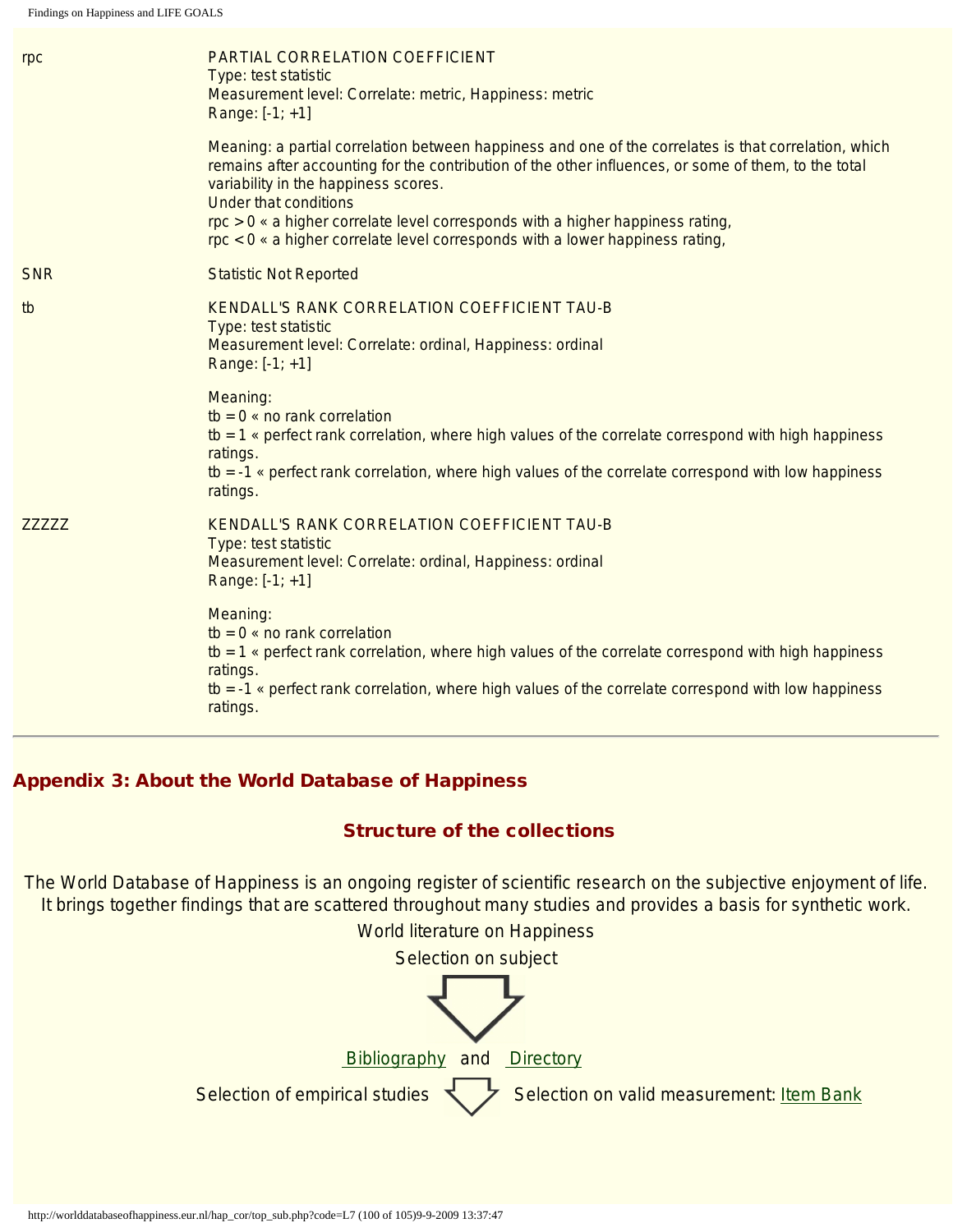Abstracting and classification of findings



How happy people are, distributional findings **[Happiness in Nations](http://worlddatabaseofhappiness.eur.nl/hap_nat/nat_fp.php)**, [Happiness in Publics](http://worlddatabaseofhappiness.eur.nl/hap_pub/pub_fp.php) What goes together with happiness [Correlational Findings](http://worlddatabaseofhappiness.eur.nl/hap_cor/cor_fp.htm)



Listing of comparable findings in Nations

[States of Nations](http://worlddatabaseofhappiness.eur.nl/statnat/datafile_nations.htm) , [Trends in Nations](http://worlddatabaseofhappiness.eur.nl/trendnat/framepage.htm)

Size of the collections 1226 Happiness measures (Item Bank) 4258 Nations surveys in 206 Nations 149 Distinguished publics in 1199 studies 12032 Correlational findings in 1196 studies

# Appendix 4 Further Findings in the World Database of Happiness

| <b>Main Subjects</b> | <b>Subject Description</b>                              | <b>Number of Studies</b> |
|----------------------|---------------------------------------------------------|--------------------------|
| A <sub>1</sub>       | <b>ACTIVITY: LEVEL (how much one does)</b>              | 58                       |
| A2                   | <b>ACTIVITY: PATTERN (what one does)</b>                | 32                       |
| A <sub>3</sub>       | <b>AFFECTIVE LIFE</b>                                   | 48                       |
| A <sub>4</sub>       | <b>AGE</b>                                              | 400                      |
| A <sub>5</sub>       | <b>AGGRESSION</b>                                       | 12                       |
| A <sub>6</sub>       | <b>ANOMY</b>                                            | 32                       |
| A7                   | <b>APPEARANCE (good looks)</b>                          | 15                       |
| A <sub>8</sub>       | <b>ATTITUDES</b>                                        | 6                        |
| A <sub>9</sub>       | <b>AUTHORITARIANISM</b>                                 | 4                        |
| <b>B1</b>            | <b>BIRTH CONTROL</b>                                    | $\mathbf{1}$             |
| <b>B2</b>            | <b>BIRTH HISTORY (own birth)</b>                        | 201                      |
| <b>B3</b>            | <b>BODY</b>                                             | 77                       |
| C <sub>1</sub>       | <b>CHILDREN</b>                                         | $\mathbf{1}$             |
| C <sub>2</sub>       | <b>CHILDREN: WANT FOR (Parental aspirations)</b>        | 6                        |
| C <sub>3</sub>       | <b>CHILDREN: HAVING (parental status)</b>               | 195                      |
| C <sub>4</sub>       | <b>CHILDREN: CHARACTERISTICS OF ONE'S CHILDREN</b>      | 25                       |
| C <sub>5</sub>       | <b>CHILDREN: RELATION WITH ONE'S CHILDREN</b>           | 8                        |
| C6                   | CHILDREN: REARING OF ONE'S CHILDREN (parental behavior) | 26                       |
| C <sub>7</sub>       | <b>COMMUNAL LIVING</b>                                  | 9                        |
| C8                   | <b>CONCERNS</b>                                         | 18                       |
| C <sub>9</sub>       | <b>COPING</b>                                           | 43                       |
| C <sub>10</sub>      | <b>CREATIVENESS</b>                                     | $\boldsymbol{6}$         |
| C11                  | <b>CULTURE (Arts and Sciences)</b>                      | $\,8\,$                  |
| D <sub>1</sub>       | <b>DAILY JOYS &amp; HASSLES</b>                         | 5                        |
| E1                   | <b>EDUCATION</b>                                        | 302                      |
| E2                   | <b>EMPLOYMENT</b>                                       | 363                      |
| E <sub>3</sub>       | <b>ETHNICITY</b>                                        | 98                       |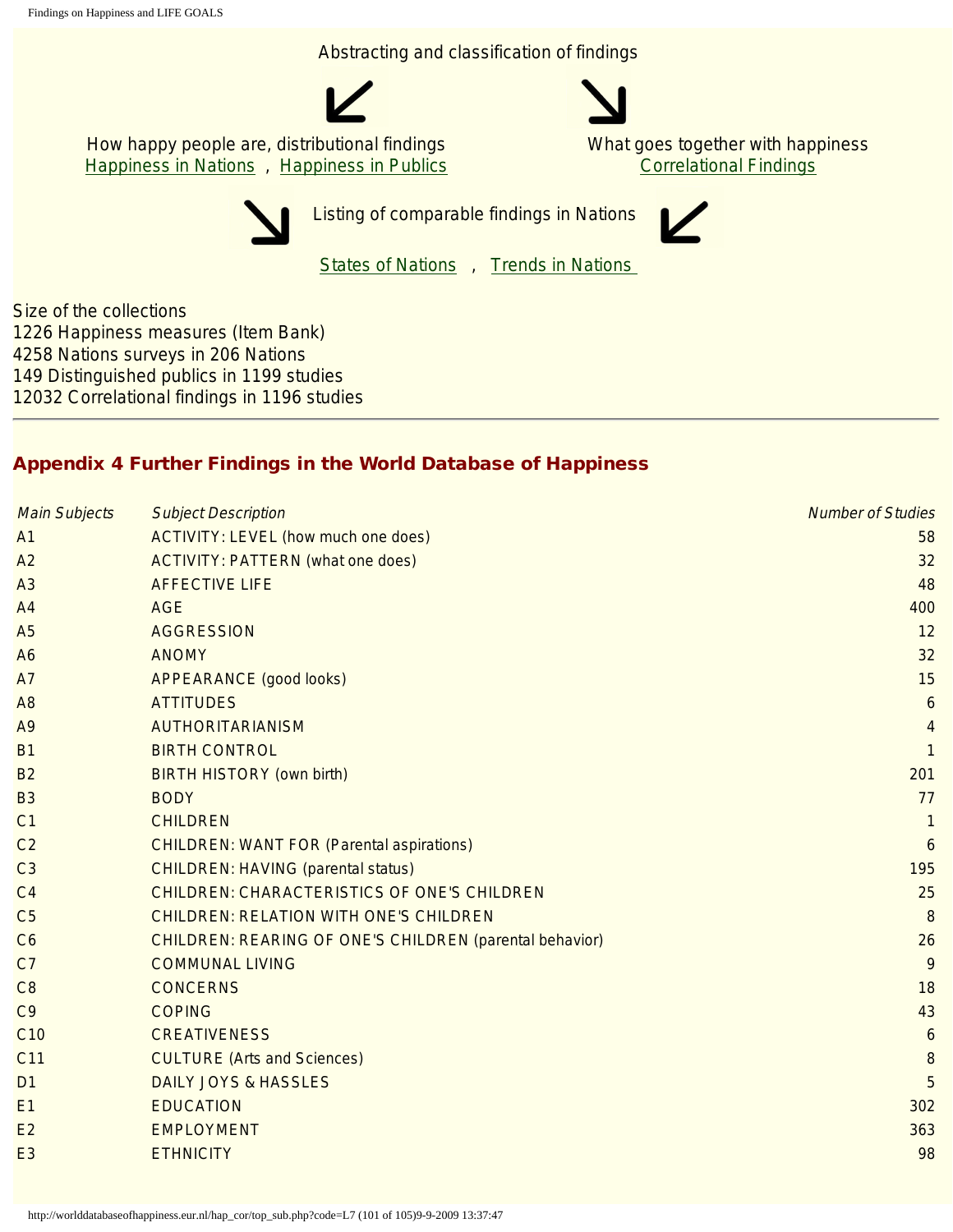| E4              | <b>EXPRESSIVE BEHAVIOR</b>                                      | 12               |
|-----------------|-----------------------------------------------------------------|------------------|
| F1              | FAMILY OF ORIGIN (earlier family for adults, current for young) | 236              |
| F <sub>2</sub>  | <b>FAMILY OF PROCREATION</b>                                    | 58               |
| F <sub>3</sub>  | <b>FAMILY OF RELATIVES</b>                                      | 157              |
| F <sub>4</sub>  | <b>FARMING</b>                                                  | 25               |
| F <sub>5</sub>  | <b>FREEDOM</b>                                                  | 32               |
| F <sub>6</sub>  | <b>FRIENDSHIP</b>                                               | 152              |
| G <sub>1</sub>  | <b>GENDER</b>                                                   | 370              |
| G <sub>2</sub>  | <b>GRIEF</b>                                                    | $\overline{1}$   |
| H1              | <b>HABITS</b>                                                   | 1                |
| H <sub>2</sub>  | <b>HANDICAP</b>                                                 | 25               |
| H <sub>3</sub>  | <b>HAPPINESS: VIEWS ON HAPPINESS</b>                            | 49               |
| H <sub>4</sub>  | <b>HAPPINESS: DISPERSION OF HAPPINESS</b>                       | 10               |
| H <sub>5</sub>  | <b>HAPPINESS: CAREER</b>                                        | 191              |
| <b>H6</b>       | HAPPINESS: CORRESPONDENCE OF DIFFERENT MEASURES                 | 310              |
| H7              | <b>HAPPINESS OF OTHERS</b>                                      | $\overline{0}$   |
| H <sub>8</sub>  | <b>HAPPINESS: REPUTATION OF HAPPINESS</b>                       | 19               |
| H <sub>9</sub>  | <b>HEALTH-BEHAVIOR</b>                                          | 25               |
| <b>H10</b>      | <b>HELPING</b>                                                  | 5                |
| H11             | <b>HOPE</b>                                                     | 8                |
| H <sub>12</sub> | <b>HOUSEHOLD: COMPOSITION</b>                                   | 137              |
| H <sub>13</sub> | <b>HOUSEHOLD: WORK</b>                                          | 32               |
| H14             | <b>HOUSING</b>                                                  | 106              |
| 1               | <b>INCOME</b>                                                   | 552              |
| 2               | <b>INSTITUTIONAL LIVING</b>                                     | 43               |
| 13              | <b>INTELLIGENCE</b>                                             | 71               |
| 4               | <b>INTERESTS</b>                                                | 8                |
| 15              | <b>INTERVIEW</b>                                                | 73               |
| 16              | <b>INTIMACY</b>                                                 | 103              |
| L1              | <b>LANGUAGE</b>                                                 | $\overline{2}$   |
| L2              | <b>LEADERSHIP</b>                                               | $\boldsymbol{8}$ |
| L3              | <b>LEISURE</b>                                                  | 206              |
| L4              | LIFE APPRAISALS: OTHER THAN HAPPINESS                           | 368              |
| L5              | <b>LIFE CHANGE</b>                                              | 35               |
| L6              | <b>LIFE EVENTS</b>                                              | 86               |
| L7              | <b>LIFE GOALS</b>                                               | 75               |
| L8              | <b>LIFE HISTORY</b>                                             | $\overline{2}$   |
| L9              | <b>LIFE STYLE</b>                                               | 22               |
| L <sub>10</sub> | <b>LOCAL ENVIRONMENT</b>                                        | 374              |
| L11             | <b>LOTTERY</b>                                                  | 8                |
| L12             | LOVE-LIFE                                                       | 31               |
| M1              | <b>MARRIAGE: MARITAL STATUS CAREER</b>                          | 64               |
| M <sub>2</sub>  | <b>MARRIAGE: CURRENT MARITAL STATUS</b>                         | 543              |
| M3              | <b>MARRIAGE: RELATIONSHIP</b>                                   | 115              |
| M <sub>4</sub>  | <b>MARRIAGE: PARTNER</b>                                        | 46               |
| M <sub>5</sub>  | <b>MEANING</b>                                                  | 23               |
| M <sub>6</sub>  | <b>MEDICAL TREATMENT</b>                                        | 81               |
| M <sub>7</sub>  | <b>MENTAL HEALTH</b>                                            | 218              |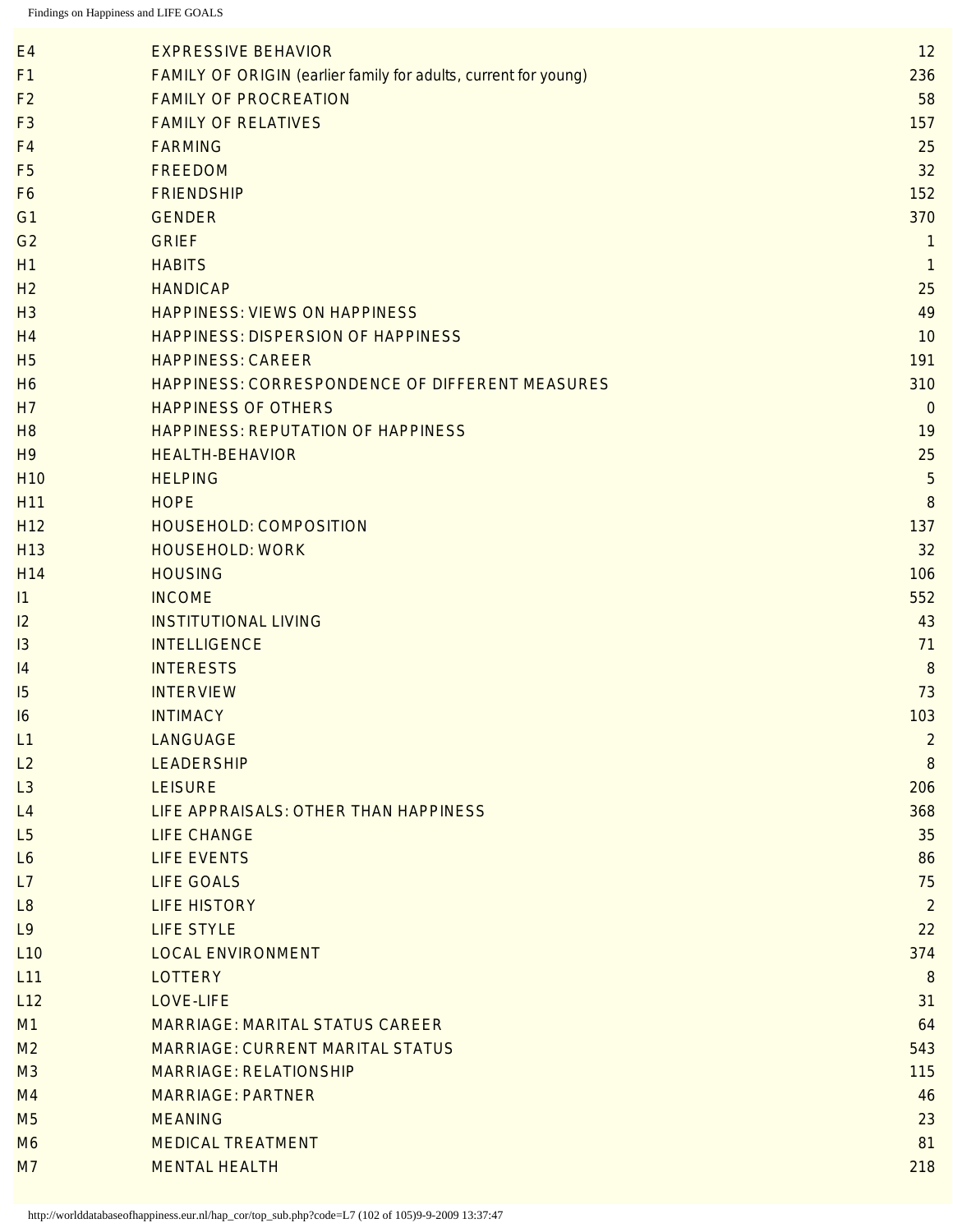| M <sub>8</sub>  | <b>MIGRATION: TO OTHER COUNTRY</b>                      | 29             |
|-----------------|---------------------------------------------------------|----------------|
| M <sub>9</sub>  | MIGRATION: MOVING WITHIN COUNTRY (residential mobility) | 17             |
| M <sub>10</sub> | <b>MIGRATION: MIGRANT WORK</b>                          | $\mathfrak{S}$ |
| M11             | <b>MILITARY LIFE</b>                                    | $\overline{7}$ |
| M12             | <b>MODERNITY</b>                                        | 6              |
| M13             | <b>MOOD</b>                                             | 246            |
| M14             | <b>MOTIVATION</b>                                       | $\overline{7}$ |
| N <sub>1</sub>  | <b>NATION: NATIONALITY</b>                              | 29             |
| N <sub>2</sub>  | <b>NATION: ERA (temporal period)</b>                    | 41             |
| N <sub>3</sub>  | NATION: NATIONAL CHARACTER (modal personality)          | 29             |
| N <sub>4</sub>  | <b>NATION: CONDITION IN ONE'S NATION</b>                | 430            |
| N <sub>5</sub>  | <b>NATION: POSITION OF ONE'S NATION</b>                 | $\mathbf{1}$   |
| N <sub>6</sub>  | NATION: ATTITUDES TO ONES NATION                        | 152            |
| N <sub>7</sub>  | <b>NATION: LIVABILITY OF ONE'S NATION</b>               | 17             |
| N <sub>8</sub>  | <b>NATION i: ATTITUDES IN</b>                           | $\mathbf{1}$   |
| N <sub>9</sub>  | <b>REGION IN NATION</b>                                 | 59             |
| <b>N10</b>      | <b>NUTRITION</b>                                        | 23             |
| N <sub>21</sub> | <b>ERA</b>                                              | $\overline{0}$ |
| <b>O1</b>       | <b>OCCUPATION</b>                                       | 178            |
| O <sub>2</sub>  | ORGAN TRANSPLANTATION                                   | 17             |
| P <sub>1</sub>  | <b>PERSONALITY: HISTORY</b>                             | 48             |
| P <sub>2</sub>  | <b>PERSONALITY: CHANGE</b>                              | 10             |
| P <sub>3</sub>  | PERSONALITY: CURRENT ORGANIZATION                       | $\overline{7}$ |
| P <sub>4</sub>  | PERSONALITY: CURRENT TRAITS                             | 462            |
| P <sub>5</sub>  | <b>PERSONALITY: LATER</b>                               | 23             |
| P <sub>6</sub>  | PHYSICAL HEALTH                                         | 427            |
| P <sub>7</sub>  | <b>PLANNING</b>                                         | 11             |
| P <sub>8</sub>  | POLITICAL BEHAVIOUR                                     | 231            |
| P <sub>9</sub>  | <b>POPULARITY</b>                                       | 26             |
| P <sub>10</sub> | <b>POSSESSIONS</b>                                      | 60             |
| P11             | <b>PRISON</b>                                           | 1              |
| P <sub>12</sub> | <b>PROBLEMS</b>                                         | 25             |
| P <sub>13</sub> | PSYCHO-SOMATIC COMPLAINTS                               | 62             |
| P <sub>14</sub> | <b>PETS</b>                                             | 3              |
| R <sub>1</sub>  | <b>RELIGION</b>                                         | 251            |
| R <sub>2</sub>  | <b>RESOURCES</b>                                        | 9              |
| R <sub>3</sub>  | <b>RETIREMENT</b>                                       | 89             |
| R <sub>4</sub>  | <b>ROLES</b>                                            | 23             |
| S <sub>1</sub>  | <b>SCHOOL</b>                                           | 129            |
| S <sub>2</sub>  | <b>SELF-IMAGE</b>                                       | 237            |
| S <sub>3</sub>  | <b>SEX-LIFE</b>                                         | 61             |
| S <sub>4</sub>  | <b>SLEEP</b>                                            | 16             |
| S <sub>5</sub>  | <b>SOCIAL MOBILITY</b>                                  | 17             |
| S <sub>6</sub>  | SOCIAL PARTICIPATION: PERSONAL CONTACTS                 | 69             |
| S <sub>7</sub>  | SOCIAL PARTICIPATION : VOLUNTARY ASSOCIATIONS           | 131            |
| S <sub>8</sub>  | SOCIAL PARTICIPATION: TOTAL (personal + associations)   | 34             |
| S <sub>9</sub>  | <b>SOCIO-ECONOMIC STATUS</b>                            | 154            |
| <b>S10</b>      | <b>SOCIAL SUPPORT: RECEIVED</b>                         | 62             |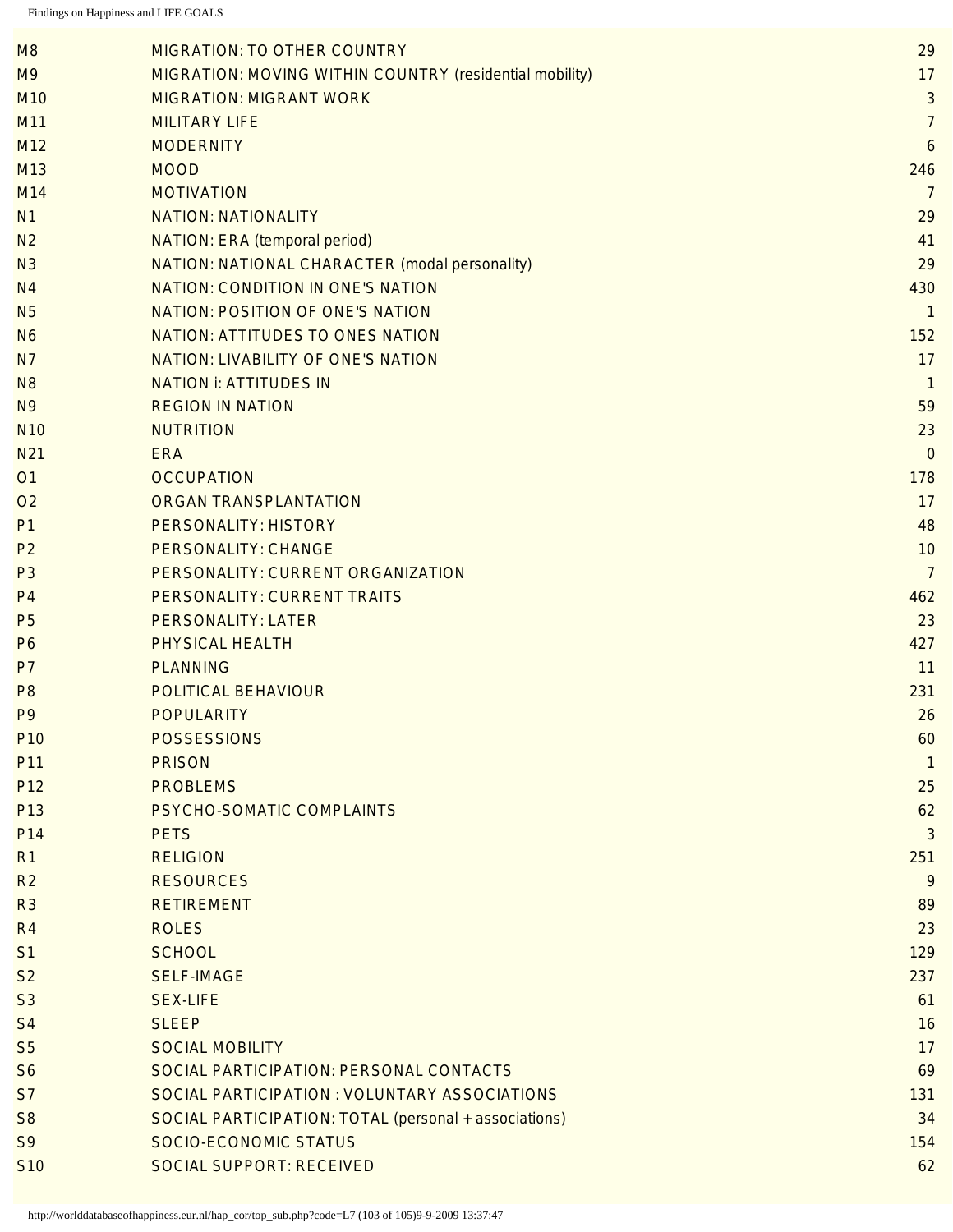| <b>S11</b>      | <b>SOCIAL SUPPORT: PROVIDED</b>                        | $\boldsymbol{6}$ |
|-----------------|--------------------------------------------------------|------------------|
|                 |                                                        |                  |
| S <sub>12</sub> | <b>SPORTS</b>                                          | 38               |
| S <sub>13</sub> | <b>STIMULANTS</b>                                      | 49               |
| <b>S14</b>      | <b>SUICIDE</b>                                         | $\boldsymbol{8}$ |
| S <sub>15</sub> | <b>SUMMED DETERMINANTS</b>                             | 92               |
| T1              | <b>TIME</b>                                            | 53               |
| T <sub>2</sub>  | <b>THERAPY</b>                                         | 38               |
| T <sub>3</sub>  | <b>TOLERANCE</b>                                       | 37               |
| V <sub>1</sub>  | <b>VALUES: CAREER</b>                                  | 8                |
| V <sub>2</sub>  | <b>VALUES: CURRENT PREFERENCES (own)</b>               | 73               |
| V3              | <b>VALUES: CLIMATE (current values in environment)</b> | $\overline{7}$   |
| V <sub>4</sub>  | <b>VALUES: SIMILARITY (current fit with others)</b>    | 12               |
| V <sub>5</sub>  | <b>VICTIM</b>                                          | 14               |
| W <sub>1</sub>  | <b>WAR</b>                                             | 5                |
| W <sub>2</sub>  | <b>WISDOM</b>                                          | $\overline{2}$   |
| W <sub>3</sub>  | <b>WORK: CAREER</b>                                    | $\overline{2}$   |
| W <sub>4</sub>  | <b>WORK: CONDITIONS</b>                                | 68               |
| W <sub>5</sub>  | <b>WORK: ATTITUDES</b>                                 | 347              |
| W <sub>6</sub>  | <b>WORK: PERFORMANCE (current)</b>                     | 29               |
| W7              | <b>WORRIES</b>                                         | 31               |
| XX              | <b>UNCLASSIFIED</b>                                    | 25               |
|                 |                                                        |                  |

# Appendix 5: Related Subjects

| Subject |                                             | <b>Related Subject(s)</b> |                                          |
|---------|---------------------------------------------|---------------------------|------------------------------------------|
| L7      | <b>LIFE GOALS</b>                           | H <sub>11</sub>           | <b>HOPE</b>                              |
| L7      | <b>LIFE GOALS</b>                           | P <sub>12</sub>           | <b>PROBLEMS</b>                          |
| L7      | <b>LIFE GOALS</b>                           | W <sub>7</sub>            | <b>WORRIES</b>                           |
| L7      | <b>LIFE GOALS</b>                           | M14                       | <b>MOTIVATION</b>                        |
| L7.1    | Life-goal career                            | M <sub>14.1</sub>         | <b>Motivation career</b>                 |
| L7.1.1  | Earlier life-goals                          | L1                        | <b>LANGUAGE</b>                          |
| L7.1.1  | Earlier life-goals                          | L7.4.1                    | Attitudes to earlier life-goals          |
| L7.1.1  | Earlier life-goals                          | M14.1.1                   | <b>Earlier motivantion</b>               |
|         | L7.1.1.3 . acceptance of earlier life-goals | F1.4.2.2                  | . agreement with parents                 |
|         | L7.1.1.4 . realization of earlier goals     | L7.3                      | <b>Realization of lifegoals</b>          |
| L7.1.2  | Change in life-goals                        | M14.1.2                   | Change in motivation                     |
| L7.1.4  | Later life-goals                            | M14.1.3                   | <b>Later motivation</b>                  |
| L7.2    | <b>Current life-goals</b>                   | M14.2                     | <b>Current motivation</b>                |
| L7.2.1  | Having goals or not (life-planning)         | P7.2.1                    | <b>Planning mindedness</b>               |
| L7.2.2  | Object of life-goals                        | H <sub>11</sub>           | <b>HOPE</b>                              |
| L7.2.2  | Object of life-goals                        | V <sub>1</sub>            | <b>VALUES: CAREER</b>                    |
| L7.2.2  | Object of life-goals                        | V <sub>2</sub>            | <b>VALUES: CURRENT PREFERENCES (OWN)</b> |
| L7.2.5  | Organization of life-goals (life-goal set)  | V2.4                      | Value set                                |
| L7.2.6  | <b>Diversity of lifegoals</b>               | V2.4.1                    | Diversity of values                      |
|         |                                             |                           |                                          |